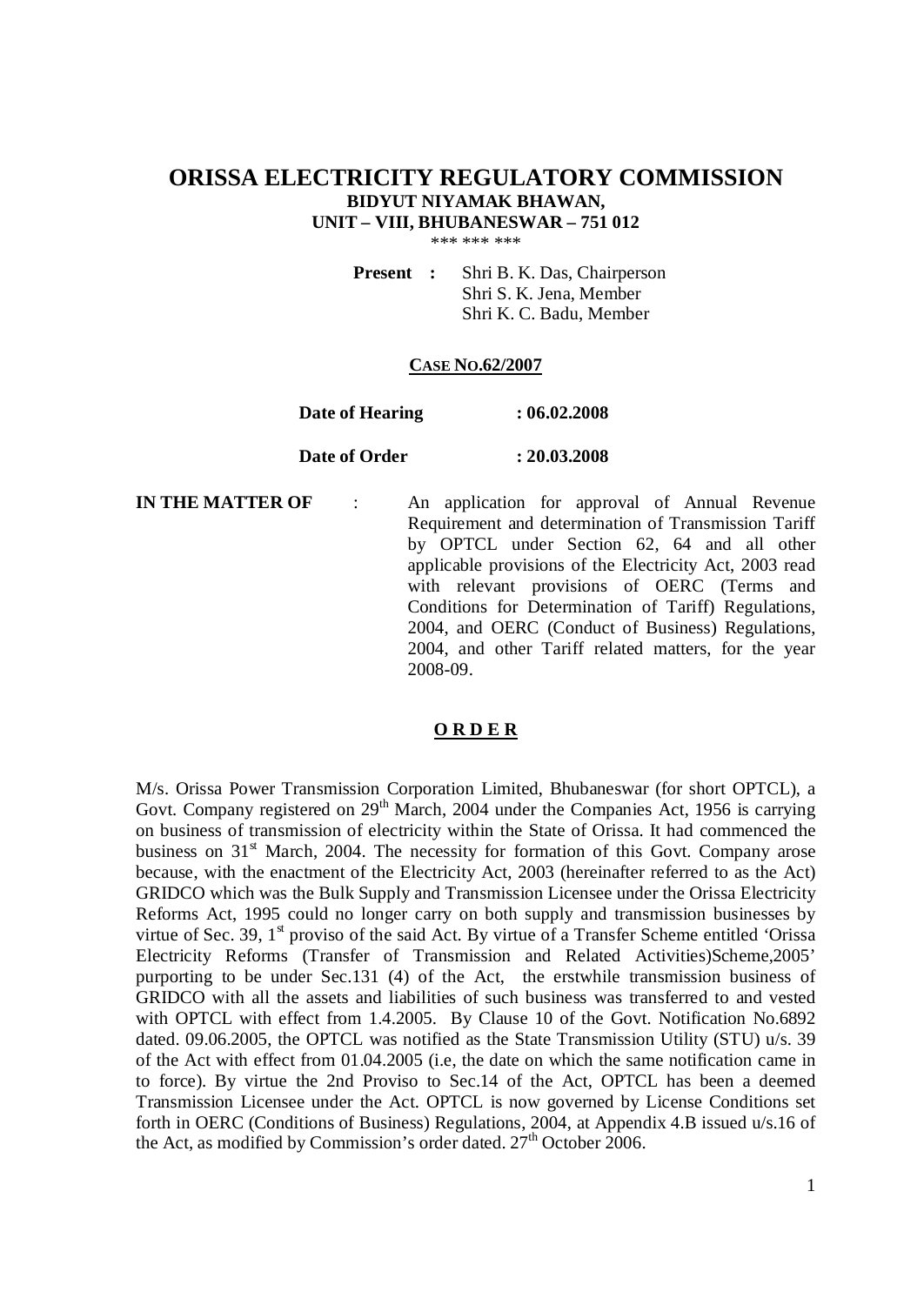The OPTCL submitted an application in respect of its Annual Revenue Requirement (ARR) and determination of its Transmission Tariff for the FY 2008-09. The said application was duly scrutinised, registered as Case No.62/2007 and admitted for hearing. In the consultative process, the Commission heard the applicant, objectors, consumer counsel, representative of the State Government and orders as follows:

# **PROCEDURAL HISTORY (Para 1 to 7)**

- 1. As per OERC (Conduct of Business) Regulations, 2004 and OERC (Terms and Conditions for determination of Tariff) Regulations, 2004, licensees/deemed licensees are required to file the ARR within  $30<sup>th</sup>$  November in the prescribed formats. OPTCL as a deemed licensee submitted its ARR application for 2008-09 before the Commission on 30.11.2007. After due scrutinisation and admitting the matter, the Commission directed OPTCL to publish its ARR application in the approved format in the leading and widely circulated daily newspapers and the matter was also posted in the Commission's website in order to invite objections from the intending objectors. The Commission had also directed the applicant to file its rejoinder to the objections filed by the various objectors and to serve copy to them.
- 2. In compliance with the Commission's aforesaid order the OPTCL published the said public notice in the leading daily English and Oriya newspapers. The Commission issued notice to the Govt. of Orissa represented by Department of Energy to send their authorised representative to take part in the ensuing tariff proceedings.
- 3. In response to the aforesaid public notice of the applicant, the Commission received 11 nos. of objections/suggestions from the following persons/ associations/ institutions/ organisations.
- 4. (1) General Secretary, FOCO, Orissa Consumers Association, Debajyoti Upobhokta Kalyan Bhawan, Biswanath Lane, Cuttack, (2) Mr. Ramesh Ch. Satpathy, 302(B), Beherasahi, Nayapalli, Bhubaneswar, (3) M/s Indian Metal & Ferro Alloys Ltd., Bomikhal, Rasulgarh, Bhubaneswar, (4) Mr. R.P. Mohapatra, 775, Jayadev Vihar, Bhubaneswar, (5) Mr. M.V. Rao, Chairman, M/s. UCCI, N/6, IRC Village, Nayapalli, Bhubaneswar, (6) NESCO, Januganj, Balasore, (7) WESCO, Burla, Sambalpur, (8) SOUTHCO, Courtpeta, Berhampur, (9) Mr. K.C. Mohapatra, Chairman, PDC, F/6, BJB Nagar, Bhubaneswar, (10) Mr. G.N. Agrawal, General Secy., Sambalpur District Consumers Federation, Balaji Mandir Bhawan, Khetrajpur, Sambalpur, (11) Mr. S.K. Nanda, Convenor, Confederation of Indian Industry(CII), 8, Forest Park, Bhubaneswar.
- 5. In exercise of the power u/s.94(3) of the Electricity Act, 2003 and to protect the interest of the consumers, the Commission appointed Nabakrushna Choudhury Centre for Development Studies, Chandrasekharpur, Bhubaneswar, the premier Govt. of Orissa's Institute, as Consumer Counsel for objective analysis of the licensee's Annual Revenue Requirement and tariff proposal. The Consumer Counsel submitted its report to the Commission and its representative put forth its analysis and views on the matter in the presence of all the parties present during the hearing.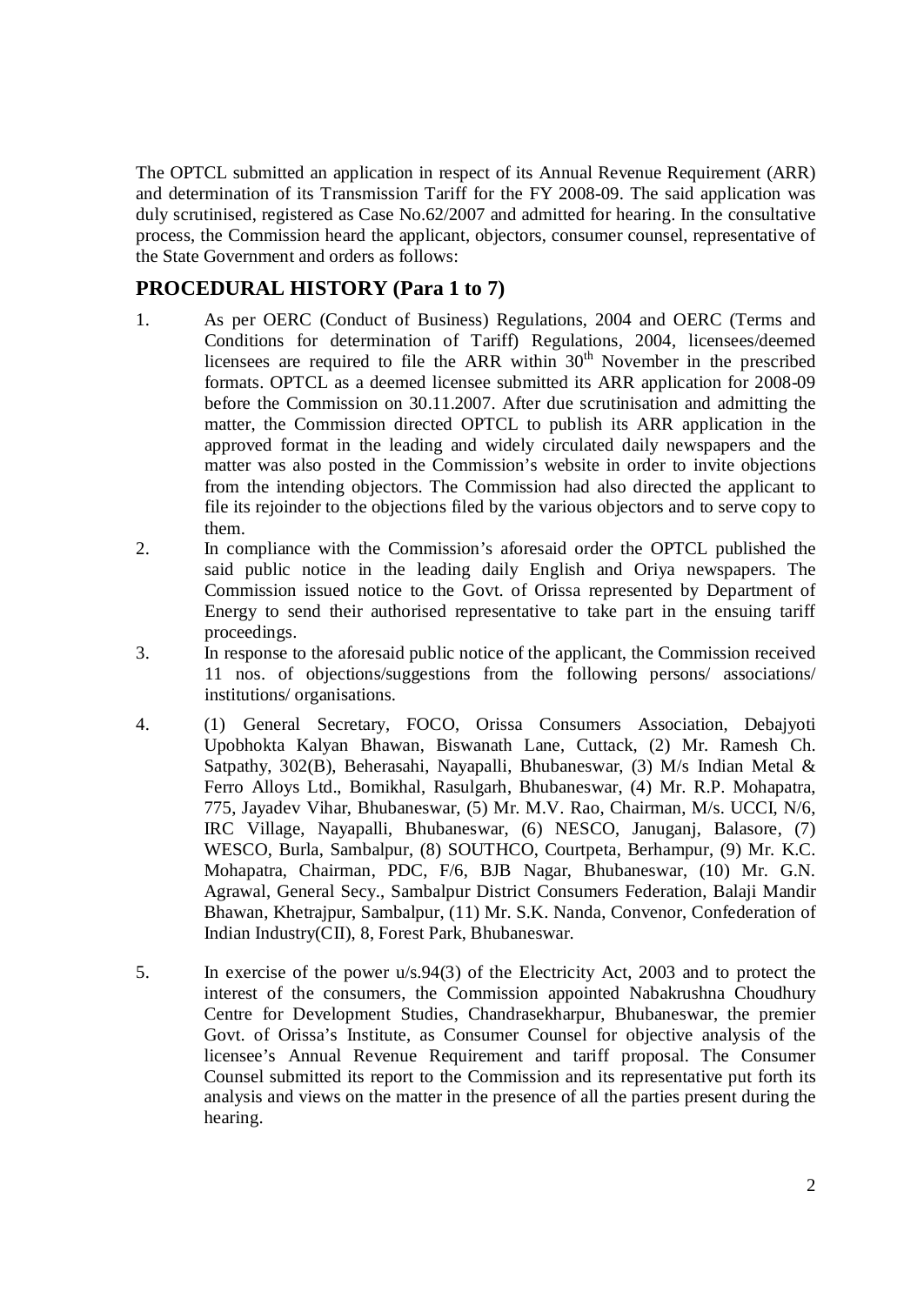- 6. The date for hearing was fixed and it was duly notified in the leading newspapers mentioning the list of the objectors. The Commission conducted a public hearing in its premises and heard the applicant, objectors, consumer counsel on 06.02.2008. The objections/suggestions of the objector who remained absent during the hearing has also been taken into record and considered by the Commission.
- 7. The Commission convened the State Advisory Committee (SAC) meeting on 12.02.2008 to discuss about the ARR application and transmission tariff proposal of the licensee. The members of SAC represented their valuable suggestions and views on the matter and the Commission considered the same.

# **OPTCL's ARR & TARIFF PROPOSAL FOR FY 2008-09 (Para 8 to 55)**

- 8. OPTCL owns EHT network for transmission of power from various generating stations within the State and for interconnection with the neighboring States regions. OPTCL transmits bulk power to DISTCOS and wheels CGPs' power to their industries located elsewhere. Conveyance of power incidental to inter-state transmission is also carried through OPTCL's network. Apart from this, it is also expected to transmit power for both long term and short term open access customers as per OERC Open Access Regulations, 2005.
- 9. As per Clause 10 of the Transfer Scheme, OPTCL is a deemed Transmission Licensee under Section 14 of the Electricity Act 2003 for undertaking the business to transmit electricity in the State of Orissa. The OPTCL has also been notified as the State Transmission Utility and accordingly, shall discharge the State Load dispatch functions till further Orders of the State Government from the date of the Transfer.
- 10. As per OERC instruction vide letter No. JD (EA)-315/07/1976 dtd. 06.11.2007 to the CMD, OPTCL, the licensee was to file two ARR Applications for FY 2008-09 as under:
	- (i) ARR, Transmission Tariff and Transmission Loss for wheeling during transmission.
	- (ii) ARR covering Annual Fee and Operating Charges of SLDC.

Accordingly, OPTCL has filed two sets of applications as follows:

- (i) Annual Revenue Requirement & Transmission Tariff Application for OPTCL
- (ii) Annual Revenue Requirement & Levy of Annual Fee and Operating Charges for SLDC Business

#### **Categorization of Open Access Customers:**

11. All the customers seeking open access to OPTCL Transmission System are classified under two categories.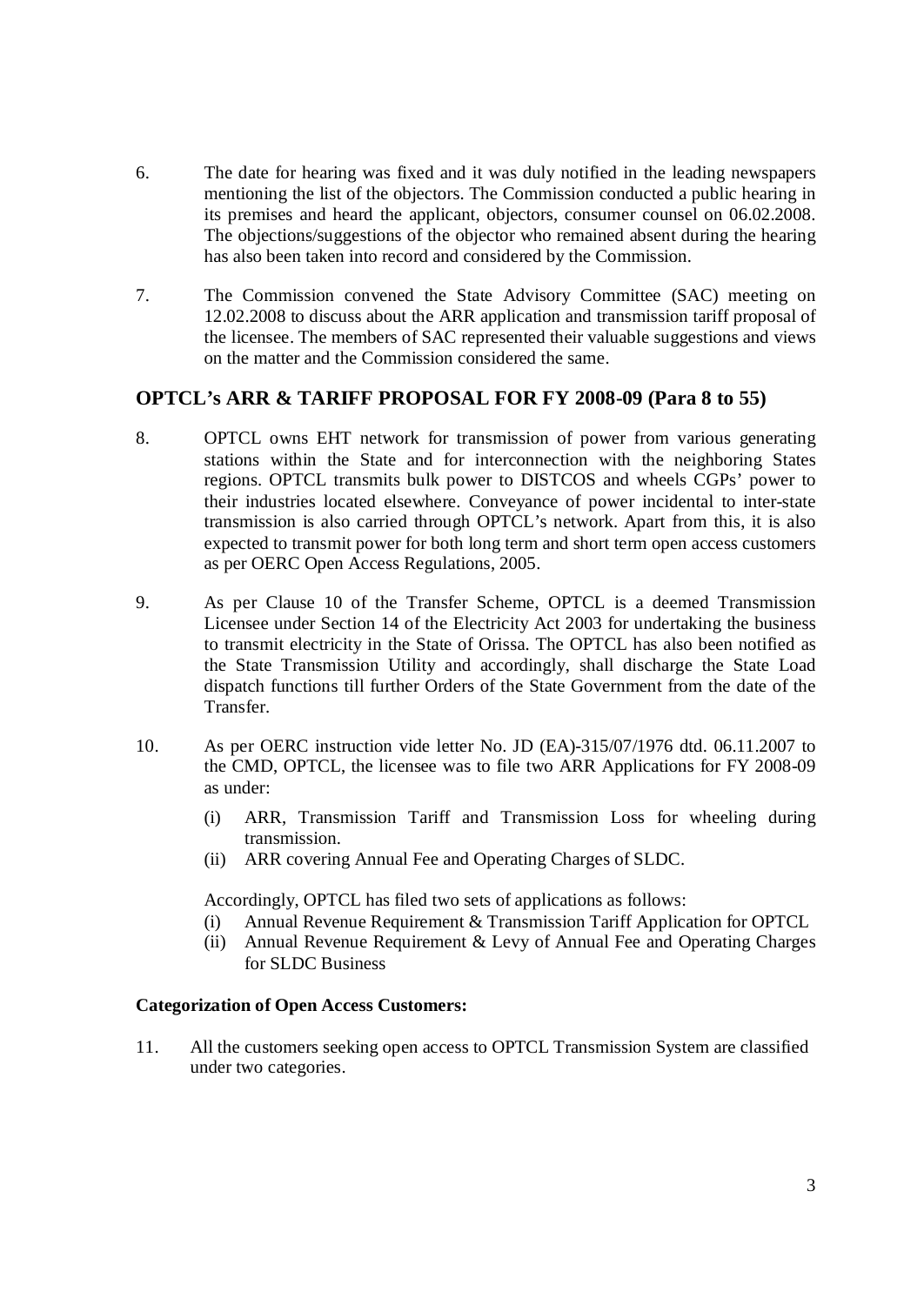#### (a) **Long Term Open Access Customers (LTOA Customers)**

A Long Term Open Access Customer means a person availing or intending to avail access to the Inter-State/Intra-State Transmission System for a period of 25 years or more. Going by this, GRIDCO happens to be a long term customer of OPTCL as it uses the corridor of OPTCL for bulk power supply to DISTCOs and for transmission of the surplus power of Captive Generating Stations (CGPs) from their generating station(s) to their plant(s) located at distant places.

# (b) **Short Term Open Access Customers (STOA Customers)**

Transmission customers other than Long Term Customer(s) are classified as Short Term Customer(s). The maximum duration of Short Term Customer is one year with condition to reapply after expiry of the term(s).

## **Revenue Requirement:**

12. OPTCL has projected annual revenue requirement of Rs. 655.78 crore (including SLDC function) in its filing of Annual Revenue Requirement and Transmission Tariff for the FY 2008-09 as against expected revenue at the existing Transmission Tariff @ 22 P/U at Rs.423.23 crore. The gap in the Revenue Requirement has been projected at Rs. 232.55 crore. The summary of Transmission cost/annual revenue requirement of OPTCL for 2008-09 as given in page 25 of its application is tabulated below:

|                                              |                 | (IS. Crote)            |                        |  |
|----------------------------------------------|-----------------|------------------------|------------------------|--|
| <b>Transmission Cost</b>                     | <b>Approved</b> | <b>OPTCL's</b>         | <b>OPTCL's</b>         |  |
|                                              | for             | <b>Proposal for FY</b> | <b>Proposal for FY</b> |  |
|                                              | 2007-08         | 2008-09                | 2008-09                |  |
|                                              |                 | (Including             | (Excluding             |  |
|                                              |                 | <b>SLDC Function</b> ) | <b>SLDC Function</b> ) |  |
| <b>Employee Cost</b>                         | 142.52          | 144.27                 | 139.16                 |  |
| R&M Cost                                     | 47.00           | 82.12                  | 75.27                  |  |
| A&G Cost                                     | 15.71           | 25.93                  | 22.35                  |  |
| Interest on loan                             | 60.86           | 115.16                 | 115.16                 |  |
| <b>Interest on Short Term Loan</b>           |                 | 3.04                   | 3.04                   |  |
| <b>Interest on Working Capital</b>           |                 | 13.53                  | 13.53                  |  |
| Depreciation                                 | 48.10           | 64.53                  | 64.47                  |  |
| <b>Advance Against Depreciation</b>          | 31.22           | 65.13                  | 65.13                  |  |
| <b>GRID Co-ordination Committee Expenses</b> | 1.56            | 0.13                   | 0.13                   |  |
| Sub-total                                    | 346.97          | 513.84                 | 498.18                 |  |
| Less Expenses capitalised                    | 3.74            |                        |                        |  |
| <b>Total</b>                                 | 343.23          | 513.84                 | 498.18                 |  |
| Special Appropriation                        | 23.01           | 108.32                 | 108.32                 |  |
| Return on Equity                             | 0.00            | 8.4                    | 8.4                    |  |
| <b>Contingency Reserve</b>                   | 10.49           | 13.1                   | 8.6                    |  |
| <b>Grand Total</b>                           | 376.73          | 643.66                 | 623.56                 |  |
| <b>Less Miscellaneous Receipts</b>           | 3.00            | 1.00                   | 1.00                   |  |
| <b>Net</b>                                   | 373.73          | 642.66                 | 622.56                 |  |
| Rebate @ 2% of the ARR                       |                 | 13.12                  | 12.71                  |  |
| <b>Net Transmission Cost</b>                 | 373.73          | 655.78                 | 635.27                 |  |

**Table – 1 Revenue Requirement for FY 2008-09**

**(Rs. Crore)**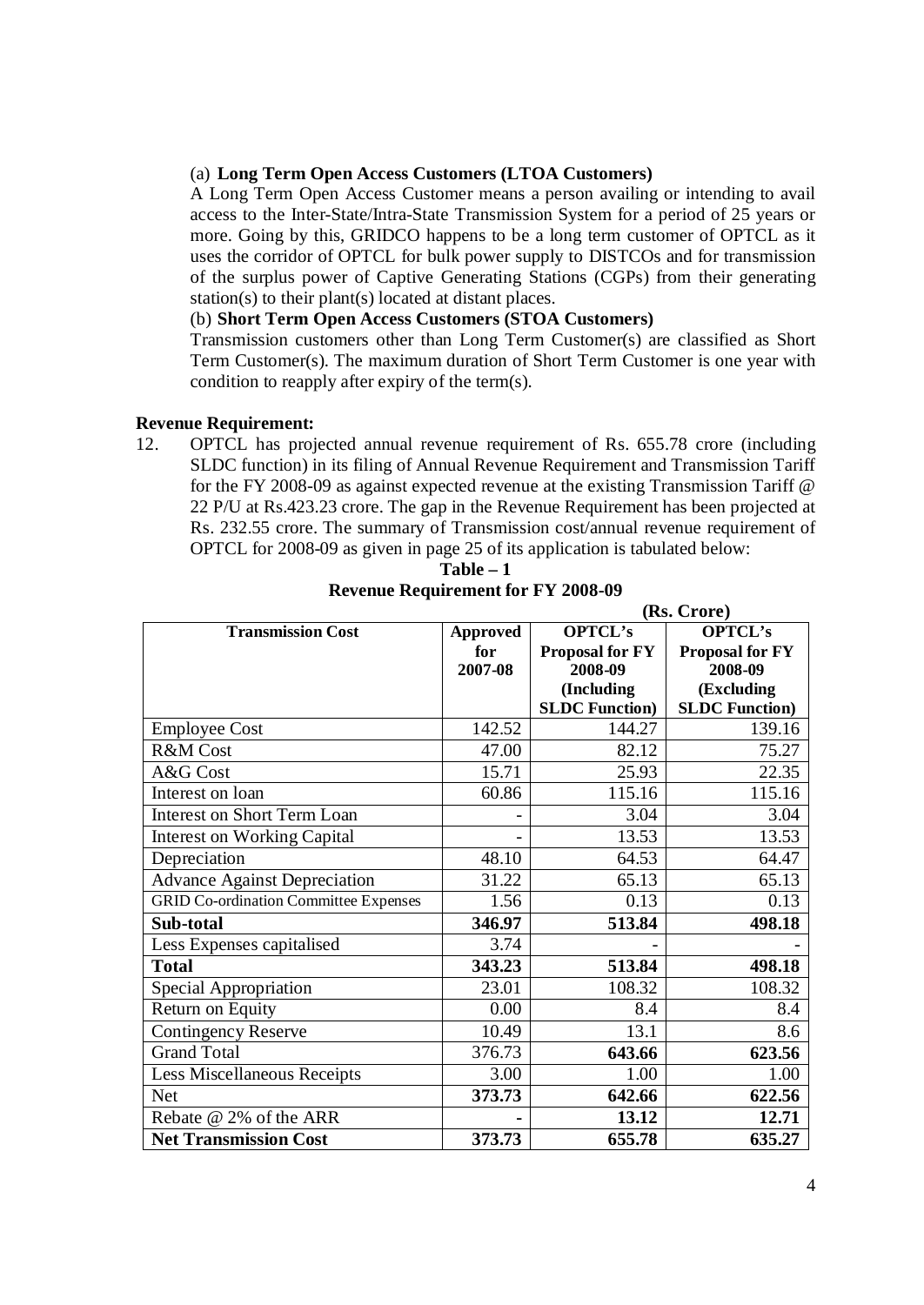### **Details of Transmission Costs:**

13. The costs of OPTCL i.e. the State Transmission Utility (STU) for the FY 2008-09 for the purpose of determining the ARR and Transmission Tariff have been categorized under the following heads:

# **(a) Fixed Charges:**

- $\bullet$  O & M Expenses
- Interest on Loan Capital
- Depreciation, including Advance Against Depreciation
- Return on Equity
- Interest on Working Capital
- Interest on Short Term Loan

# **(b) Pass through Expenses:**

- Interest on term loan
- Advance Against Depreciation
- Special Appropriation (loss of FY 2005-06)
- Special Appropriation (loss of FY 2006-07)

## **c) Additional Expenses**

## **Details of Fixed Charges:**

OPTCL proposes O & M Expenses of Rs.252.32 crore (including SLDC function) under the following heads:

## **Employee Cost including Terminal Benefits.**

- 14. The Employees Expenses for FY 2008-09 has been projected by OPTCL at Rs.144.27 Crore (after capitalization) including Terminal Benefits on the basis of (i) The Audited Accounts of OPTCL for FY 2005-06 (ii) Provisional Accounts of OPTCL for FY 2006-07 (iii) Taking in to account the impact of an expected increase in employee's strength during 2008-09. This includes Rs. 5.11 crore of Employee Cost towards SLDC functions.
- 15. The component-wise details include salaries, dearness allowance, other allowances, reimbursement of medical expenses and house rent, encashment of unutilized earned leave on retirement, honorarium, payment under workmen compensation Act, Exgratia and misc. expenses, staff welfare expenses etc. The terminal benefits account for Rs. 49.36 crore.

## **Administrative & General Expenses**

16. The A&G expenses for FY 2008-09 has been projected at Rs 25.93 Crores, an increase of 6% over revised estimate for FY 2007-08 which are based on the actual expenses incurred up to Sept. 2007.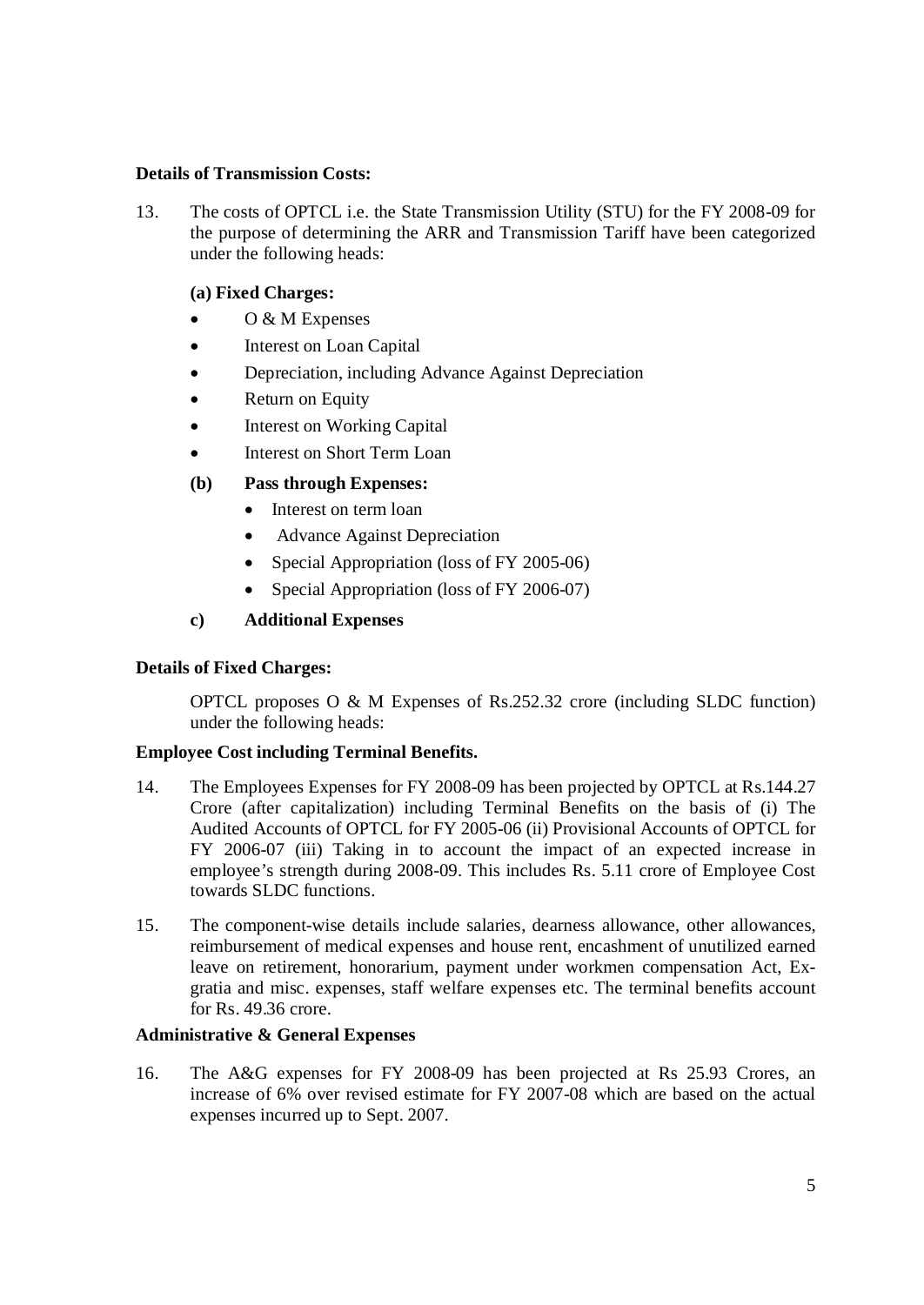#### **Repairs & Maintenance Expenses**

- 17. OPTCL proposes Repairs and Maintenance (R&M) Expenses for FY 2008-09 at Rs. 82.12 Crore. The proposed R&M Cost of OPTCL of Rs 82.12 Cr. includes Rs 6.85 Cr. of R&M Cost proposed in ARR of SLDC. R&M expenses of Rs. 82.12 crore include expenses towards Master Maintenance Plan of lines and S/S of the order of Rs. 66.65 crore, IT expenses of Rs. 2.48 crore, R&M towards telecom Rs. 13.00 crore etc.
- 18. Although the O & M expenses as per CERC Norms works out to Rs. 317.52 Crore, OPTCL has proposed the same on the lower side at Rs.252.32 Crore in the ARR application.

## **Interest on Loan Capital**

19. Interest on Loan for FY 2008-09 has been projected at Rs115.16 Crore by OPTCL.

# **New Projects**

20. OPTCL proposes to spend Rs 318.51 Crore during FY 2008-09 for on going projects and also on new projects. This includes Rs. 50 crore towards development of infrastructure for Telecommunication network, Rs. 18.01 crore for IT and Rs. 250.50 crore towards increasing overall system capacity and strengthening transmission network. The details of new lines and sub-stations are given in the table below:

|                |                                                                                                                                                   |                  |                                             |                               |       | (Rs. in Crores)                 |      |
|----------------|---------------------------------------------------------------------------------------------------------------------------------------------------|------------------|---------------------------------------------|-------------------------------|-------|---------------------------------|------|
|                |                                                                                                                                                   |                  |                                             | <b>Phasing of Expenditure</b> |       |                                 |      |
| Sl.<br>No.     | Name of project with scope of work and status of  <br>implementation.                                                                             | Estimtd.<br>cost | <b>Expend-</b><br>iture<br>up to<br>31.3.07 |                               |       | 2007-08 2008-09 2009-10 2010-11 |      |
| $\mathbf{1}$   | 400kV IB-Meramundali D/C line (235 kms) to be<br>commissioned during 2008-09                                                                      | 182.84           | 106.07                                      | 40.00                         | 36.77 | 0.00                            | 0.00 |
| $\overline{2}$ | 220kV Budhipadar-Bolangir via Burla D.C line<br>$(179.563 \text{ km})$ to be commissioned during 2008-09                                          | 67.00            | 36.66                                       | 24.00                         | 6.34  | 0.00                            | 0.00 |
| $\mathcal{R}$  | 132kV Bidanasi-Cuttack D/C line (12 kms) to be<br>commissioned during 2008-09                                                                     | 11.55            | 0.00                                        | 8.00                          | 3.55  | 0.00                            | 0.00 |
| $\overline{4}$ | $2*100$ MVA, 220/132 KV S/S at Bhadrak with<br>associated transmission lines (1.75 kms) work in<br>progress and to be commissioned during 2008-09 | 33.05            | 1.81                                        | 20.00                         | 11.24 | 0.00                            | 0.00 |
| 5              | $2*12.5$ MVA,132/33kV S/S at Basta with associated<br>line (3kms) work in progress and to be commissioned<br>during 2008-09                       | 16.98            | 0.00                                        | 10.00                         | 6.98  | 0.0                             | 0.00 |

#### $Table - 2$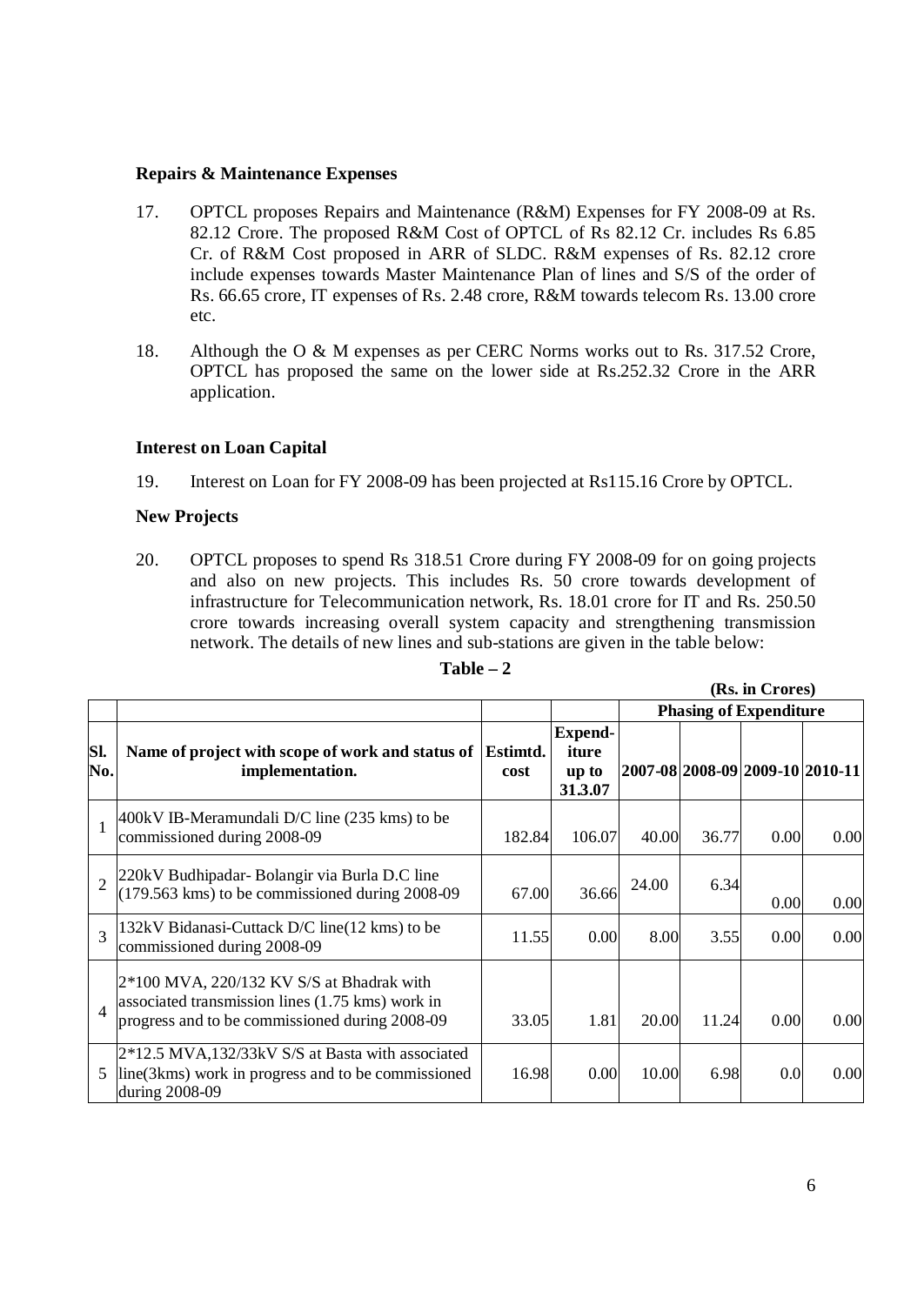| SI.<br>No.     | Name of project with scope of work and status of Estimtd.<br>implementation.                                                                                                                                   | cost   | <b>Expend-</b><br>iture<br>up to<br>31.3.07 |        |        | 2007-08 2008-09 2009-10 2010-11 |       |
|----------------|----------------------------------------------------------------------------------------------------------------------------------------------------------------------------------------------------------------|--------|---------------------------------------------|--------|--------|---------------------------------|-------|
| 6              | 2*12.5 MVA,132/33kV S/S at Karanjia with<br>associated line(23 kms) work in progress and to be<br>commissioned during 2008-09                                                                                  | 24.20  | 0.00                                        | 10.00  | 14.20  | 0.00                            | 0.00  |
| $\overline{7}$ | $2*12.5$ MVA,132/33kV S/S at Barpali with<br>associated line(5 kms) work in progress and to be<br>commissioned during 2008-09 work in progress and to<br>be commissioned during 2008-09                        | 15.86  | 0.00                                        | 5.00   | 10.86  | 0.00                            | 0.00  |
| 8              | 400kV D/C line from Meramundali to Duburi(96<br>kms) work in progress and to be commissioned<br>during 2008-09                                                                                                 | 141.48 | 9.02                                        | 50.00  | 38.56  | 43.90                           | 0.00  |
| $\overline{Q}$ | $2*20$ MVA,132/33kV S/S at Anandpur with<br>associated line(29.834kms) work to be commenced                                                                                                                    | 23.20  | 0.00                                        | 0.00   | 10.00  | 13.2                            | 0.00  |
|                | 2*100 MVA, 220/132 KV S/S at Sarua with<br>10 associated transmission lines (5 kms) work to be<br>commenced                                                                                                    | 20.00  | 0.00                                        | 0.00   | 10.00  | 10.00                           | 0.00  |
|                | $2*12.5$ MVA,132/33kV S/S at Dabugaon with<br>11 associated line(50 kms) work to be commenced and to<br>be commissioned during 2009-10                                                                         | 30     | 0.00                                        | 0.00   | 10.00  | 20.00                           | 0.00  |
|                | 2*12.5 MVA,132/33kV S/S at Baki with associated<br>12 line (30 kms) work to be commenced and to be<br>commissioned during 2009-10                                                                              | 26.59  | 0.00                                        | 0.00   | 10.00  | 16.00                           | 0.00  |
| 13             | 132 KV S.C line on D.C tower from Paradeep grid<br>S/D to Jagatsing pur grid S/S(56.073 kms) with 2 nos<br>feeder bay extension(one at each end) work to be<br>commenced and to be commissioned during 2009-10 | 12.04  | 0.00                                        | 0.00   | 5.00   | 7.04                            | 0.00  |
| 14             | 2*12.5 MVA,132/33kV S/S at Chandpur with<br>associated line(5kms) work to be commenced                                                                                                                         | 15.00  | 0.00                                        | 0.00   | 5.00   | 10.00                           | 0.00  |
| 15             | 2*12.5 MVA,132/33kV S/S at Kuchinda with<br>associated line (55 kms) work to be commenced                                                                                                                      | 35.00  | 0.00                                        | 0.00   | 15.00  | 20.00                           | 0.00  |
| 16             | 2*315 MVA,400/220/132/33 KV s/s at Keonjhar<br>with associated line(50 kms) work to be commenced                                                                                                               | 100.00 | 0.00                                        | 0.00   | 25.00  | 50.00                           | 25.00 |
|                | 17 Line for Sterlite Power Evacuation                                                                                                                                                                          | 80.00  | 0.00                                        | 48.00  | 32.00  | 0.00                            | 0.00  |
|                | <b>Grand Total</b>                                                                                                                                                                                             | 834.79 | 153.56                                      | 215.00 | 250.50 | 190.14                          | 25.00 |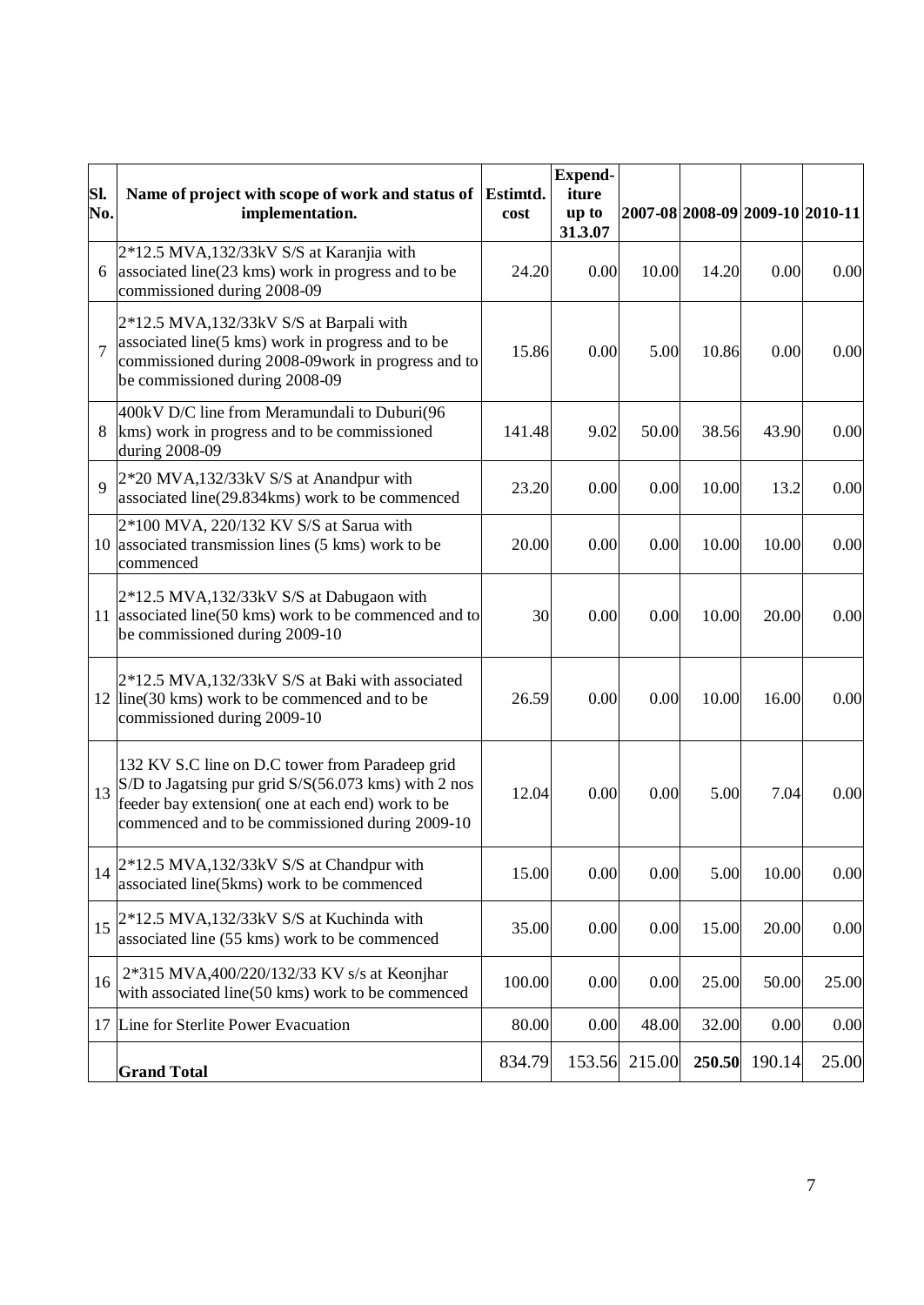# **(a) Depreciation**

21. OPTCL has projected Depreciation considering the rate of depreciation prescribed by CERC for FY 2008-09 on the book value of the Assets and additions thereto. Accordingly, the transmission licensee has projected depreciation at Rs. 64.53 Crore based on the provisional Accounts of OPTCL for FY 2006-07.

## **(b) Advance Against Depreciation (AAD)**

22. Following CERC norms, OPTCL has projected AAD at Rs. 65.13 crore. The onetenth of loan balance of OPTCL is worked out as Rs.129.66 crore. After deduction of Rs. 64.53 crore applying the depreciation as per CERC norms, the balance amount of Rs. 65.13 crore has been claimed as AAD.

#### **Return on Equity**

23. When OPTCL got bifurcated from the erstwhile GRIDCO effective 1.4.2005, the equity share capital of OPTCL was stated at Rs.60 Crore. Therefore, the licensee has projected ROE @14% on the equity share capital of Rs.60 Crore, which amounts to Rs. 8.40 crore.

#### **Interest on Working Capital**

24. Based on CERC norms, OPTCL has calculated its working capital needs at Rs. 135.34 crore for the FY 2008-09. Taking 10% as the rate of interest, interest on working capital amounts to Rs. 13.53 crore for 2008-09. For the purpose of determination of working capital OPTCL has taken into consideration the O & M expenses for one month, maintenance of spares at the rate of 1% of the historical cost escalated @ 6% per annum from the date of commercial operation and receivable equivalent to two months' of transmission charges calculated on target availability.

#### **Interest on Short Term Loan**

25. As stated above OPTCL proposes a total investment of Rs. 318.51 crore during 2008- 09 on ongoing projects. Out of this, 80% shall be funded by long-term loan and 20% by short-term loan. OPTCL has calculated the interest to be paid for short-term loan at Rs. 3.04 crore.

#### **Pass through Expenses**

26. OPTCL proposes for pass through of Rs 108.32 Crore in the ARR for FY 2008-09 which is presented as under:

|    |                                            | (Rs. Crore) |
|----|--------------------------------------------|-------------|
|    | Interest on Term Loan                      | 23.37       |
| 2. | A A D                                      | 51.63       |
| 3. | Special Appropriation (loss of FY 2005-06) | 14.98       |
| 4. | Special Appropriation (loss of FY 2006-07) | 18.34       |
|    | Total                                      | 108.32      |

## $Table - 3$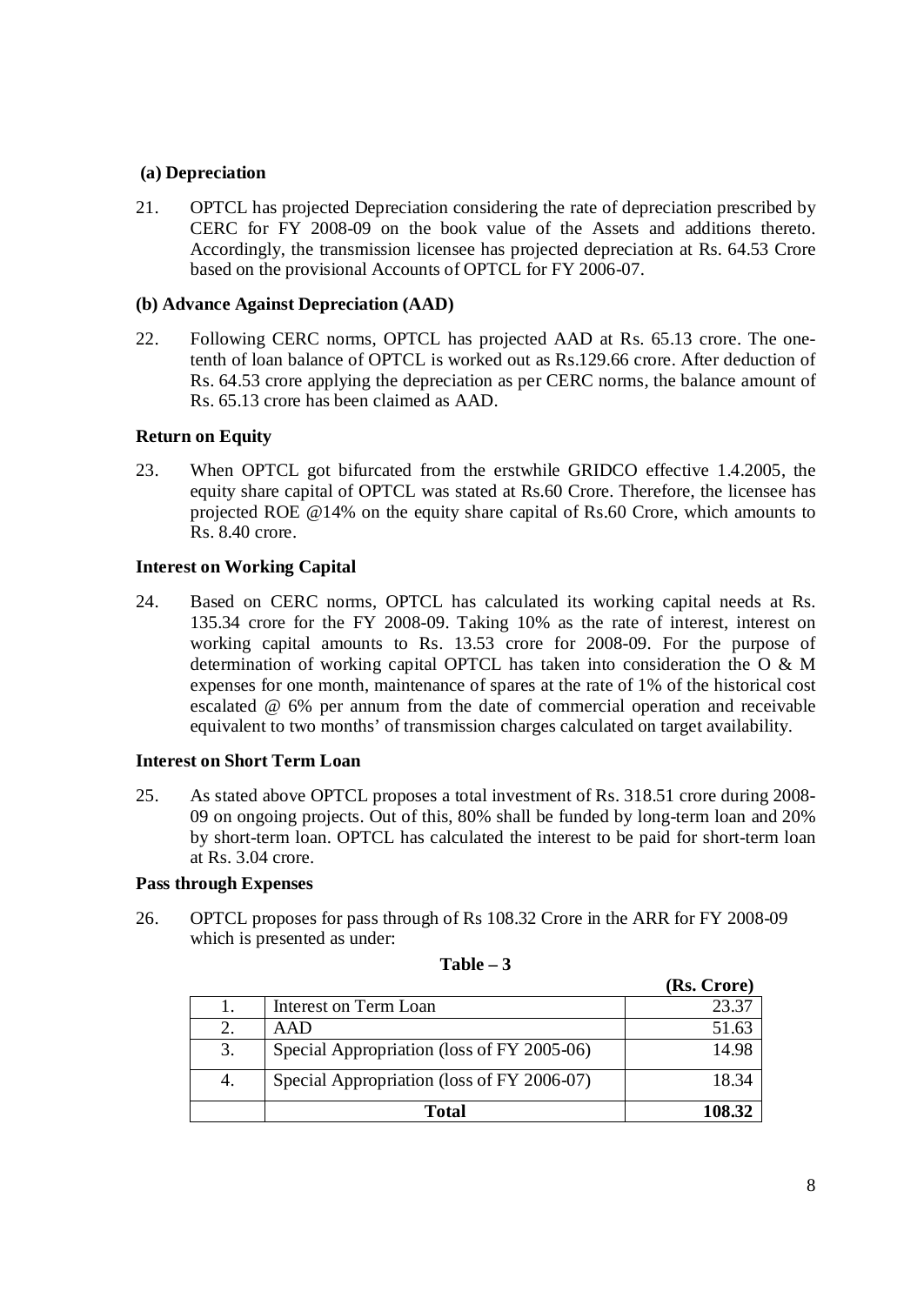# **Additional Expenses**

#### **Contingency Reserve**

27. A sum of Rs. 13.10 Crore has been projected for Contingency Reserve for the FY 2008-09.

#### **Provision for Bad & Doubtful Debts**

28. OPTCL does not envisage addition of any amount towards Bad and Doubtful Debts during 2008-09.

#### **Grid Co-ordination Committee Expenses**

29. As per provisions in Orissa Grid Code Para 11, OPTCL has formed Grid Coordination Committee (GCC) under it. Expenses of the Committee has been estimated at Rs.0.13 crore for the FY 2008-09.

#### **Rebate @ 2% of Annual Revenue Requirement**

30. OPTCL is receiving its billing amount from DISTCO's through GRIDCO on first charge basis for which DISTCOs are getting benefit of 2% rebate. To avoid loss to OPTCL, the licensee has made provision of Rs 12.71 Crore (Rs 622.56 Cr./0.98-Rs 622.56 Cr.) over and above Rs 622.56 Crore to recover the total ARR of Rs 635.265 Crore (Excluding ARR of SLDC).

#### **Other Income and Cost/ Miscellaneous Receipts:**

- 31. OPTCL estimates that it will earn Miscellaneous Receipts of Rs. 1 Crore from Inter-State Wheeling of 100 MU @ 10 Paisa per Unit during FY 2008-09. The same has been deducted from the gross revenue of OPTCL to arrive at the Net ARR for FY 2008-09.
- 32. OPTCL has treated the revenue receipt from short-term Open Access as nil for 2008- 09.

#### **Transmission Loss**

33. OPTCL proposes Transmission Loss at 5% for wheeling for FY 2008-09 considering the loss of 5.20% estimated for first six months of 2008-09.

#### **Expected Revenue from Transmission Charges**

34. The revenue receipts from various transmission charges at the existing transmission tariff of 22 P/U shall be Rs. 423.23 Crore. Revenue to be earned by OPTCL from wheeling of power to DISTCOs and other long term open access customers for FY 2008-09 at the existing rate is shown below in tabular form: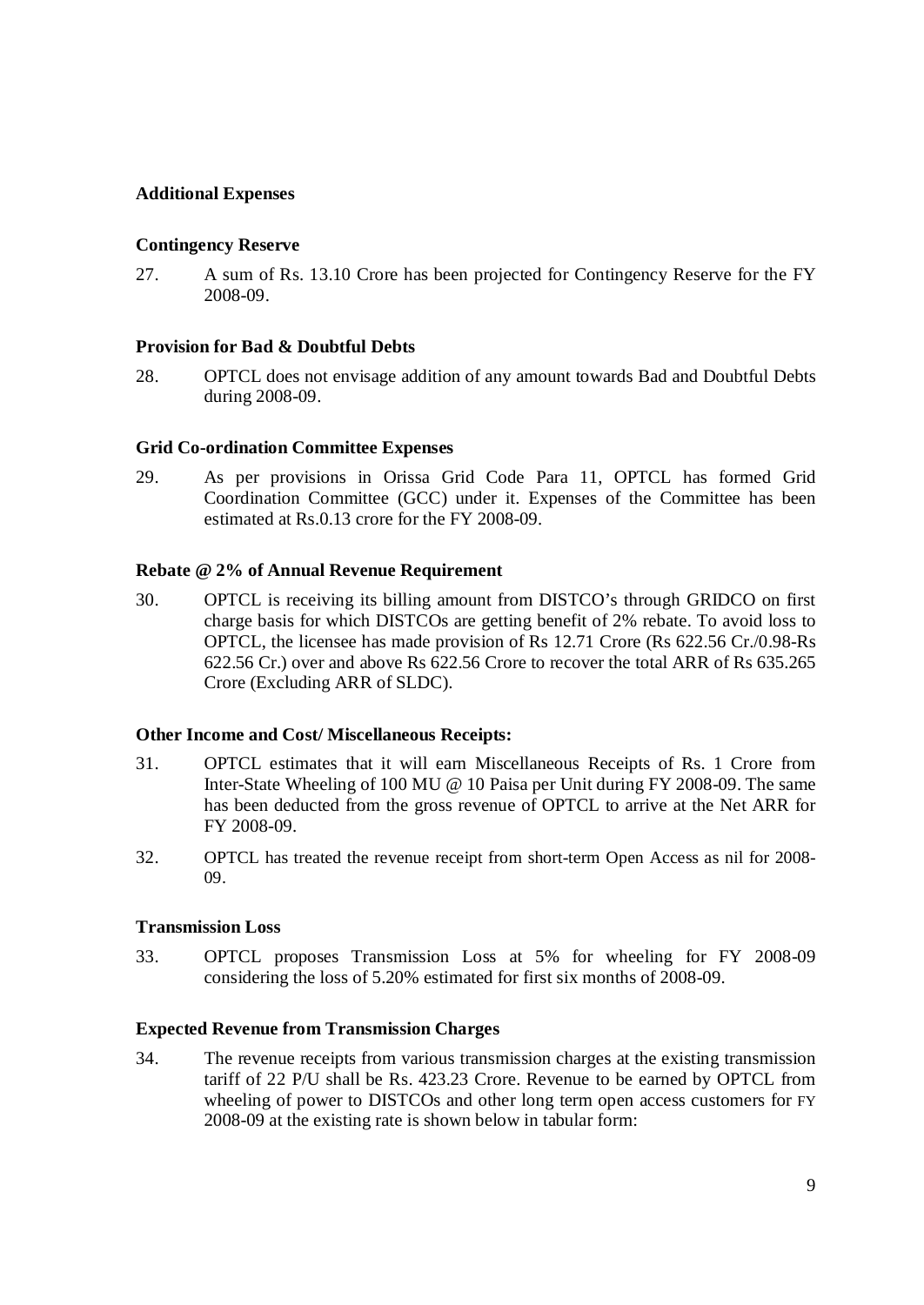|                |                                          |                            |               | <b>BULL COS OF INCRETIUS</b>    |                                                              |                           |
|----------------|------------------------------------------|----------------------------|---------------|---------------------------------|--------------------------------------------------------------|---------------------------|
| Sl.<br>No.     | <b>Customer</b>                          | <b>MU</b> to be<br>handled | Rate<br>(P/U) | <b>Transmis</b><br>sion<br>Loss | <b>Qty.</b> handled<br>including<br><b>Transmission Loss</b> | Amount<br>(Rs.<br>Crores) |
|                |                                          |                            |               | (%)                             | If any $(MU)$                                                |                           |
| 1              | <b>CESCO</b>                             | 5570.00                    | 22.00         | 0.00                            | 5570.00                                                      | 122.54                    |
| $\overline{2}$ | <b>NESCO</b>                             | 5044.00                    | 22.00         | 0.00                            | 5044.00                                                      | 110.97                    |
| 3              | <b>WESCO</b>                             | 6373.00                    | 22.00         | 0.00                            | 6373.00                                                      | 140.21                    |
| $\overline{4}$ | <b>SOUTHCO</b>                           | 1925.00                    | 22.00         | 0.00                            | 1925.00                                                      | 42.35                     |
|                | <b>Total DISTCOs</b>                     | 18912.00                   |               |                                 | 18912.00                                                     | 416.06                    |
| 5              | <b>Emergency Sale</b><br>to CPP          | 10.00                      | 22.00         | 0.00                            | 10.00                                                        | 0.22                      |
| 6              | Wheeling of<br><b>ICCL</b> power         | 200.00                     | 22.00         | 5.00                            | 210.53                                                       | 4.63                      |
| $\overline{7}$ | <b>Wheeling of</b><br><b>NALCO</b> power | 100.00                     | 22.00         | 5.00                            | 105.26                                                       | 2.32                      |
|                | Total                                    | 19222.00                   |               |                                 | 19237.79                                                     | 423.23                    |

**Table – 4 Sources of Revenue**

#### **Excess or (Deficit) in the ARR:**

35. OPTCL has submitted that with its present Transmission Tariff structure consisting of Transmission Charge @22 P/U & Transmission Losses @ 5.00%, it would not be able to meet its current costs as it may result in a deficit of Rs 232.55 crore as shown in table 4.

| `able |  |  |
|-------|--|--|
|-------|--|--|

| <b>Total Annual Revenue Requirement</b>                                      | 655.78 |
|------------------------------------------------------------------------------|--------|
| <b>Less:</b> Revenue earned from Long Term Open Access Customers             | 423.23 |
| Excess or (Deficit) of ARR at the existing Wheeling Rate @ 22 P/U $(232.55)$ |        |

36. The licensee, therefore, submits this application before the Commission with a request to approve its proposed ARR and the Transmission Tariff and Wheeling Loss for FY 2008-09.

#### **Proposed Tariff to Meet the Revenue Requirement for FY 2008-09.**

#### **Transmission Tariff:**

37. The Transmission Cost less Revenue from inter-state wheeling for FY 2008-09 is given in the following table for computation of Transmission Tariff.

**(Rs. Crore)**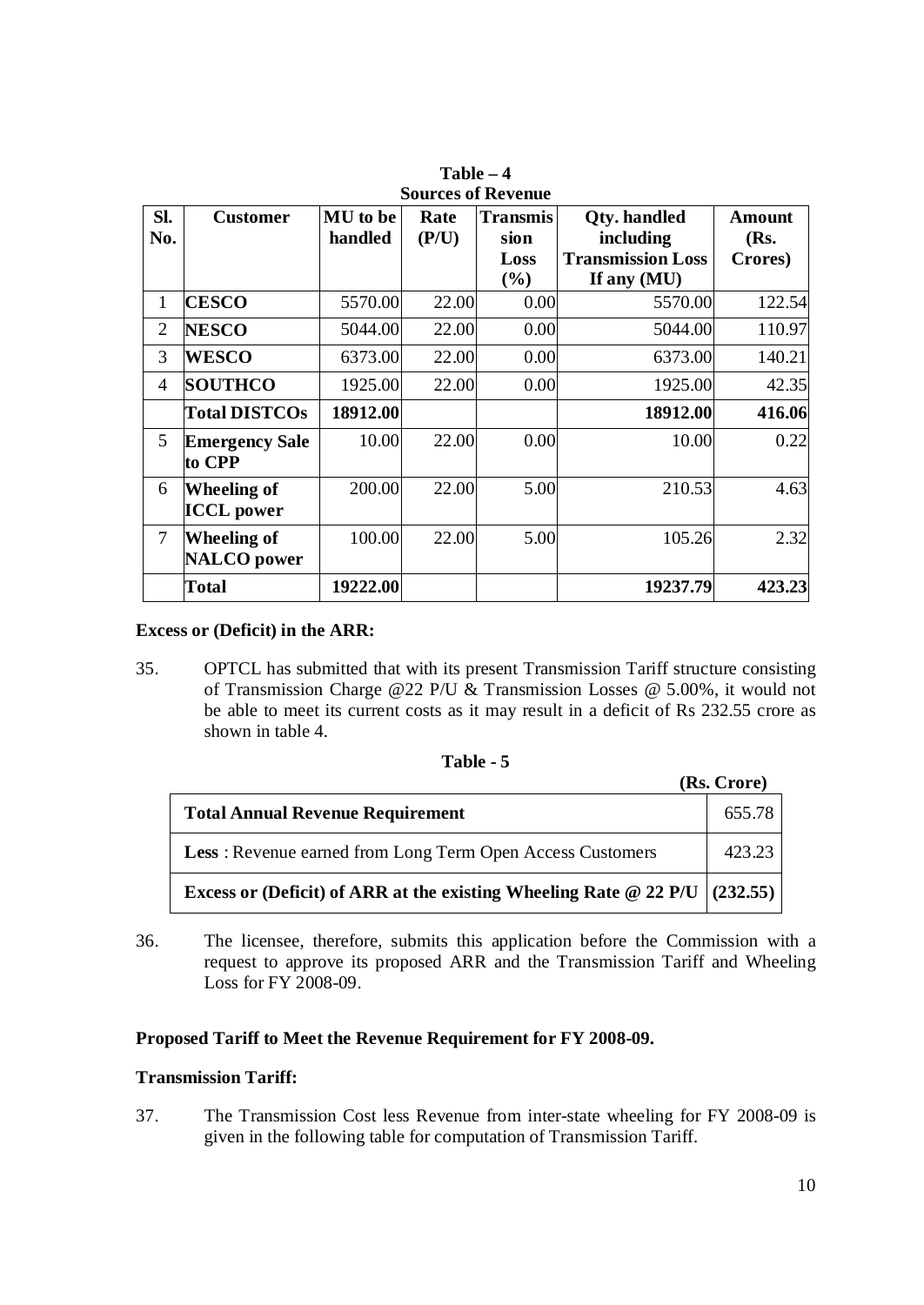| l`able | n |
|--------|---|
|--------|---|

|                                      | <b>Items</b>                         | <b>Tariff for</b>      | <b>Tariff for OPTCL</b> |
|--------------------------------------|--------------------------------------|------------------------|-------------------------|
|                                      |                                      | <b>OPTCL</b> including | excluding SLDC          |
|                                      |                                      | <b>SLDC</b> function   | function                |
|                                      | (a) Total Annual Revenue Requirement | 655.78                 | 635.265                 |
|                                      | (Rs. Crore)                          |                        |                         |
|                                      | Monthly Fixed Transmission Cost for  |                        |                         |
| recovery                             | (Rs. Crore)                          | 54.65                  | 52.94                   |
| (b) Total Million Units proposed for |                                      |                        |                         |
| Wheeling                             | (MU)                                 | 19222                  | 19222                   |
| <b>Proposed Transmission Tariff</b>  |                                      |                        |                         |
| (a/b)                                |                                      | 34.11                  |                         |

- 38. OPTCL proposes to recover the Annual Fixed Cost of Rs.655.78 Crore (including SLDC function) in full from the Long-Term Open Access Customers like DISTCOs & CGPs on the energy drawl during FY2008-09 in two ways i.e. either through recovery of the same on monthly basis @ Rs 54.65 Crore per Month or @ 34.11 P/U from 1.04.2008 considering the Transmission Loss for wheeling at 5.00% on energy drawl.
- 39. Alternatively, the licensee proposes to recover the Annual Fixed Cost of Rs.635.265 Crore (excluding SLDC function) in full from the Long-Term Open Access Customers like DISTCOs & CGPs on the energy drawl during FY2008-09 in two ways i.e. either through recovery of the same on monthly basis @ Rs 52.94 Crore per Month or @ 33.05 P/U from 01.04.2008 considering the Transmission Loss for wheeling at 5.00% on energy drawl.

#### **Long term Open Access Charges in terms of Rs./MW/Day**

40. The estimated energy for transmission in OPTCL's system is expected to be 19222 MU or an average of 2194.29 MW. The net transmission cost as indicated in the table above is Rs. 655.78 Crore (including SLDC Function) and Rs. 635.27 crore (excluding SLDC function). OPTCL, therefore, proposes, the Long Term Transmission Charge on the basis of MW flow by adopting the OERC formula at Rs 8187.88 per MW per day (including SLDC function) from 01.04.08 onwards which is equivalent to 34.12 P/U. Similarly, the licensee proposes the Long Term Transmission Charge at Rs. 7931.73 per MW per day (excluding SLDC function) which is equivalent to 33.05 P/U.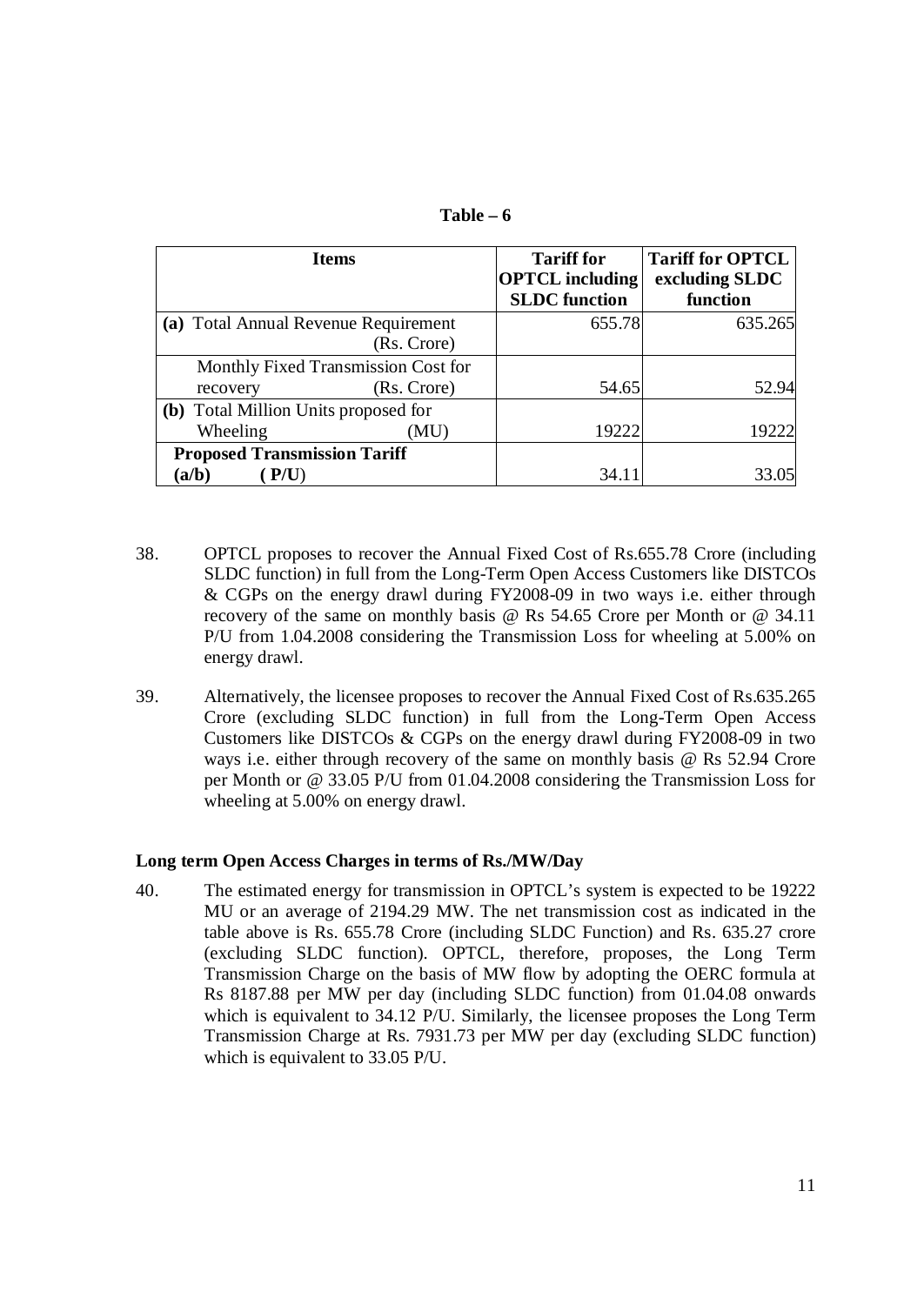#### **Table – 7**

| <b>Items</b>                               | <b>LTOA</b> and <b>STOA</b><br><b>Charges of OPTCL</b> | LT and STOA<br><b>Charges of</b>               |
|--------------------------------------------|--------------------------------------------------------|------------------------------------------------|
|                                            | including SLDC<br>function                             | <b>OPTCL</b> excluding<br><b>SLDC</b> function |
|                                            |                                                        |                                                |
| Net Annual Revenue Requirement             | 655.78                                                 | 635.27                                         |
| Energy to be transmitted in OPTCL Network  |                                                        |                                                |
| (MU)                                       | 19222.00                                               | 19222.00                                       |
| Proposed Transmission Tariff in P/U        | 34.12                                                  | 33.05                                          |
| Power Flow (equivalent of 20234 MU) in MW  | 2194.29                                                | 2194.29                                        |
| Proposed LT Open Access Charges in Rs. per |                                                        |                                                |
| MW per day                                 | 8187.88                                                | 7931.73                                        |
| Proposed ST Open Access Charges in Rs. per |                                                        |                                                |
| MW per day (25% of LTOA)                   | 2046.97                                                | 1982.93                                        |

# **LTOA Charges and STOA Charges in terms of Rs./MW/Day**

#### **Short term Open Access Charges in terms of Rs./MW/Day**

41. OPTCL proposes Short Term Open Access Charges as one fourth of the Long Term Open Access Charges as per the relevant OERC regulation. The licensee has proposed Short Term Open Access Charges (25% of LTOA) at Rs. 2046.97 per MW per day (including SLDC function). Similarly, the STOA is proposed at Rs. 1982.93 per MW per day (excluding SLDC function).

Surcharge and/ or Additional Surcharge on Short Term Open Access Charge, if any, as decided by the Hon'ble Commission shall also be leviable.

The transmission licensee shall retain 25% of the charges collected from the shortterm customers and the long-term customers shall adjust the balance 75% towards reduction in the transmission charges payable.

Wheeling charges shall be determined on the basis of same principles as laid down for intra-state transmission charges and in addition would include average loss compensation of the relevant voltage level as approved by OERC for the previous year subject to year-end adjustment.

Besides the above Open Access Charges, Short Term Open Access Customers are also required to pay **Scheduling & System Operation Charges** of Rs.3000 per day or part thereof for each transaction or as may be decided by the Commission.

The Open Access customers are also required to pay other charges like Reactive Energy Charges, Charges for Short Term Open Access through bidding, Unscheduled Interchange Charges (UI Charges) and Miscellaneous Charges in accordance with OERC Open Access Regulation.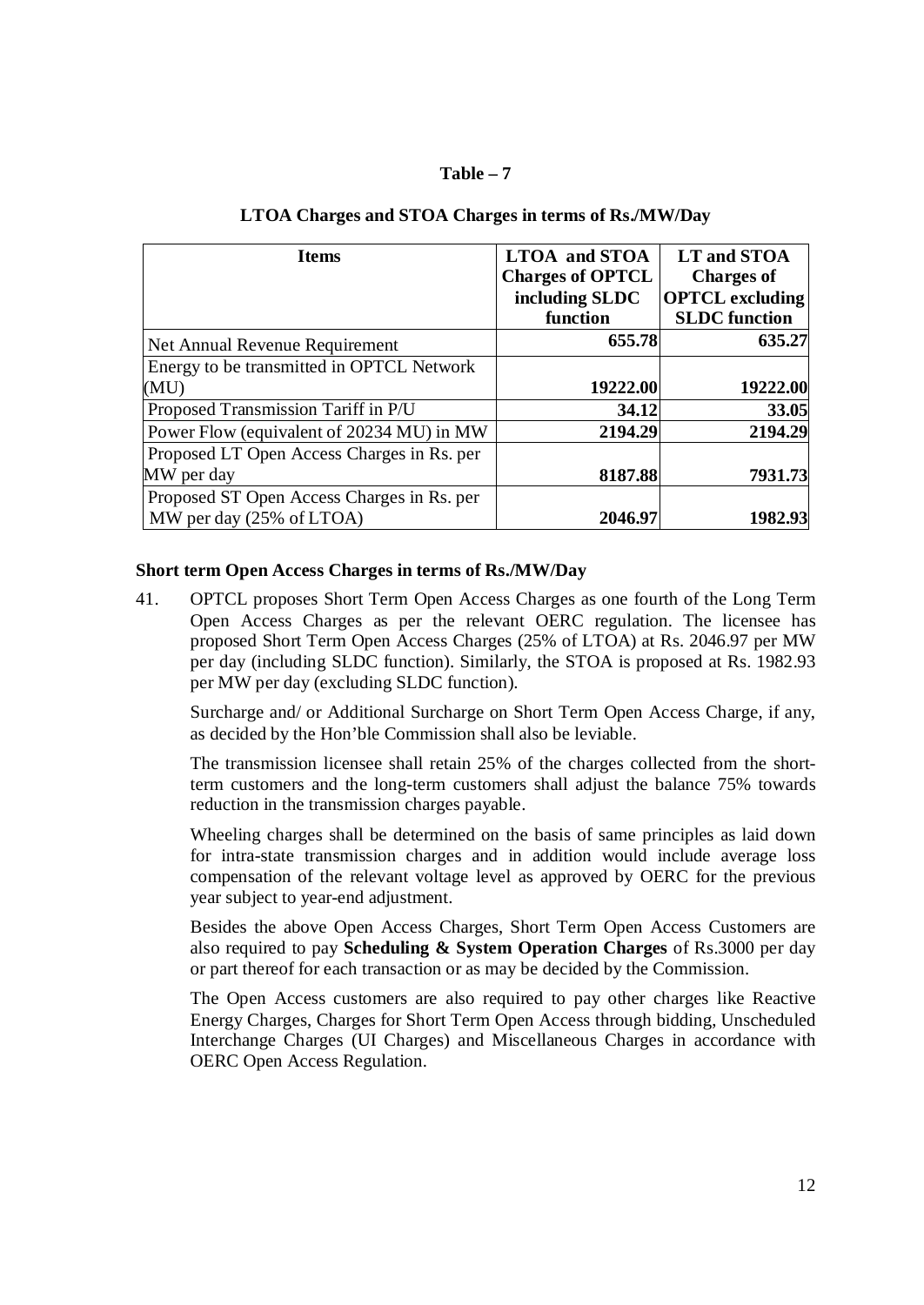#### **Transmission charges payable by very short-term customers:**

- 42. The transmission charges payable by a very short-term customer using the system for fraction of a day in case of uncongested transmission corridor shall be levied as under, namely: -
	- (a) Up to 6 hours in a day in one block: ¼th of the ST\_rate
	- (b) More than 6 hours and up to 12 hours in a day in one block:  $\frac{1}{2}$  of ST rate
	- (c) More than 12 hours and up to 24 hours in a day in one block: equal to ST\_rate

The transmission charge payable by a short-term customer shall be for one day and in multiples of whole number of days.

43. **Other Open Access Charges:** The licensee has proposed the following other Open Access Charges for the FY 2008-09. OPTCL has submitted that it has not been able to file Reactive Power Pricing for FY 2008-09 along with the ARR application. The same would be filed during the hearing.

| <b>OA CHARGES</b>             | <b>OPTCL PROPOSAL</b>                        |  |  |  |
|-------------------------------|----------------------------------------------|--|--|--|
| Scheduling & System Operation | $\omega$ Rs.3,000/- per day or part thereof  |  |  |  |
| Charges                       |                                              |  |  |  |
| Charges for Short-Term Access | As per Regulation 9.4.b of OERC (Terms and   |  |  |  |
| through Bidding               | Conditions for Open Access<br>Charges)       |  |  |  |
|                               | Regulations, 2005                            |  |  |  |
| <b>UI</b> Charges             | As per Intra-State ABT Regulations in Orissa |  |  |  |
|                               | to be framed by OERC                         |  |  |  |
| Penal Charges                 | @ 25% of the Transmission Charge             |  |  |  |
| <b>Meter Charges</b>          | $@$ Rs.2,000/- per month                     |  |  |  |
| <b>Service Charges</b>        | @ 1.5% on the sum of Transmission Charges    |  |  |  |
|                               | and Wheeling Charges                         |  |  |  |

 $Table - 8$ **OA Charges proposed by OPTCL for FY 2008-09**

#### **Summary of Transmission Tariff Proposed by OPTCL**

44. The total of Transmission Charges are applicable for wheeling of GRIDCO power from generating points to the supply point of Distribution & Retail Supply Licensee and wheeling of power from CGP to its units at a separate location. The total charges (excluding SLDC function) shall be calculated by summation of following charges stated in Para (a) to (d) below as applicable:

#### **Transmission Charge**

45. Transmission Charge @ Rs. 52.94 Crore per Month or @ 33.05 P/U and shall be applicable for transmission of GRIDCO power at 220 kV/ 132 KV over OPTCL's EHT transmission system for the purpose of transmission of energy from generator end to the substation from where energy will be fed to DISTCOs and CGPs for the use of EHT transmission system and for the purpose of transmission of energy from a CGP to its industrial unit located at a separate place as well as for transmission of power from outside the state to an industry located inside the State. Transmission loss shall be considered as 5% for the use of EHT system of OPTCL in addition to the transmission charges.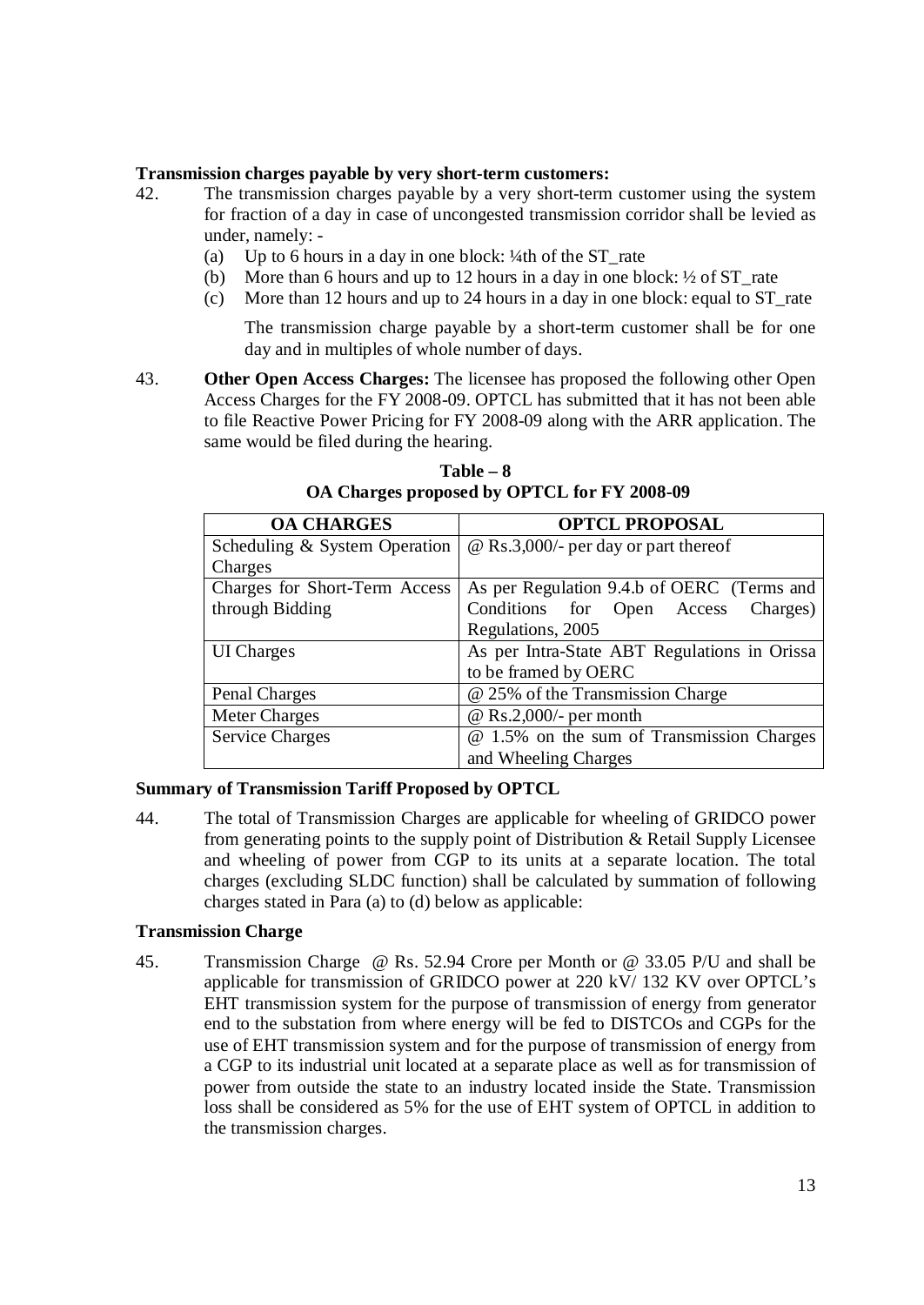- 46. In terms of Rs./MW/Day, Long Term Open Access Charges will be Rs.7931.73 and that for Short Term Open Access Charges will be Rs. 1982.93 plus other applicable charges and losses.
- 47. Rs.3,000/- per day or part thereof towards Scheduling & System Operation Charges shall be paid.
- 48. 25% of the Transmission Charge towards Penal Charges.
- 49. Rs.2,000/- per month towards Meter Charges.
- 50. The transmission charge shall be applicable to the DISTCOs and CGPs, the Long Term Customers of GRIDCO for the respective month.

#### **Rebate:**

- 51. On payment of monthly bill, the Open Access Customer shall be entitled to a rebate of Two percent (2%) of the amount of the monthly bill (excluding arrears), if full payment is made within 48 hours of the presentation of the bill.
- 52. One and half percent (1.5%)of the amount of the monthly bill (excluding arrears), if a minimum of 85% of the whole amount (excluding arrears) is paid within 48 hours of the presentation of the bill and One percent (1%) on the balance amount if paid in full within 15 days from the date of the presentation of the bill.
- 53. One percent (1%) of the amount of the monthly bill (excluding arrears) if paid in full within 15 days from the date of the presentation of the bill.

#### **Delayed Payment Surcharge:**

54. The monthly charges as calculated above together with other charges and surcharge on account of delayed payments, if any, shall be payable within 30 days from the date of bill. If payment is not made within the said period of 30 days, delayed payment surcharge at the rate of 2% (two percent) per month shall be levied prorata for the period of delay from the due date, i.e. from the 31st day of the bill, on the amount remaining unpaid (excluding arrears on account of delayed payment surcharge).

#### **Duties and Taxes:**

55. The Electricity Duty levied by the Government of Orissa and any other statutory levy/ duty/ tax/ cess/ toll imposed under any law from time to time shall be charged over and above the tariff.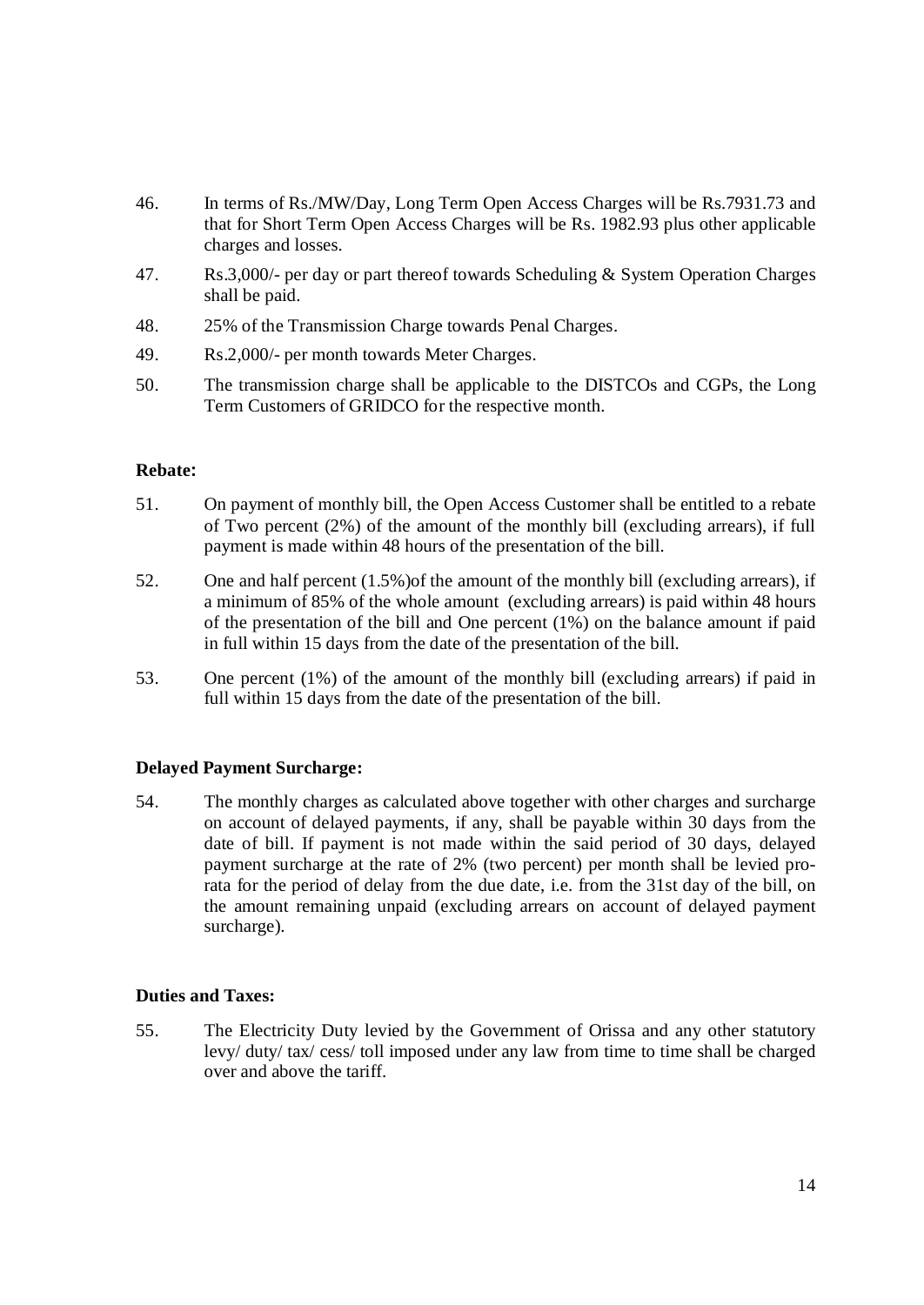# **VIEWS OF OBJECTORS ON TRANSMISSION TARIFF PROPOSAL FOR 2008-09 (Para 56 to 164)**

#### **Analysis of the proposal by Consumer Counsel**

#### **Revenue Gap**

56. OPTCL has given the proposal for revenue requirement of Rs. 635.26 crore and revenue from long-term open access customer of Rs 423.23 crore, leaving a shortfall of Rs 212.03 crore during the FY 2008-09. This shortfall has been calculated at the existing transmission tariff @ 22 P/U. OPTCL proposes to recover the annual fixed cost of Rs 635.26 crore in full from the long term open access customers like GRIDCO & CGPs on energy drawl during FY 2008-09 in two ways, i.e. either through recovery of the same on monthly basis @ Rs 52.94 crore per month, or @ 33.05 P/U from 1.4.2008 considering the transmission loss for wheeling as 5% on energy drawl.

| $Table - 9$                                   |
|-----------------------------------------------|
| <b>Revenue Gap of OPTCL During FY 2008-09</b> |
| $\sum_{i=1}^{n}$                              |

|                                             | (KS in Crore) |
|---------------------------------------------|---------------|
| <b>Total Revenue Requirement</b>            | 635.26        |
| Revenue from long-term open access customer | 423.23        |
| Revenue Gap                                 | 212.03        |

#### **Annual Revenue Requirement**

- 57. OPTCL has projected its revenue requirement during FY 2008-09 about 69 per cent more than that of FY 2007-08. The revenue requirement constitutes not only fixed cost and additional expenses but also pass through cost of Rs 108.32 crore. Earlier these costs were not allowed by the Commission. If the pass through cost were deducted, then the revenue gap would be Rs 103.71 crore. The pass through of previous loss and liabilities would certainly impose burden on the consumers and therefore should not be allowed.
- 58. The areas of concern, besides the pass through loss, are increase in A & G cost (65.05%), repair and maintenance cost (74.72%), interest on loan capital (116.45%) and advance against depreciation (108.62%). The increase in A & G cost seems to be too high. Even if it were increased by 6 per cent it would be around Rs 16.65 crore. Repair and maintenance is required in order to operate the system effectively. However, for a single year, the proportion of spending seems to be too high and hence a part of this may be allowed to pass on. Otherwise, the whole burden would fall on the consumers. Further, it is of concern that machines are imported without any service facilities.
- 59. OPTCL had proposed an amount of Rs 131.51 crore as interest on loan capital during the FY 2007-08, but the Commission had approved only Rs 60.86 crore. Again during FY 2008-09, OPTCL has proposed Rs 131.73 crore as interest payment. OPTCL should explain such significant increase in interest. Is there any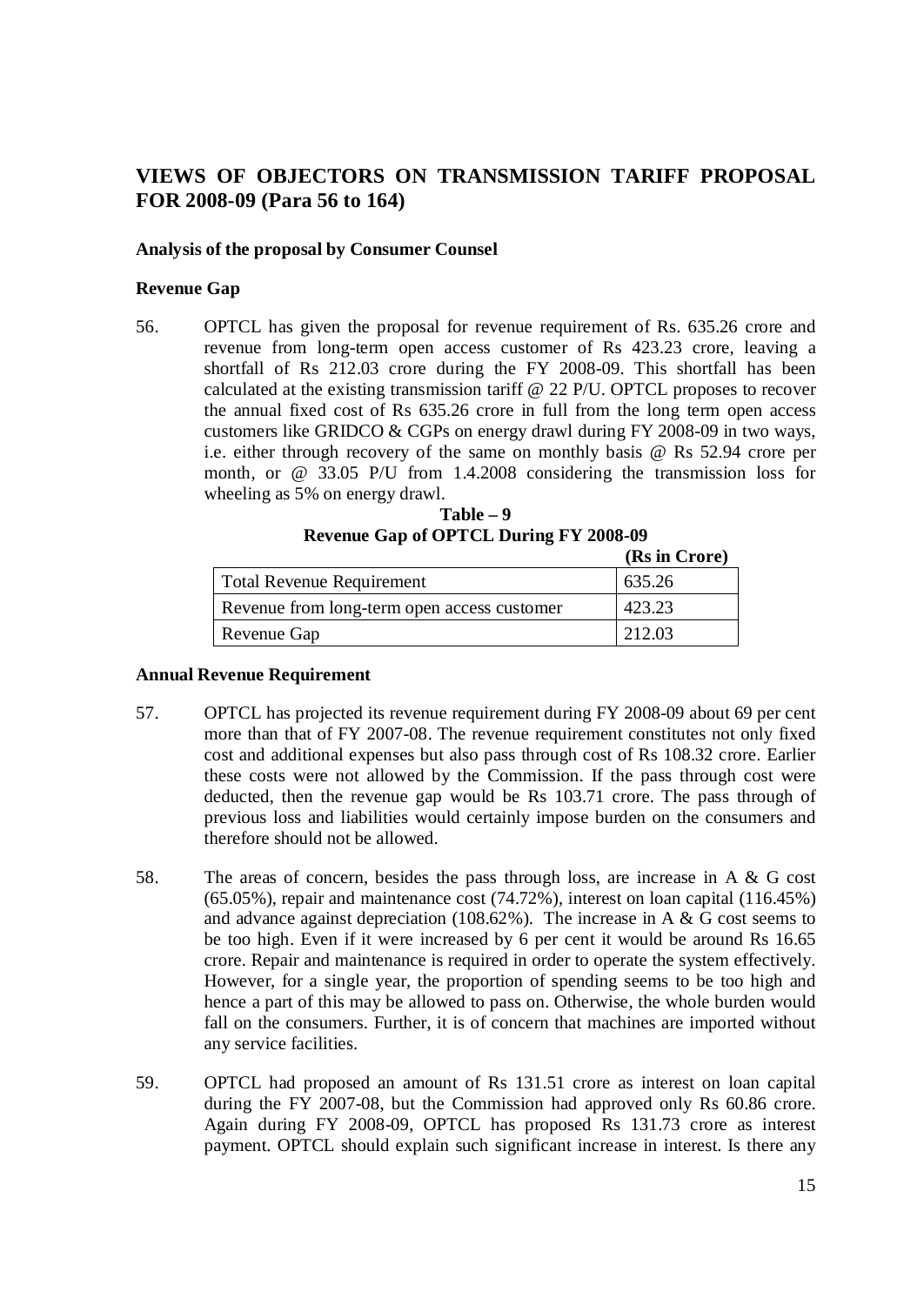delay in the completion of any ongoing projects, which has added to the interest? However, the entire amount should not be passed on to tariff at a time, as it would impose burden on the consumers.

|                            |                 |               |                          |                          | (Rs. in crore)       |
|----------------------------|-----------------|---------------|--------------------------|--------------------------|----------------------|
|                            | Proposal        | Approval      | Proposal for 2008-09     |                          | % Change             |
|                            | for 2007-<br>08 | of<br>2007-08 | Including<br><b>SLDC</b> | Excluding<br><b>SLDC</b> | (Including)<br>SLDC) |
| O & M expenses             | 255.83          | 205.23        | 251.51                   | 236.78                   | 22.55                |
| <b>Employees Cost</b>      | 187.04          | 142.52        | 144.27                   | 139.16                   | 1.23                 |
| Repair &                   | 54.00           | 47.00         | 82.12                    | 75.27                    | 74.72                |
| <b>Maintenance Cost</b>    |                 |               |                          |                          |                      |
| A & G Cost                 | 14.79           | 15.71         | 25.93                    | 22.35                    | 65.05                |
| Interest on Loan           | 131.51          | 60.86         | 131.73                   | 131.73                   | 116.45               |
| Capital                    |                 |               |                          |                          |                      |
| Depreciation               | 52.95           | 48.10         | 64.53                    | 64.47                    | 34.16                |
| Advance against            | 84.18           | 31.22         | 65.13                    | 65.13                    | 108.62               |
| Depreciation               |                 |               |                          |                          |                      |
| Return on Equity           | 8.4             | 0.00          | 8.4                      | 8.4                      |                      |
| Pass through Cost          | 138.33          | 23.01         | 108.32                   | 108.32                   | 370.75               |
| <b>Additional Expenses</b> | 12.05           | 12.05         | 13.23                    | 8.73                     | 9.79                 |
|                            |                 |               |                          |                          |                      |
| <b>Total Revenue</b>       | 673.43          | 380.47        | 643.66                   | 623.56                   | 69.17                |
| Requirement                |                 |               |                          |                          |                      |
| Less misc. receipts        | 4.91            | 3.74          | 1.00                     | 1.00                     | $-73.26$             |
| Rebate 2% ARR              |                 |               | 13.12                    | 12.71                    |                      |
| <b>Net ARR</b>             | 678.34          | 376.73        | 655.78                   | 635.26                   | 74.07                |

**Table – 10 Annual Revenue Requirement of OPTCL**

- 60. Regarding the advance against depreciation, it is to be seen that whether it satisfies the CERC norm, which stipulates that advance against depreciation should be permitted only if cumulative loan repayment up to a particular year exceeds the cumulative depreciation up to that year.
- 61. The significant increase in expenses as mentioned above would impose burden on the general consumers of the state, as this would be passed on to the ultimate users through GRIDCO and DISTCOs. Therefore, there is a need to reduce these expenses for the benefit of the consumers.

# **Revenue from Tariff**

62. OPTCL has calculated the revenue receipts to be Rs 423.23 crore at the existing rate of tariff, i.e. @22 P/U, based on the projection of GRIDCO. OPTCL has expected to deliver 18912 MU of energy to GRIDCO, while the actual projection submitted by DISTCOs for the FY 2008-09 is not available. If the demand of the DISTCOMs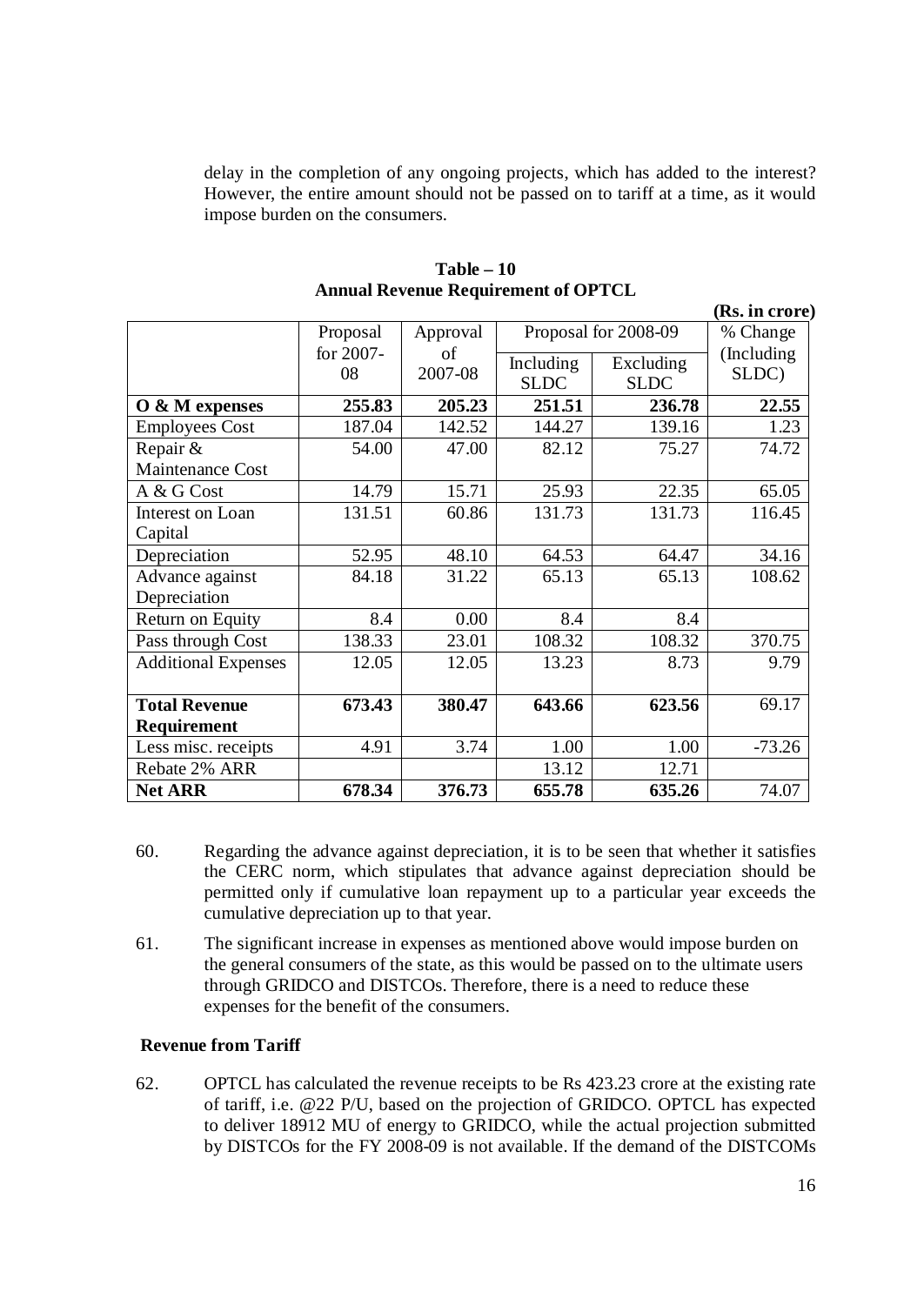would be more than the projection of GRIDCO then the revenue receipts of OPTCL would be changed and hence revenue gap will be changed accordingly.

### **Transmission Loss**

63. OPTCL has proposed a transmission loss of 5% for the FY 2008-09. The Commission had approved 5% transmission loss during FY 2007-08 though it had approved 4% for 2006-07. Kanungo Committee had recommended for a stepwise reduction of transmission loss so that the same is brought to a level at par with that of Central Power Grid by 2007. However, the trend seems to be in the reverse direction. OPTCL has failed to arrest the high transmission loss due to its inefficiency. In conformity with the power sector reform, OPTCL needs to reduce the transmission loss gradually and significantly. The transmission loss, therefore, may be fixed at 4 % for the FY 2008-09.

# **Tariff proposal**

64. OPTCL claims that with the existing Tariff structure consisting of Transmission charge @22 P/U and Transmission Losses @5% it is not able to meet current costs, which results in a deficit of Rs. 212.03 crore. OPTCL, therefore, proposes to recover the annual fixed cost in full from DISTCOs and CGPs either through recovery on monthly basis @ Rs 54.65 crore or @ 34.11 P/U from 1.4.2008 with transmission loss for wheeling as 5% on energy drawl. Considering the ARR of OPTCL only, it proposes to recover AFC on monthly basis @ Rs 54.65 crore or @ 34.11 P/U from 1.4.2008.

## **Summing Up**

- 65. OPTCL has projected its revenue requirement during FY 2008-09, which is 69 per cent more than that the estimated figure of FY 2007-08. The areas of concern are the pass through of past losses and high increase in A&G cost, repair and maintenance cost, interest on loan capital and advance against depreciation. This higher proportion of increase in cost for FY 2008-09 may not be allowed for the best interest of the consumers. Further, OPTCL has failed to arrest the high transmission loss in conformity with the power sector reform and needs to reduce the transmission loss gradually and significantly. Therefore, transmission loss may be fixed at 4% for the FY 2008-09.
- 66. The Commission has considered all the views of various objectors on the Transmission Tariff Proposal of OPTCL. Some of these views were found to be of general nature whereas others were specific to the proposed tariff filing for the FY 2008-09. Based on their nature and type, these views have been classified subjectwise as discussed below:

## **Legal Issues**

67. The application so filed by the licensees for transmission of GRIDCO power is not tenable as because this Commission has no authority under law and more particularly U/S 62 of E. Act, 03 separately to determine tariff for transmission of power for the GRIDCO.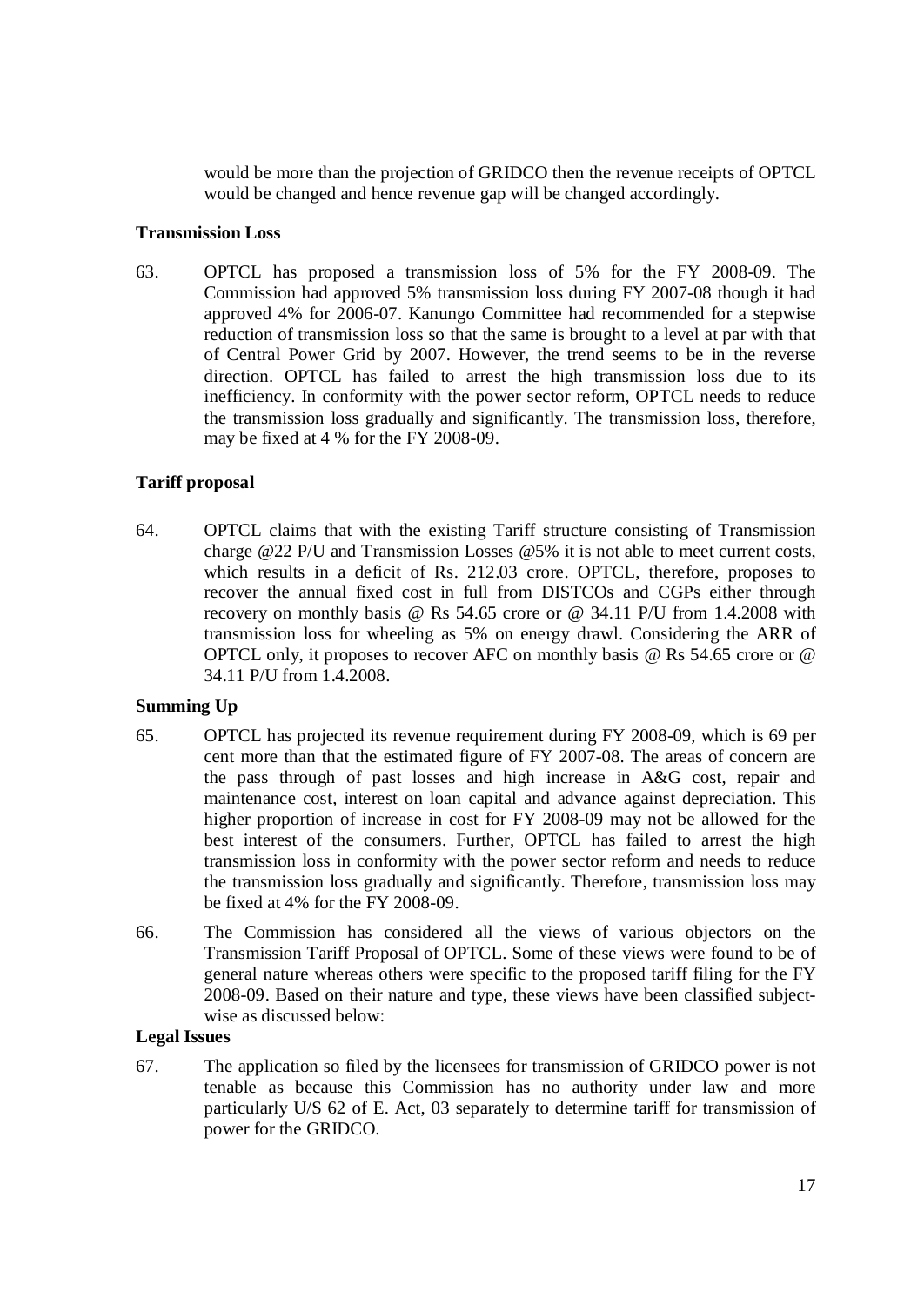- 68. The OPTCL account has not been audited for the financial year 2005-06 and 2007- 08 as such there is no availability of its yearly audited account to be considered as base or standard. The application may be rejected which is based on incorrectand manipulated statements.
- 69. The OPTCL has filed this application in question to confuse the consumer public without disclosing the purpose for such filing. Revenue requirement has been asked without giving details of calculation.
- 70. The notice so published inviting objection does not confirm to the requirements of law and does not disclose what purpose such revenue requirements are asked for without giving details of its calculations.
- 71. The law contemplate that the Commission has to determine licensee revenue for the purpose of fixing of the tariff first.
- 72. The procedure/method so adopted by Commission be made simple and inexpensive to enable the public to file purposeful objection and affectively.
- 73. OPTCL has not complied with direction issued in the earlier orders of the Commission.
- 74. The separation of OPTCL from GRIDCO is only cosmetic and the Commission may direct that OPTCL function as an independent engineering organization with a full fledged independent Board of Directors.
- 75. OPTCL in its application has proposed net ARR of 655 crores for the FY 2008-09. Repeating their proposal from their application for FY 2007-08 with minor modifications to misguide the Commission as well as the objectors.
- 76. Chairman of the GRIDCO/OPTCL still continue to be the Chairman of the WESCO/NESCO/SOUTHCO. The difference of opinion is not ruled out in the Board meetings.
- 77. Now GRIDCO and OPTCL have been bifurcated OPTCL is further bifurcated to OPTCL and SLDC, but proper co-ordination with the generating and trading agencies is still lacking.
- 78. OPTCL has submitted their proposal on their ARR for the FY 2008-09 for which no audited account has been submitted for the year 2006-07. Various figures given in their application for the FY 2006-07 are provisional and for FY 2007-08 figures are estimated.
- 79. There was a huge gap between the audited figures and the provisional / estimated figures given in the application, to prove that the provisional figures given by the licensee are not to be trusted with.
- 80. Licensee has failed to reduce the system loss, bad expenses, rents, rates, taxes, legal expenses, audited fees, auditor fees, other expenses, expenses on contributions to P.F Staff pension, gratuity expenses on training and other schemes, publicity, advertisement, traveling and poster expenses as such violated conditions of licensees.
- 81. OPTCL should have complete autonomy in functioning and taking its own decision.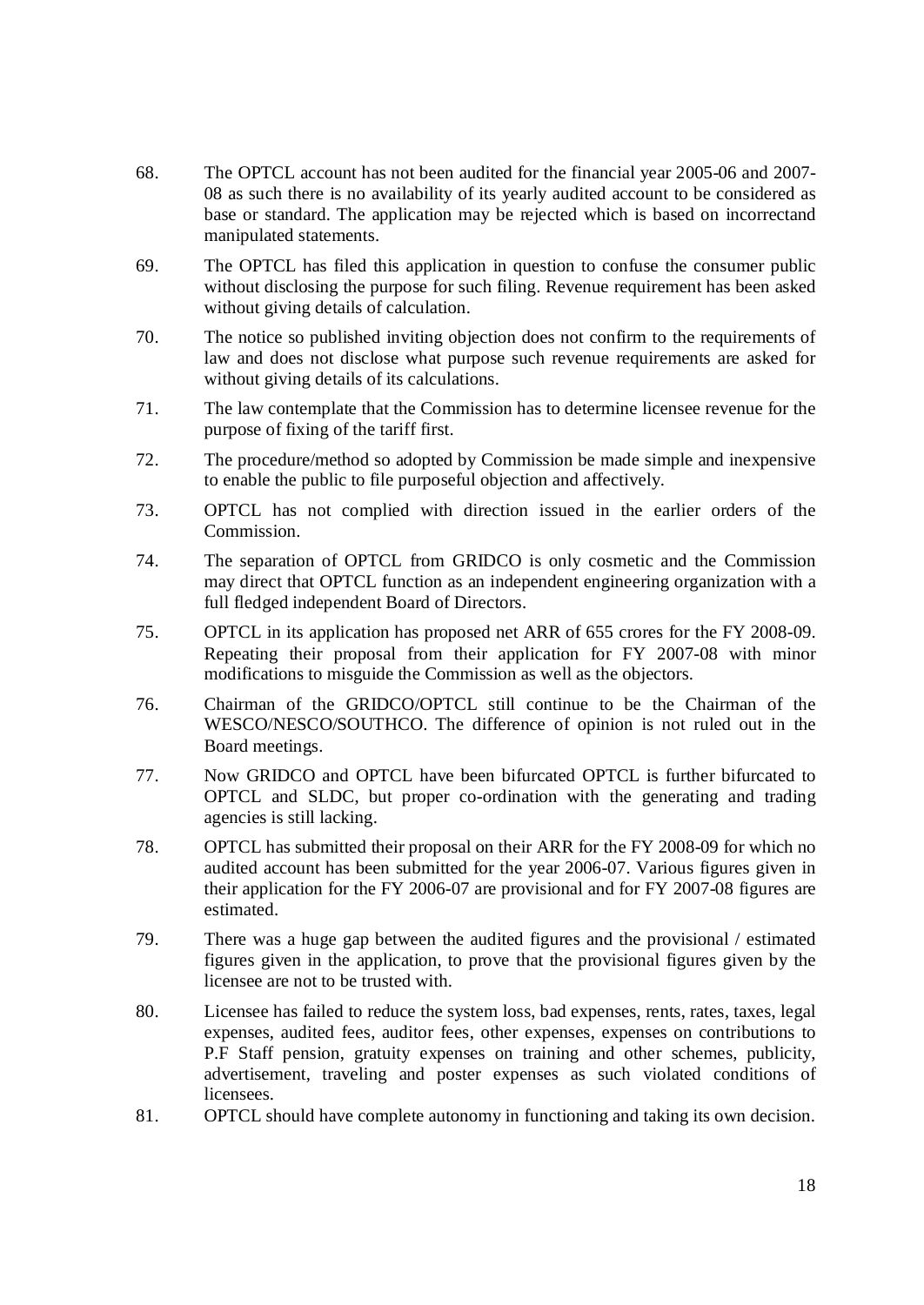### **Energy Handling and System Availability during 2008-09**

- 82. OPTCL must spell out on their system planning to receive the state share which is comparatively cheaper than import of power for the state requirements.
- 83. NESCO, SOUTHCO and WESCO have estimated the availability of energy from different sources at 21,100 MU as against 19110 MU estimated by OPTCL.
- 84. During 2008-09, more energy is to be handled with high voltage transmission system i.e at 400 KV and 220 KV as new EHT Consumers have under taken to draw power at 220 KV.

#### **Transmission Loss**

- 85. OPTCL has not invested any money for system improvement and up gradation to arrest transmission loss.
- 86. The transmission loss should not be allowed at 5% which should be between 3.28% and 4% maximum. Commission has allowed transmission loss of 4% in two tariff orders for FY 2005-06 and 2006-07.
- 87. The increase of the "Transmission losses" to 5% against the earlier target of 3.70% is unacceptable. The transmission losses is to be allowed at 4.5% for the year 2008- 09.
- 88. OPTCL should have achieved transmission losses of 3% by now. The Commission should not allow transmission losses more than 3% at least from this year onwards.
- 89. OPTCL has not taken adequate steps to reduce the transmission loss even though huge expenditure is being incurred every year for improvement of the infrastructure. Interruptions are frequent, which hampers the production in the industries.
- 90. Improvement of voltage necessarily accompanies reduction in transmission loss. But, the loss figure submitted by OPTCL does not indicate so. There has been no energy audit by the licensee through any recognized/authorized auditor to bring authenticity of the figures of the licensee.
- 91. The Commission should not permit 5% transmission loss as was permitted in the last tariff order when only 4% was allowed in previous two years.

## **O&M Expenses**

## **Repair and Maintenance Expenses:**

- 92. OPTCL has not improved its efficiency and standard of service, performance and has not reduced T&D losses, administrative expenditure etc.
- 93. OPTCL may explain how much funds are allowed by the Commission in O&M head and how much they have spent during that period and what are the improvements?
- 94. The substations and line of OPTCL are not properly maintained by the authority incharge due to want of required number of skilled manpower.
- 95. The provision for revenue requirement of 250 crore for lines and substations are not clear.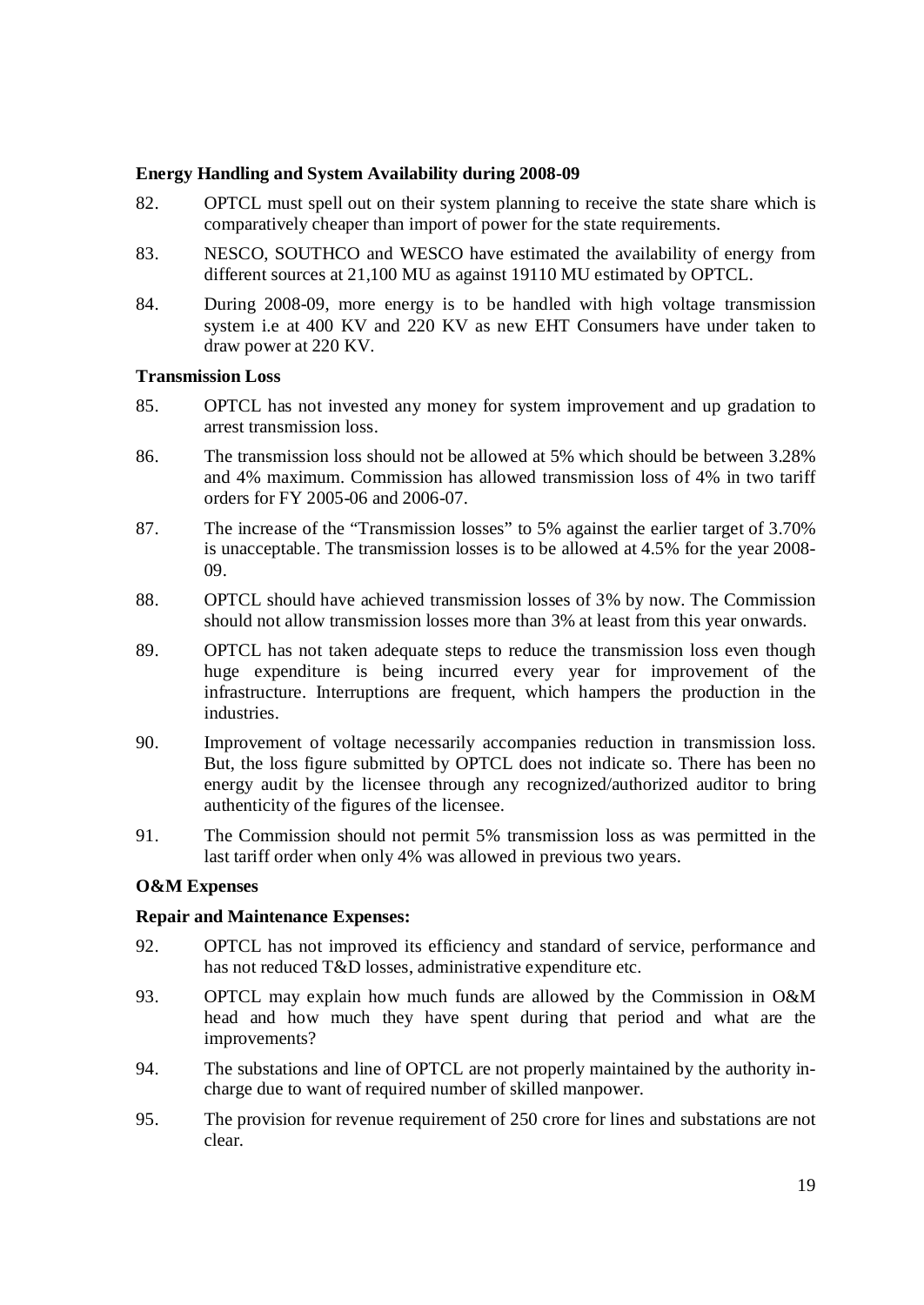- 96. OPTCL in its present filing has provided an amount of Rs.66.65 crore towards maintenance of lines & substations (Master Maintenance Plan of Lines & substations) for the year 2008-09. The equipment including power transformer, circuit breakers CTs, PT/CVTs, new relays, energy meters cannot be treated as spare parts under R&M which may be allowed as per the CERC norms. The capital expenditure on new and original equipments is to be capitalized and the interest and depreciation charges shall only be allowed in the ARR.
- 97. The Commission should not allow the actual capital cost and interest during construction for such delayed works. The interest, depreciation and O&M charges of such value should only be taken into the ARR.
- 98. There is no justification to claim supervision charges for bay extension, lines, switching station @ 16%, by OPTCL being constructed by the EHT consumers. A lot of works like tendering, manufacturer's drawing approval, approval of Electrical Inspector are not being carried out by OPTCL.
- 99. In the R&M expenses the Commission ought to consider a reasonable increment of 6% per annum over the actual cost for the FY 2005-06 or limit the same with 6% hike over and above the ATE direction of Rs.15.00 Cr for 2006-07.
- 100. Most of the R&M expenditure envisaged in the ARR of OPTCL are either the Capital Expenditure as it increased the life as well as capacity of the asset or the non R&M expenditures like security personnel charges etc, which should not be treated as R&M.
- 101. NESCO, WESCO and SOUTHCO submitted that OPTCL may be allowed all the expenditure for implementation of the IT implementation and this need to be booked in the CAPEX. The reasonable requirement of OPTCL towards R&M as estimated by OPTCL is only Rs.18.59 crore.
- 102. The OPTCL must spell out the improvements in the networks so that construction power can be supplied to expedite the completion of the proposed power station.
- 103. The OPTCL must utilize Transformer Repair Workshops for repair of the damaged transformers. Besides OPTCL must plan for some more workshops so that expenditure for long hauling of transformers to distance places are avoided besides cutting down the repair time. The EHT Grid sub-stations have no adequate experienced Officers to attend to routine operation / preventive maintenance.
- 104. The licensee is not able to spend even 50% of the Commission's reduced and approved figures even though they have been always asking for more.
- 105. It is doubtful whether Rs.47 Cr. which was approved for this year for R&M cost can be actually spent during this Financial Year.
- 106. The OPTCL has no accounting of stores, no procedures and materials are not utilized and dumped in stores.
- 107. No cost benefit analysis has been made in utilizing the old transformers.
- 108. For charging a new line things get unusually delayed due to lack of proper procedure. Proper delegation of power should be in place for taking decision at lower level.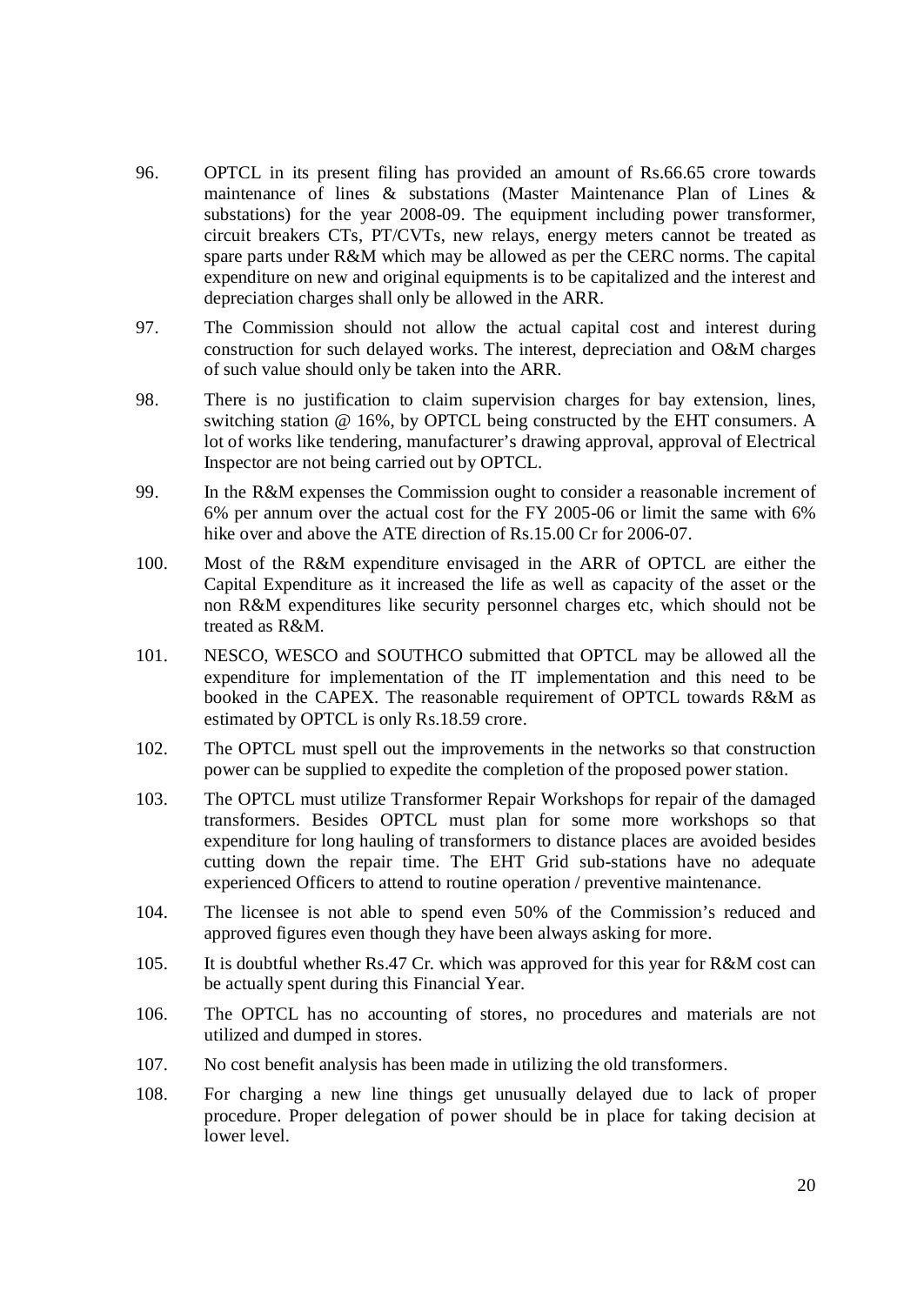- 109. OPTCL is not doing adequate preventive maintenance. OPTCL should have trained persons and should not depend upon contractors.
- 110. For undertaking emergency situations OPTCL should have standby transformers.

#### **Employee Cost and A&G Expenses:**

- 111. The manpower planning assessment for OPTCL given to NPC may be reviewed since they do not have requisite experience in studying the power sector utility.
- 112. NESCO, WESCO and SOUTHCO submitted that the terminal benefit provisions may be allowed on the basis of the actuary valuation. The employee cost of OPTCL may be allowed at Rs.135.94 crore subject to the computation of terminal benefit provision.
- 113. NESCO, WESCO and SOUTHCO submitted that considering the inflation and the operational expansion, 6% increase over the employee expenses of the FY 2007-08 may be allowed to OPTCL.
- 114. NESCO, WESCO and SOUTHCO submitted that Rs.14.79 crore may be allowed to OPTCL towards the A&G expenses for 2008-09.

#### **Interest on Loan Capital**

- 115. The present requirement of Rs.119.6 Cr seems to be abnormal and the accounts need detailed scrutiny.
- 116. NESCO, WESCO and SOUTHCO computed the interest liability to be chargeable to the ARR of OPTCL during 2007-08 which comes to Rs.25.18 crore as against the claim of Rs.116.38 Cr by OPTCL.
- 117. The Commission in BST Order for FY 2005-06, Para 6.21.5 has calculated the interest due to PFC at 8.5%. Accordingly the interest rate for the PFC loan @ 8.5% may be considered.
- 118. OPTCL may swap the high cost loan with 8.5% loans and utilize the depreciation allowed in ARR for immediate repayment of Open Market Loan @ 11.5%.
- 119. The interest on New project loan may not be allowed as the Capital expenditure is yet to approved by OERC.
- 120. Interest on zero-coupon bonds and bonds issued/loans taken for securitization/clearing the outstanding dues of the generating companies should be allowed to be passed over to the consumers.
- 121. The consumer should not be penalized for any inaction, inefficiency of the distribution companies vis-à-vis for the transmission company/trading company not been able to clear the arrears of the generating companies.

#### **Interest on Working Capital**

- 122. Huge delay in work causing increase in Interest During Construction (IDC). The cost escalation due to delay has to be borne by the OPTCL and the expenditure beyond target date should not be allowed.
- 123. As the loan base is yet to be divided in to capital Exp loan and working capital loan no interest on loan allowed to OPTCL in the ARR 2008-09.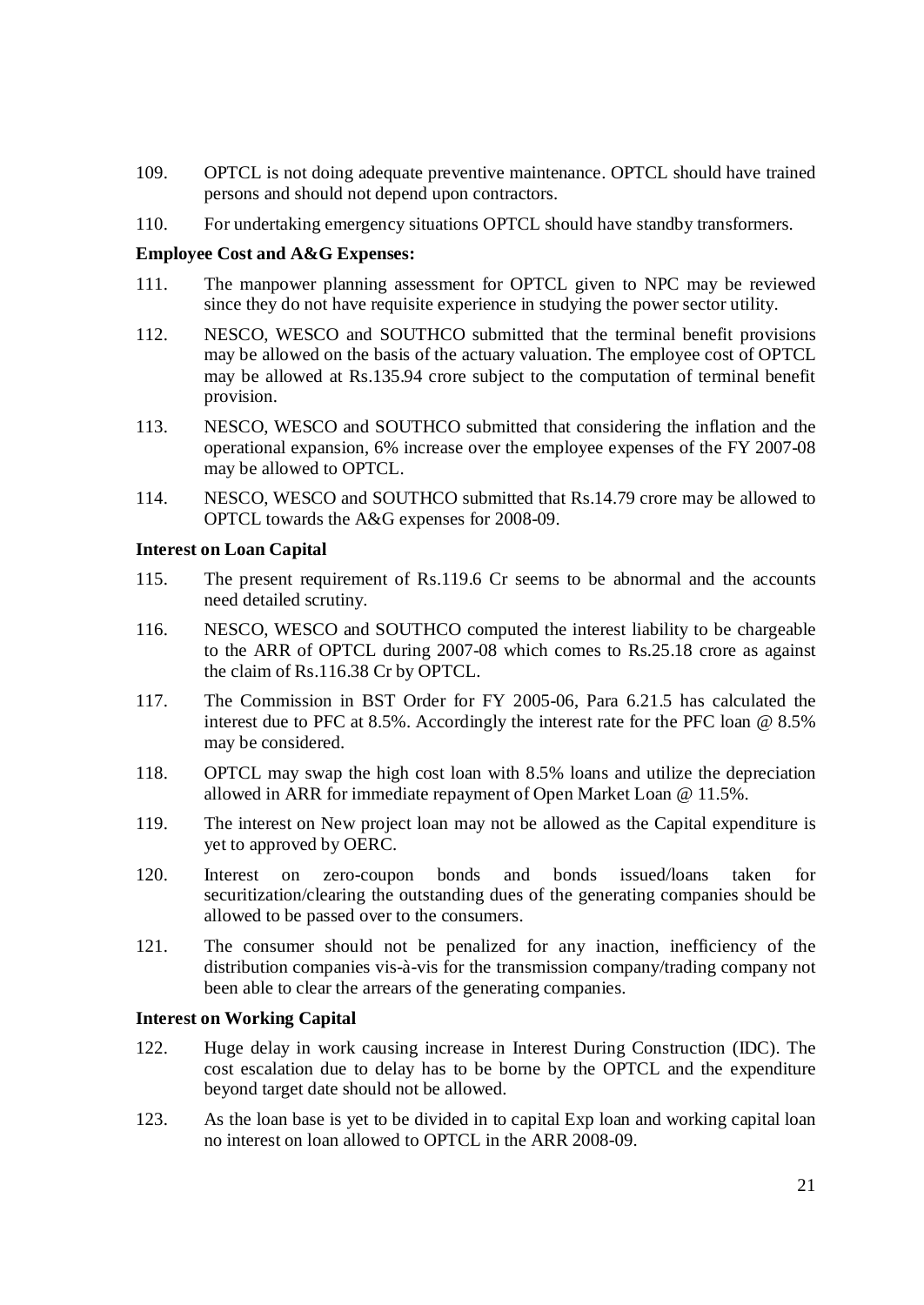#### **Fixed Asset and Depreciation**

- 124. According to the Electricity Act, 2003, the "Original cost of Fixed Assets" shall be only the book value and the tariff is not to be considered on the basis of the up rated value.
- 125. OPTCL had considered the value of the assets at the up-valued rate, which under the instructions of the Hon'ble High Court and orders of State Govt. was reduced to the book value at the time of taking over of the assets by GRIDCO from OSEB and depreciation was to be charged at pre-1992 rates and not at the CERC rate.
- 126. OPTCL has submitted the depreciation at the post 94 rate in contrary to the principle adopted by the Commission to allow the depreciation at pre 92 rate i.e 3.13%
- 127. Depreciation may be considered at Rs.64.53 crore.
- 128. OPTCL has planned for capitalization of Rs.459 crore during 2007-08 which may be compared with actual up to December 2007.
- 129. The inflated figures given by OPTCL is due to consideration of depreciation figures on CERC rates on the upvalued figures of the assets at the time of taking over. It has not been clearly indicated whether OPTCL is maintaining an updated asset register.
- 130. Depreciation expense has gone up because of the capitalization of worth Rs. 450 crore. It is to be ascertained whether those works have been commissioned or not.

#### **Contingency Reserve**

- 131. National Tariff Policy does not support inclusion of any contingency reserve in transmission tariff also there is no provision for the investment towards Contingency Reserve in OERC (Terms and conditions for determination of Tariff) Regulations, 2004.
- 132. ATE has directed to allow  $1/5<sup>th</sup>$  of the R&M towards contingency reserve for 2006-07. Accordingly, Rs.5.00 Cr may be allowed to OPTCL towards contingency reserve for 2008-09 instead of Rs.13.10 Cr.
- 133. The Commission is to give guidelines on contingencies as per the National Tariff Policy.
- 134. In the last tariff order dated 22.03.2007 Commission directed to indicate the details of investment of this reserve amount, OPTCL has not given any details.

## **Return on Equity:**

135. Return on Equity has not been allowed by the Commission in the past tariff orders. Hence, this may be disallowed.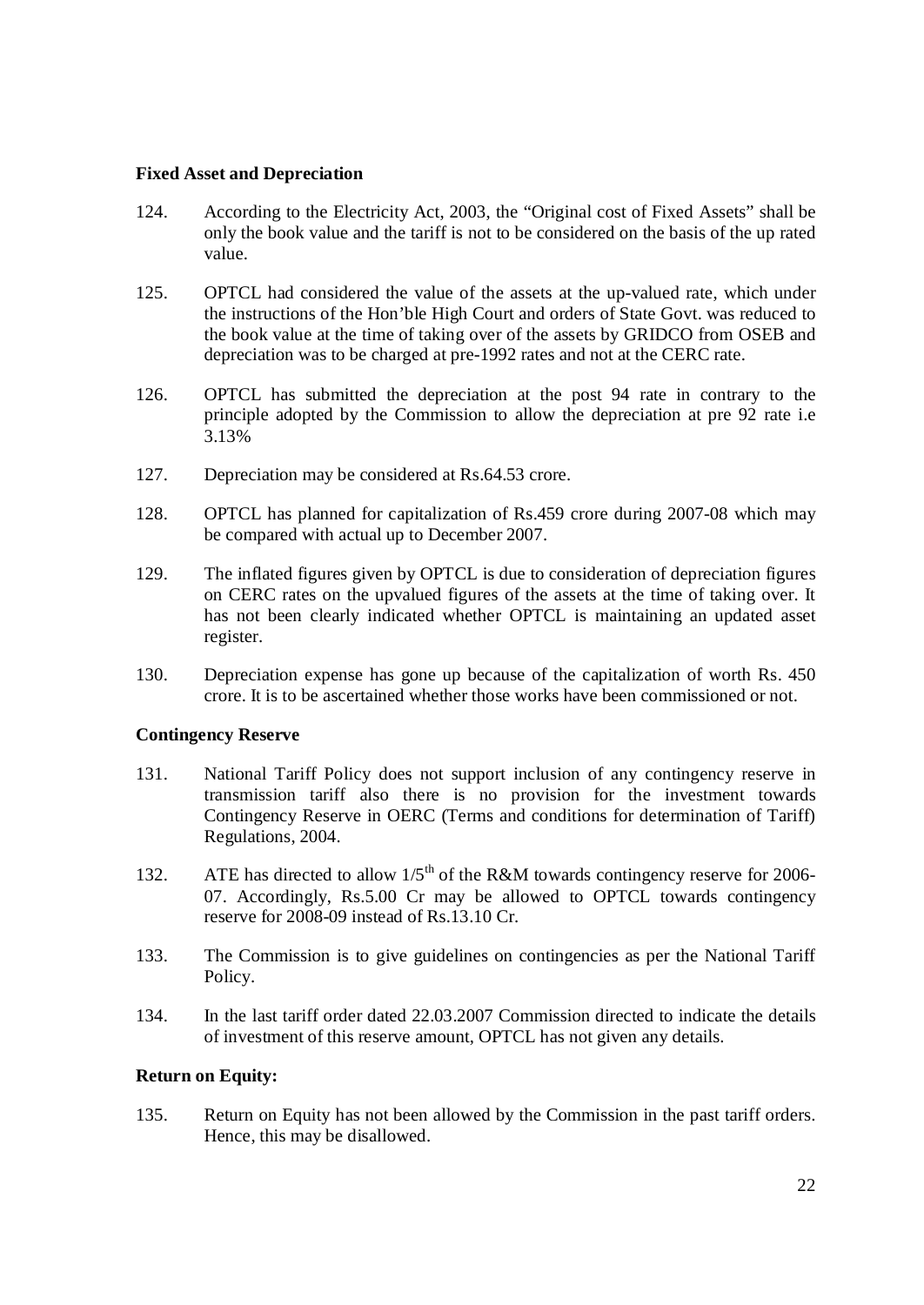136. As the sector has not yet turned around, zero reasonable return may be allowed on the similar lines as the Commission has decided ARR and tariff order for OPTCL in previous years.

#### **Past Losses**

- 137. OPTCL claim towards past losses has no merit as the same items are already dealt in the ARR 2007-08.The Commission accordingly allowed the related Expenses in the ARR of OPTCL.
- 138. The truing up impact for the year 2006-07 and 2007-08 may be allowed to OPTCL.
- 139. The licensee has failed to explain what steps it has taken till date for realization and arresting the growth rate of bad debts.
- 140. OPTCL has projected provision for bad debt of Rs.5 crore for the FY 2008-09. Distribution Licensees are paying the Transmission charges in full, the provision for bad debt is unfounded and should not be allowed in the ARR of OPTCL.
- 141. Past losses need a detailed examination. Expenditure beyond the approved amount should be treated as unauthorized expenditure and should not be passed over.

#### **Miscellaneous receipts**

- 142. The Commission is to consider @ Rs.17.50 P/U while computing the wheeling income of OPTCL as directed by ATE.
- 143. The supervision charges collected by the licensee are in the nature of misc. revenue for utilizing the services of his skilled manpower. The Commission may therefore reduce the ARR of OPTCL to the extent of the full or part value of the supervision charges.

## **Revenue Requirement**

- 144. Long-term open access and short-term open access charges are low in other States and are charged at per unit cost basis instead of per MW per day basis. This needs a detailed examination by the Commission.
- 145. The Commission had approved a total transmission cost of Rs.373.72 Cr for the FY 2007-08 and the present requirement of Rs.655.73 Cr projects by OPTCL is almost double of the previous year's approved cost.
- 146. Licensees should not be allowed to have the revenue requirement without having any relation/basis and nexus between actual and revenue requirement and cost and service and for not providing required level/standard of service.

#### **Transmission Tariff**

147. The Commission may determine the transmission tariff for the FY 2008-09, based on the approved parameters for the FY 2008-09.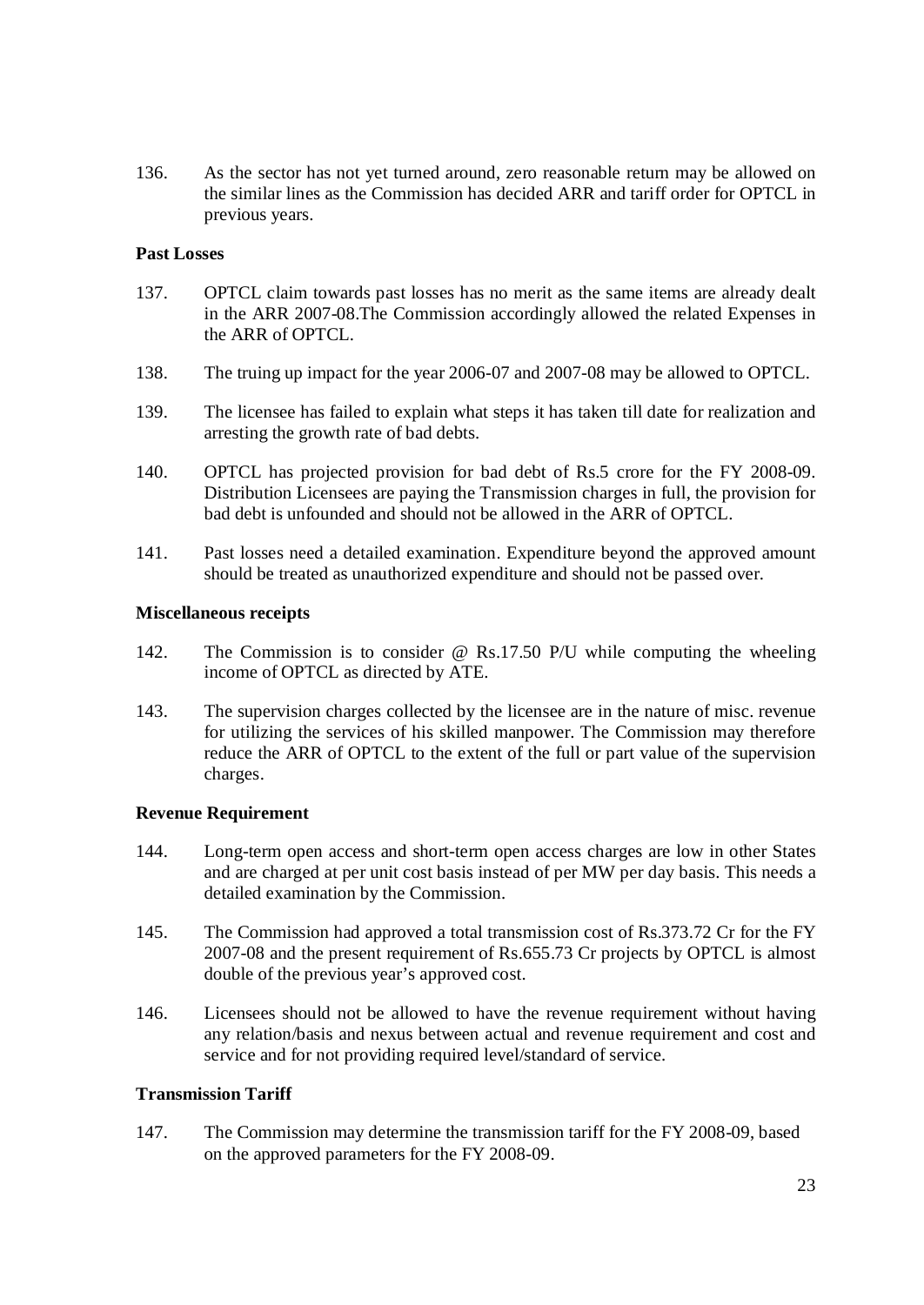148. OPTCL has proposed increase in transmission tariff without any improvement in the quality of transmission and reduction in transmission loss.

#### **Transmission Cost**

#### **Advanced Against Depreciation**

- 149. The proposed transmission cost of Rs.523.21 crore of the applicant is against the statutory parameters, confirmed by the Appellate Tribunal for Electricity. The applicant having added the cost of Rs.65.13 crore towards advance against depreciation in their proposed transmission cost for the FY 2008-09 is not only violating the statutory parameters but also against the basic objectives of the National Tariff Policy.
- 150. NESCO, WESCO, SOUTHCO submitted to exclude the additional depreciation in computation of the OPTCL ARR for 2009 in view of the National Tariff Policy.
- 151. OPTCL may negotiate with the Banks/ FIs for a longer tenure or moratorium in repayment of Principal.
- 152. The advance against depreciation should not be allowed in tariff calculation for transmission charges. Hence, advance against depreciation may not be allowed in the tariff order for the FY 2008-09.
- 153. The estimate of transmission cost has not been taken into account the earnings for wheeling for inter-state power trading and earnings from the UI charges and delayed payment surcharge. As such earnings on these accounts should be taken into consideration while arriving at the net transmission cost.

#### **Tariff Increase**

154. The application proposing an increase in the transmission tariff to 34.11 p/u from 01.04.2008 against the transmission tariff approved by OERC for the year 2007-08 of 22 p/u unit without any improvement in the quality of transmission and reduction in the transmission loss may not be approved.

#### **Income from Wheeling**

155. The Hon'ble ATE has directed the Commission to consider Rs. 17.50 crore towards the income from wheeling for FY 2006-07. The same figure may be considered while computing the wheeling income of OPTCL.

## **Timely Completion of Project**

156. The Govt. of India and the State Govt. have announced to give electricity to all through Rajib Gandhi Gramin Bidyut Yojana & Biju Jyoti Yojana. Whether the line and substations connectivity of the above load will be met by the OPTCL?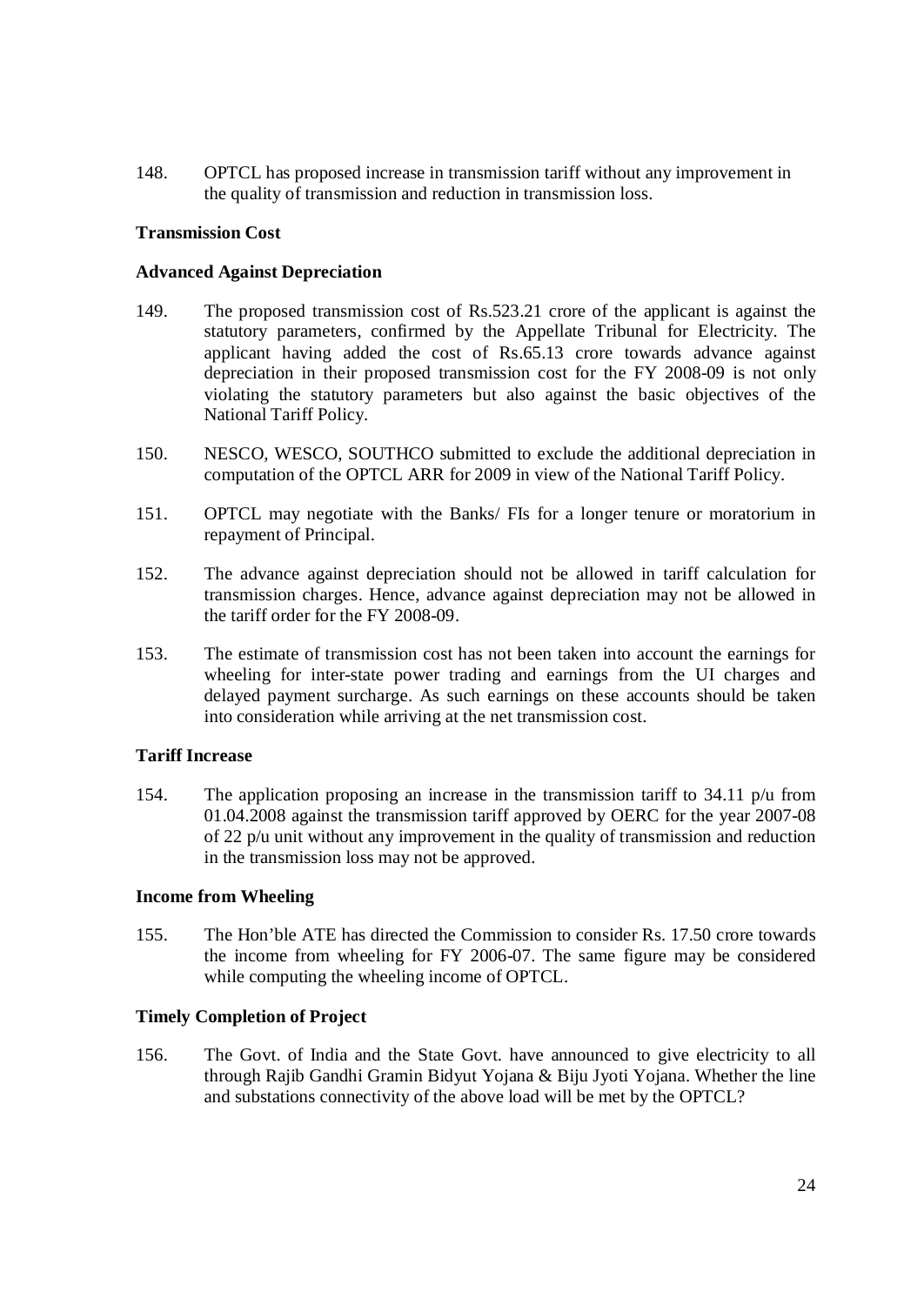- 157. OPTCL has not only failed to meet the target for commissioning of new transmission system but has caused abnormal delay which is exceeding 10 years relating to some major transmission lines.
- 158. PGCIL is not facing any Right of way problem unlike OPTCL. OPTCL should adopt proactive and extra official methods to get their things sorted out.
- 159. Investment on certain new lines such as 400 KV to Keonjhar has been planned without proper assessment of the load growth.

#### **Some Special Issues**

- 160. It is the responsibility of OPTCL to achieve the target of pollution free energy in the light of national electricity policy.
- 161. There is also loss of elephant lives, which shows functionaries of DISTCOs, OPTCL and GRIDCO have not done enough to prevent it.
- 162. It may be considered whether a sub-load dispatch centre is required at Bhubaneswar when there is the main centre at Mancheswar.
- 163. The staff suggested by OPTCL for proposal of having separate groups for operational planning and services, operation service group and commercial operation does not seem to be justified for handling so less power/energy and catering so few stake holders.
- 164. A number of entrepreneurs have shown interest in setting up hydro power projects ranging in the order of 5 MW to 106 MW. Evacuation planning from these hydro power projects is essential for taking investment decision.

# **OPTCL's RESPONSE TO THE OBJECTORS (Para 165 to 226)**

165. In response to the views of objectors on the ARR and Tariff Application of OPTCL for 2008-09, OPTCL had filed rejoinders for the same. The response of OPTCL has been broadly classified into the following issues.

# **Legal Issues**

- 166. As per Clause 10 of the Transfer Scheme, OPTCL is a deemed Transmission Licensee for undertaking the business to transmit electricity in the State of Orissa. OPTCL is a wholly owned undertaking of the State Government and a Company incorporated under the Companies Act, 1956 with Registration No. 15-07553 of 2003-04 is discharging its obligations. w.e.f. 01.04.2005.
- 167. In accordance with the Chapter–III, Para-5 (1) (a) of OERC (Terms and Conditions for determination of Tariff) Regulations, 2004 and Para 19(3) of the License Conditions of OPTCL issued vide OERC Order dated 27.10.2006 in Case No 22 of 2006, OPTCL submitted its Annual Revenue Requirement for FY 2008-09 before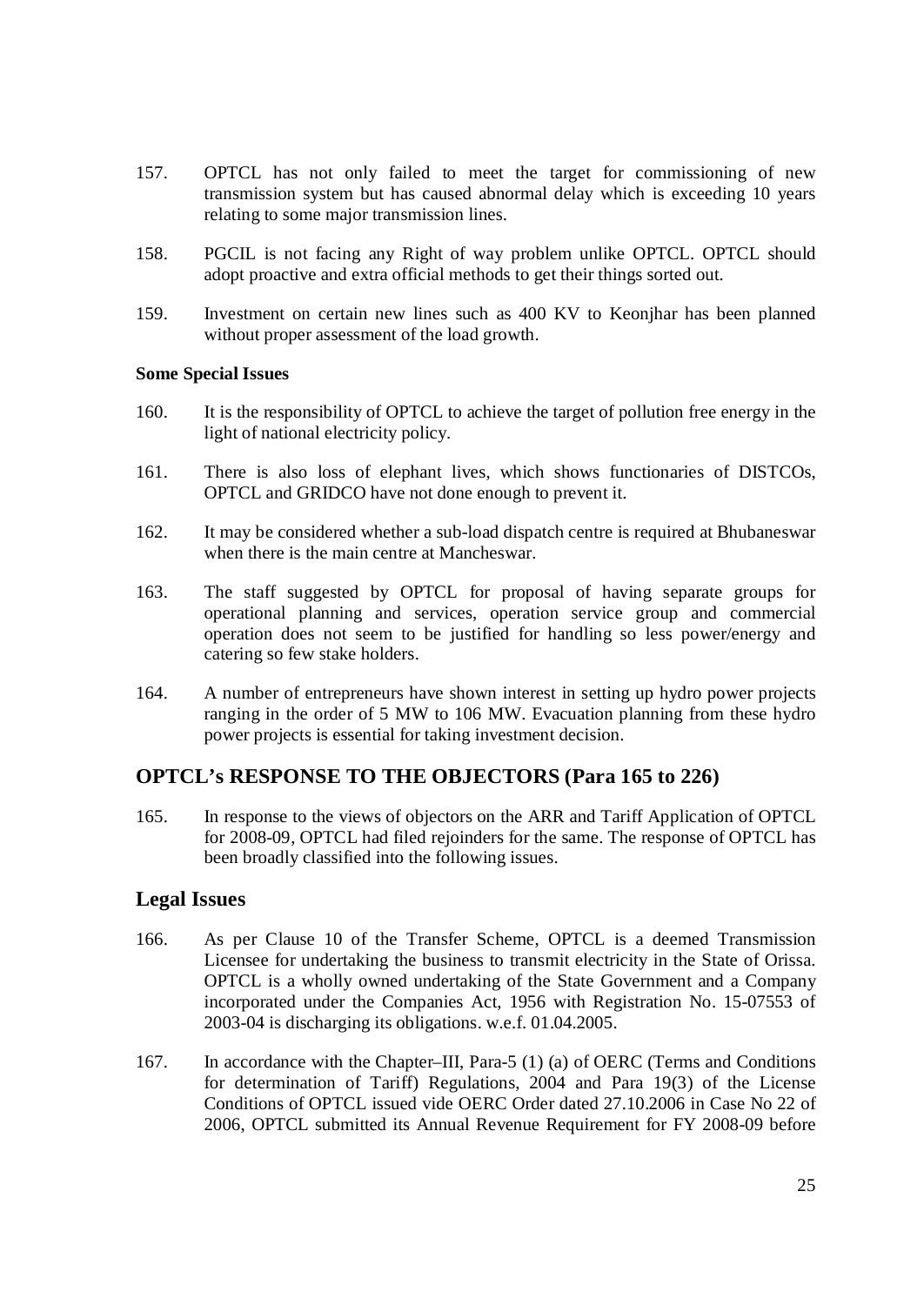OERC on 30.11.07 with a request to approve the Annual Revenue Requirement for FY 2008-09 and to fix transmission Tariff to recover the revenue.

- 168. The public notice published on 13/14.12.2007 by OPTCL is absolutely in line with the provisions contained in Electricity Act, 2003 and conforms to the requirement under the aforesaid Act and Regulations made there under. The notice indicated that interested persons may inspect / peruse the said tariff proposal for 2008-09 and take note thereof by 10.01.2008, which are available in the O/O Sr. General Manager (R&T), OPTCL, all S.Es. of EHT(M) Circles located at Cuttack, Burla, Berhampur, Jeypore, Chainpal and Jajpur Road as well as in OERC and OPTCL Website. The full set of the tariff proposal also can be purchased from the above offices on payment of Rs.50/- for each application. Hence sufficient information has been given for inviting objection and this cannot be treated as a frustrated exercise and contrary to the law and principle of natural justice. Therefore, the allegations in this Para are not correct.
- 169. Submission of Annual Revenue Requirement of ensuing year by the licensee to the Commission before 30th November of current year is in accordance with Section 62 of I.E. Act. The present ARR & Transmission Tariff application of OPTCL has been prepared and submitted to OERC basing on the Audited Accounts of OPTCL for FY 2005-06, provisional Accounts of OPTCL for FY 06-07, facts and materials etc.
- 170. The present ARR and transmission tariff application has been prepared and submitted basing on the Audited Accounts of OPTCL for FY 05-06, provisional Accounts of OPTCL for FY 06-07, facts and materials. Moreover, OPTCL had furnished all information and other details as per the prescribed formats provided by OERC with full justifications.

## **ARR & Tariff**

- 171. OPTCL does not agree to the remark that there was huge gap between the audited figures and the provisional figures. Therefore, the figures proposed for expenses for different head are reliable and trust worthy for fixing the Annual Revvenue Requirement for 2008-09.
- 172. OPTCL does not agree to the assumption made by the objector in different items. The calculation of ARR suggested by the Objector are based on his own assumption and are there fore different from what has been projected by OPTCL. Hence the ARR estimation and the transmission charge proposed by CII should not be taken in to consideration.

## **Energy Handled During 2007-08**

173. Coordinated efforts by OPTCL, DISTCOMs and officials of OERC are being taken to assess the future load growth due to village electrification; and accordingly OPTCL will expand its network.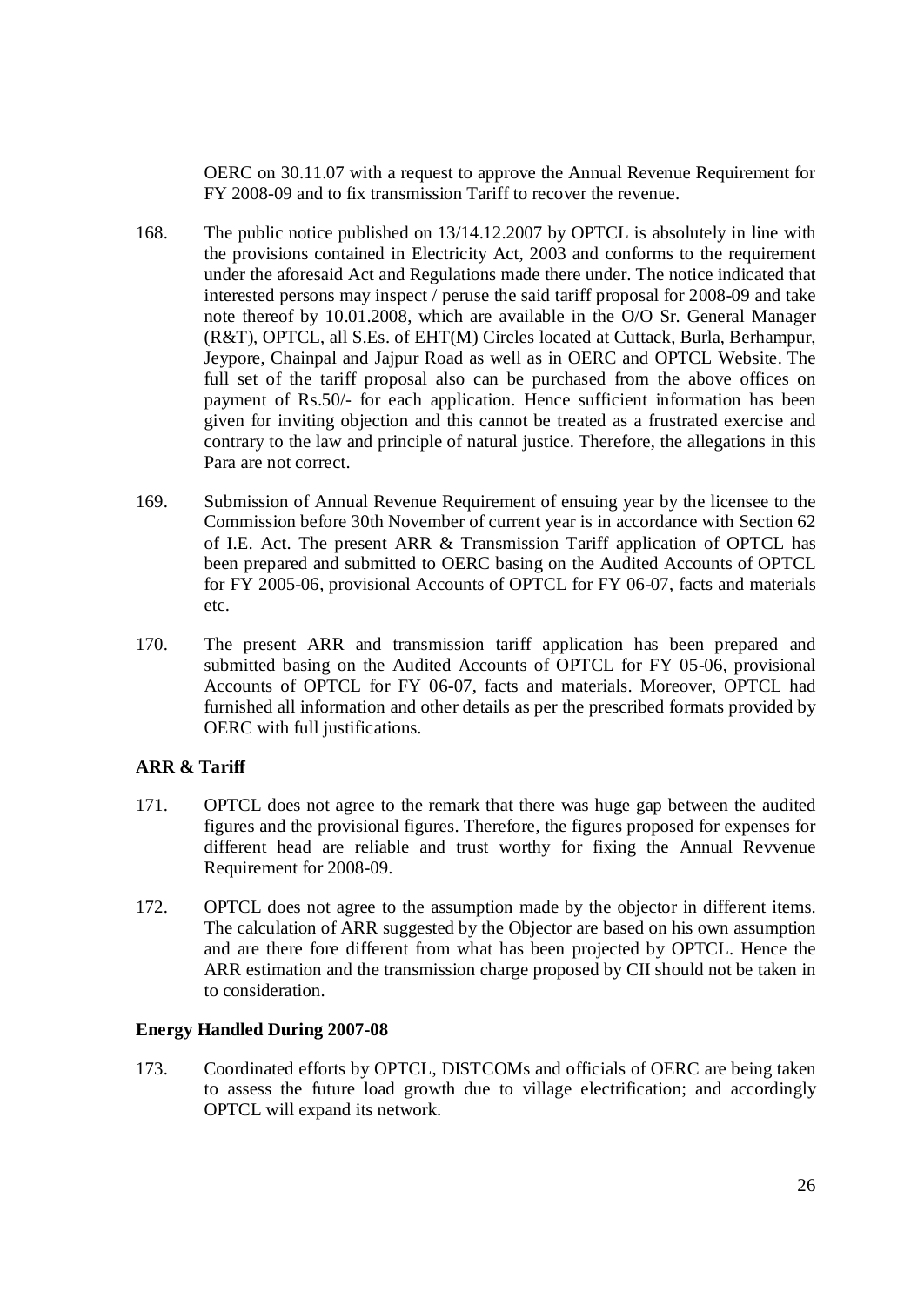174. OPTCL gets transmission charge from four distribution companies, M/S IMFA and M/S NALCO. Four DISTCOs have projected to purchase 18,168.19 MU from GRIDCO. The wheeling of M/S IMFA and M/S NALCO power is projected as 300 MU, Total comes to 18,468.19 MU which is less than OPTCL projection of 19222MU. Hence, OPTCL does not agree to the objector's projection of 21,100 MU, since it is more than their projection of 18,168.19MU.and also projection of OPTCL.

#### **Transmission Loss**

- 175. Transmission loss is purely a technical loss. OPTCL have no control over the transmission loss due to several factors, which is evident from the fluctuation of transmission loss derived for different years as per the Gross Method prescribed by OERC. OPTCL has undertaken construction of new lines and sub-stations (i.e. strengthening the transmission infrastructure) for improvement of quality of power supply and considering the future load growth. Hence, OPTCL does not agree to the suggestion for fixing transmission loss maximum at 4%.
- 176. In some of the new lines, the loading on transformers is very less and some lines are over loaded, which are the factors for adding loss. The transmission loss of OPTCL is one of the lowest in the country compared to other States. There has been increase in Transmission Loss on account of sudden load growth in different areas. The transmission loss of each month also depends on the export and import over the same line. There has been increase in Transmission Loss on account of extension of 132 KV networks.
- 177. The transmission loss of 2006-07 and for FY 2007-08 (April '07 to Sept'08) is computed as 5.04% and 5.2% respectively. OPTCL has proposed the Transmission Loss @ 5 % based on the present trend and increased demand. The Commission approved 5% loss for 2007-08. The Transmission loss for the period April 07 to November-07 is computed as 5.02%.

## **O&M Expenses**

- 178. The present ARR and transmission tariff application has been prepared and submitted basing on the Audited Accounts of OPTCL for FY 05-06, provisional Accounts of OPTCL for FY 2006-07 and other facts and materials. The proposal for approval of expenses of administrative, employees cost, R&M costs are based on audited accounts that can not be assumed as unjustified and imaginary.
- 179. After detailed discussion with the prospective industries and as per advice of the State Govt., OPTCL has formulated a policy to mobilize funds for construction of key transmission lines from EHT consumers for their benefit and the fund is being repaid to those EHT consumers along with interest @ 6% per annum. OPTCL has not forced any EHT consumers to make funds available for construction new lines. Such a policy is in the interest of the consumers of the State as it carries an interest rate of 6% per annum as against the prevailing interest rate of 11 to 12% per annum.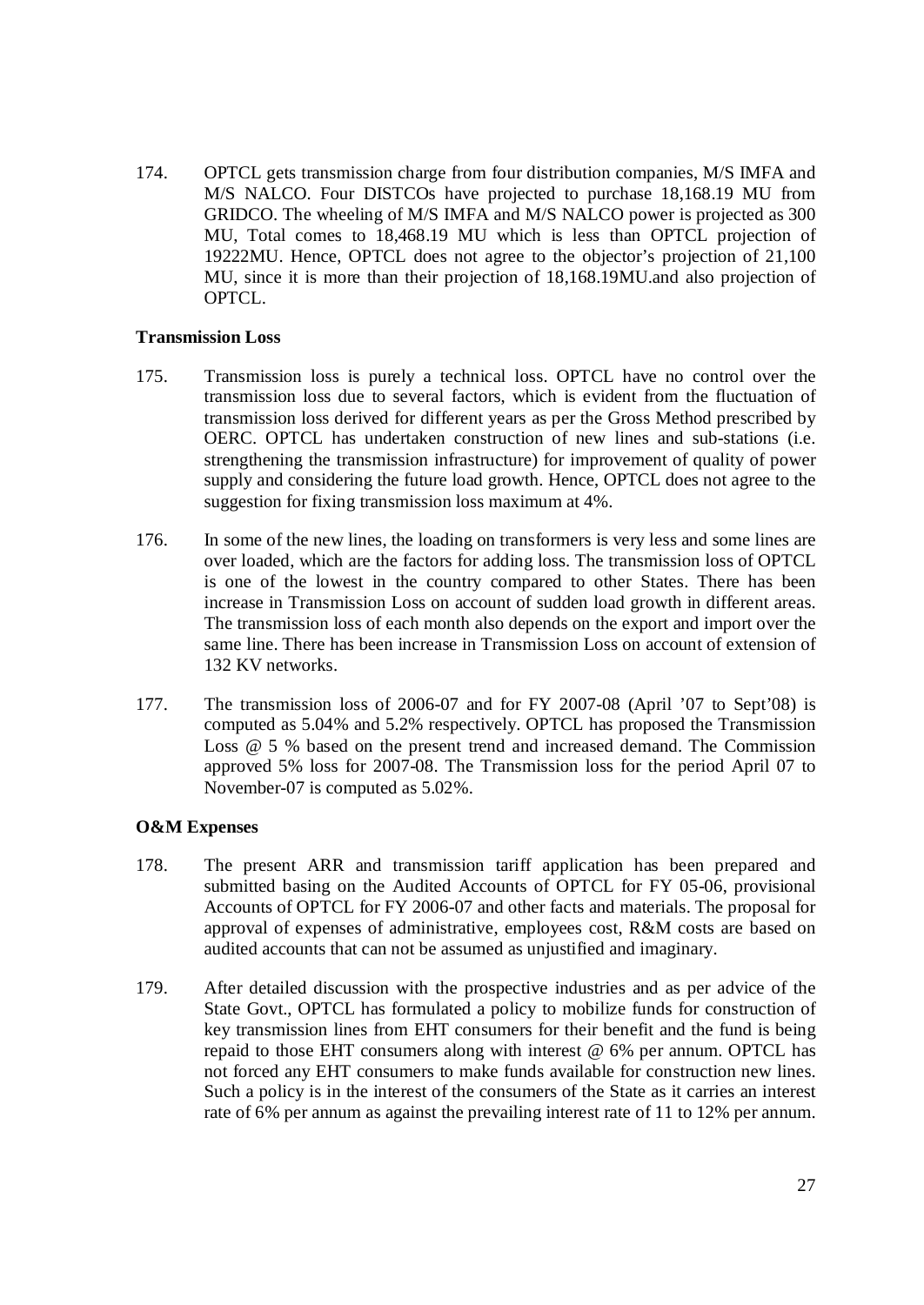#### **Employment's Cost and Administrative & General Expenses**

- 180. OPTCL's projection of Employees Costs for 2008-09 is based on audited accounts of 2005-06, provisional accounts of 2006-07, facts and evidential documents. The projection is very much realistic which needs full consideration. OPTCL does not agree to the NESCO, WESCO and SOUTHCO's projection of Employees Costs.
- 181. The projection towards A&G expenses is very much realistic which needs full consideration.
- 182. OPTCL had not projected any provision for bad and doubtful debt.

## **R&M Expenses**

- 183. The expenditure incurred by the undivided GRIDCO towards repair of its transmission lines and sub-stations up to 2005-06 was very less in view of nonavailability of funds. Inadequate expenditure towards Repair and Maintenance is not a good sign and not in the long-term interest of OPTCL-the STU, DISTCOs, consumers of the State and the State as a whole. OPTCL intends to undertake preventive and proper maintenance of its lines and Grid Sub-stations in the ensuing years for which Rs.82.12Cr is proposed towards R&M expenses during the FY 2008-09.
- 184. The expenditure incurred towards R&M for 2006-07 is Rs.11 crore. In addition, orders have been placed for procurement of R&M Materials during 2006-07 is Rs.23 Crores. Utilization of the materials have already started against various works pertaining to R&M of EHT sub-stations and transmission lines after receipt of materials for which the expenditure incurred up to November, 2007 is already reached Rs.14.36 Crore. The suggestion of ATE to reduce the amount of Rs36 Crores to Rs 15 Crores for 2006-07 is no way can be implemented when OPTCL had planned for Rs 34Crore (Rs11Cr.+Rs23Cr) during 2006-07. The OPTCL was challenged the order of Hon'ble ATE before the Hon'ble Supreme Court of India and there is already an interim order directing OERC not to proceed on the matter for re-determination of tariff.
- 185. After allocation of Rs.47 Crores towards R&M expenditure for 2007-08, action plan was initiated for procurement of equipments such as breakers, CTs, PTs and LAs of different voltage class and batteries, transformer oil, hardware fittings, SF-6 gas, nuts & bolts, surplus towers and tower members, power transformers, ground wire etc. Orders have been placed for procurement of R&M Materials up to December 2007 is Rs.10.24 crores.
- 186. During FY 2007-08, expenditure incurred up to November2007 is Rs.14.36 Crore. Necessary steps have been taken to place order aggregating to Rs.59.20 crore up to 31.03.2008.The details action plan amounting to Rs.59.20 crores is submitted to Commission in our reply on dated 31.12.07 in response to OERC query.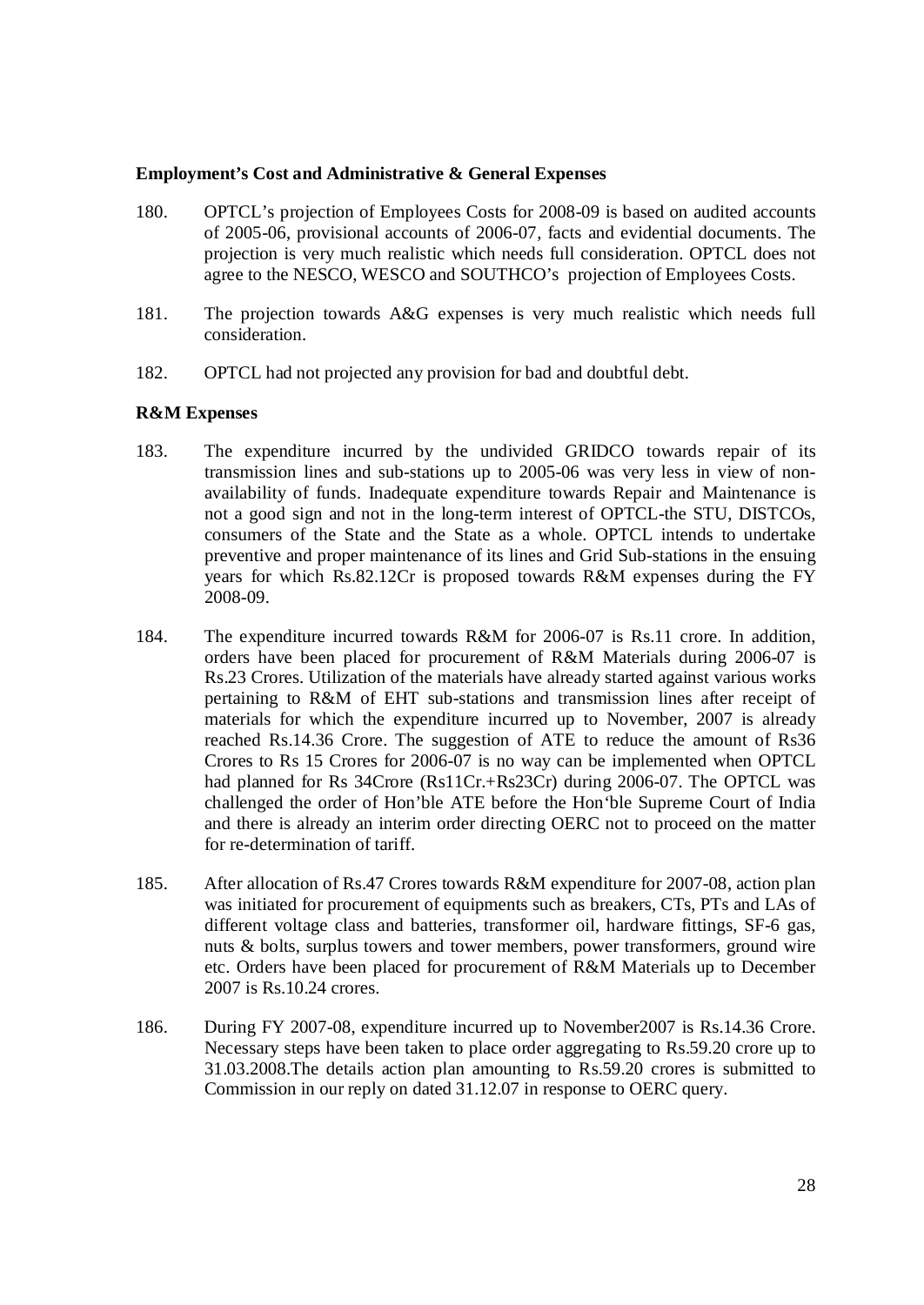- 187. Considering the load growth, OPTCL submitted its proposal of construction of new lines and substations for which provision of Rs 250 Crores is proposed.
- 188. All the items proposed under Master Maintenance Plan (MMP) by OPTCL are to be covered under R&M work since the equipment / conductor replacements works have been proposed mainly considering the outlived and old equipment / conductors presently in service.
- 189. In case of 132 KV Chandaka-Mendhasal DC line, it has already served for about 30 years. Apart from that, considering the loads of Cuttack-Jagatsingpur substations (about 80 MW), and Mancheswar & proposed Badagarh substations (about 100 MW), the above DC line shall have to cater to 180 MW load shortly. Hence, proposal for replacing the existing conductors with GAP conductor having higher capacity on the existing towers, has been kept in the Master Maintenance Plan under O&M Head.
- 190. The cost claimed under R&M comprises the cost of various spares including transformers which need to be procured and commissioned to avoid any interruption of power supply in the State. These expenditures need to be covered under R&M and allowed in the Tariff in each years as it will not be possible on the part of OPTCL to arrange loan for such equipment and spares.
- 191. The transmission activities have been entrusted to OPTCL by Government vide Notification dated 09.06.2005. OPTCL has made all out effort to improve its efficiency, standard of service / performance. In fact, after commissioning of a number of new EHT lines and Grid Sub-stations during last few years, the voltage profile in most part of the State has improved considerably. The interruption in supply has also been drastically reduced.
- 192. In the year 2008-09, power will mainly flow through 400 KV Meramundali-Mendhasal line and 220 KV Bhanjanagar-Chandaka line to Cuttack, Bhubaneswar area, but not through 132 KV Talcher-Choudwar line.
- 193. The workshops, built up during OSEB period, were looking after repair of distribution transformers. Since distribution business is not looked after by OPTCL, these workshops are not required.

## **Interest on Loan Capital**

194. The projection towards Interest on loan Capital is very much realistic as it is based on facts and evidential documents that needs full consideration. OPTCL does not agree to the suggestion for allocation of Rs25.18 Crores. OPTCL prays the Commission to take a suitable decision on interest cost for 2008-09 after due scrutiny.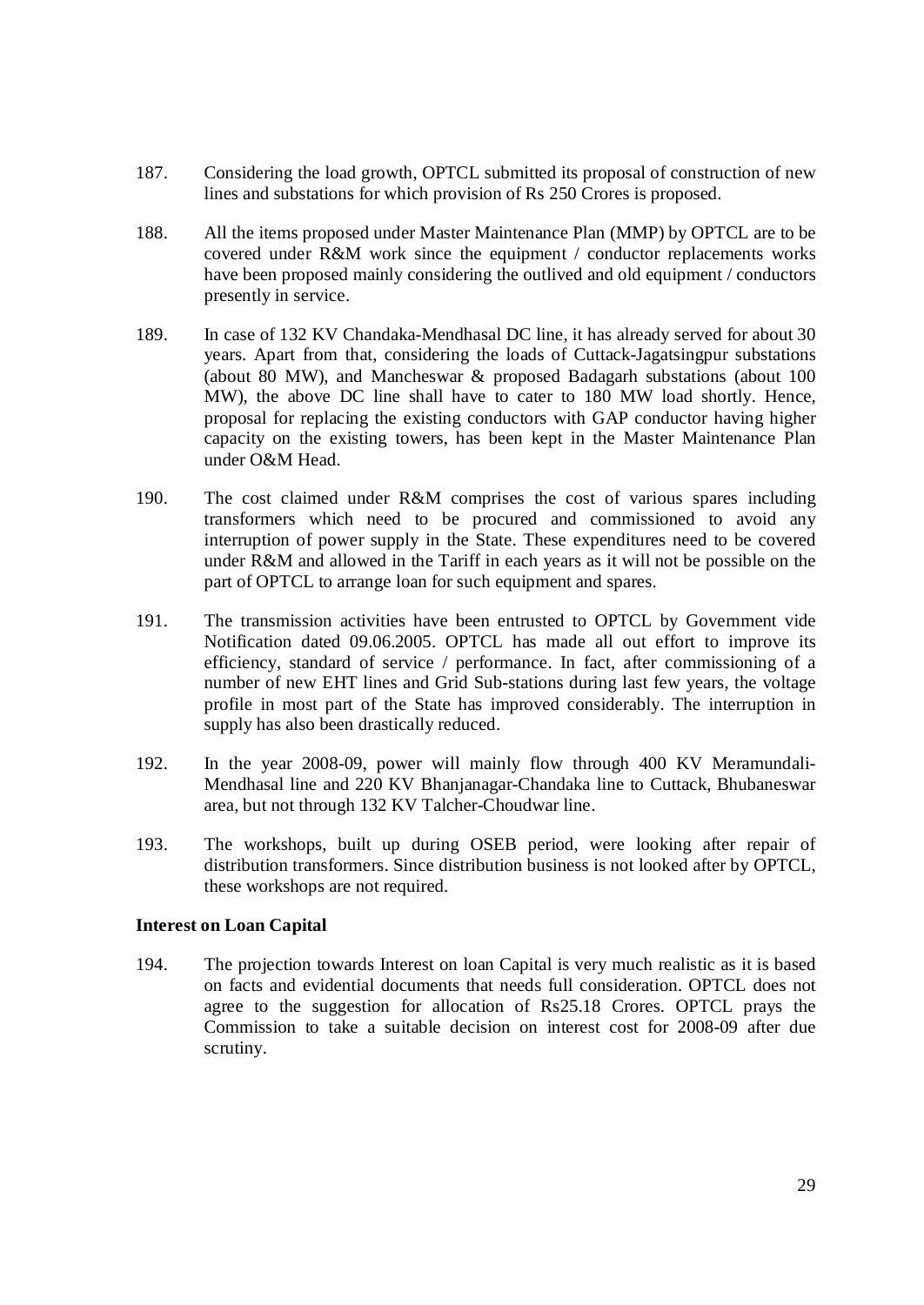#### **Fixed Assets and Depreciation**

- 195. OPTCL has claimed depreciation on the book value of the assets as per CERC norm and has also claimed advance against depreciation as per CERC norm to enable OPTCL to meet its loan repayment.
- 196. OPTCL has projected depreciation of Rs 64.53 Crore for 08-09 considering the depreciation rate as prescribed by CERC on up valued Assets and additions thereto. OPTCL have already submitted Asset Register to the Commission up to 2004-05. OPTCL does not agree to the suggestion given by NESCO, WESCO and SOUTHCO on depreciation.

## **Advanced Against Depreciation (AAD)**

- 197. OPTCL submitted its application towards ARR for FY 2007-08 on 30.11.06 basing on CERC Regulation-2004. Hon'ble ATE issued order on 13.12.06 and the sentence quoted by ATE in its order toward AAD is not found in the National tariff policy resolution dated 6.1.2006. At para 5 (c) of the National tariff policy resolution Dated 6.1.2006, it is mentioned that there should be no need of A.A.D. This is a guiding factor but not a binding factor. The Central Commission had not yet issued any order relating to the Depreciation rate nor issued any order not to permit any advance against Depreciation further. The CERC Tariff Regulation-2004 is still in force. Commission is allowing depreciation at the rate prevailed before 1992 as per direction of Hon'ble High Court of Orissa. The question of applying for AAD would not have been required if depreciation rate prevailing after 1994 would have been taken in to consideration. Commission may take appropriate decision as per CERC Tariff Regulation-2004 which is still in force.
- 198. OPTCL has projected depreciation of Rs 64.53 Crore for 08-09 considering the depreciation rate prescribed by CERC on up valued Assets and additions thereto. OPTCL have already submitted Asset Register to the Commission up to 2004-05.

## **Return on Equity**

199. Return on Equity is projected basing on CERC Regulations, 2004. OPTCL does not agree to the suggestion given by objector, as this is contrary to the provisions of CERC Regulation.

## **Pass Through Expenses**

200. The proposal for pass through is based on the audited accounts up to year 2005-06 and provisional accounts for 2006-07.Under the provisions of the Act; any reasonable expenditure incurred by the licensee would be allowed as a pass through and recovered through tariff. The users of the electricity has to pay the charges incurred reasonably by the assesses. Survival of OPTCL will be doubtful if past losses are not allowed to pass through.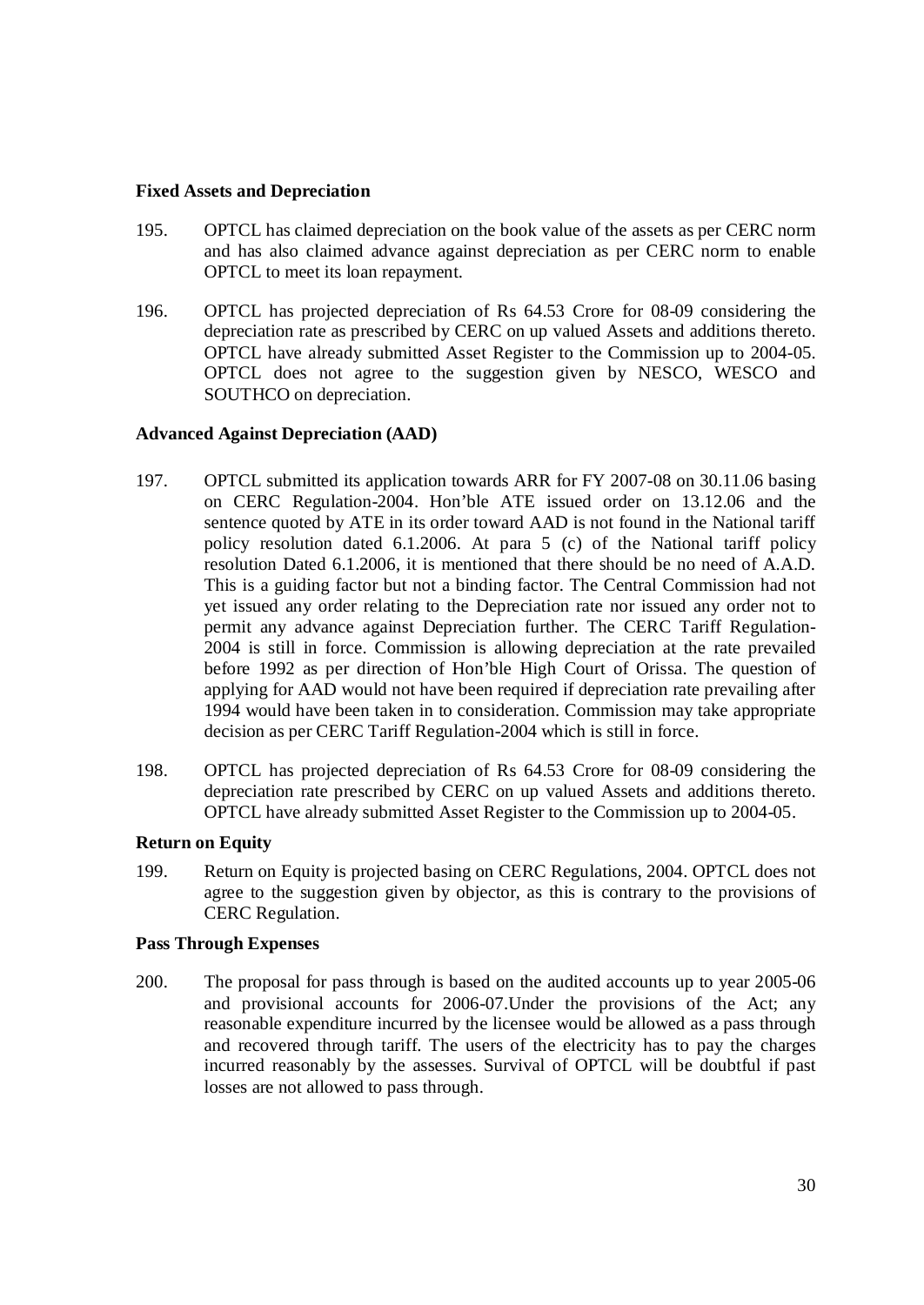### **Contingency Reserve**

201. The projection towards Contingency Reserve is very much realistic which needs full consideration.

#### **Miscellaneous Receipt**

#### **Income from Inter-State Wheeling**

202. The interstate wheeling in MU for the past years are tabulated below for kind reference of Commission.

| $Table - 11$                 |                                          |  |  |
|------------------------------|------------------------------------------|--|--|
| Year                         | <b>MU</b> billed for Interstate wheeling |  |  |
| 2001-02                      | 2284.72                                  |  |  |
| 2002-03                      | 2003.54                                  |  |  |
| 2003-04                      | 1252.20                                  |  |  |
| 2004-05                      | 667.899                                  |  |  |
| 2005-06                      | 411.432                                  |  |  |
| 2006-07                      | 259.01                                   |  |  |
| First nine months of 2007-08 | 142.72                                   |  |  |
| (i.e. up to Dec' 08)         |                                          |  |  |

203. TCL projected 100MU towards interstate wheeling considering the current year trend. OPTCL submits its bill @ 17.5 P/U but the beneficiaries are paying @ 10P/U. OPTCL does not agree to the suggestion given by objector.

## **Timely Completion of Projects**

204. Implementation of transmission projects depends on various factors. OPTCL has been commissioning new transmission projects, but has not been able to complete some of the transmission projects in time due to reasons which are beyond the control of the licensee, such as right of way, theft of materials etc. OPTCL has taken measures to complete these lines as early as possible. Actual capital cost for commissioning these projects need to be allowed by the Commission so that OPTCL is in a position to service and repay the loan availed for completing these projects in the interest of the consumers of the State.

#### **Some Special Issues**

205. The objector IMFA advocates for no transmission tariff showing the reason that there is no actual transmission of electricity from the point of injection (i.e., from Chowdwar) to the point of delivery at Theruvally. OPTCL does not agree to the proposition that there should be no transmission tariff incase there is no physical flow of electricity because in electricity sector, flow of power is generally through displacement method The beneficiary has the obligation to pay transmission charges and the loss if it intends to wheel power from one place to another because OPTCL has made huge investments for commissioning the transmission network otherwise the expenditure being incurred by OPTCL in this context shall have to be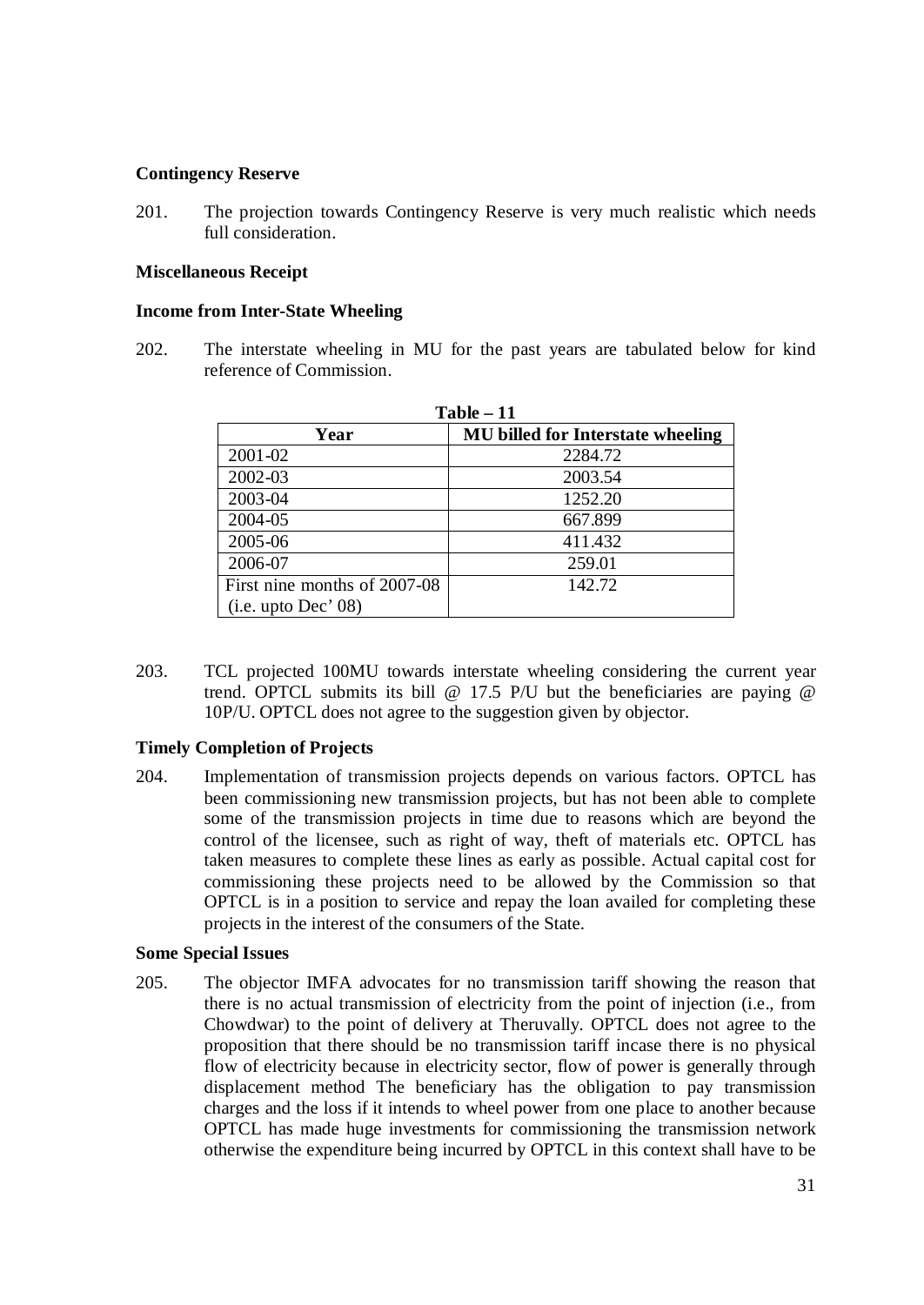borne by other consumers of the State which otherwise mean increase in Transmission Tariff of OPTCL as well as RST of DISTCO.

- 206. The objector may find out the opportunity cost of putting up the transmission lines for its own use (i.e, wheeling of its own power from Choudwar to Theruvally by constructing its own line and to maintain the same) and compare the same with the transmission charges allowed by the Commission if the objector intends not to use OPTCL transmission system.
- 207. OPTCL is doing system studies through Power Research Development Consultant (PRDC) for evacuation of power from Independent Power Producer (IPP).
- 208. SLDC The Bhubaneswar Sub-LDC was conceived as per the survey and planning made by Power Grid under ER-ULDC Project. It was located and accommodated in the same place of SLDC, Mancheswar, considering it to be a load center for Cuttack and Bhubaneswar command area. After completion of 400/220 KV Mendhasal Substation, it will function as a Power hub for Cuttack & Bhubaneswar command area. The future plan of SCADA will have Wide Area Monitoring and Control with protection time grading taking in to consideration for load end station balance of individual command area & corresponding load centers.

#### **Revenue collection in terms of LTOA & STOA Charges**

209. OPTCL have no objection to the suggestion for detail examination long-term open access and short-term open access charges at per unit cost basis instead of per MW per day basis by the Commission.

# **OPTCL's response to queries raised by the commission staff in the public hearing (Para 210 to 226)**

# **Transmission Loss:**

- 210. The transmission loss of 2006-07 and for FY 2007-08 (April '07 to Sept'08) is computed as 5.04% and 5.2% respectively. OPTCL has proposed the Transmission Loss @ 5 % based on the present trend. Commission approved 5% loss for 2007-08. In the Business plan, OPTCL proposed 5% loss up to 2010-11 and proposed reduction of transmission loss @ 0.2% from 2011-12 considering the availability of lines and S/S as proposed to meet the full demand after 2011-12 which needs for consideration in place of the proposal submitted in load forecast filing towards reduction of transmission loss.
- 211. The Transmission loss for the period April 07 to January-08 is computed as 4.56%.

## **Repair and Maintenance during FY 2006-07 and FY 2007-08**

212. Due to long lead period for delivery of power equipment, there occurs some delay. Till January, 2008 the licensee has spent an amount of Rs.15.66 Crores towards R&M.

#### **Capital Expenditure during FY 2008-09 and cost benefit analysis**

213. For the capital expenditure proposed to be incurred during 2008-09 in respect of execution of new transmission projects in the State, the detailed project reports of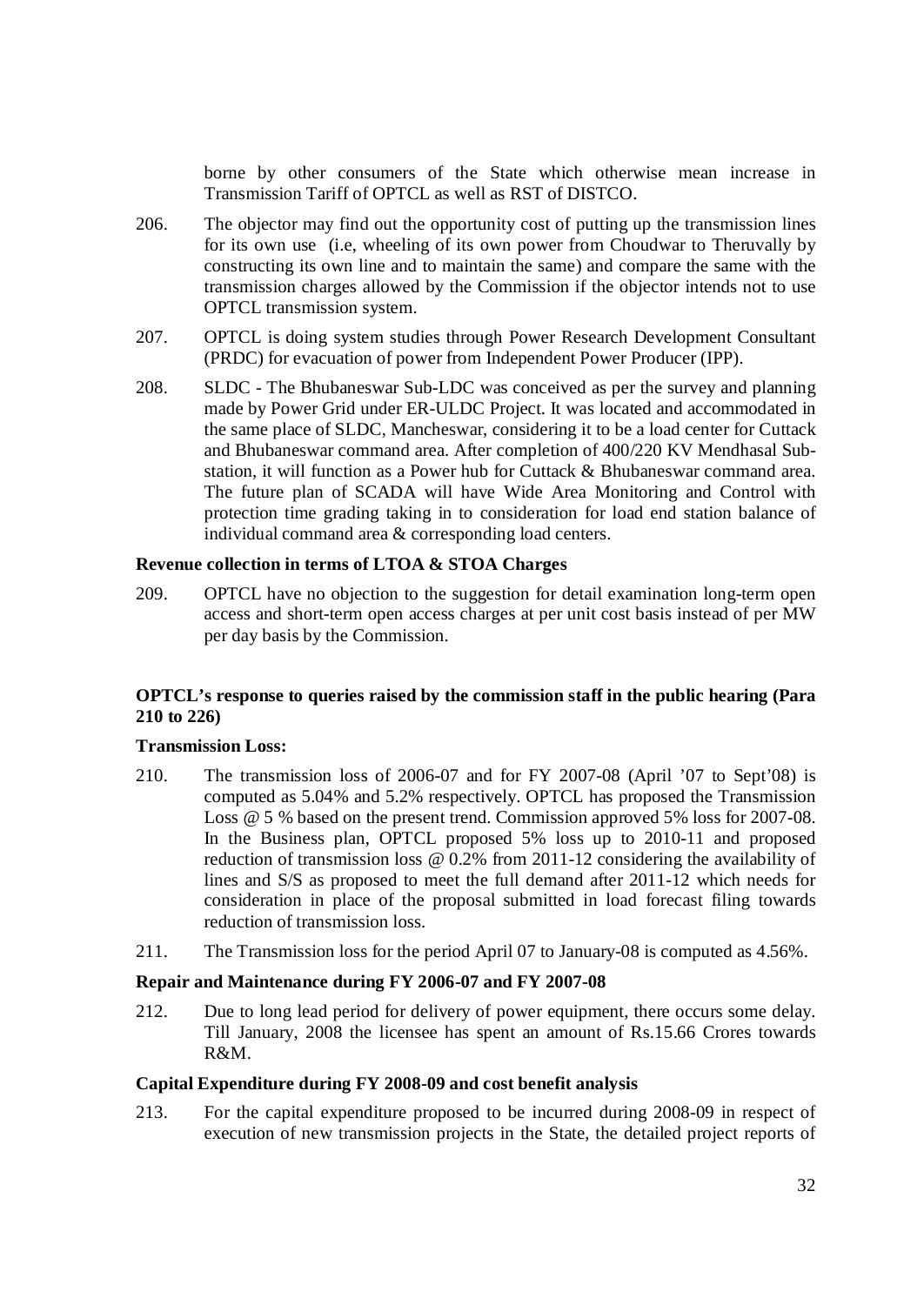the individual projects are being submitted before the Commission for availing Investment Authorization in which the cost benefit analysis is incorporated.

#### **Justification for proposing interest on working capital loan**

214. Interest on working capital loan to the tune of Rs.13.53 crore is proposed as per CERC norm. The justification for proposing interest on short term loan is explained In para 8 (i) of the ARR application.

## **Status of following to ongoing projects to be completed during 2008-09.**

- 400 kV Ib-Meramundali DC line.
- 220 kV Budhipadar-Bolangir DC line
- 132 kV Bidanasi-Cuttack DC line
- 220 kV S/S at Bhadrak along with associated lines.
- 2x12.5 MVA transformer at Basta along with associated work.
- 2x12.5 MVA transformer at Karanjia along with associated work.
- 2x12.5 MVA transformer at Barpalli along with associated work.
- 400 kV Meramundali-Duburi DC line.
- 400 KV Meramundali-Duburi DC line.

Further in case of 400 kV Meramundali-Duburi DC line and expenditure of Rs.43.9 crore has been shown to be incurred during 2009-10. OPTCL may explain how the project will be completed during 2008-09 when a part of the expenditure on the project is scheduled for 2009-10.

215. The status of the above ongoing projects is submitted to the Commission. As regards 400 KV Meramundali-Duburi DC line is being executed through PGCIL. Even though the work will be completed during 2008-09, the reimbursement will continue till 2009-10.

Mismatch in figures as far as length (in Ckt. Km.) of EHT lines and number of S/Ss vis-à-vis Business Plan and Annual Statement of system performance.

| Lines & S/S as on $01.04.07$<br>in Ckt. Km. & No.     | As submitted<br>in ARR filing | As submitted in the<br>annual statement of<br>system performance<br>for 2006-07 | As submitted<br>in the<br><b>Business Plan</b><br>in October'07 |
|-------------------------------------------------------|-------------------------------|---------------------------------------------------------------------------------|-----------------------------------------------------------------|
| $400$ KV line (Ckt. Km.)                              | 442.70                        | 460.5                                                                           | 460.5                                                           |
| 220 KV line (Ckt. Km.)                                | 4834.58                       | 4482.4                                                                          | 4482.4                                                          |
| 132 KV line (Ckt. Km.)                                | 4797.60                       | 4613.1                                                                          | 4613.1                                                          |
| 400/220/132 KV S/S (No.)                              |                               |                                                                                 |                                                                 |
| 220/132/33 KV S/S (No.)                               | 12                            | 12                                                                              | 12                                                              |
| 220/33 KV S/S (No.)                                   | $\overline{4}$                | 3                                                                               | 3                                                               |
| 132/33 KV S/S (No.)                                   | 58                            | 58                                                                              | 58                                                              |
| 132 KV Switching Station                              | 2                             | $\overline{2}$                                                                  | $\overline{2}$                                                  |
| (OPTCL) (No.)                                         |                               |                                                                                 |                                                                 |
| 132 KV LILO Switching<br>Stations of Industries (No.) | 6                             | $\overline{5}$                                                                  | $\overline{5}$                                                  |

**Table – 12**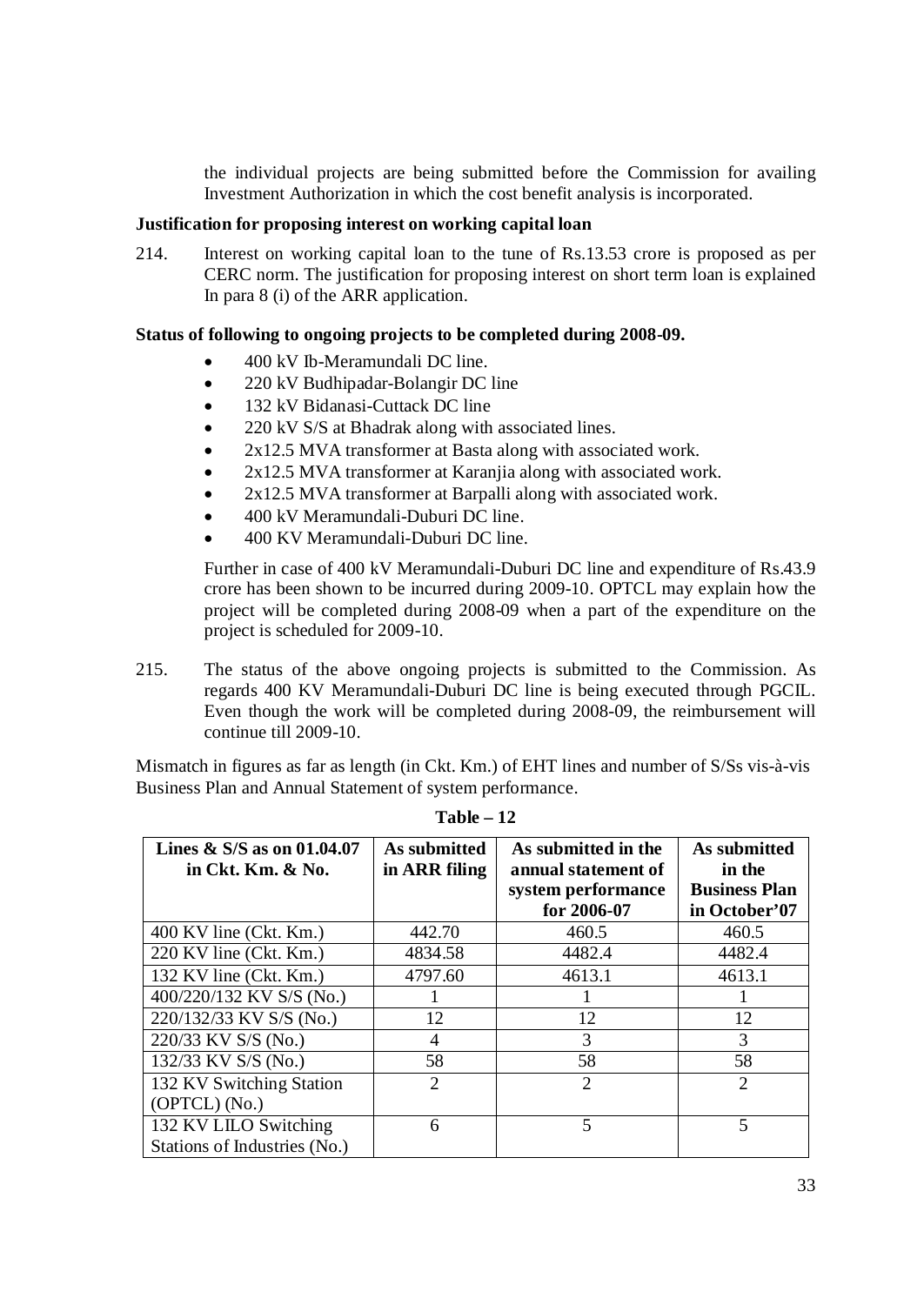216. The deviation of figures in respect of 400 KV Line Length as submitted in ARR for 2008-09 is on account of considering the following 400 KV lines as 220 KV line (i.e. excluded from 400KV line and included in 220KV line account)

| SI.<br>No. | <b>Name of the EHT Lines</b>                                                                                                                                                                                                  | Length<br>$(Kms.)$ Kms.) | Route Length<br>( <b>Ckt.</b> ) |
|------------|-------------------------------------------------------------------------------------------------------------------------------------------------------------------------------------------------------------------------------|--------------------------|---------------------------------|
|            | 1 The 220 KV DC Narendrapur - Chandaka DC segment utilised for<br>Meramundali P/S to Chandaka which was inadvertently included<br>earlier in 400 KV category is reduced to 220 KV DC line                                     | 7.190                    | 14.380                          |
|            | 2 The 220 KV DC line from Meramundali S/S to 400 kV Meramundali -<br>Mendhasala Line utilised for Meramundali P/S to Chandaka which was<br>inadvertently included earlier in 400 KV category is reduced to 220 KV<br>DC line. | 1.500                    | 3.000                           |
|            | Total                                                                                                                                                                                                                         | 8.690                    | 17.380                          |

| Table |  |
|-------|--|
|-------|--|

Apart from the above exclusion, some correction of 0.42 Km are made in few lines of reported 400KV line.

217. The deviation of figures in respect of 220 KV Line Length as submitted in ARR for 2008-09 is on account of inclusion of the lines as mentioned in table below.

| SI.<br>No.     | <b>Name of the EHT Lines</b>                                                                                                                                                                                                     | Route<br>Length<br>(Kms.) | Length<br>(Ckt.<br>Kms.) |
|----------------|----------------------------------------------------------------------------------------------------------------------------------------------------------------------------------------------------------------------------------|---------------------------|--------------------------|
| 1              | The 400 KV DC Narendrapur - Chandaka DC segment utilised for<br>Meramundali P/S to Chandaka line which was inadvertently<br>included earlier in 400 KV category is reduced to 220 KV DC line                                     | 7.190                     | 14.380                   |
| $\overline{2}$ | The 400 KV DC line from Meramundali S/S to 400 kV<br>Meramundali - Mendhasala Line utilised for Meramundali P/S to<br>Chandaka line which was inadvertently included earlier in 400 KV<br>category is reduced to 220 KV DC line. | 1.500                     | 3.000                    |
| 3              | 220 kV Balimela 'T' SC                                                                                                                                                                                                           | 0.070                     | 0.070                    |
| 4              | 220 kV Duburi New - VISA Steel & Power SC                                                                                                                                                                                        | 10.550                    | 10.550                   |
| 5              | 220 kV Budhipadar - Bhusan DC                                                                                                                                                                                                    | 14.056                    | 28.112                   |
| 6              | 220 kV Budhipadar - Katapali DC                                                                                                                                                                                                  | 61.716                    | 123.432                  |
| 7              | 220 kV Budhipadar - SPS DC                                                                                                                                                                                                       | 6.712                     | 13.424                   |
| 9              | 220 kV Kuchei - Balasore DC                                                                                                                                                                                                      |                           | 74.196 148.392           |
|                | <b>TOTAL</b>                                                                                                                                                                                                                     |                           | 167.330 341.360          |

**Table – 14**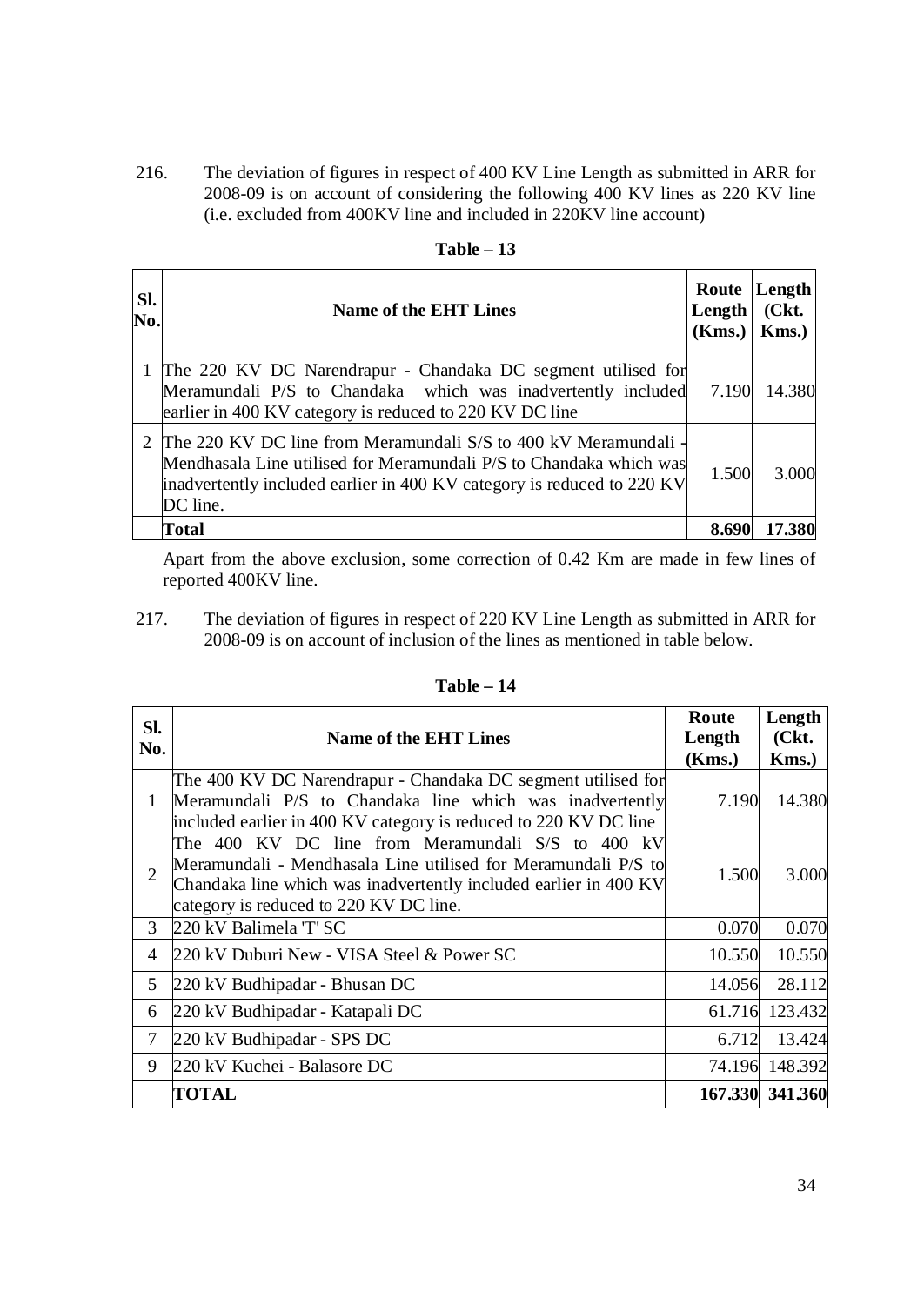Apart from the above some correction of 10.58 Kms are made in few lines which are extra addition. The total 220 KV line length comes to 4834.58 Kms (4480.40+341.360+10.58).

218. The deviation of figures in respect of 132 KV Line Length as submitted in ARR for 2008-09 is on account of inclusion of the lines as mentioned in table below.

| Sl. No.        | Name of the EHT Lines                               | Route Length | Length      |
|----------------|-----------------------------------------------------|--------------|-------------|
|                |                                                     | (Kms.)       | (Ckt. Kms.) |
| 1              | 132 kV Arati Steels LILO DC                         | 11.011       | 22.022      |
| $\overline{2}$ | 132 kV B.K. Steels LILO DC                          | 2.460        | 4.920       |
| 3              | 132 kV Balasore - Traction SC                       | 3.565        | 3.565       |
| 4              | 132 kV Chhend - Adhunik Metalics SC                 | 20.000       | 20.000      |
| 5              | 132 kV Hind Metals LILO DC                          | 0.480        | 0.960       |
| 6              | 132 kV ICCL - Salipur SC                            | 26.140       | 26.140      |
| $\overline{7}$ | 132 kV Katapali LILO DC(Chiplima PH - Bargarh Line) | 12.660       | 25.320      |
| 8              | 132 kV Kuchei LILO DC(Baripada - Rairangpur Line)   | 1.100        | 2.200       |
| 9              | 132 kV Maheswari Ispat LILO DC                      | 4.888        | 9.776       |
| 10             | 132 kV Meramundali - ML Rungta SC                   | 7.468        | 7.468       |
| 11             | 132 kV Rajgangpur LILO DC                           | 1.200        | 2.400       |
| 12             | 132 kV Rawmet Ferrous LILO DC                       | 8.797        | 17.594      |
| 13             | 132 kV Shyam DRI LILO DC                            | 1.900        | 3.800       |
| 14             | 132 kV Sunabeda - HAL SC                            | 0.600        | 0.600       |
| 15             | 132 kV Vedant Alumina LILO DC                       | 12.403       | 24.806      |
|                | TOTAL                                               | 114.672      | 171.571     |

**Table – 15**

Apart from the above some correction of 12.53 Kms are made in few lines which are extra addition. The total 132 KV line length comes to 4797.60 Kms (4613.10+171.57+12.93). The details of Ckt. Km. of 400 Kv, 220 KV and 132 KV have been submitted.

219. The deviation in respect of 220/33 KV S/S and 132 KV LILO Switching Stations of Industries as submitted in ARR for 2008-09 is on account of inclusion 220 / 33 KV Balimela Sub-station and 132 KV Hind Metals Switching Station for which the total no. of EHT Sub-stations has gone up to 83 as against 81 nos.

#### **System Availability**

220. The system availability of OPTCL transmission network for 2007-08 (April-October) is computed as 99.08%. This computation is done as per the procedure laid down in Appendix III of the above CERC Regulation.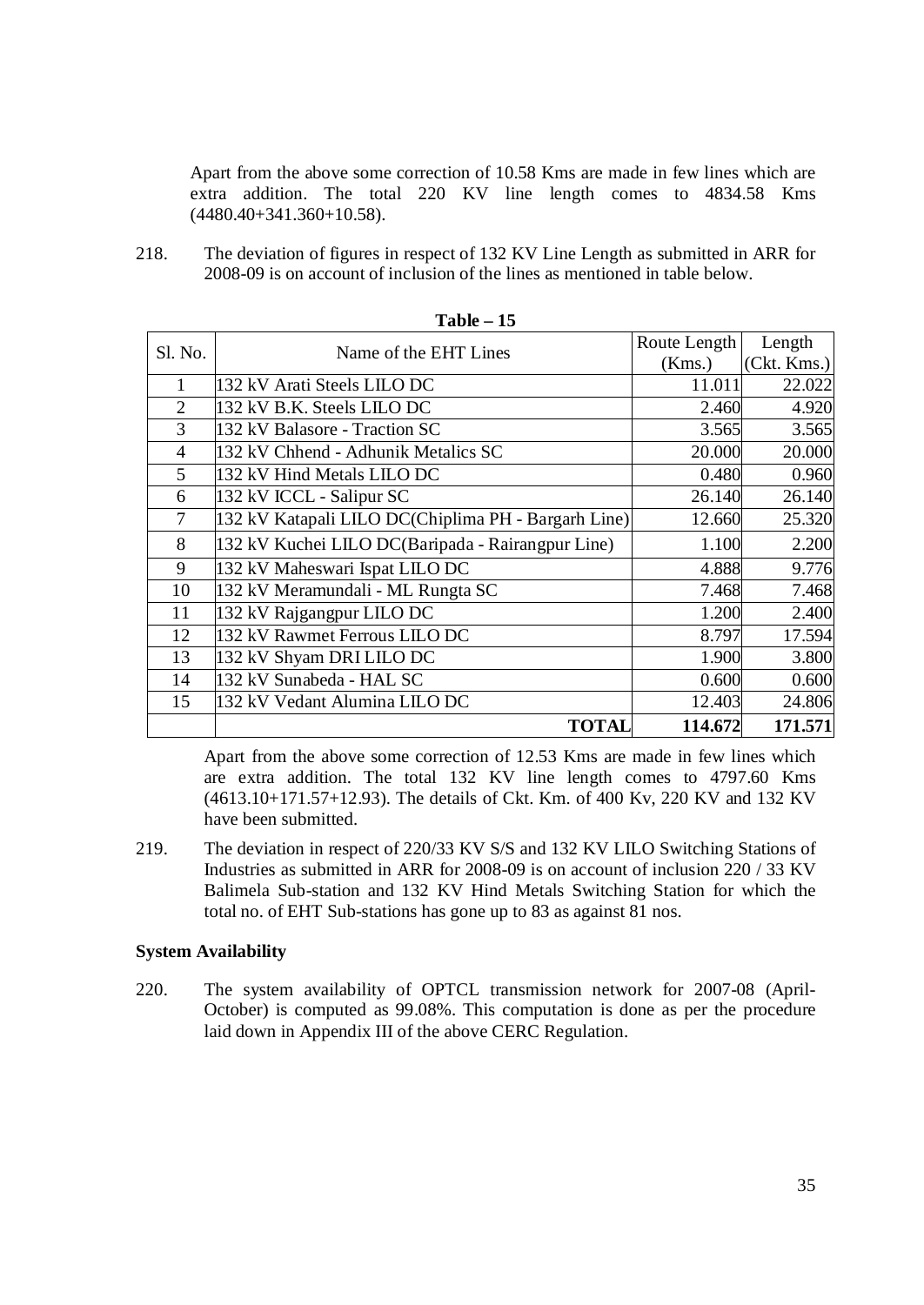- 221. In serial 3.B.1at page-10 of the OPTCL performance of the Transmission system for 2006-07, prepared by SLDC is for load restriction of 729.77 hours (8.33%) is due to non-availability of Transmission capacity in few Grid Sub-stations.
- 222. This information is submitted as per the format prepared by the Commission. Here load restrictions were imposed in few Grid Sub-stations, when the load exceeded the capacity of the S/S or line. This restriction in load cannot be presumed as system non-availability of the entire OPTCL system. The system availability is more than 99% and not 91.67%.

# **The availability of transmission capacity for supply of additional load to Balasore Alloys and drawl of 15 MVA power by M/s Maithan Ispat in NESCO area.**

- 223. The present 2x100 MVA, 220/132 KV auto-transformers at Balasore Grid Substation will be upgraded to 2x160 MVA capacity, after which network will be available for transmission of additional 20 MVA load to M/s Balasore Alloys. The above fact have been intimated to CEO, NESCO and AGM (Regulatory Affairs), NESCO vide this Office letter No.101 dated 07.01.2008. Therefore, the network for transmission of additional 20 MVA power may not be available on 01.10.2008 as projected by NESCO.
- 224. OPTCL network is adequate to transmit 25 MW power at 220 KV to the industry from New Duburi Grid Sub-station. No permission for 132 KV connectivity from Duburi S/S has been given to M/s. Maithan Ispat by OPTCL, since GRIDCO has not intimated the availability of power for M/s. Maithan Ispat.

## **Status of Milestones**

225. The details of Status on each milestone, i.e., preparedness and latest position relating to implementation of intra-state ABT, are filed separately.

## **Interruption (hrs) due to major incident during 2006-07**

226. Statement containing information relating to duration and nature of interruption of transmission system due to major incidence during the year during 2006-07 is presented in the following table.

| 1 apie – 10                             |                    |              |  |
|-----------------------------------------|--------------------|--------------|--|
| <b>Incident</b>                         | <b>Duration of</b> | No. of       |  |
|                                         | Interruption       | Interruption |  |
| Snapping of Jumper/conductor/Earth wire | 115:17:00          | 35           |  |
| Insulator failure                       | 178:38:00          | 36           |  |
| Bursting of CT / PT                     | 106:05:00          | 12           |  |
| <b>Breaker Problem</b>                  | 32:41:00           | 9            |  |
| System disturbance                      | 10:14:00           | Q            |  |
| Failure of LA                           | 15:21:00           | 5            |  |
| Others                                  | 970:04:00          | 21           |  |

| Table | - 16 |
|-------|------|
|-------|------|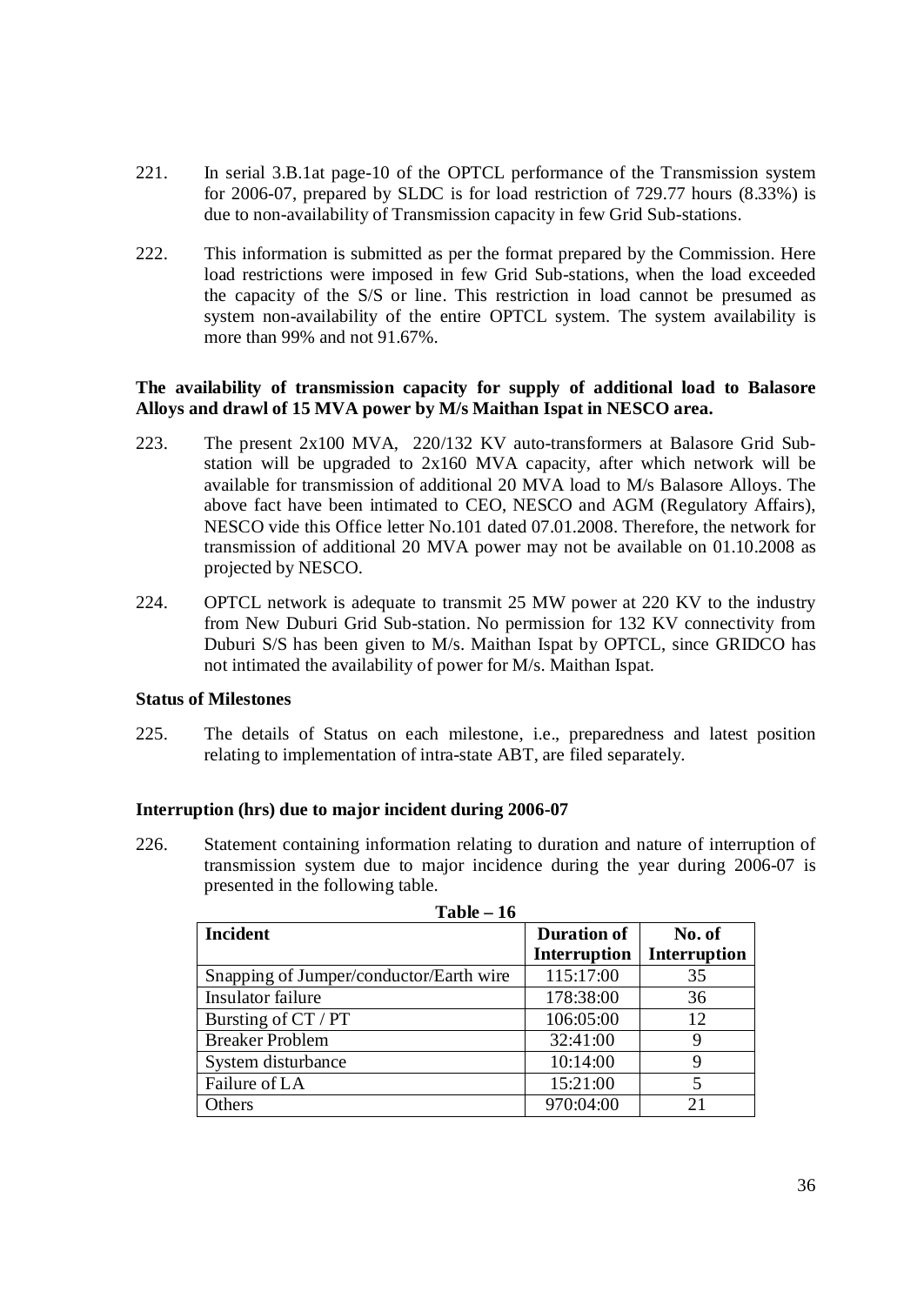# **OBSERVATION OF THE STATE ADVISORY COMMITTEE (SAC) (Para 227 to 232)**

- 227. The SAC constituted under Section 87 of the Electricity Act, 2003 met for the  $4<sup>th</sup>$ time on 12<sup>th</sup> February 2008 to deliberate on the Annual Revenue Requirement and Tariff Applications for the FY 2008-09 of utilities, namely, OHPC, OPTCL, GRIDCO, SLDC, CESU, NESCO, SOUTHCO and WESCO.
- 228. The Consumer Counsel, Dr. Shibalal Meher gave a brief presentation on the ARR and tariff applications for the FY 2008-09 of the above mentioned utilities. Members in general expressed their concern about the poor performance of the licensees rendering requisite services to the consumers, high distribution loss, noninvestment by private entrepreneurs, GRIDCO's proposal for stiff hike in bulk supply price, proposed rise in R&M expenses by OPTCL despite its failure to spend the approved amount in the previous tariff orders, etc.
- 229. On OHPC, the Members said that the R&M expenses proposed for Hirakud and UIHEP was very high. There was a general objection that transmission loss claimed at 5% was also in the higher side transmission loss should less than 3%, they maintained. The members opined that the distribution losses projected by various distribution companies were in the higher side. There was no system improvement nor harnessing of renewable sources of energy by DISTCOs. The members observed that the licensees in general did not abide by OERC Regulations. They observed that the Commission's tariff order were pro-licensees. Even after 10 years of reform, quality of supply had not improved upto expectations. The members suggested that the licensees should improve their performance first and then come forward with the tariff application. Interruptions and voltage fluctuations took place in various places including industrial belts. In respect of past losses of licensees, the members observed that the same be considered if the licensees have performed as per OERC's direction. In fact, losses are never parts of costs. The volume of arrears has not reduced and bad debts are still in sizeable amounts. Small scale industries with connected load of below 20 KW were earlier given concessions in the last tariff order which has been withdrawn. This concessional tariff should be restored during 2008-09. Some members opined that tariff should be linked to infusion of funds. They stated that differential Retail Supply Tariff across zones may bring in competition in efficient functioning. The inefficiency of generators particularly of hydro stations may be avoided by implementing prudent commercial standards. Some members proposed continuous supply of power to farmers with rebate facility. They recommended higher rate of rebate for paying farmers. DISTCOs should take care of their Consumer Care Centres. GRIDCO should take adequate care of power supply to DISTCOs so that power interruptions may be reduced. OPTCL should upgrade its systems and installations in view of new industries coming up in many belts.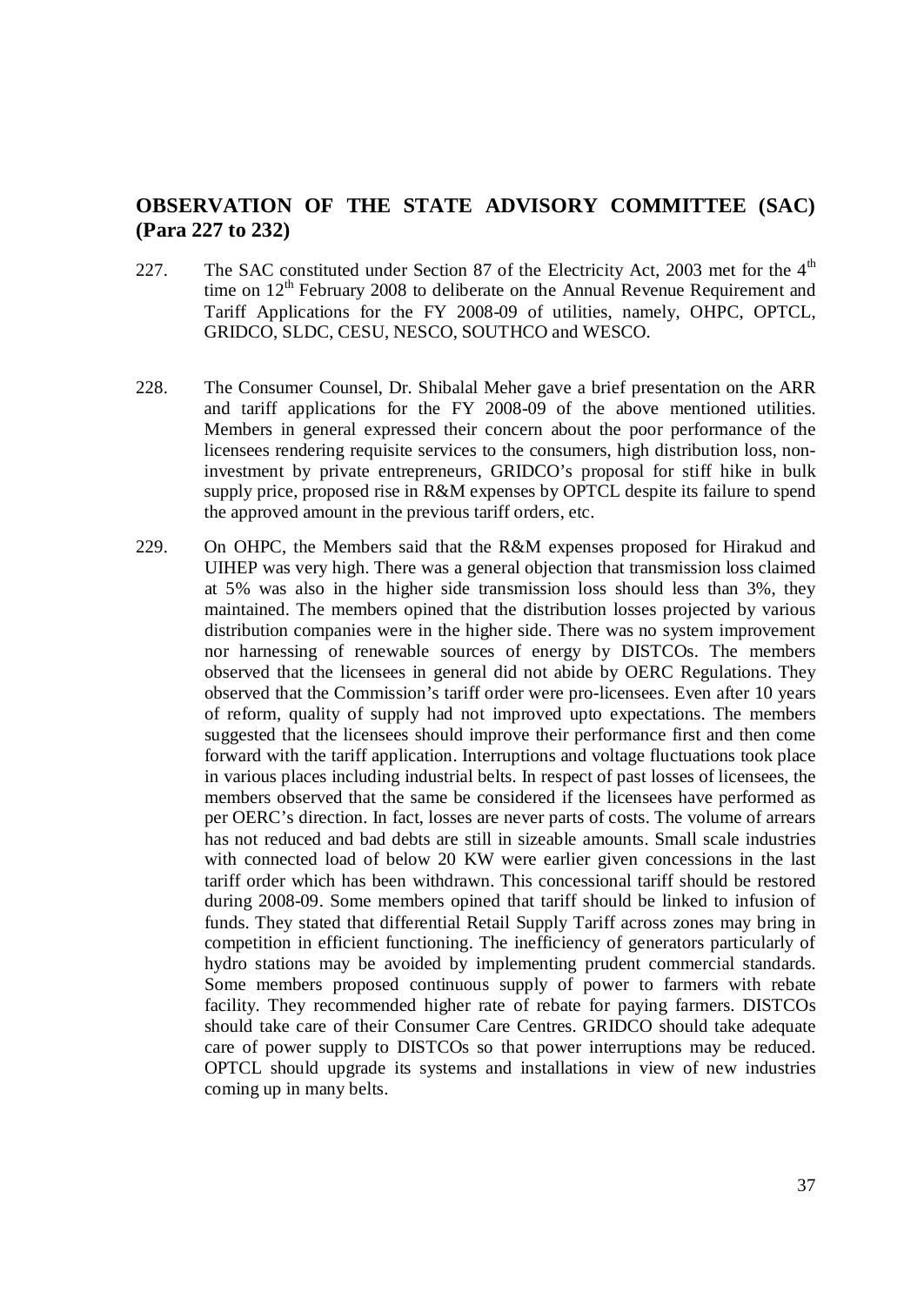- 230. The Commission should finalize the CPP power policy soon. The state can ask for free power from new hydro stations.
- 231. Some members questioned the cost effectiveness of GRF. They stated that maintenance of lines and s/s by DISTCOs was very poor.
- 232. Some opined that the net fixed assets in case of DISTCOs had reduced which meant no new investment took place. DISTCOs should be advised to take up demand side management instead of they asking for increasing tariff. Bad debt should go down from the present level. The State Govt. should play its vital role as the major stakeholder of the power sector. Particularly it is the primary responsibility of he State Govt. to enforce law and order in order to effectively crush the menace of theft of electricity in various ways. Franchisees should be introduced in order to improve collection so that DISTCO's performance may be improved.

# **COMMISSION'S OBSERVATION (Para 233 to 357)**

#### **Introduction to OPTCL's Transmission Tariff order for FY 2008-09**

- 233. The Commission, for the determination of transmission tariff and approval of the ARR for OPTCL for FY 2008-09, continues to follow the same principles as laid down in its terms and conditions of tariff, and continues to be guided by the provisions of the National Tariff Policy as well other statutory notifications and directives, while giving due considerations to the complexities of the Orissa Power Sector.
- 234. Computation of transmission loss has been estimated based on the concept of "As the System Operates". Like all other components of ARR determination, transmission losses are also projected as part of the ARR approval process, and would need to be reassessed (truing up) on the availability of the audited accounts of the licensee for the past years. Accordingly variations from the approved figures for the past year have been trued up on the basis of actual audited annual accounts.
- 235. OPTCL has inherited from GRIDCO a considerable ageing network. Continuous up-gradation and regular repairs and maintenance are required to keep the network in a safe and operational condition, as well as to meet the growing requirements in terms of Distco demand in terms of energy, as well as to meet the Commission's and consumers' expectations on quality of supply, performance standards and availability of transmission network. As a result of this, the Commission has, over the past several years, been allowing a significantly higher amount for R&M expenses encouraging the licensee to undertake regular and adequate maintenance. The same principle has been followed by the Commission for this ARR determination as well.
- 236. The Commission takes a pragmatic view of the provisions of the National Tariff Policy in the case of allowing for depreciation in the ARR. It is evidently clear that the depreciation available on a Straight Line Method based on the rates notified by the Govt. of India in 1994 falls short in meeting principal repayment obligations in the later years of the term of the loan. Advance Against Depreciation (AAD) is therefore required by the licensees to meet the principal obligations. This has been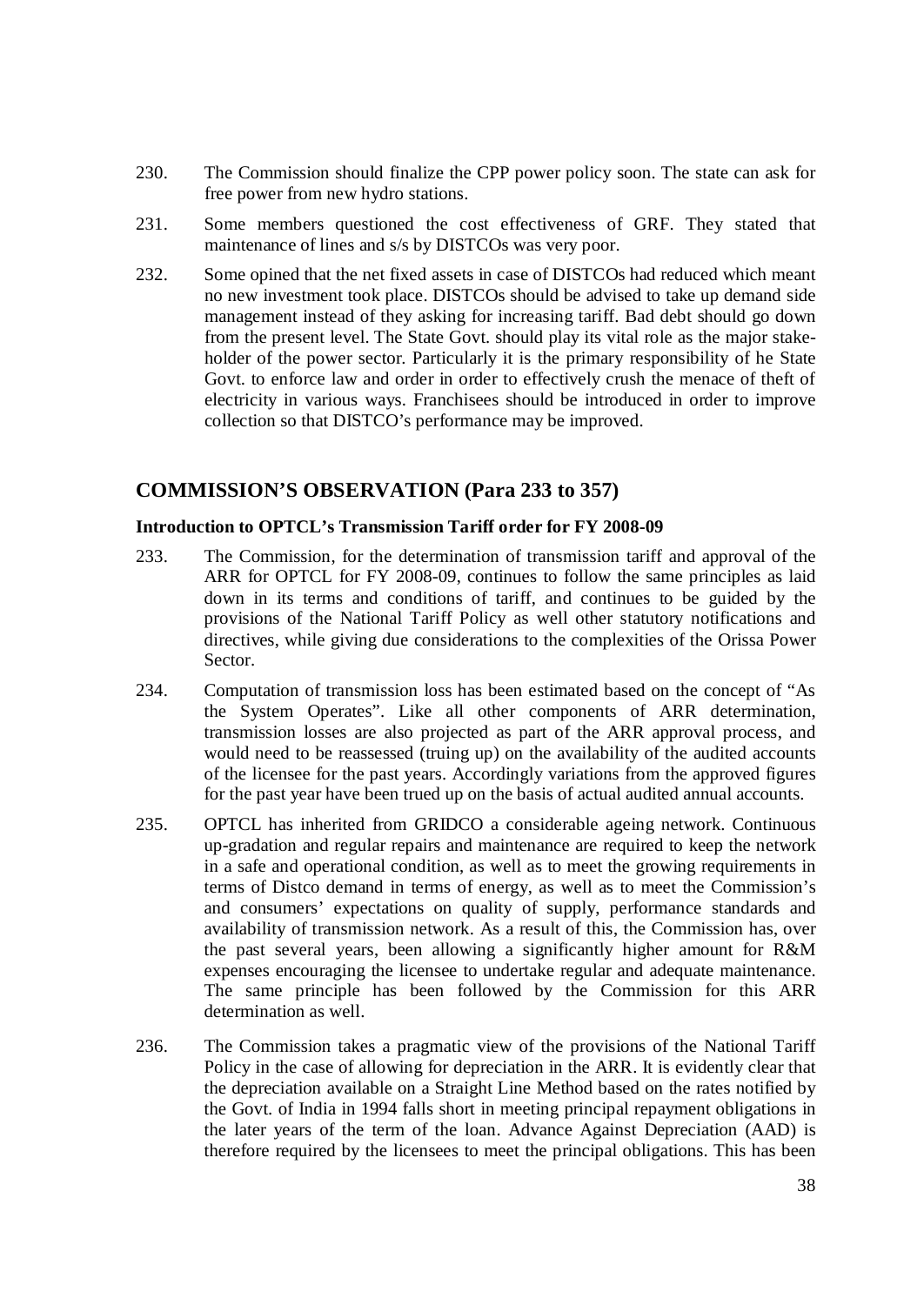amply demonstrated in the section of this tariff order dealing with depreciation. The Commission has continued to allow AAD in this order as well to ensure that OPTCL is allowed to meet all its external principal repayment obligations.

- 237. Contingency Reserves are essential to meet unforeseen requirements in future, and hence licensees should ideally provide for contingency reserves on a regular basis to build up a corpus to meet future unforeseen eventualities. However, the Commission has in the past sought information and proof from the licensees on whether the amount approved in past tariff orders as contingency reserves have actually been invested in the corpus.This has been trued-up on the basis of audited annual accounts made available to the Commission.
- 238. The OPTCL, which is now operating the SLDC has put forth the following Annual Revenue Requirement for the purpose of recovery of SLDC charges through Annual Fee and Operating Charges for FY 2008-09.

| Item                                                                                                         | Proposal for separate<br>SLDC function for FY 08-<br>09 (Rs. Crs.) |
|--------------------------------------------------------------------------------------------------------------|--------------------------------------------------------------------|
| <b>Employee Cost</b>                                                                                         | 5.11                                                               |
| Repair & Maintenance Cost for both SLDC and ULDC                                                             | 6.85                                                               |
| A&G cost                                                                                                     | 3.58                                                               |
| Interest on Loan                                                                                             | 0.00                                                               |
| Interest on Working Capital                                                                                  | 0.00                                                               |
| Depreciation                                                                                                 | 0.06                                                               |
| Provision of reinvestment for infrastructure development for<br>EBC (Rs2 Cr.) and ULDC Project (Rs. 2.5 Cr.) | 4.50                                                               |
| Contingency Reserve                                                                                          | 0.00                                                               |
| Bad & Doubtful Debt                                                                                          | 0.00                                                               |
| Reasonable Return                                                                                            | 0.00                                                               |
| Total                                                                                                        | 20.10                                                              |

**Table – 17**

239. OPTCL has not filed relevant documents in support of authenticity of the claims put forth in the above table. By a petition dated 13.03.2008 OPTCL admits that it is not in a position to achieve the important milestones laid down in the Road Map prepared by the Commission and has prayed for deferring for one year the decision of implementing levy of Annual Fee and Operating Charges for SLDC functions of Orissa. In view of the averments in the said petition no useful purpose would be served in keeping this matter pending. Accordingly the Case No. 63 of 2007 is dismissed by the Commission. Hence, the recovery of charges of SLDC functions has been included in the OPTCL ARR & Transmission Tariff for FY 2008-09.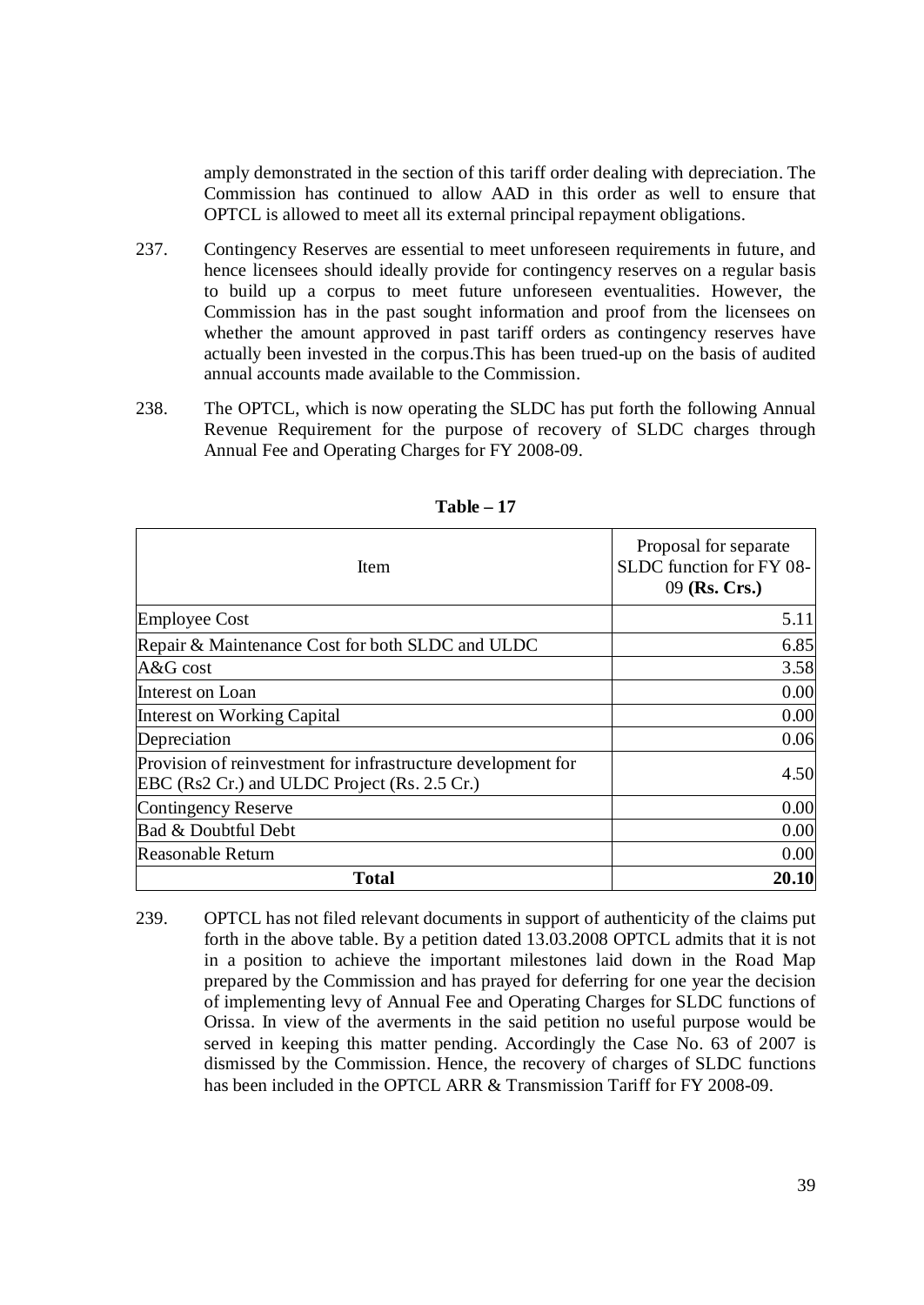240. These principles forming the basis of this ARR determination exercise are dealt in greater detail in the main text of this order under the relevant components of the ARR.

### **Computation of Transmission Loss**

- 241. The transmission system of OPTCL operates as an integral part the Eastern Regional Grid to serve the internal demand of the State as well as to carry out import and export of power depending upon the system demand under the overall supervision of the Eastern Regional Load Dispatch Centre in accordance with the GRID CODE. Transmission loss therefore has been determined on the basis of 'As the System Operates'. During the months from April'07 to January'08 of the current FY the total units lost in transmission was 771.79 MU.
- 242. Some of the objectors had pointed that addition of transmission assets during the last few years should have resulted in reduced level of transmission loss than what is being reported now. The Commission also takes into consideration the submission of OPTCL with regard to the existing level of transmission loss as indicated in this order. In fact, OPTCL had reported that the transmission loss upto September of the current financial year was 5.2% and by end of January'08 it was 4.56%. This kind of loss variation is on account of the nature and quantum of power flow in the system.
- 243. The National Tariff Policy envisages that the loss compensation should be reasonable and should be linked to an applicable technical loss benchmark. It also states that the transactions should be charged on the basis of average losses arrived at after appropriately considering the distance and direction sensitivity, as applicable to relevant voltage level, on the transmission system. System strengthening as contemplated in the Transmission Planning of OPTCL system can be a factor in reducing the transmission loss.
- 244. During the public hearing, a query was made by the Director (Tariff) on the proposed Transmission Loss of 5% by OPTCL for 2008-09, considering the loss of 5.2% estimated for first six months of 2007-08. However, in the load forcast filling for 2007-08. OPTCL has taken 5% transmission loss for the intial year 2006-07. In that filing, OPTCL proposed a reduction of 0.2% in steps every year. Thus in the year 2008-09, the transmission loss should have been 4.6% instead of 5%.
- 245. In response to the said query on Transmission Loss, OPTCL stated that, the transmission loss of 2006-07 and for FY 2007-08 (April '07 to Sept'08) is computed as 5.04% and 5.2% respectively. OPTCL has proposed the Transmission Loss @ 5 % based on the present trend. Hon'ble Commission approved 5% loss for 2007-08. In the Business plan, OPTCL proposed 5% loss up to 2010-11 and proposed reduction of transmission loss @ 0.2% from 2011-12. The Transmission loss for the period April 07 to January-08 is computed as 4.56%.
- 246. The allocation of loss to all the users of OPTCL's transmission system based on the consumption figures of first ten months of 2007-08 is furnished in the table below: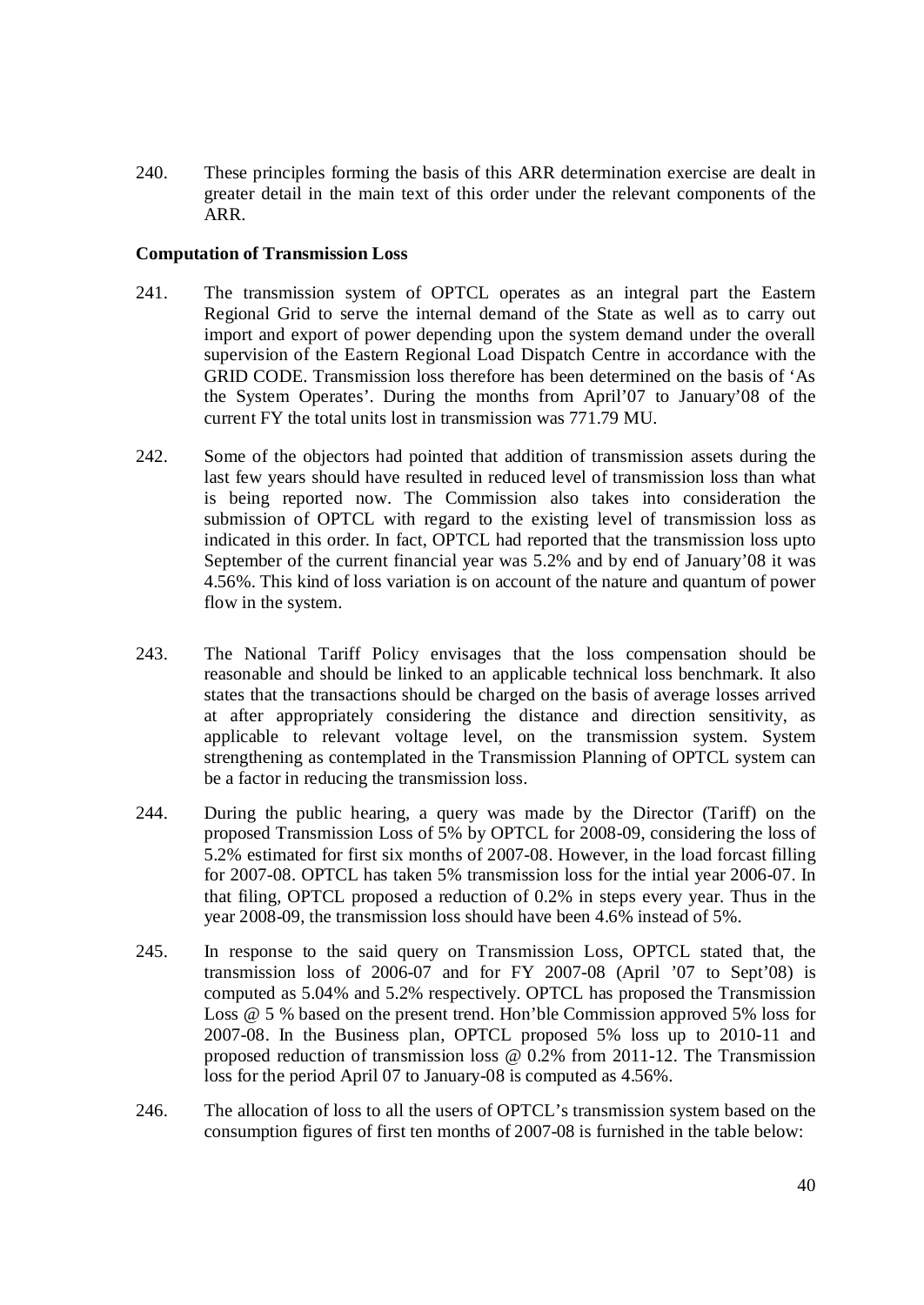| 1,401 <del>e</del> – 10<br><b>CALCULATION OF TRANSMISSION LOSS IN EHT SYSTEM</b> |                                             |                                          |                                     |                               |                                   |
|----------------------------------------------------------------------------------|---------------------------------------------|------------------------------------------|-------------------------------------|-------------------------------|-----------------------------------|
|                                                                                  | PERIOD - ACTUALS FOR APRIL-07 TO JANUARY-08 |                                          |                                     |                               |                                   |
| SL.<br>NO.                                                                       | <b>SOURCE</b>                               | <b>GROSS</b><br><b>INPUT</b><br>$\rm MU$ | <b>GROSS</b><br><b>OUTPUT</b><br>MU | Prop. Loss<br>sharing<br>(MU) | Proportion Loss<br>sharing $(\%)$ |
| A                                                                                | STATE DEDICATED STATIONS                    |                                          |                                     |                               |                                   |
| $\mathbf{1}$                                                                     | <b>HIRAKUD</b>                              | 882.87                                   |                                     |                               |                                   |
| $\overline{2}$                                                                   | <b>BALIMELA</b>                             | 1,573.50                                 |                                     |                               |                                   |
| 3                                                                                | <b>RENGALI</b>                              | 933.31                                   |                                     |                               |                                   |
| $\overline{4}$                                                                   | <b>U.KOLAB</b>                              | 944.79                                   |                                     |                               |                                   |
| 5                                                                                | <b>INDRAVATI</b>                            | 1,232.83                                 |                                     |                               |                                   |
| 6                                                                                | OHPC                                        | 5,567.30                                 |                                     |                               |                                   |
| $\tau$                                                                           | <b>MACHHKUND</b>                            | 149.78                                   |                                     |                               |                                   |
| 8                                                                                | <b>OPGC</b>                                 | 1,861.30                                 |                                     |                               |                                   |
| 9                                                                                | <b>TTPS</b>                                 | 2,531.17                                 |                                     |                               |                                   |
|                                                                                  | TOTAL OF STATE GEN. INPUT                   | 10,109.55                                |                                     |                               |                                   |
| B                                                                                | <b>CPPS</b>                                 |                                          |                                     |                               |                                   |
| $\mathbf{1}$                                                                     | <b>ICCL</b>                                 | 285.14                                   | 277.67                              | 13.27                         | 1.72%                             |
| $\overline{2}$                                                                   | <b>NALCO</b>                                | 261.47                                   | 144.09                              | 6.89                          | 0.89%                             |
| 3                                                                                | <b>INDAL</b>                                | 38.47                                    | $\blacksquare$                      | L,                            | 0.00%                             |
| $\overline{4}$                                                                   | <b>RSP</b>                                  | 56.41                                    |                                     |                               | 0.00%                             |
| 5                                                                                | <b>NINL</b>                                 | 70.95                                    |                                     |                               | 0.00%                             |
| 6                                                                                | <b>NBFA</b>                                 | 61.95                                    |                                     |                               | 0.00%                             |
| $\tau$                                                                           | BHUSAN, THELKOLAI                           | 185.20                                   |                                     |                               | 0.00%                             |
| 8                                                                                | <b>ARATI STEEL</b>                          | 70.47                                    |                                     |                               | 0.00%                             |
| 9                                                                                | <b>MESCO</b>                                |                                          |                                     | -                             | 0.00%                             |
| 10                                                                               | Bhusan S & S                                | 14.43                                    |                                     |                               | 0.00%                             |
| 11                                                                               | Tata Sponge                                 | 92.78                                    |                                     |                               | 0.00%                             |
| 12                                                                               | Shyam DRI Ltd.                              | 4.60                                     |                                     |                               |                                   |
| 13                                                                               | Vedant Alumina                              | 8.51                                     |                                     |                               |                                   |
|                                                                                  | <b>TOTAL CPP</b>                            | 1,150.36                                 | 421.76                              | 20.16                         | 2.61%                             |
| ${\bf C}$                                                                        | <b>EREB</b>                                 |                                          |                                     |                               | $0.00\%$                          |
| $\mathbf{1}$                                                                     | Joda-Jamshedpur                             | 143.38                                   | 59.09                               | 2.82                          | 0.37%                             |
| $\sqrt{2}$                                                                       | Joda-Ramchandrapur                          | 179.00                                   | 50.91                               | 2.43                          | 0.32%                             |
| 3                                                                                | Rengali(SY)-Regali (PG)                     | 899.08                                   |                                     |                               | $0.00\%$                          |
| $\overline{4}$                                                                   | Jeypore-Jayanagar                           | 93.46                                    | 911.40                              | 43.57                         | 5.65%                             |
| 5                                                                                | Rourkela-Tarkera                            | 141.91                                   | 202.39                              | 9.68                          | 1.25%                             |
| $\sqrt{6}$                                                                       | Rengali-TSTPS                               |                                          | 279.45                              | 13.36                         | 1.73%                             |
| $\boldsymbol{7}$                                                                 | TTPS-TSTPS                                  | 510.98                                   |                                     |                               | $0.00\%$                          |

**Table – 18**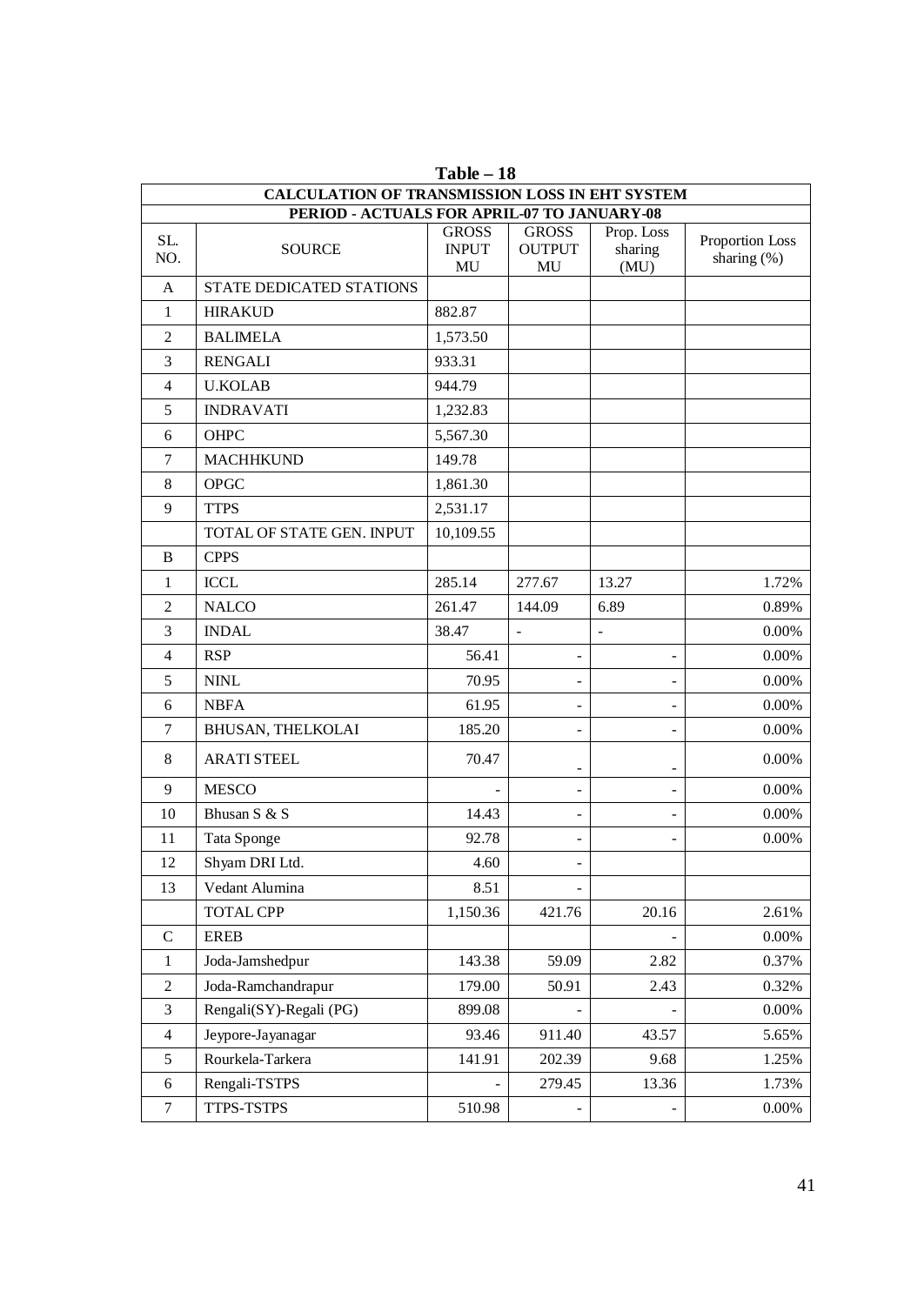| SL.<br>NO. | <b>SOURCE</b>                         | <b>GROSS</b><br><b>INPUT</b><br>MU | <b>GROSS</b><br><b>OUTPUT</b><br>MU | Prop. Loss<br>sharing<br>(MU) | <b>Proportion Loss</b><br>sharing $(\% )$ |
|------------|---------------------------------------|------------------------------------|-------------------------------------|-------------------------------|-------------------------------------------|
| 8          | Meramundali-TSTPS / Duburi-<br>Kaniha | 1,256.68                           |                                     |                               | 0.00%                                     |
| 9          | Joda-Kenduposi                        | 0.02                               | 1.27                                | 0.06                          | 0.01%                                     |
| 10         | Rourkela-Goelkera                     |                                    |                                     |                               | 0.00%                                     |
| 11         | Indravati PH-Indravati (PG)           |                                    |                                     | ۰                             | 0.00%                                     |
| 12         | Budhipadar-Korba                      | 101.40                             |                                     |                               | 0.00%                                     |
| 13         | 132 kvKalabadia-Rairangpur            | 23.52                              | 33.71                               | 1.61                          | 0.21%                                     |
| 14         | 132 kvKalabadia-Baripada              | 329.10                             |                                     |                               | 0.00%                                     |
| 15         | 220 kV Kalabadia-Balasore             | 265.16                             |                                     |                               |                                           |
| 16         | 132 kV Kalabadia-Balasore             | 52.94                              |                                     |                               |                                           |
| 17         | Meramundali ICT Loading               | 1,658.52                           |                                     |                               | 0.00%                                     |
|            | Input from EREB                       | 5,655.15                           | 1,538.21                            | 73.54                         | 9.53%                                     |
| 18         | Export to APTRANSCO                   |                                    |                                     |                               | 0.00%                                     |
| 19         | <b>DISTCOs</b>                        |                                    | 14,183.30                           | 678.08                        | 87.86%                                    |
|            | <b>GRAND TOTAL</b>                    | 16,915.05                          | 16,143.26                           | 771.79                        | 100.00%                                   |
|            | LOSS                                  | 771.79                             |                                     |                               |                                           |
|            | LOSS(% OF GROSS INPUT)                |                                    | 4.56%                               |                               |                                           |

- 247. It is observed that, the transmission loss is dependent on system configuration and power flow requirements at different load centres. It is hoped that with installation of high accuracy CTs & PTs in various grid s/s an accurate level of loss can be determined. Looking at the available figures we accept a figure of 4.5% for the FY 2008-09 as transmission loss for wheeling.
- 248. OPTCL shall continuously monitor the operation of the transmission system, prevent over loading wherever possible by load diversion and take up innovative measure for improving system loading of the existing network as no. of new lines are likely to be commissioned during FY 2008-09. Effective utilization of new lines and their impact on transmission loss need to intimated to the Commission periodically and kept in the website of OPTCL.
- 249. Dispute arose between the Bulk Supply Licensee GRIDCO and the distribution company SOUTHCO on the issue of metering at Rambha Traction Sub-station and Jeypore-Machhkund Traction Sub-station because GRIDCO billed SOUTHCO as per meter provided at their (GRIDCO) Grid Sub-stations and not at the Rambha Traction Sub-station which is 26 kms away from the GRIDCO Sub-station. OERC vide its order dated August 20, 2005 in case No. 13 of 2005 arising out of the petition filed by SOUTHCO against GRIDCO, directed that GRIDCO should prefer Bulk Supply Tariff Bills (BSTB) to SOUTHCO in respect of Rambha Traction considering the meter reading at Rambha Traction Point. OERC vide its order dated July 22, 2006 in case No. 51 of 2006 regarding the review petition of GRIDCO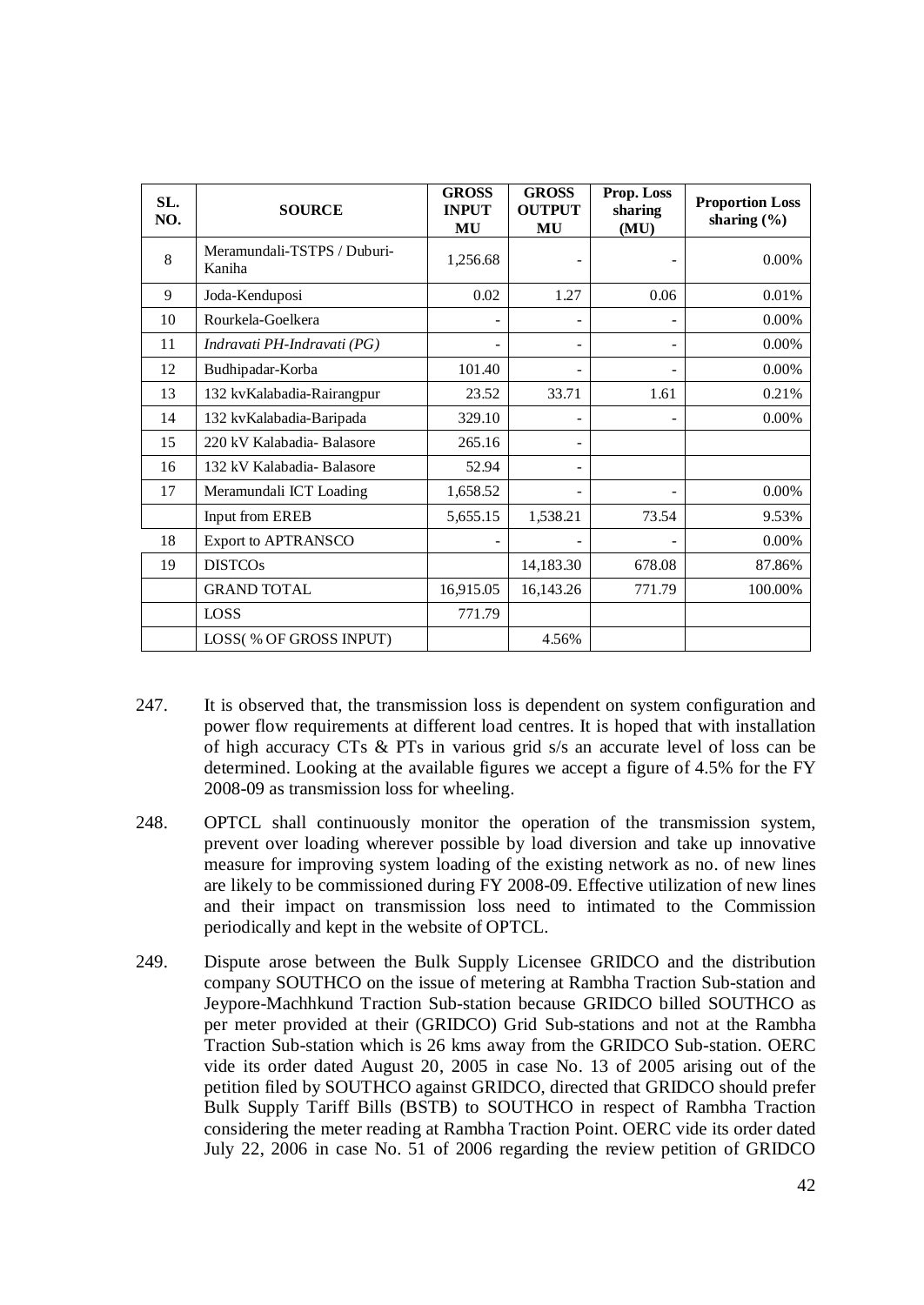against SOUTHCO, dismissed the review petition. On the same order GRIDCO has appealed before ATE. During the hearing at ATE, the learned counsel for the appellant has contended that the actual losses are not being allowed to them. The order of ATE vide their order dated 29.02.2008 is reproduced below:

*"Whereas, it is for the Commission to satisfy itself as to whether or not actual losses should be allowed but we make it clear that while working out the losses in the transmission system, losses in the Railway transmission feeders must also be taken into account by the Commission if not being taken into account presently as alleged by the appellant. In view of the aforesaid analysis and discussions, we find no justification for interfering with the Commission's Order and therefore, in the result, the appeal is dismissed but with no order as to cost."*

250. The Commission has taken care the above factor while calculating the transmission loss in the OPTCL system. Computation of transmission loss has been estimated on the concept of "As the System Operates".

### **Operation and Maintenance (O&M) Expenses**

- 251. The O&M expenses for OPTCL may be considered under the following heads:-
	- Employees Cost
	- Administration & General Expenses
	- Repair and Maintenance Expenses
	- Less expenses capitalized

#### **Employees' Cost**

252. OPTCL has projected employee expenses of Rs.144.27 crore for the FY 2008-09. Major components of the expenses are as follows:

|                                       | (Rs. in Crore) |
|---------------------------------------|----------------|
| <b>Basic Pay</b>                      | 52.39          |
| DA                                    | 26.19          |
| <b>HRA</b>                            | 7.86           |
| Others                                | 16.08          |
| Terminal benefit (Pension & Gratuity) | 49.36          |
| Total                                 | 151.88         |
| Less: capitalisation                  | 7.61           |
| Net                                   |                |

| Table | 19 |
|-------|----|
|-------|----|

253. The figures in respect of employees' cost based on provisional accounts for 2006- 07 as submitted by OPTCL in its filing is given as under: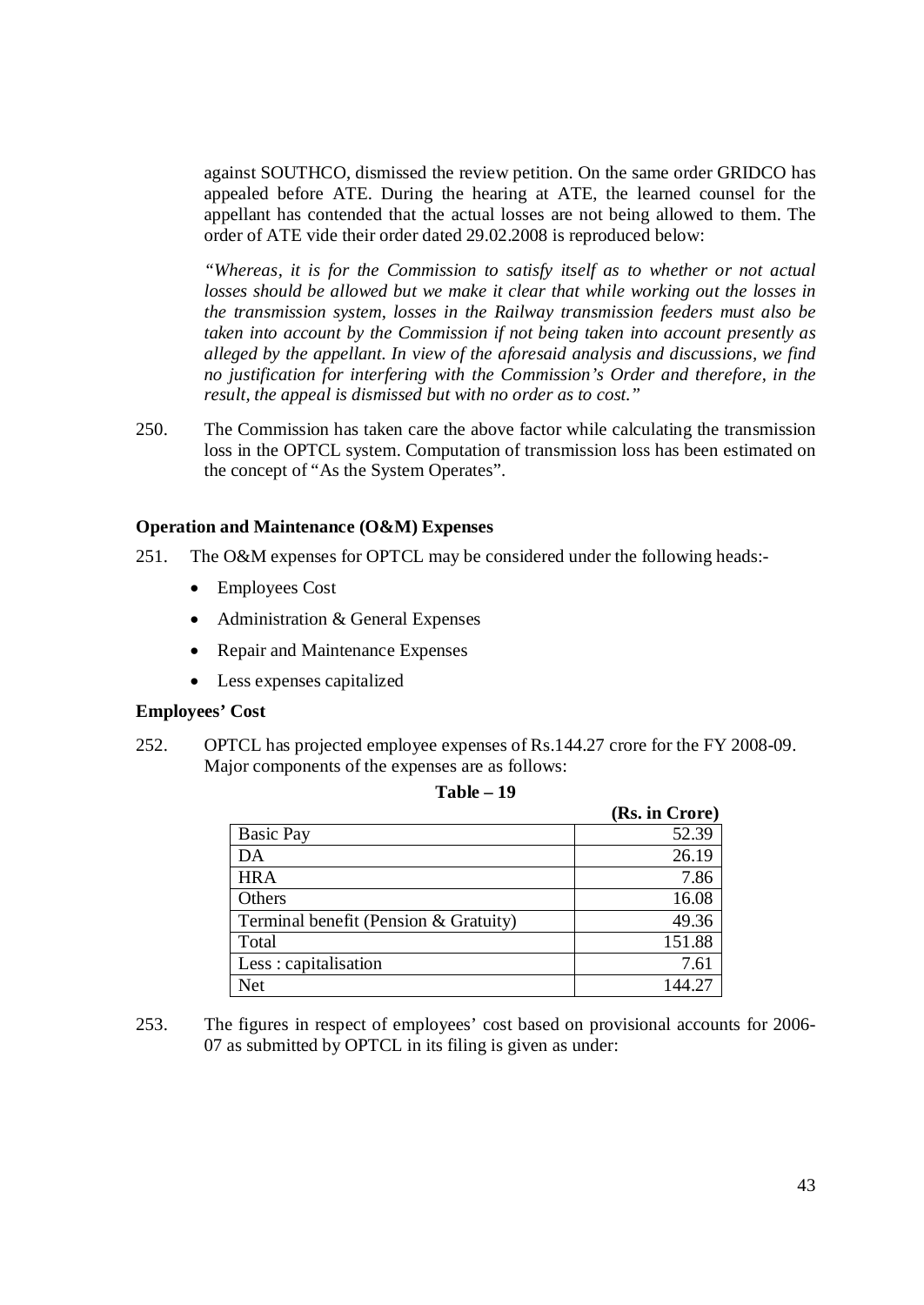| Table | 20 |
|-------|----|
|-------|----|

**(Rs. in Crore)**

|                          | As per provisional accounts FY 2006-07 |
|--------------------------|----------------------------------------|
| <b>Basic Pay</b>         | 46.16                                  |
| DA                       | 12.99                                  |
| <b>HRA</b>               | 5.31                                   |
| Others                   | 9.87                                   |
| <b>Terminal Benefits</b> | 46.16                                  |
| Total                    | 120.49                                 |
| Less capitalisation      | 5.51                                   |
| Net                      | 114.98                                 |

254. On the basis of provisional accounts for FY 2006-07 submitted by OPTCL, the Commission allows escalation @ 3% on the basic pay towards normal annual increment on year to year basis. This is in line with Commission's order of the previous years. For determining the basic pay the induction and reduction in number of employees are considered every year. As submitted by OPTCL, during hearing the position of number of employees from 01.04.2005 to 31.03.2009 as given in the following table:

#### **Table – 21**

#### **(Rs. in Crore)**

| Year                           | 2005-06 | 2006-07 | 2007-08 | 2008-09 |
|--------------------------------|---------|---------|---------|---------|
| <b>Opening Strength</b>        | 4851    | 4580    | 4312    | 4048    |
| <b>Less Reduction</b>          | 275     | 271     | 274     | 213     |
| Add induction                  |         |         | 10      | 396     |
| Closing                        | 4580    | 4312    | 4048    | 4231    |
| Average number<br>of employees |         | 4446    | 4180    | 4140    |

.

255. As regards DA, the present rate of dearness allowance by Govt. of Orissa is 35%. However, Govt. of India has announced two doses of DA of 6% each w.e.f. 01.07.2007 and w.e.f. 01.01.2008 enhancing it to the level of 47%. With an anticipated rise in DA @3% w.e.f. 01.07.2008 and 01.01.2009, the annual average rate of DA may reach 50%, as emerges from the figure given in the table below. The Commission calculates D.A.  $@50\%$  over the Basic pay + Dearness Pay for the FY 2008-09.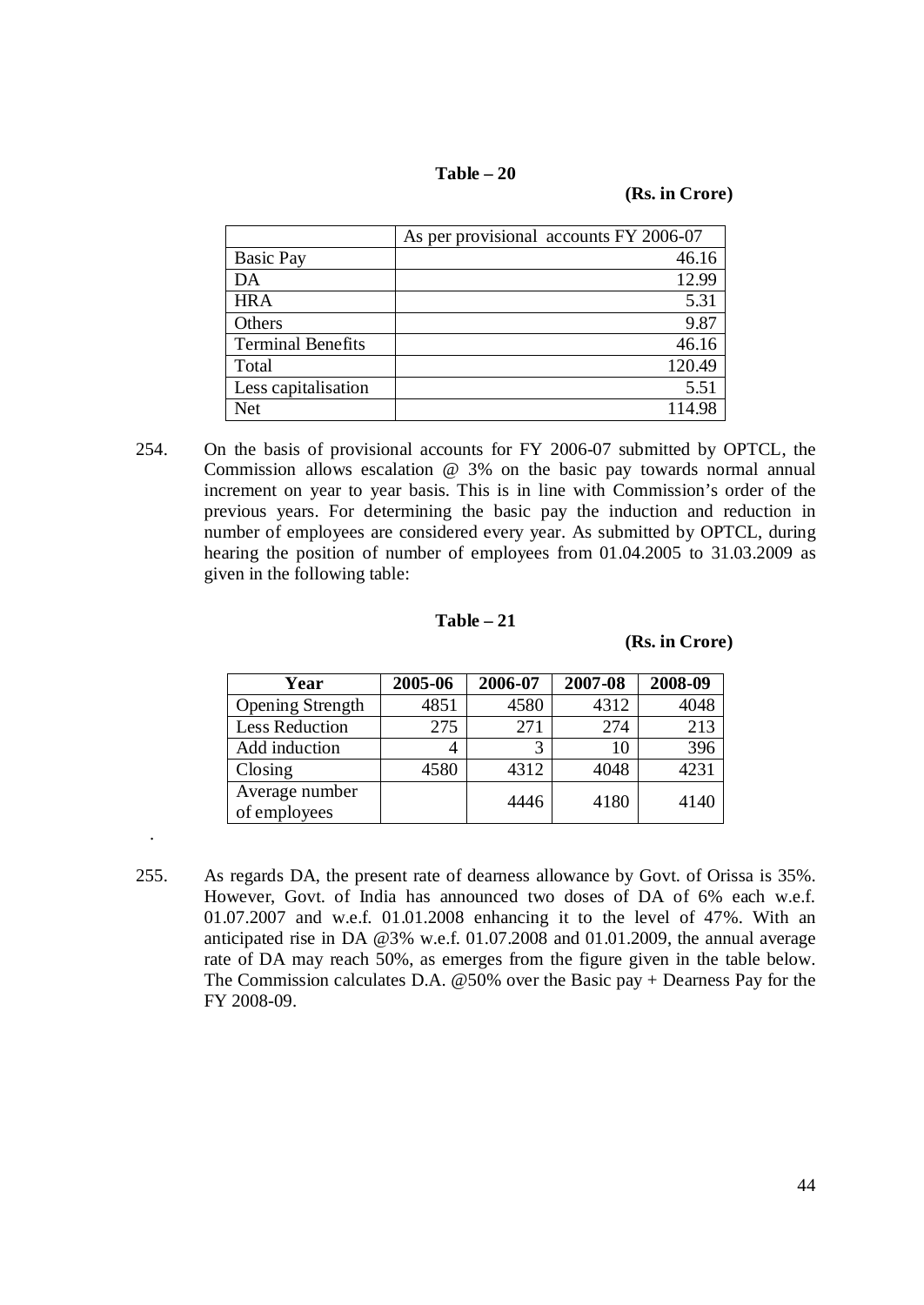**Table – 22**

| With effect from | <b>Notified by</b><br>$GoODA$ (%) | <b>Notified by</b><br>GoI DA $(\% )$ | <b>Remarks</b>                                                                                                                                       |
|------------------|-----------------------------------|--------------------------------------|------------------------------------------------------------------------------------------------------------------------------------------------------|
| 01.01.2005       | 17%                               | 17%                                  | GoO<br>67%<br>(As<br>order<br>dtd.<br>per<br>15.09.2006 the DA equivalent to 50%<br>of Basic Pay has been merged with<br>Basic Pay w.e.f 01.04.2006) |
| 01.07.2005       | 21%                               | 21\%                                 |                                                                                                                                                      |
| 01.01.2006       | 24%                               | 24%                                  |                                                                                                                                                      |
| 01.07.2006       | 29%                               | 29%                                  |                                                                                                                                                      |
| 01.01.2007       | 35%                               | 35%                                  |                                                                                                                                                      |
| 01.07.2007       | 41%*                              | 41%                                  |                                                                                                                                                      |
| 01.01.2008       | 47%*                              | 47%                                  |                                                                                                                                                      |
| 01.07.2008       | 50%*                              |                                      | $(*)$ Anticipated by the Commission                                                                                                                  |
| 01.01.2009       | 53%*                              |                                      |                                                                                                                                                      |

- 256. In respect of expenditures such as medical reimbursement, house rent allowance and encashment of earned leave, the principle adopted in the last year has been followed mutatis mutandis. Medical reimbursement has been allowed @ 5% on the basic pay. House rent has been allowed proportionately based on provisional figure for 2006-07. The miscellaneous expenditure of Rs.3.66 crore under the head employees cost has been disallowed by the Commission since detailed expenditure is not available.
- 257. **Terminal Benefits**: For the year 2008-09, OPTCL has claimed a sum of Rs.49.36 crore towards terminal benefits.
- 258. The Commission is of the view that the provision of terminal liabilities like pension, gratuity, and leave salary contribution should be based on periodic actuarial valuation in line with the accounting standard 15 issued by ICAI. As mentioned in the last tariff order, the Commission, vide order No.1761 dt.20.10.2006, awarded the contract of valuation of the terminal liabilities of the employees and pensioners of OPTCL, WESCO, NESCO, SOUTHCO and CESU to an independent actuary. The actuary has sent the final report in February, 2007 in respect of all the companies. The valuation of pension payment of retired employees in respect of SOUTHCO could not be obtained due to non-submission of necessary information to the actuary. Similarly, the liability on account of unutilized leave for CESU was not valued by the independent actuary due to nonsubmission of required information by CESU. A table showing the liabilities ascertained by the actuary as on 31.3.2006, 31.03.2007 & 31.03.2008 is furnished below:-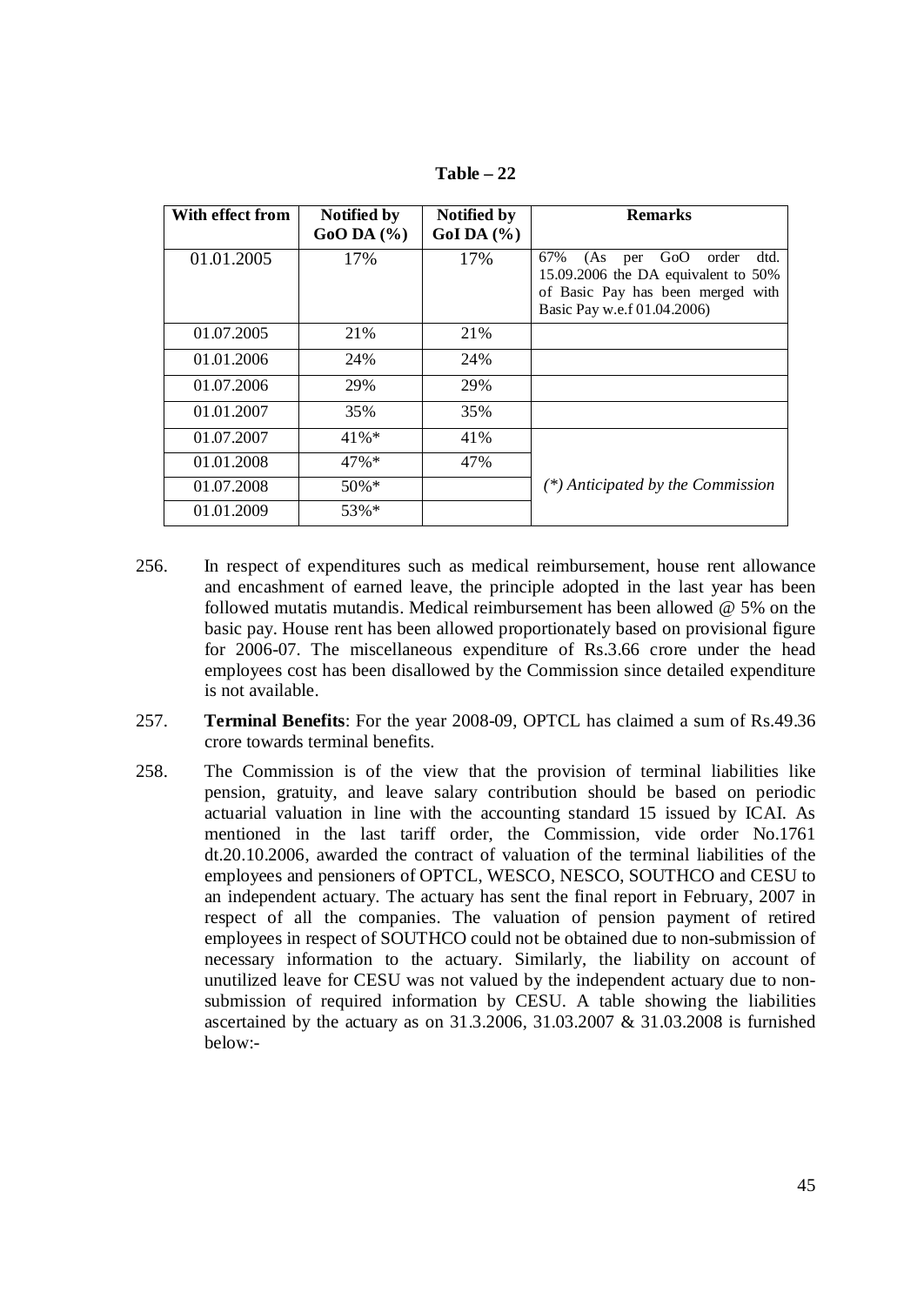|                |           |         |                    |                |                 | (Rs. in crore) |
|----------------|-----------|---------|--------------------|----------------|-----------------|----------------|
|                | As on     | Pension | Gratuity           | Leave          | Pension Payment | <b>TOTAL</b>   |
| <b>WESCO</b>   | 31.3.2006 | 155.21  | 31.96              | 27.67          | 78.59           | 293.43         |
|                | 2006-07   | 11.25   | 4.68               | 0.05           | 4.11            | 20.09          |
|                | 31.3.2007 | 166.46  | 36.64              | 27.72          | 82.7            | 313.52         |
|                | 2007-08   | 8.35    | 4.6                | 2.71           | 2.95            | 18.61          |
|                | 31.3.2008 | 174.81  | 41.24              | 30.43          | 85.65           | 332.13         |
|                |           |         |                    |                |                 |                |
| <b>NESCO</b>   | 31.3.2006 | 121.82  | 17.81              | 20.56          | 52.51           | 212.7          |
|                | 2006-07   | 16.74   | 2.71               | 2.05           | 4.2             | 25.7           |
|                | 31.3.2007 | 138.56  | 20.52              | 22.61          | 56.71           | 238.4          |
|                | 2007-08   | 14.61   | 2.72               | 1.82           | 3.67            | 22.82          |
|                | 31.3.2008 | 153.17  | 23.24              | 24.43          | 60.38           | 261.22         |
| <b>SOUTHCO</b> |           |         |                    |                |                 |                |
|                | 31.3.2006 | 124.66  | 22.82              | 21.6           | 41.88           | 210.96         |
|                | 2006-07   | 17.47   | 3.21               | 2.17           | 2.73            | 25.58          |
|                | 31.3.2007 | 142.13  | $\overline{2}6.03$ | 23.77          | 44.61           | 236.54         |
|                | 2007-08   | 15.98   | 3.26               | 1.91           | 2.22            | 23.37          |
|                | 31.3.2008 | 158.11  | 29.29              | 25.68          | 46.83           | 259.91         |
| <b>CESU</b>    |           |         |                    |                |                 |                |
|                | 31.3.2006 | 247.75  | 32.34              |                | 96.68           | 376.77         |
|                | 2006-07   | 26.87   | 3.84               | $\overline{0}$ | 3.27            | 33.98          |
|                | 31.3.2007 | 274.62  | 36.18              |                | 99.95           | 410.75         |
|                | 2007-08   | 5.12    | 0.91               | $\overline{0}$ | 2.25            | 8.28           |
|                | 31.3.2008 | 279.74  | 37.09              |                | 102.2           | 419.03         |
| <b>OPTCL</b>   |           |         |                    |                |                 |                |
|                | 31.3.2006 | 207.65  | 27.15              | 31.51          | 377.23          | 643.54         |
|                | 2006-07   | 23.8    | 0.81               | 3.51           | 9.41            | 37.53          |
|                | 31.3.2007 | 231.45  | 27.96              | 35.02          | 386.64          | 681.07         |
|                | 2007-08   | 10.5    | 3.7                | 3.7            | 3.68            | 21.58          |
|                | 31.3.2008 | 241.95  | 31.66              | 38.72          | 390.32          | 702.65         |

**Table - 23 ACTURIAL VALUATION AS ON 31.3.2008**

259. In the year 1998-99, GRIDCO carried out an actuarial valuation for quantification of the terminal liabilities of employees of its transmission as well as its distribution business as on 31.3.1999 as mandated by the transfer notification dt.28.11.1998 by an independent actuary. Although the valuation was disputed by DISTCOs, the Commission in principle accepted the audited figures of GRIDCO as it was done in accordance with the transfer notification. According to the report of the actuary, the total terminal liabilities as on 31.3.1999 are given as under:-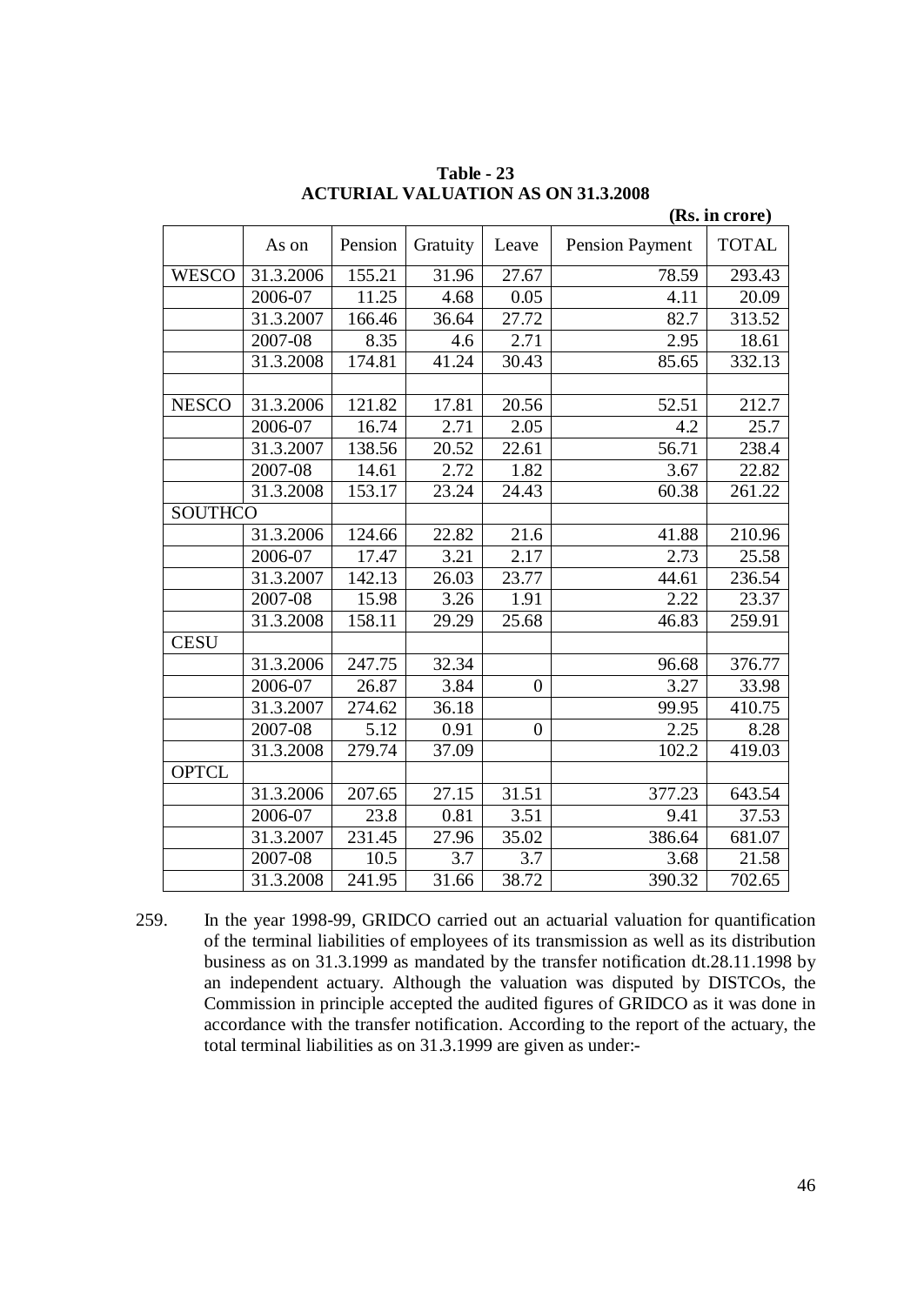|                                            |              |                     |                          |                              |                | (Rs. in crore)           |              |
|--------------------------------------------|--------------|---------------------|--------------------------|------------------------------|----------------|--------------------------|--------------|
|                                            |              | <b>GRIDCO/OPTCL</b> | <b>WESCO</b>             | <b>NESCO</b>                 | <b>SOUTHCO</b> | <b>CESU</b>              | <b>Total</b> |
|                                            | Existing     | 5,974               | 5,562                    | 4,599                        | 4,674          | 8,608                    | 29,417       |
| of<br>No.<br>Employees                     | Retired      | 4,493               | <b>Nil</b>               | Nil                          | <b>Nil</b>     | <b>Nil</b>               | 4,493        |
|                                            | <b>Total</b> | 10,467              | 5,562                    | 4,599                        | 4,674          | 8,608                    | 33,910       |
| Pension<br>of<br>the<br>existing employees |              | 74.28               | 44.85                    | 42.83                        | 42.63          | 83.02                    | 287.61       |
| Gratuity                                   |              | 23.74               | 16.20                    | 15.42                        | 14.85          | 29.37                    | 99.58        |
| Leave                                      |              | 6.01                | 4.10                     | 3.90                         | 3.76           | 7.43                     | 25.20        |
| Pension in Payment                         |              | 80.04               | $\overline{\phantom{0}}$ | $\qquad \qquad \blacksquare$ | -              | $\overline{\phantom{a}}$ | 80.04        |
| <b>Total</b>                               |              | 184.07              | 65.15                    | 62.15                        | 61.24          | 119.82                   | 492.43       |

**Table – 24**

260. The Commission in tariff order 2007-08 agreed with the principles that the provision of terminal liabilities like pension, gratuity and leave salary contribution should be based on periodic actuarial valuation in line with Accounting Standard 15 issued by ICAI and the pension and gratuity liabilities should be made from the earning From Corpus fund in full and Corpus Fund should be created by the company by regular contribution based on actuarial valuation. The Commission in its previous order had allowed terminal benefits to the licensees which the companies were supposed to pass on to the trust and for the trusts to invests the same in securities or fixed deposits as per the guidelines issued by Govt. of India. The following tables show the expected fund availability in corpus of all the companies.

| г<br>Table |  |
|------------|--|
|------------|--|

|                           |                     |              |              |                | (Rs. in Crore) |
|---------------------------|---------------------|--------------|--------------|----------------|----------------|
|                           | <b>GRIDCO/OPTCL</b> | <b>WESCO</b> | <b>NESCO</b> | <b>SOUTHCO</b> | <b>CESU</b>    |
| OB As on                  | 184.07              | 70.77        | 68.00        | 67.39          | 138.56         |
| 01.04.99/Fund             |                     |              |              |                |                |
| transfer from             |                     |              |              |                |                |
| <b>GRIDCO</b> to          |                     |              |              |                |                |
| <b>DISTCOs</b>            |                     |              |              |                |                |
| Allowed by the Commission |                     |              |              |                |                |
| 1999-00                   | 11.68               | 6.71         | 5.62         | 7.78           | 0.00           |
| 2000-01                   | 25.22               | 6.27         | 7.07         | 7.07           | 0.00           |
| 2001-02                   | 27.74               | 7.92         | 7.00         | 6.63           | 6.09           |
| 2002-03                   | 30.52               | 8.08         | 7.21         | 6.81           | 6.27           |
| 2003-04                   | 33.57               | 8.96         | 7.56         | 7.57           | 6.90           |
| 2004-05                   | 117.54              | 11.3         | 8.35         | 9.40           | 3.25           |
| 2005-06                   | 40.62               | 12.06        | 8.92         | 10.03          | 3.51           |
| 2006-07                   | 44.68               | 12.07        | 9.55         | 9.73           | 13.19          |
| 2007-08                   | 55.38               | 16.36        | 15.30        | 13.97          | 18.28          |
| Sub-Total                 | 386.95              | 89.73        | 76.58        | 78.99          | 57.49          |
| <b>Grand Total</b>        | 571.02              | 160.50       | 144.58       | 146.38         | 196.05         |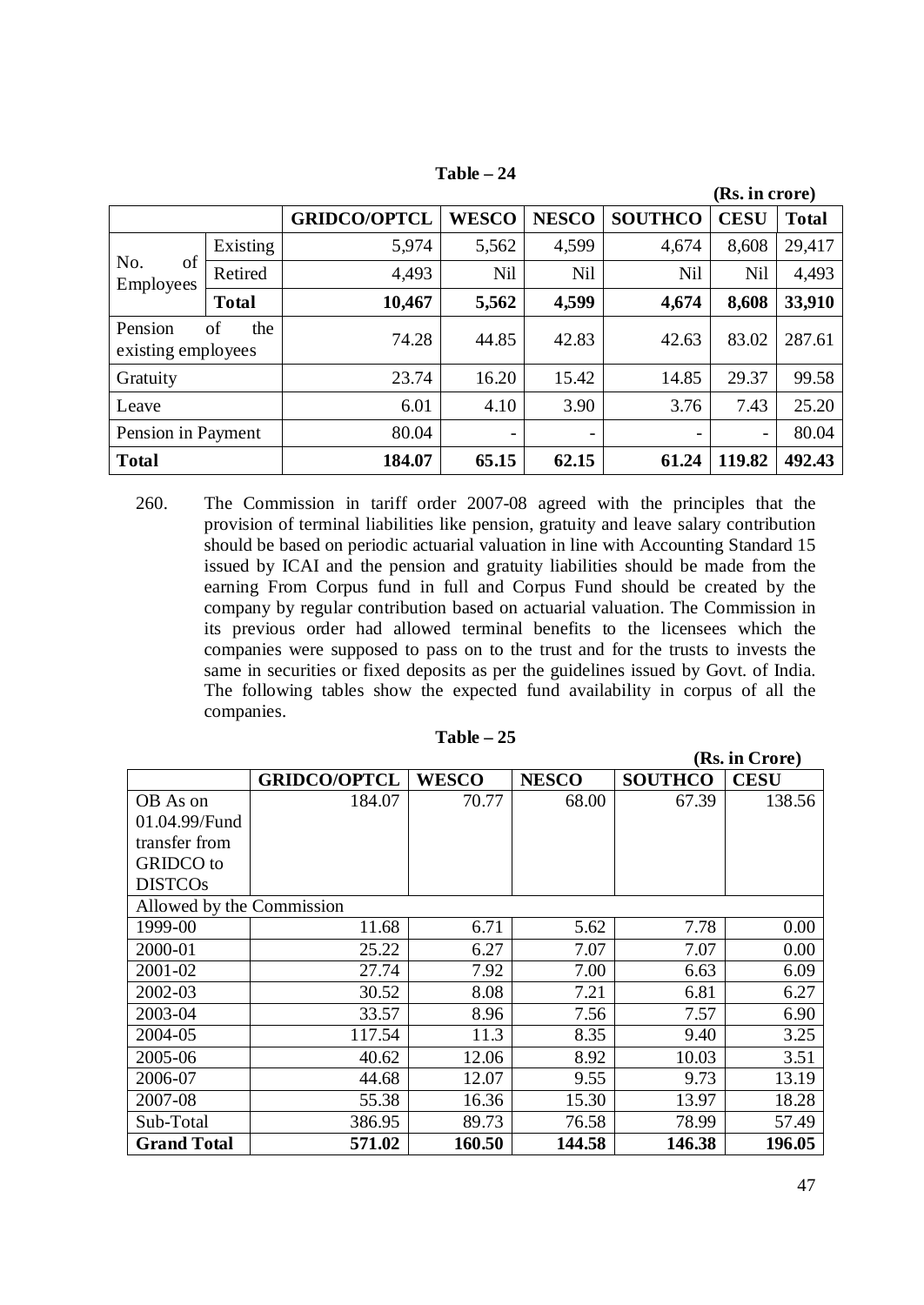261. The corpus valuation as per the actuary for each licensee, the expected corpus availability as on 31.03.2008 and the difference thereof is presented in the following table:

| Name of the<br>Company | Valuation as per<br>Actuary | Expected<br>corpus<br>availability | Difference  |
|------------------------|-----------------------------|------------------------------------|-------------|
| <b>OPTCL</b>           | 702.65                      | 571.02                             | $(-)131.63$ |
| <b>WESCO</b>           | 332.13                      | 160.50                             | $(-)171.63$ |
| <b>NESCO</b>           | 261.22                      | 144.58                             | $(-)116.64$ |
| <b>SOUTHCO</b>         | 259.91                      | 146.38                             | $(-)113.53$ |
| <b>CESU</b>            | 419.03                      | 196.05                             | $(-)222.98$ |

# **Table – 26**

**(Rs. in crore)**

- 262. From the above table, it is revealed that the shortfall in OPTCL trust fund is Rs.131.63 crore. If, it is funded, then there should be no necessity to allow interest as well as repayment of earlier pension trust bond of Rs.271.91 crore. As regards, Rs.150 crore of bonds, it is issued to the pension trust fund of GRIDCO under Transfer Scheme vide notification No.257/96 dated 1<sup>st</sup> April, 1996 of Department of Energy, Govt. of Orissa i.e. prior to privatization by the Government of Orissa. This amount was not funded at the time of Transfer Notification. This issue is addressed in Para 305 under the head interest to pension trust bond.
- 263. As such, the Commission approves to allow the deficit funding of Rs.131.63 crore within a span of three years under the head terminal benefits along with the carrying charges. This will take care of the fund requirement in trust upto 31.03.2008. The incremental fund requirement for future years shall be allowed as and when the Commission receives the actuary report from time to time.
- 264. The summary of employees' cost proposed by OPTCL and approved by the Commission is shown in the table below*:*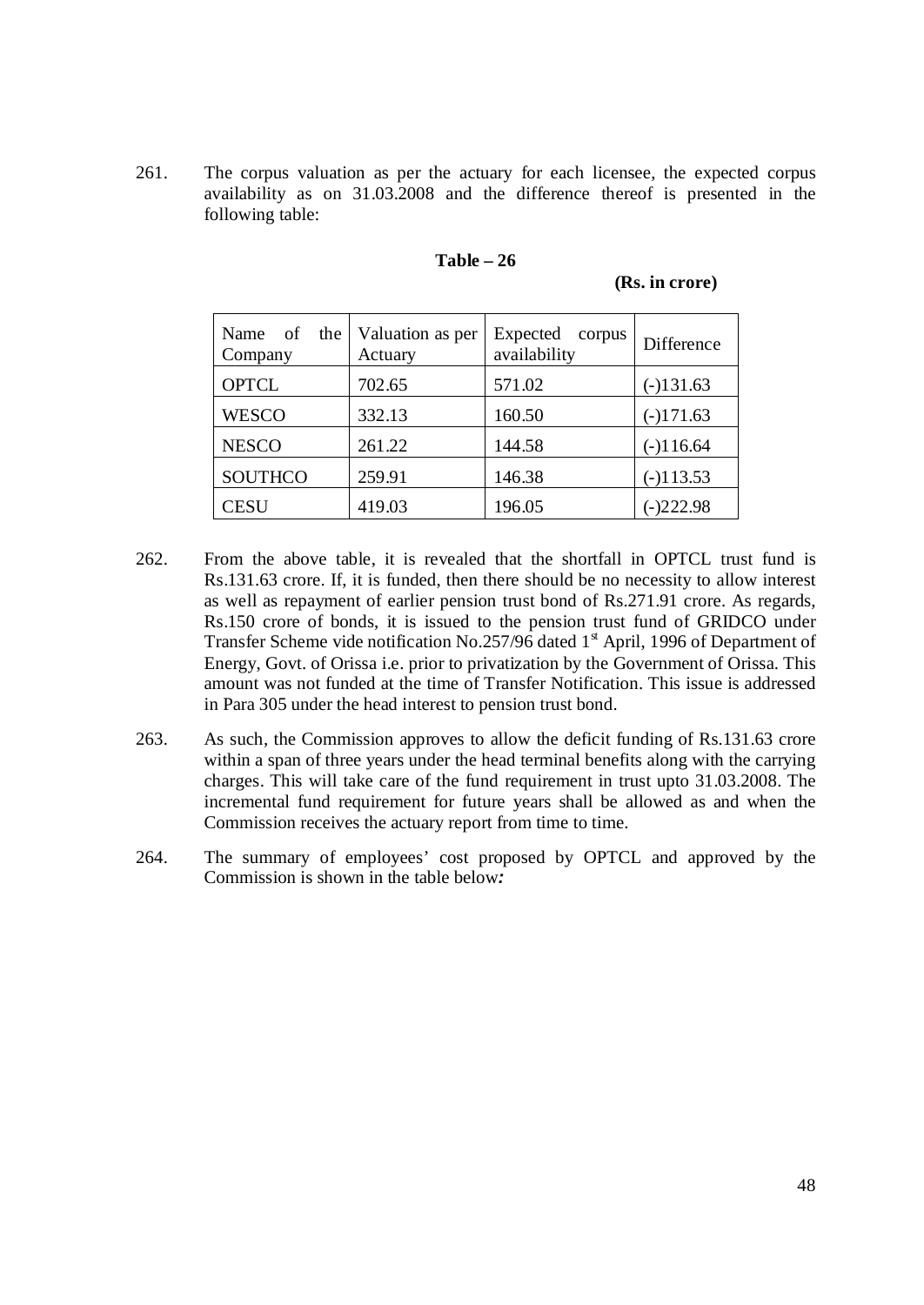# **Table – 27**

**Employees' Cost**

|                 |                                              |                |          |                   | (Rs. Crore)                                                 |
|-----------------|----------------------------------------------|----------------|----------|-------------------|-------------------------------------------------------------|
| SI              |                                              | FY 07-08       | FY 08-09 | FY 08-09          |                                                             |
| No.             | <b>Particulars</b>                           | (Appr.)        | (Prop.)  | (Appr.)           | <b>Assumption</b>                                           |
| 1.              | Salaries(Basic<br>Pay+DP)                    | 57.04          | 52.39    | 45.59             | 3%<br>increase<br>per<br>as<br>provisional<br>of<br>account |
|                 |                                              |                |          |                   | 2006-07 with 50% merger<br>of DA with basic pay as          |
|                 |                                              |                |          |                   | DP.                                                         |
| 3               | <b>Dearness Allowance</b>                    | 19.96          | 26.19    | 22.80             | 50% of the basic pay $+$<br><b>DP</b>                       |
| $\overline{4}$  | <b>Other Allowance</b>                       | 0.56           | 0.64     | 0.64              |                                                             |
| 5               | <b>Bonus and Overtime</b>                    |                | 0.51     | 0.51              |                                                             |
| 6               | Sub Total $(1 \text{ to } 4)$                | 77.56          | 79.74    | 69.54             |                                                             |
|                 | <b>OTHER STAFF</b><br><b>COST</b>            |                |          |                   |                                                             |
| $\overline{7}$  | Reimbursement of<br><b>Medical Expenses</b>  | 1.71           | 3.12     | 2.28              | 5% of the basic pay + DP                                    |
| 8               | Leave Travel<br>Concession                   | 1.00           | 1.00     | 1.00              |                                                             |
| 9               | Reimbursement of<br><b>House Rent</b>        | 5.95           | 7.86     | 7.29              | Pro-rated                                                   |
| 10              | Interim Relief to Staff                      |                |          |                   |                                                             |
| 11              | <b>Encashment of Earned</b><br>Leave         | $\blacksquare$ | 4.84     |                   |                                                             |
| 12              | Honorarium                                   | 0.01           | 0.01     | 0.01              |                                                             |
| 13              | Payment under<br>Workmen<br>compensation Act | 0.06           | 0.10     | $\overline{0.10}$ |                                                             |
| 14              | Ex-gratia                                    | $\mathbf{r}$   | 1.20     | 1.20              |                                                             |
| 15              | Miscellaneous                                | 0.30           | 3.66     |                   |                                                             |
| 16              | Sub Total (7 to 14)                          | 9.03           | 21.78    | 14.64             |                                                             |
| $\overline{17}$ | <b>Staff Welfare</b>                         | 0.55           | 1.00     | 1.00              |                                                             |
|                 | Expenses                                     |                |          |                   |                                                             |
| 18              | <b>Terminal Benefits</b>                     | 55.38          | 49.36    | 51.34             |                                                             |
| 19              | Total $(6+15+16+17)$                         | 142.52         | 155.88   | 132.86            |                                                             |
|                 | Less: Capitalisation                         | 3.74           | 7.61     | 7.61              |                                                             |
|                 | Net Total                                    | 138.78         | 144.27   | 125.25            |                                                             |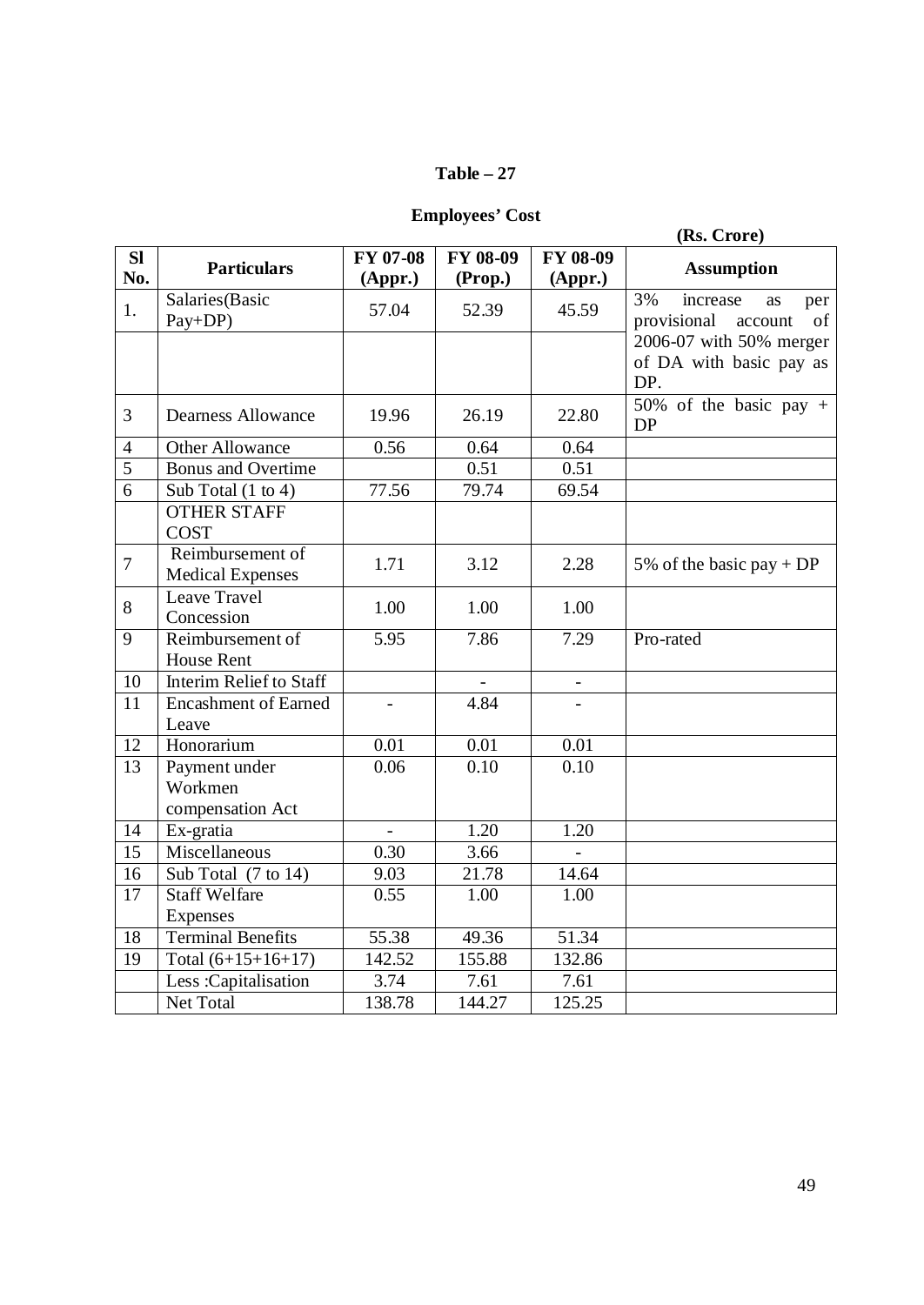#### **Repair & Maintenance Expenses**

265. OPTCL has proposed an amount of Rs.82.13 crore towards repair and maintenance expenses for 2008-09. The details of R&M expenditure furnished by OPTCL is given below:

|                                                                                  |              |             | (Rs. in Crores)               |
|----------------------------------------------------------------------------------|--------------|-------------|-------------------------------|
|                                                                                  | <b>OERC</b>  | <b>OERC</b> | Proposal for FY               |
| <b>R&amp;M Expenses</b>                                                          | approval for |             | approval for 08-09 (including |
|                                                                                  | 2006-07      | FY07-08     | <b>SLDC</b> function)         |
| Master Maintenance Plan of lines and S//S<br>(Transmission network of the State) | 36.00        | 47.00       | 66.65                         |
| <b>IT</b> expenses                                                               |              |             | 2.48                          |
| Telecom R&M incl. ULDC                                                           |              |             | 13.00                         |
| <b>Total R&amp;M Expenses</b>                                                    | 36.00        | 47.00       | 82.13                         |

| Table | 28 |
|-------|----|
|-------|----|

- 266. The proposed R&M cost of OPTCL of Rs. 82.13 crore includes Rs. 6.85 crore of R&M cost proposed in ARR of SLDC. Details of Repairs and Maintenance (R&M) Expenses for FY 2008-09 under different categories for OPTCL is explained below.
- 267. Provision of Rs 66.65 Crores is made for FY 2008-09 to augment the R & M works of transmission lines, substations in order to keep the lines and sub stations in a proper working condition to maintain uninterrupted and quality power supply in the State, the details of which is shown in the table below.

### **Table – 29**

| MASTER MAINTENANCE PLAN (O&M) FOR 2008-09 |                               |                              |                         |           |                               |  |
|-------------------------------------------|-------------------------------|------------------------------|-------------------------|-----------|-------------------------------|--|
| Sl.<br>No.                                | <b>Line/Equipment details</b> | <b>Unit Rate</b><br>(in Cr.) | <b>Item</b><br>Category | Quantity  | <b>Total Cost</b><br>(in Cr.) |  |
| 1                                         | Power Transformer.            | 5.053                        | 160MVA                  | $2$ nos.  | 10.106                        |  |
|                                           |                               | 3.25                         | 40MVA                   | $3$ nos.  | 9.750                         |  |
| $\overline{2}$                            | Circuit Breaker               |                              |                         |           |                               |  |
|                                           | $(a)$ 400 $kV$                | LS                           |                         |           |                               |  |
|                                           | $(b)$ 220 $kV$                | 0.30                         | 220kV                   | 4nos.     | 1.200                         |  |
|                                           | $(c)$ 132 $kV$                | 0.094                        | 132kV                   | $25$ nos. | 2.350                         |  |
|                                           | $(d)$ 33 $kV$                 | 0.031                        | 33kV                    | 20nos.    | 0.620                         |  |
| 3                                         | <b>Station Battery Sets</b>   | 0.100                        | <b>SS Battery</b>       | 10Sets    | 1.000                         |  |
| $\overline{4}$                            | <b>Battery Charger</b>        | 0.050                        | Charger                 | 5Sets     | 0.250                         |  |
| 5                                         | C.T.                          |                              |                         |           |                               |  |
|                                           | $(a)$ 400 $kV$                |                              |                         |           |                               |  |
|                                           | $(b)$ 220 $kV$                | 0.0377                       | 220kV                   | 5nos.     | 0.1885                        |  |
|                                           | $(c)$ 132 $kV$                | 0.015                        | 132kV                   | 50nos.    | 0.750                         |  |
|                                           | $(d)$ 33 $kV$                 | 0.0035                       | 33kV                    | 100nos.   | 0.350                         |  |
| 6                                         | P.T./C.V.T.                   |                              |                         |           |                               |  |
|                                           | $(a)$ 400 $kV$                |                              |                         |           |                               |  |
|                                           | $(b)$ 220 $kV$                | 0.032                        |                         |           |                               |  |

# **MASTER MAINTENANCE PLAN (O&M) FOR 2008-09**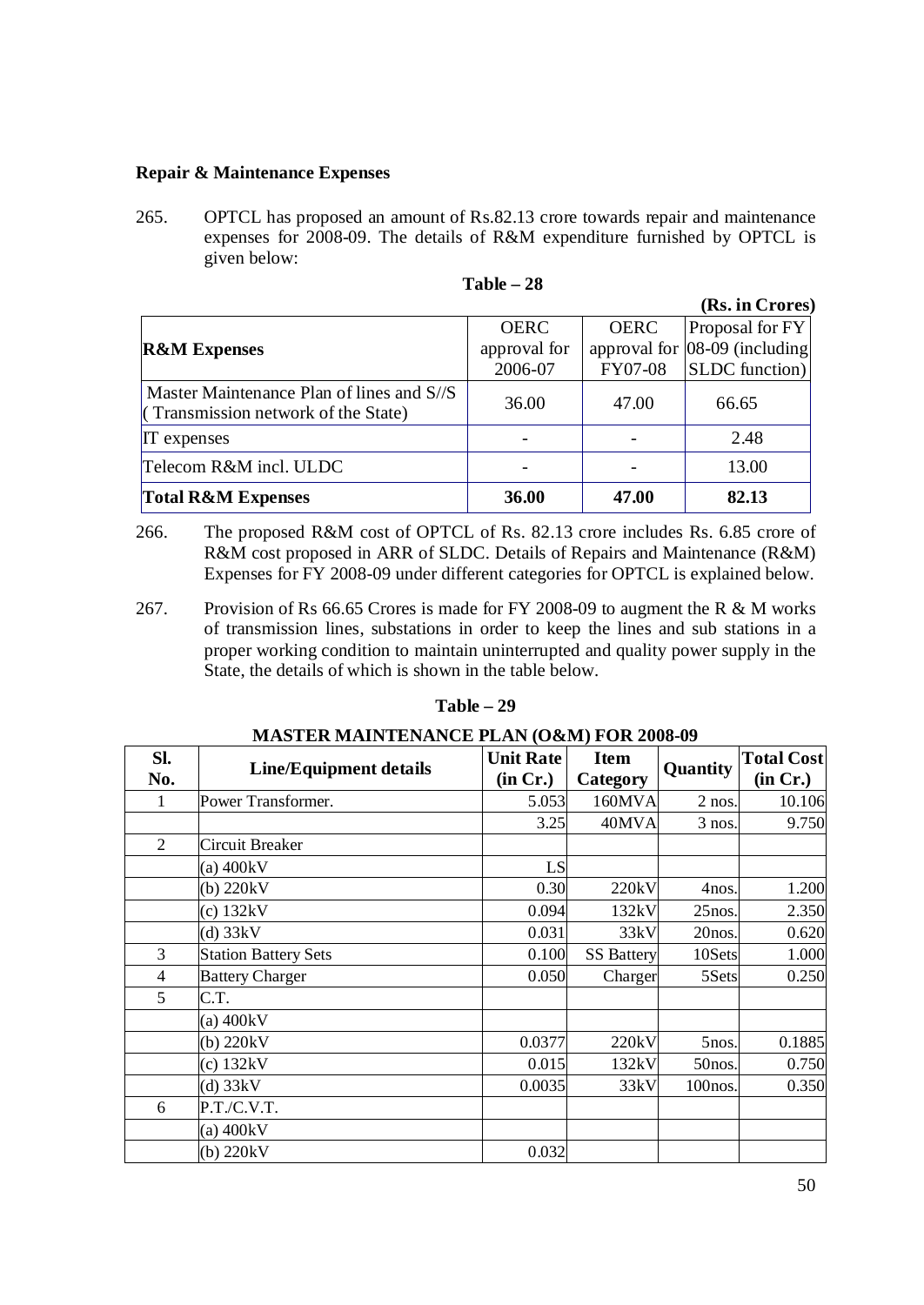| Sl. | <b>Line/Equipment details</b>                                                                                                                                                                                              |      | <b>Unit Rate</b> | <b>Item</b>                      | Quantity             | <b>Total Cost</b> |
|-----|----------------------------------------------------------------------------------------------------------------------------------------------------------------------------------------------------------------------------|------|------------------|----------------------------------|----------------------|-------------------|
| No. |                                                                                                                                                                                                                            |      | (in Cr.)         | Category                         |                      | (in Cr.)          |
|     | $(c)$ 132 $kV$                                                                                                                                                                                                             |      | 0.0135           | 132kV                            | 30nos.               | 0.405             |
|     | $(d)$ 33 $kV$                                                                                                                                                                                                              |      | 0.0025           | 33kV                             | 30nos.               | 0.075             |
| 7   | L.A.                                                                                                                                                                                                                       |      |                  |                                  |                      |                   |
|     | (a) $400kV$                                                                                                                                                                                                                |      |                  | 220kV                            |                      |                   |
|     | $(b)$ 220 $kV$                                                                                                                                                                                                             |      | 0.0075           |                                  | 5nos.                | 0.0375            |
|     | $(c)$ 132 $kV$<br>$(d)$ 33 $kV$                                                                                                                                                                                            |      | 0.0065<br>0.002  | 132kV<br>33kV                    | 50nos.<br>$100$ nos. | 0.325<br>0.200    |
|     |                                                                                                                                                                                                                            |      |                  |                                  |                      |                   |
| 8   | <b>Relays (Assorted Variety)</b>                                                                                                                                                                                           |      | LS               | Relays                           | LS                   | 1.000             |
| 9   | Testing equipment (Different types)                                                                                                                                                                                        |      |                  | Testing<br>LS<br>equipment       | LS                   | 2.000             |
| 10  | <b>Transformer Oil</b>                                                                                                                                                                                                     |      | 0.005            | Trf. Oil                         | 200Kl                | 1.000             |
| 11  | Control cable.                                                                                                                                                                                                             |      |                  | LS C.Cable                       | LS                   | 0.500             |
| 12  | SF-6 Gas (Cylinder of 50 kg.)                                                                                                                                                                                              |      |                  | $0.005$ SF-6 Gas                 | 6000Kg.              | 0.600             |
| 13  | Tower members for replacement.                                                                                                                                                                                             |      | LS               | Tower<br>Members                 | LS                   | 1.000             |
| 14  | Overhauling of CB                                                                                                                                                                                                          |      |                  | LS OH of CBs                     | LS                   | 1.000             |
| 15  | Illumination of Grid Substation.                                                                                                                                                                                           |      |                  | LS Illumination                  | LS                   | 0.800             |
| 16  | Spare for ERS system.                                                                                                                                                                                                      |      |                  | LSERS spare                      | LS                   | 1.000             |
| 17  | AMC on Energy Metering System.                                                                                                                                                                                             |      |                  | $LS$ $\overline{ABC}$<br>(Meter) | LS                   | 0.550             |
| 18  | <b>Engagement of Security personnel</b>                                                                                                                                                                                    |      |                  | LS Security                      | LS                   | 3.500             |
| 19  | Repair of defective Power Transformer                                                                                                                                                                                      |      | LS               | Tfr.<br>Repair                   | LS                   | 1.000             |
| 20  | Renovation of Earthing system of EHT<br>lines & Grid S/s.                                                                                                                                                                  |      |                  | $LS$ <i>Earthing</i><br>System   | LS                   | 2.000             |
| 21  | Misc. expenses for O&M field divisions<br>painting<br>$\sigma$<br>such<br>as;<br>towers<br>Switch<br>transformers,<br>yard<br>cleaning,<br>transportation of trfs., Welding of tower<br>members, AMC on A/c. machines etc. | $\&$ | LS               | Misc.<br>Expense                 | LS                   | 7.500             |
| 22  | Civil Works                                                                                                                                                                                                                |      | LS               | Civil<br>Works                   | LS                   | 1.000             |
| 23  | Energy meters & accessories/ year.                                                                                                                                                                                         |      |                  |                                  |                      |                   |
|     | a) Modules - 40 nos.                                                                                                                                                                                                       |      | 0.0091           |                                  |                      |                   |
|     | b) Racks -<br>20 nos.                                                                                                                                                                                                      |      | 0.0193           | Energy                           | Nos.                 | 0.910             |
|     | c) Pannels -<br>15 nos.                                                                                                                                                                                                    |      | 0.0099           | Metering                         |                      |                   |
|     | d) Modem -<br>15 nos.                                                                                                                                                                                                      |      | 0.0011           |                                  |                      |                   |
| 24  | 132kV Chandaka-Mancheswar DC line<br>(Upgradation)                                                                                                                                                                         |      | $0.400$ /Km.     | 132kV                            | 11 Ckt.<br>Km.       | 4.400             |
| 25  | 132kV Chandaka-Nimapara SC line                                                                                                                                                                                            |      | $0.0661$ /Km     | 132kV                            | 37.22 Ckt.<br>Km.    | 2.460             |
| 26  | 132kV TTPS-Duburi SC line on DC<br>towers.                                                                                                                                                                                 |      | $0.0661$ /Km     | 132kV                            | 88.00 Ckt.<br>Km.    | 5.820             |
| 27  | <b>Spare Towers</b>                                                                                                                                                                                                        |      | LS               | Spare                            | LS                   | 1.000             |
|     | <b>Total</b>                                                                                                                                                                                                               |      |                  |                                  |                      | 66.65             |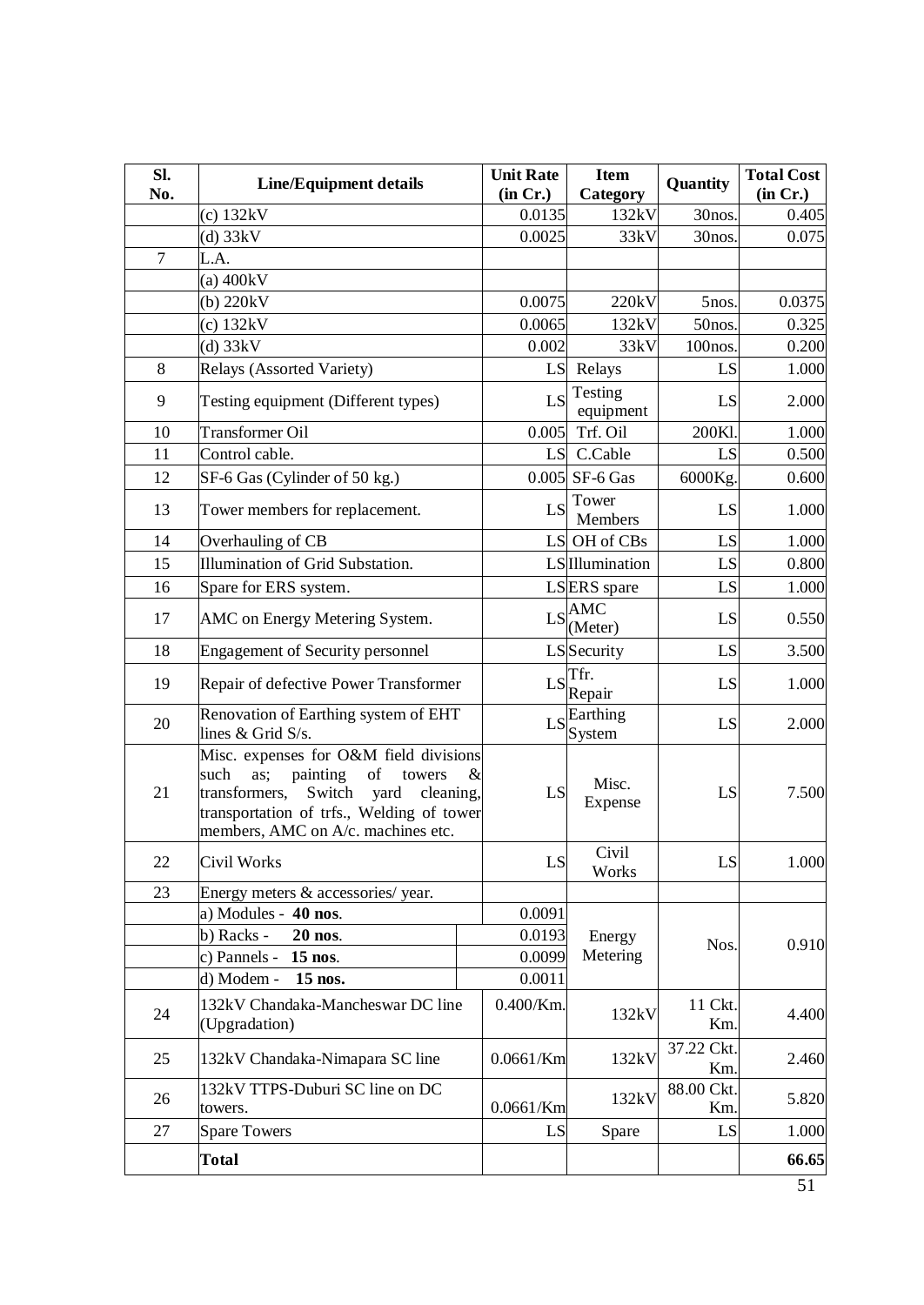268. The Commission observed that desegregated GRIDCO has not taken effective steps to take-up required R&M works of transmission lines and sub-stations by spending money approved by the Commission in past years. An analysis of the figures approved by the Commission for past 7 years and actuals as per audited accounts is given in the table below:

|         |                 | (Rs. in Crore)                                  |
|---------|-----------------|-------------------------------------------------|
| Year    | <b>Approved</b> | <b>Actual</b>                                   |
| 1999-00 | 19.84           | 9.51                                            |
| 2000-01 | 14.67           | 9.90                                            |
| 2001-02 | 15.99           | 8.81                                            |
| 2002-03 | 17.43           | 9.35                                            |
| 2003-04 | 13.35           | 7.03                                            |
| 2004-05 | 14.07           | 4.59                                            |
| 2005-06 | 14.80           | 6.94                                            |
| 2006-07 | 36.00           | 25.57                                           |
| 2007-08 | 47.00           | 59.20                                           |
|         |                 | proposed                                        |
| 2008-09 |                 | 82.13 (Prop.) including<br><b>SLDC</b> function |

| Table - | - 30 |  |
|---------|------|--|
|---------|------|--|

269. It is revealed from the table that the actual expenditure for each year is always less than the approved figure. In reply to the query raised during hearing, OPTCL in its written submission stated that the low level of expenditure on R&M was due to fund constraints. After OPTCL became operational, there have been no fund constraints as it is getting paid its revenue fully by GRIDCO on demand. Therefore, OPTCL has undertaken a lot of measures to spend higher amount on R&M. OPTCL submitted that only after the Commission approved the R&M estimates in tariff order 2006-07 they have been able to take effective steps for material procurement. Without an approved they cannot take up procurement action. Heavy equipments required by OPTCL take large processing time for delivery. Tariff orders are delivered in March. Thereafter they start procurement action. Hence there is a carry over of the permitted expenditure in 2007-08 of the unspent amount of 2006-07. During 2006-07, as revealed from the annual accounts, the expenditure is Rs.25.50 crore as against the approved figure of Rs.36.00 crore. During 2007-08, they have already incurred an expenditure of Rs.14.36 cr upto November, 2007. They have given an action plan of O&M works for 2007-08 which includes procurement of equipments such as breakers, CTs, PTs and Lightening Arresters of different voltage class and batteries, transformer oil, hardware fittings, SF-6 gas, nuts & bolts, surplus towers and power members, power transformers, ground wire etc. OPTCL during hearing have clarified that they have placed orders aggregating to Rs. 59.20 crores upto 31.03.2008 and most of the materials for which have also been received by the OPTCL.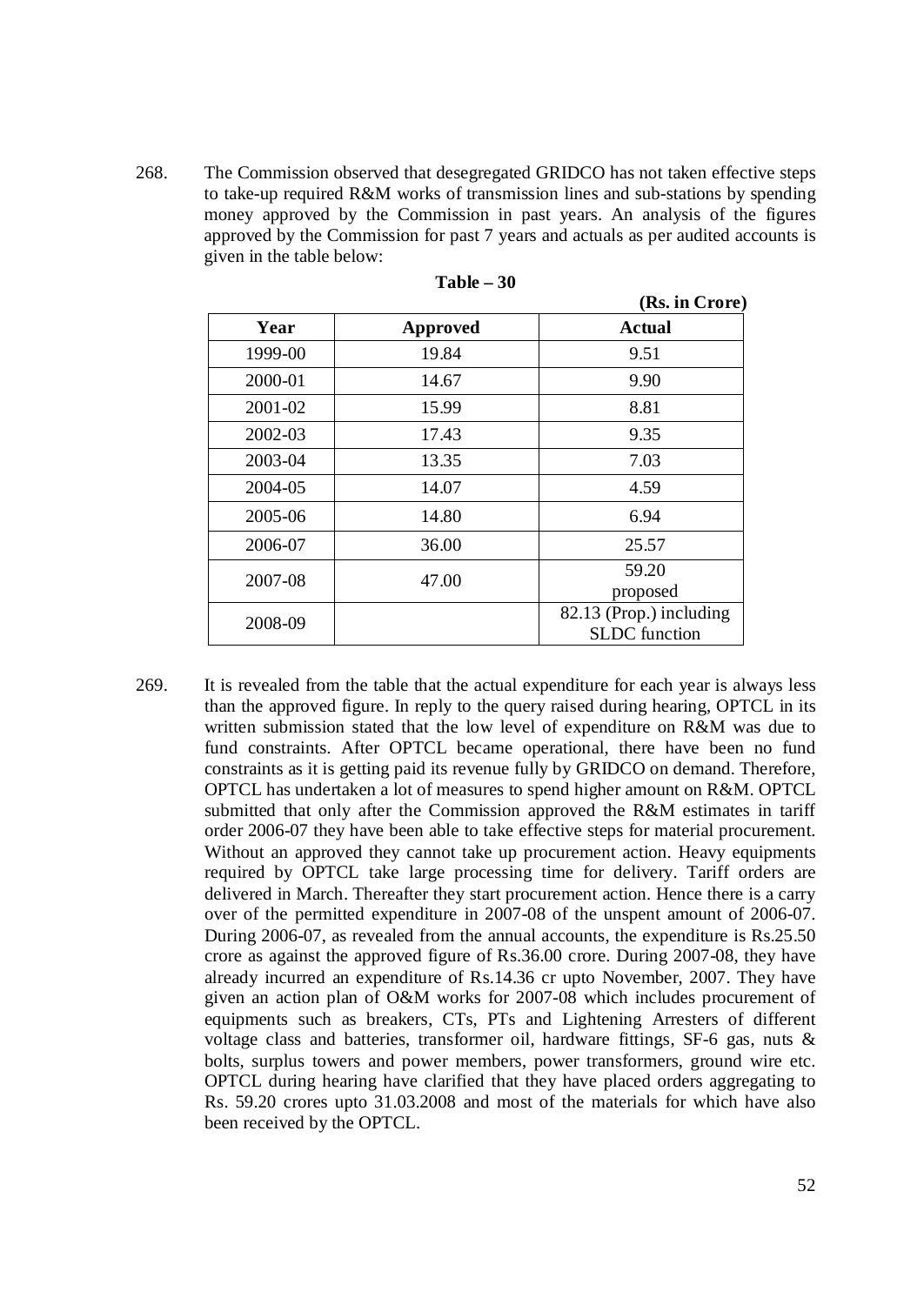- 270. The transmission system of OPTCL is the life-line of the power system of Orissa. The Commission holds the view that the lines and sub-stations of OPTCL should be kept in proper conditions to ensure uninterrupted and quality power supply in the State. Unless the transmission system is maintained properly, the DISTCOs who are the real beneficiary would be put in trouble and the entire power system would be in complete jeopardy.
- 271. The Commission also desires that the operation and maintenance standards of OPTCL should be suitably brought at par with the lines and sub-stations being maintained by leading entities like the Power Grid Corporation of India. A table and a pie chart indicating the duration and nature of interruption of transmission system of OPTCL during 2006-07 is depicted below:

| <b>Incident</b>                         | <b>Duration of</b><br><b>Interruption</b> | No. of<br><b>Interruptions</b> |
|-----------------------------------------|-------------------------------------------|--------------------------------|
| Snapping of Jumper/Conductor/Earth wire | 115:17:00                                 | 35                             |
| <b>Failure Insulators</b>               | 178:38:00                                 | 36                             |
| Bursting of CT / PT                     | 106:05:00                                 | 12                             |
| <b>Breaker Problem</b>                  | 32:41:00                                  | 9                              |
| <b>System Disturbance</b>               | 10:14:00                                  |                                |
| Failure of LA                           | 15:21:00                                  |                                |
| Others/Miscellaneous                    | 970:04:00                                 | 21                             |

| Table |  |
|-------|--|
|-------|--|



272. The Commission expresses grave concern about the interruptions occurring in the EHT transmission system due to snapping of conductors, burning of jumpers, failure of insulators, bursting of CTs/PTs, damage to transmission towers, failure of equipments at various sub-stations causing dislocation of power supply which can hardly be tolerated in view of growing importance for maintaining continuity and quality of power supply in the developing industrial economy of the State. Theft of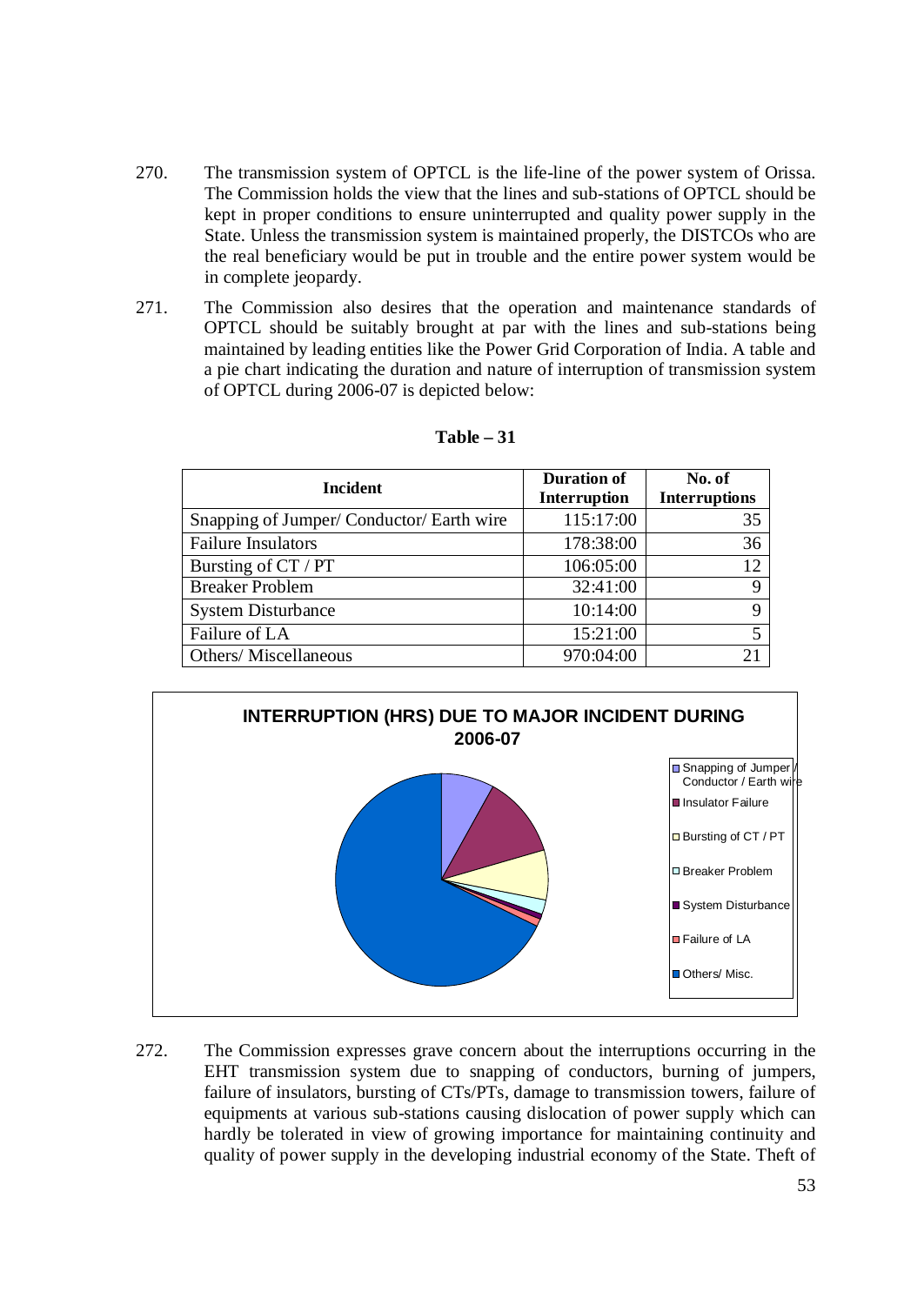tower members and conductors have almost reached a menacing proportion that requires serious attention of not only of OPTCL but also the law and order authorities of the Govt. The Commission directs that OPTCL should have in place an appropriate security mechanism for continuous monitoring of various transmission lines to prevent failure of such lines. The OPTCL was also directed in course of the tariff hearing to prepare a master plan for renovation and modernization of their existing transmission network where required and submit the same to the Commission for completion of such maintenance in a definite time frame.

- 273. On further scrutiny of the proposal, it is observed that in the Master Maintenance Plan, OPTCL has proposed 5 nos. of power transformers to be kept as spares estimated to be procured at the cost of Rs. 19.86 crores. It further proposes towards maintenance and upgradation of 132 KV Chandaka-Mancheswar DC line, 132 Chandaka-Nimapara AC line and 132 KV TTPS-Duburi AC line amounting total cost of Rs. 10.68 crores. The above expenditure are of capital intensive nature and may therefore be booked under the capital expenditure head.
- 274. In order to minimize the time of interruption due to transformer failures at least one no. of power transformer of 160 MVA and 40 MVA capacity each may be kept as stand by.
- 275. OPTCL has further proposed Rs. 13 crores (Rs. 8 crore towards telecom R&M expenses and Rs. 5 crore for procurement of ULDC equipments) towards upgrading the existing operating system to match with the state-of-the-art technology for FY 2008-09. OPTCL has also proposed an amount of Rs. 2.48 crore towards R&M expenses on IT for FY 2008-09. Out of the total proposed amount of Rs. 15.48 crore, Rs. 6.88 crore is booked towards SLDC function and balance towards OPTCL expenses.
- 276. In this connection, SLDC in its proposal has submitted that a MoU has been signed between Power Grid Corporation of India Limited (PGCIL) and all the constituents of Eastern Regional Power Committee including GRIDCO on 18.03.1998 for establishment of Load Despatch Centres with associated communication facilities in the Eastern Region under Unified Load Despatch Communication Scheme and subsequent annual operation and maintenance of these facilities. Pursuant to the said MoU and the orders passed by CERC on 27<sup>th</sup> November 2006 (Petition No.74 of 2006), PGCIL is claiming monthly fees and charges from GRIDCO as PGCIL has made investment for commissioning of the ULDC Scheme on behalf of the constituents. The fees and charges have already been determined by CERC for a period of four years from FY 2005-06 to 2008-09, which includes capital recovery and interest on working capital. GRIDCO has been allowed the fees and charges for FY 2007-08 and GRIDCO also has informed that they are claiming fees and charges amounting to Rs.14.13 Cr. to be recovered through Bulk Supply Price for the FY 2008-09. The above fees and charges do not include annual operation and maintenance charges which will be payable by SLDC.
- 277. In view of the above, SLDC has not claimed in its ARR for FY 2008-09 towards fees and charges for commissioning of the said Unified Scheme. SLDC, however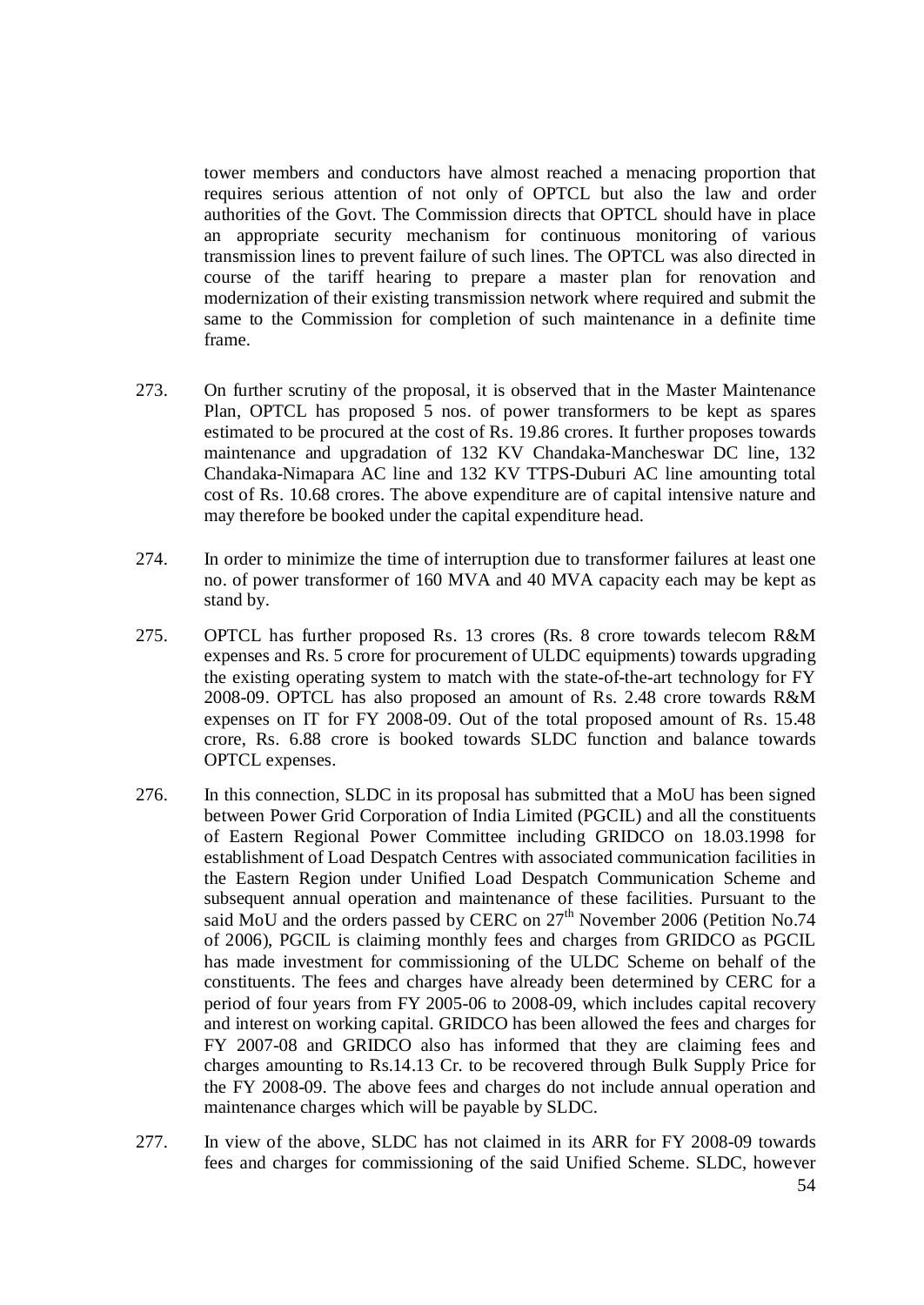claims an amount of Rs.5.88 Crore for R&M of the said ULDC system which is 5.4% of the total capital investment of Rs.108.85 cr. allocated to the State of Orissa/GRIDCO. Further, SLDC has proposed another Rs.1 cr during FY 2008-09 to meet the R&M Cost of SLDC. SLDC has therefore proposed a total amount of Rs.6.88 cr towards R&M expenses for SLDC functions during FY 2008-09.

- 278. It is to reiterate that Orissa has entered a phase of industrial resurgence which requires quality power supply of international standards if industrial units are to utilize their capacity to the fullest extent.
- 279. There has been phenomenal growth of railway traction which obviously requires uninterrupted power supply for 24 hours for 365 days in a year. This also is the case of many other industries having sophisticated equipments. In view of that, OPTCL shall have to gear up its operation and maintenance to supply uninterrupted power of proper quality. But, there has been persistent failure on the part of the licensee to maintain the system upto the desired level for which it requires more money for R&M works.
- 280. The Commission is aware that the R&M activity is a time taking process which includes planning, approval of the projects by the Commission, tendering, awarding of purchase order, receipt of materials and execution. Commission after carefully considering all the facts given by the OPTCL is of the opinion that OPTCL spend Rs. 59.00 crore which will cover Rs.47.00 cr allowed in the tariff order of 2007-08 & the unspent amount of 2006-07.
- 281. In view of above the Commission allows an amount of Rs. 47.00 crore towards R&M expense for 2008-09 i.e. equal to the level of R&M expenses allowed to OPTCL during 2007-08. Further, the Commission allows Rs. 6.88 crore towards R&M Expenses relating to SLDC. The R&M expenditure both for OPTCL and SLDC function comes to 53.88 crore for the year 2008-09.
- 282. The Commission will continue to take up the periodical review of Repair and Maintenance works of the licensee and engage an independent team of experts to monitor & report the progress of R&M works being undertaken. If OPTCL fails to build up the system as desired by the Commission, the expenditure now allowed shall be revised  $\&$  the transmission tariff may be reduced in the mid-year review apart from any other action that may be considered appropriate.

#### **Administration and General Expenses**

283. Administration and General Expenses include property related expenses like license fee, rent, taxes, insurance, communication charges, professional charges, consultancy charges, conveyance charges, travel expenses and other sundry expenditures. OPTCL had proposed Rs.25.93 crore under this head for 2008-09. The Commission had approved an amount of Rs.15.71 crore towards A&G expenses for 2007-08. The commission in accordance with the earlier orders allows escalation of 5.5% over the approved figure of 2007-08 and approves an amount of Rs.16.57 crore for the FY 2008-09.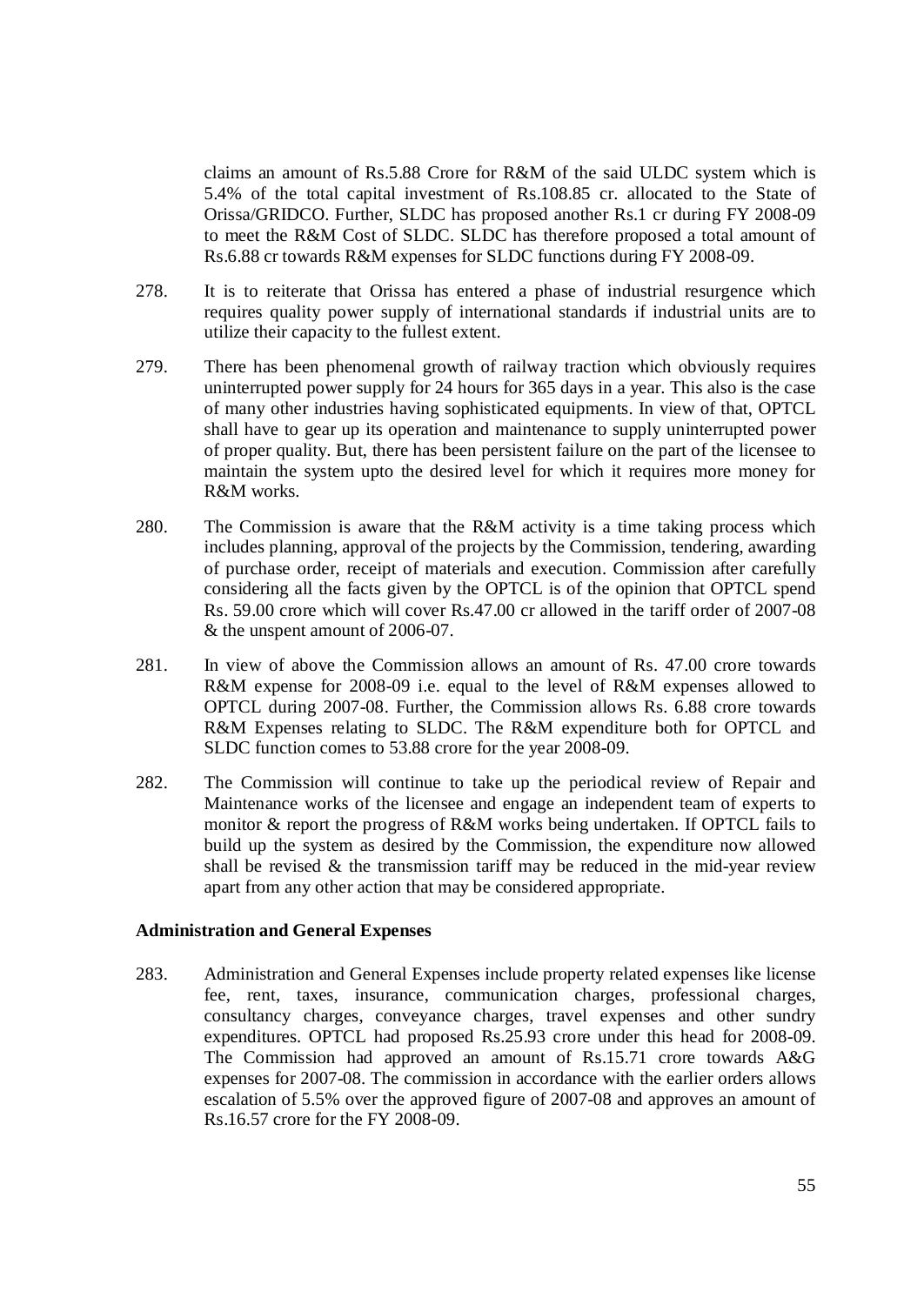### **Interest on Loan**

284. OPTCL has proposed gross interest expenses of Rs.115.16 crore for the FY 2008- 09. The loan-wise interest payment schedule is given in the table below:

|                      | Table $-32$                                 |                                          |                                          |                                                       |                                        |                                            |  |  |
|----------------------|---------------------------------------------|------------------------------------------|------------------------------------------|-------------------------------------------------------|----------------------------------------|--------------------------------------------|--|--|
| SI<br>N <sub>0</sub> | <b>Particulars</b>                          | Rate<br><sub>of</sub><br><b>Interest</b> | Principal<br>(C.B.)<br>as on<br>31.03.08 | Loan<br>to be<br><b>Received</b><br>during<br>$08-09$ | Principal<br>repayment<br>for<br>08-09 | <b>Interest</b><br>payment<br>for<br>08-09 |  |  |
| 1                    | State Govt.(Cash)                           | 13.00%                                   | 2.00                                     |                                                       | 0.12                                   | 0.26                                       |  |  |
| $\overline{2}$       | St.Govt Loan(CRF)                           |                                          | 15.00                                    |                                                       |                                        |                                            |  |  |
| 3                    | Zero Coupon Bonds                           | 13.00%                                   | 400                                      |                                                       | 20.00                                  | 26.00                                      |  |  |
| 4                    | <b>Central Govt</b>                         | 8.75%                                    | 11.26                                    |                                                       |                                        | 1.01                                       |  |  |
| 5                    | IBRD Loan (Thr. GOO)                        | 13.00%                                   |                                          |                                                       |                                        |                                            |  |  |
|                      | <b>Sub Total</b>                            |                                          | 428.26                                   |                                                       | 20.12                                  | 27.27                                      |  |  |
| 6                    | REC (Term Loan)                             | 10.61%                                   | 5.36                                     |                                                       | 5.35                                   | 0.12                                       |  |  |
| 7                    | $PFC$ ( $FL$ )                              | 16.05%                                   | 25.61                                    |                                                       | 14.95                                  | 3.51                                       |  |  |
|                      | <b>Sub Total</b>                            |                                          | 30.97                                    |                                                       | 20.31                                  | 3.63                                       |  |  |
| 8                    | <b>OSEB</b> Loan                            | 11.50%                                   | 24.03                                    |                                                       | 10.73                                  | 2.14                                       |  |  |
| 9                    | Bond PF/99 (P.Trust)                        | 9.00%                                    | 106.5                                    |                                                       | 18.00                                  | 7.22                                       |  |  |
|                      | <b>Sub Total</b>                            |                                          | 130.53                                   |                                                       | 28.73                                  | 9.36                                       |  |  |
|                      | 10 Union Bank of India- II                  | 8.25%                                    | 55.84                                    |                                                       | 14.29                                  | 4.07                                       |  |  |
|                      | 11 HUDCO                                    | 10.50%                                   | 166.02                                   |                                                       | 28.87                                  | 16.04                                      |  |  |
|                      | 12 UCO Bank                                 | 10.25%                                   | 113.81                                   |                                                       | 33.36                                  | 10.10                                      |  |  |
|                      | 13 OBC                                      | 10.00%                                   | 173.75                                   |                                                       | 28.57                                  | 16.07                                      |  |  |
|                      | <b>Sub Total</b>                            |                                          | 509.42                                   |                                                       | 105.09                                 | 46.28                                      |  |  |
|                      | 14 HDFC Ltd.- (Emp. Housing Loan)           | 12.00%                                   | 0.89                                     |                                                       |                                        |                                            |  |  |
|                      | 15 Loan for new Infrastructure from PFC/REC | 10.90%                                   | 166.43                                   | 214.00                                                |                                        | 41.47                                      |  |  |
|                      | 16 Deposit From EHT Consumers               | 6.00%                                    | 30.25                                    |                                                       | 6.20                                   |                                            |  |  |
|                      | 17 Finance Charge                           |                                          | 0.00                                     |                                                       | $\overline{0}$                         | 21.24                                      |  |  |
|                      | 18 Less: Interest Capitalization            |                                          |                                          |                                                       |                                        | (34.09)                                    |  |  |
|                      | <b>TOTAL</b>                                |                                          | 1296.75                                  | 214.00                                                | 180.45                                 | 115.16                                     |  |  |

285. It is observed from the above that excepting Rs.380.43 crore which is proposed to be availed of for new projects, all other loans are old and have been approved by the Commission. OPTCL has submitted for approval of Annual Revenue Requirement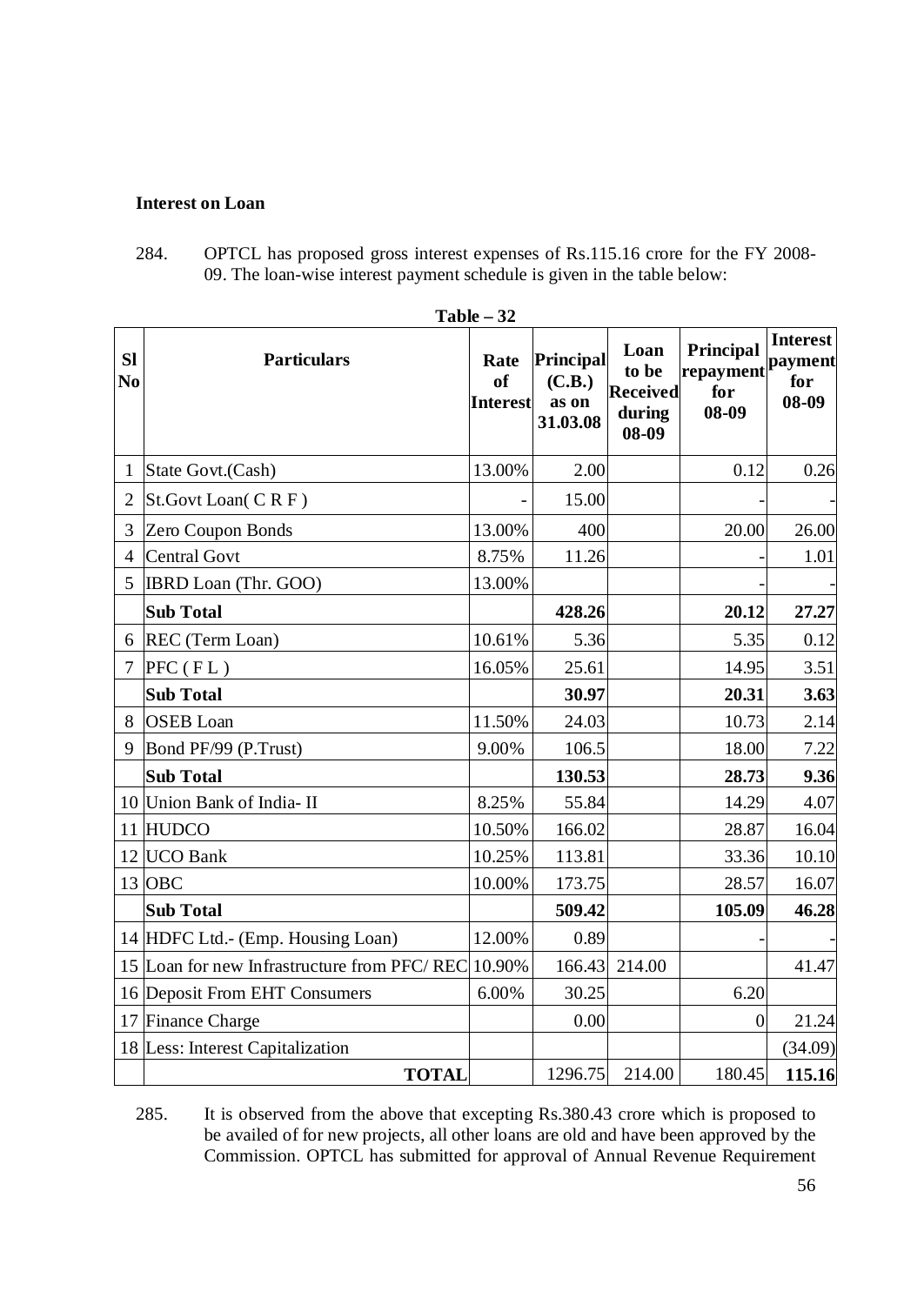(ARR) and determination of Transmission Tariff for the FY 2008-09. It was mentioned there that a loan of Rs.166.43 crore at the interest rate of 10.9% per annum would be availed from REC/PFC during 2008-09 for creation of new infrastructure. The said loan will be availed from the REC for implementation of the following projects.

|            |                                                                                                                           |              | (Rs. in Cr.)                        |
|------------|---------------------------------------------------------------------------------------------------------------------------|--------------|-------------------------------------|
| $Sl$ . No. | Name of the Project                                                                                                       | Project cost | <b>Amount of loan</b><br>sanctioned |
| 1.         | Installation of new 132/33 KV, 2x20 MVA<br>Grid S/s at Basta in Balasore District                                         | 16.985       | 13.14                               |
| 2.         | Installation of new 132/33 KV, 2x12 MVA<br>Grid s/s at Karanjia in Mayurbhanj district                                    | 24.207       | 18.80                               |
| 3.         | Installation of new $2x20$ MVA 132/33 KV<br>Grid s/s at Barapali in Bargarh District                                      | 15.867       | 12.22                               |
| 4.         | Installation of $220/132$ KV $2x100$ MVA s/s at<br>Bhadrak along with associated transmission<br>line in Bhadrak District | 33.058       | 19.12                               |
| 5.         | Construction of 400 KV DC line from<br>Maramundali to Duburi                                                              | 14.148       | 79.71                               |
| 6.         | Installation of 132/33 KV s/s at Anandpur<br>along with associated transmission lines                                     | 23.206       | 19.74                               |

| Table |  |
|-------|--|
|-------|--|

# 286. *Regarding loan addition during 2008-09 for the new projects the OPTCL had given a brief not at the time of hearing, which is reproduced below:*

The total capital investment proposed by OPTCL for the FY 2008-09 is Rs. 318.51 crore which includes commissioning of new projects and implementation of ongoing projects. 80% of this capital expenditure is to be funded by availing term loan from PFC and REC and it is proposed to be repaid over a period of 13 years with a moratorium of 3 years on principal prepayment. The 80% of the total capital expenditure as reduced by capitalization of the interest of Rs. 214.00 crore is to be availed as a loan from PFC/REC @10.9% per annum.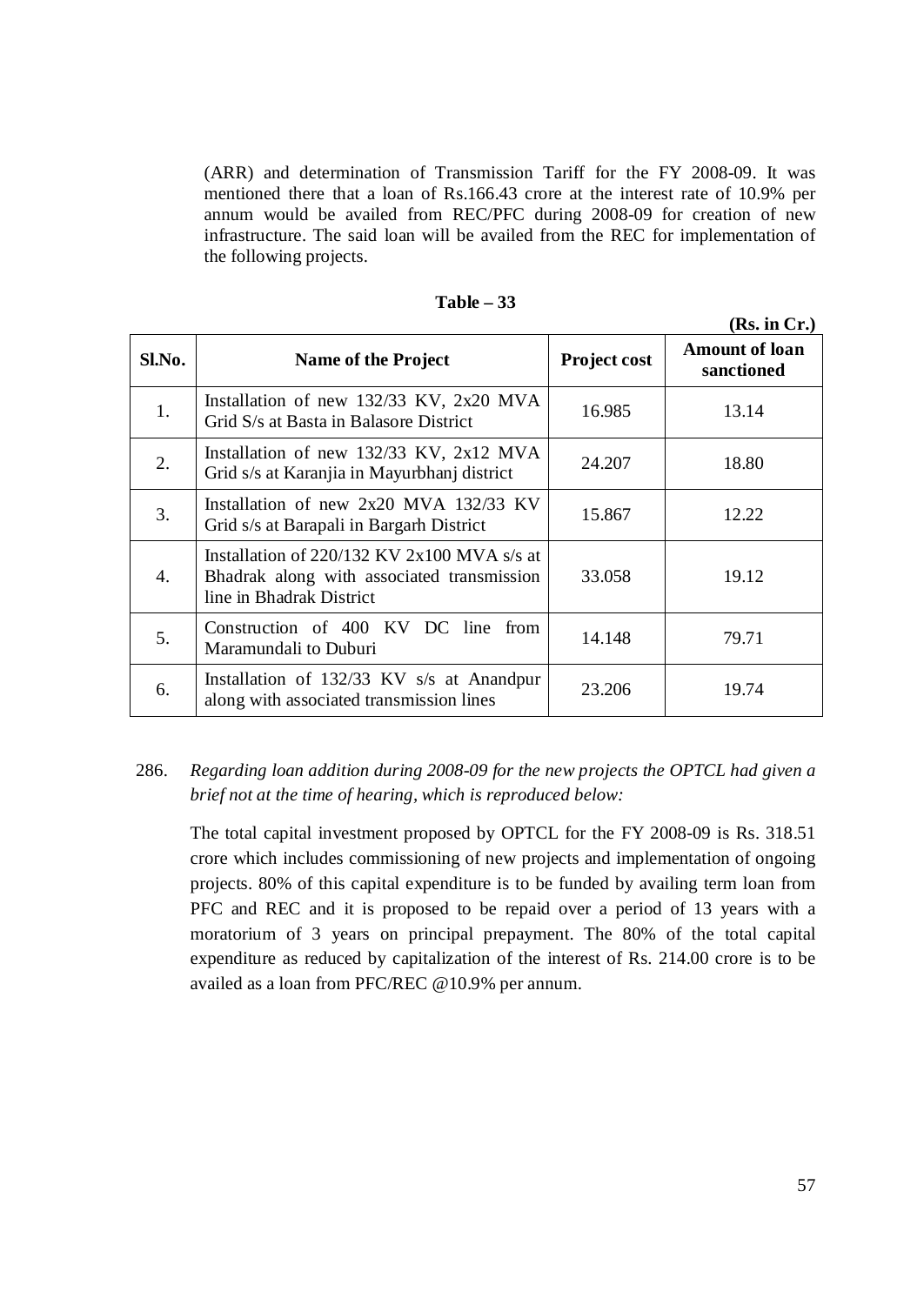Implementation of the following projects are covered under the aforesaid loan:

| Sl.No.           | <b>Name of the Project</b>                                               |  |  |
|------------------|--------------------------------------------------------------------------|--|--|
|                  | Servicing of loan for ongoing projects                                   |  |  |
| 1.               | Installation of new 132/33 kV, 2x20 MVA Grid S/S at Basta in Balasore    |  |  |
|                  | <b>District</b>                                                          |  |  |
| 2.               | Installation of new 132/33 kV, 2x12.5 MVA Grid S/S at Karanjia in        |  |  |
|                  | Mayurbhaj District                                                       |  |  |
| 3.               | Installation of new 2x20 MVA 132/33 kV Grid S/S at Barapali in Bargarh   |  |  |
|                  | <b>District</b>                                                          |  |  |
| $\overline{4}$ . | Installation of 220/132 kV, 2x100 MVA S/S at Bhadrak along with          |  |  |
|                  | associated transmission line in Bhadrak District.                        |  |  |
| 5.               | Construction of 400 kV DC line from Meramundali to Duburi                |  |  |
| 6.               | Installation of 132/33 kV S/S at Anandpur along with associated          |  |  |
|                  | transmission lines.                                                      |  |  |
| Sl.No.           | <b>Name of the Project</b>                                               |  |  |
|                  | Servicing of loan for new projects                                       |  |  |
| 1.               | 400 KV D/C line from Ib-Meramundali (235 Kms)                            |  |  |
| 2.               | 220 KV Budhipadar-Bolangir via Burla D/C Line (179.563 Kms)              |  |  |
| 3.               | 132 KV Bidanasi-Cuttack D/C line (12 Kms)                                |  |  |
| 4.               | 2x100 MVA, 220/132 kV S/S at Sarua with associated transmission lines    |  |  |
|                  | $(5$ Kms $)$                                                             |  |  |
| 5.               | 2x12.5 MVA, 132.33 kV S/S at Dabugaon with associated lines (50 Kms)     |  |  |
| 6.               | 2 x 12.5 MVA, 12/33 kV S/S at Banki with associated lines (30 Kms.)      |  |  |
| 7.               | 132 KV S/C Line on D/C Tower from Paradeep Grid S/S to Jagatsinghpur     |  |  |
|                  | Grid s/S (56.073 Kms) with 2 nos. Feeder Bay Extension (one at each end) |  |  |
| 8.               | 2 x 12.5 MVA, 132/33 kV S/S at Chandpur with associated lines (5 Kms)    |  |  |
| 9.               | 2 x 12.5 MVA, 132/33 kV S/S at Kuchinda with associated lines (55 Kms)   |  |  |
| 10.              | 2x315 MVA, 400/220/132/33 kV S/S at Keonjhar with associated lines (50   |  |  |
|                  | Kms.)                                                                    |  |  |
| 11.              | Transmission line for Sterlite Power Evacuation                          |  |  |
| 12.              | <b>Infrastructure for Telecommunication Network</b>                      |  |  |
| 13.              | Infrastructure for IT                                                    |  |  |

- 287. The Commission has approved all the six projects mentioned in Table-34 as per the requirements of the License Conditions.
- 288. OPTCL will avail the loan for setting up of the projects mentioned above. So far, OPTCL has incurred an expenditure of Rs.60.00 crore and is expected to incur a further expenditure of Rs.65.00 crore during the current financial year. OPTCL is also taking steps for availing the loan by  $31<sup>st</sup>$  March, 2008. All the projects are under construction stage. OPTCL will avail the entire loan of Rs.166.43 crore from REC for commissioning of all the six projects and will require to service the loan from 2008-09 as per the terms of the loan agreement.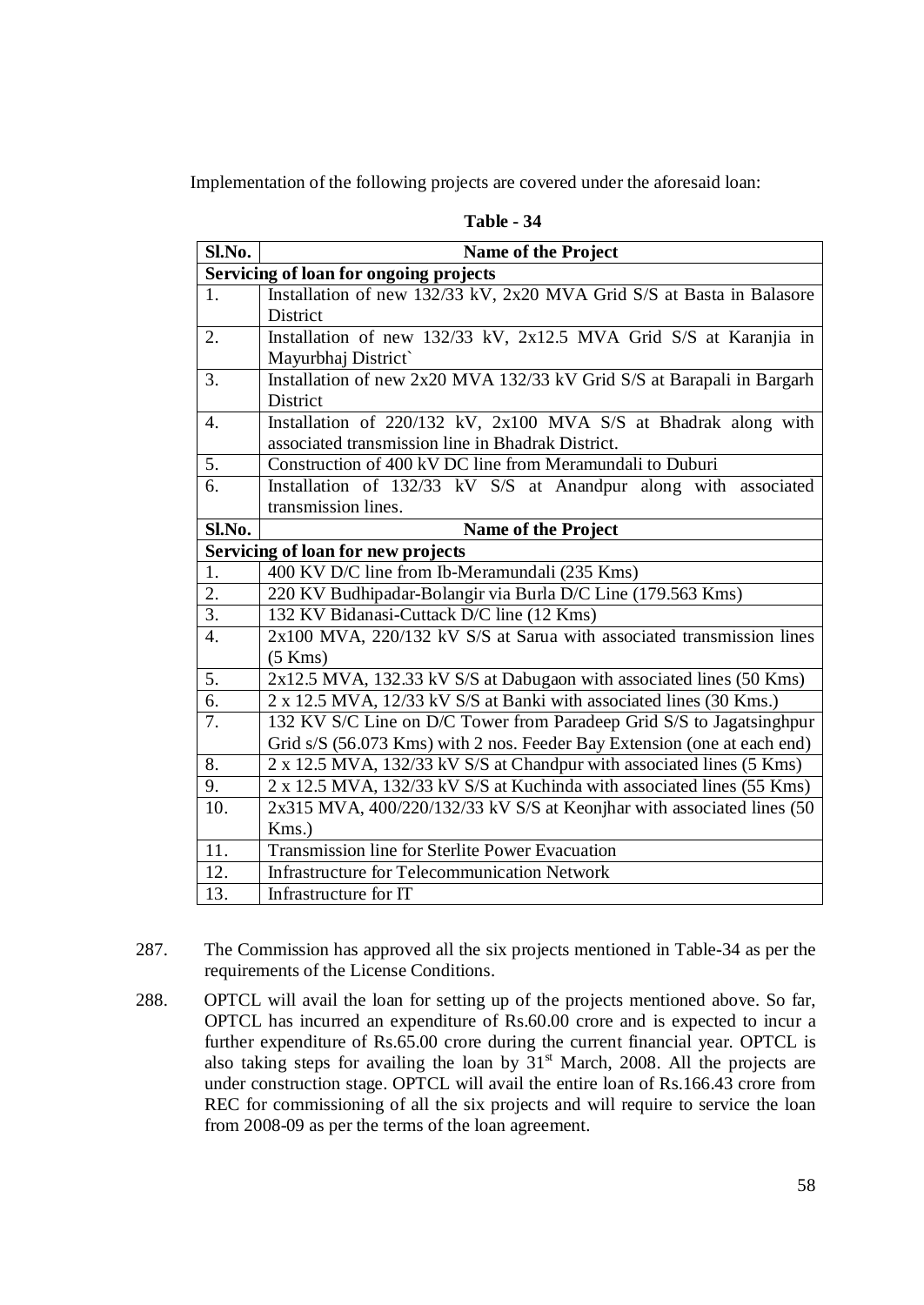- 289. OPTCL has proposed to allow interest @ 10.9% of the entire loan for the FY 2008- 09 and also allows the said loan to be taken for the purpose of computation of Advance Against Depreciation.
- 290. The impact of interest @ 10.9% per annum on the above loan of Rs.380.43 crore amounts to Rs.41.47 crore claimed for the year 2008-09 out of which Rs.34.09 crore is shown as interest during construction leaving a balance of Rs.7.38 crore to be charged to revenue. The Commission accepts the loan proposed to be utilized in the new project. But, allow the entire interest of Rs.41.47 crore to be shown under interest during construction because the Commission feels that the completion of the new project will take a minimum three years time and the utility of the asset will be available after 2008-09. Moreover, the OPTCL has a huge work-in-progress amounting to Rs.801.88 crore at the beginning of the year 2007-08 which needs to be completed first. Therefore, the interest charge to revenue under this head is treated as NIL.
- 291. **State Govt. Loan**: OPTCL has reported that loan from State Govt. (Cash loan) stands at Rs.2.00 crore as on 31.03.2008. Since debt servicing of State Govt. loan has been kept in abeyance vide notification dtd.29.01.2003 of GoO, the Commission does not consider the interest impact on the above loan to be passed on to tariff.
- 292. **Central Govt. Loan**: As far as the remaining loan amount of Rs.11.26 crore of Central Govt. as on 31.03.2007 availed by the erstwhile OSEB for construction of transmission lines at an average rate of interest of 9.25% is concerned, OPTCL has not proposed any repayment for 2006-07 and 2007-08. The Commission, therefore, allows interest on a loan balance of Rs.11.26 crore to be passed on to tariff for the year 2008-09.
- 293. **GoO Bonds**: The amount of Rs.400.00 crore in the form of zero coupon bond issued to State Govt. by GRIDCO, is now transferred to OPTCL. The Commission, in its earlier tariff orders, had decided not to take into account the effect of upvaluation of asset for the purpose of determination of tariff as it was not a real out go by the Govt. of Orissa. As such, no interest shall be allowed on the bond for FY 2007-08.
- 294. **IBRD Loan**: GRIDCO in its annual account for 2004-05 has shown a balance of Rs.242.45 crore on account of this loan as on 31.03.2005. Out of this, an amount of Rs.129.24 crore was assigned to OPTCL leaving a balance of Rs.113.21 crore with GRIDCO. The position of IBRD loan is indicated in the table below: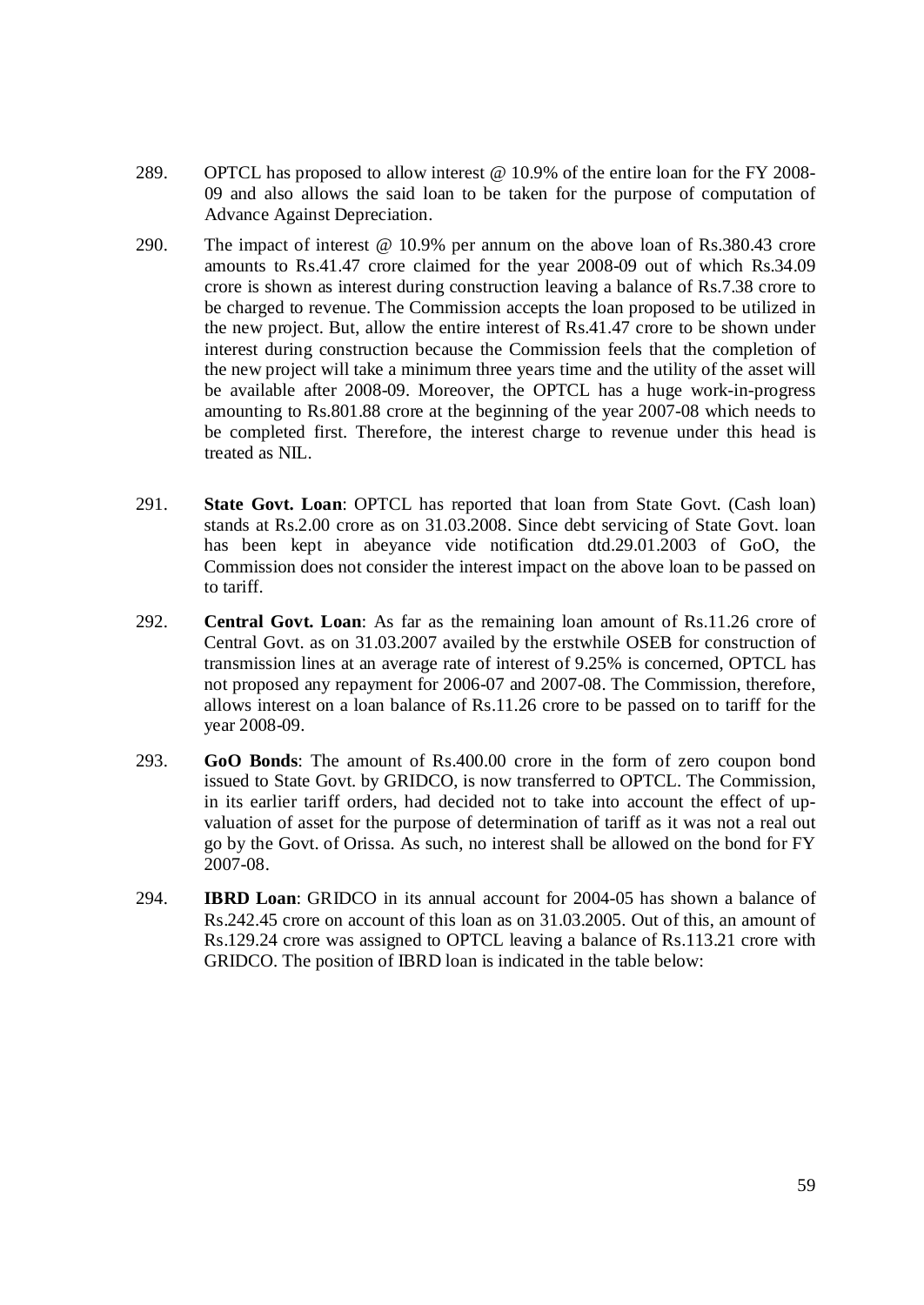|                                                                                                  | (Rs. in Crore) |
|--------------------------------------------------------------------------------------------------|----------------|
| Loan availed of upto 31.03.04 (Net of 30% Grant)                                                 | 441.12         |
| Received during 2004-05                                                                          | 2.03           |
| <b>Total Loan</b>                                                                                | 443.15         |
| Repayment during 2004-05 (Through swapping by taking<br>Rs.200 crore loan from UCO Bank @ 8.25%) | 200.71         |
| Balance of loan as on 31.03.2005 as per desegregated accounts<br>of 2004-05                      | 242.44         |
| Assigned to OPTCL in the provisional transfer notification                                       | 129.24         |
| Retained with GRIDCO to be transferred to DISTCOs                                                | 113.20         |

**Table – 35**

- 295. OPTCL, in its filing, proposed repayment of entire loan of Rs.129.24 crore along with outstanding interest of Rs.71.22 crore during 2005-06 and 2006-07 by availing of a fresh loan of Rs.200.00 crore from Oriental Bank of Commerce at current floating rate of 10% per annum.
- 296. As regards the loan of Rs.113.20 crore assigned to DISTCOs, the impact of interest has not been considered in the revenue requirement by GRIDCO, since the same will be transferred to DISTCOs. Therefore, neither OPTCL nor GRIDCO has assumed interest impact on IBRD loan during 2008-09.
- 297. **REC Loan:** The loan from REC is project related which GRIDCO had availed at different rates of interest from time to time. This was availed for transmission as well as distribution networks. The average rate of interest of the above loan is shown at 12.15%. The total loan balance as on 31.3.2005 amounts to Rs.45.95 crore which now stands reduced to Rs.20.34 crore as on 31.3.2007 after repayment. Further, during 2007-08 the licensee proposed to repay an amount of Rs.14.98 crore leaving a balance of Rs.5.36 crore as at the end of 31.3.2008. During 2008-09, it propose to repay Rs.5.36 leaving NIL balance as on 31.03.2009. The Commission approves an amount of Rs.0.12 crore towards interest proposed by licensee.
- 298. **PFC Loan:** The loan balance as on 01.04.2005 based on the segregated audited account amounts to Rs.70.46 crore. This was also a project related loan. The loan now stands reduced to Rs.10.66 crore as on 31.3.2009 after repayment. The Commission approves the same and allows the interest to be calculated @8.5% (Tax free) as per Govt. notification dated 29.01.2003, on average loan outstanding at the beginning and end of the year as against 16.05% proposed by OPTCL.
- 299. **Loan from Union Bank of India:** GRIDCO during 2004-05 availed of a loan of Rs.100 crore to swap a portion of Bond IC/99 of NALCO, Bond 1/2002 of NALCO at an average rate of 8.25%. GRIDCO, after making a repayment of Rs.1.20 crore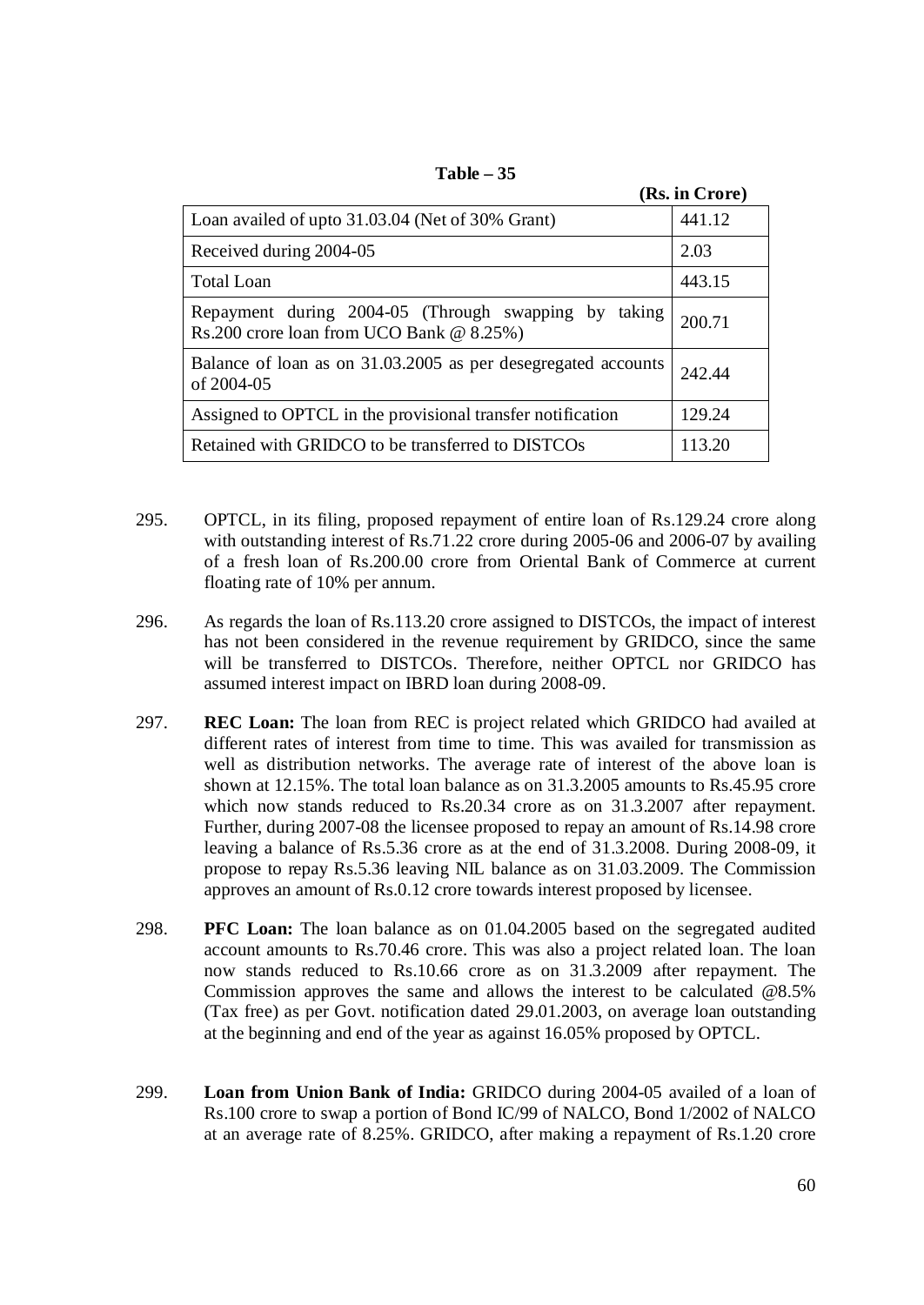during 2004-05, transferred the loan balance of Rs.98.80 crore to OPTCL. The loan balance after repayment stands at Rs.41.55 as on 31.03.2009.

- 300. The Commission in its order for FY 2007-08, allowed the interest to be passed on to the tariff to OPTCL. Based on the same principle, the Commission now considers to allow the interest impact to be passed on to tariff for the FY 2008-09.
- 301. **Loan from HUDCO**: GRIDCO had availed of a loan of Rs.300.00 crore from HUDCO @7.75% (floating rate) to discharge the old loan from LIC, ICICI (project related loan) and a portion of power bonds during 2003-04. The loan balance after repayment has been worked out to Rs.252.63 core and was transferred to OPTCL. The loan balance after repayment stands at Rs.137.15 crore as on 31.03.2009. The Commission allows the interest impact to be passed on to tariff.
- 302. **Loan from UCO Bank:** As discussed earlier, GRIDCO had availed of an amount of Rs.200 crore from UCO Bank at an average rate of 8.25% to swap IBRD loan during 2004-05. During 2005-06, 2006-07, 2007-08 and 2008-09, OPTCL assumed repayment of Rs.19.47 crore, Rs.33.36 crore, Rs.33.36 crore and Rs.33.36 crore respectively leaving a balance of Rs.80.45 crore as at the end of 31.03.2009. The Commission approves the same and allows the interest to be passed on to tariff.
- 303. Loan from Oriental Bank of Commerce: During 2005-06, GRIDCO had availed of an amount of Rs.200.00 crore as loan from Oriental Bank of Commerce to swap principal of IBRD loan along with outstanding interest which has been assigned to OPTCL. Upto FY 2008-09, an amount of Rs 54.82 crore has been proposed towards repayment of principal leaving a balance of Rs.143.18 crore as on 31.3.2009. The Commission approves the same and allows the interest to be passed on to tariff.
- 304. **Open Market Loan**: GRIDCO had inherited a loan from OSEB period at an average rate of interest if 11.5% which works out to Rs.24.03 crore as on 01.04.2005 and the same has been allocated to OPTCL. The Commission allows the interest to be passed on to tariff for the year 2008-09, based on the principle adopted in the last year's tariff, after considering the estimated repayment for the FY 2008-09.
- 305. **Pension Trust Bond:** OPTCL has claimed an amount of Rs.7.22 crore towards interest on pension trust bond. Till 2007-08, the Commission was allowing the interest on original value of Rs. 150 crore @9% per annum. As regards, Rs.150 crore of bonds it is issued to the pension trust fund of GRIDCO under Transfer Scheme vide notification No.257/96 dated  $1<sup>st</sup>$  April, 1996 of Department of Energy, Govt. of Orissa i.e. prior to privatization. This amount was not funded at the time of Transfer Notification. In the note to accounts of 1998-99 of GRIDCO the auditors have pointed out that the provision has been kept on account of retired benefit by taking into consideration the issue of Rs.50 crore to GRIDCO pension trust. But, the State govt. has not issued any such bond to the trust fund. This bond includes Rs.119.76 crore of pension liability allocated to DISTCOs which has not yet been transferred by the GRIDCO to DISTCOs. In other wards, Rs.150 crore of bond is now retained with GRIDCO. Since this bond relates to the period before privatization. The Commission accepts the bond and allows interest of Rs.7.22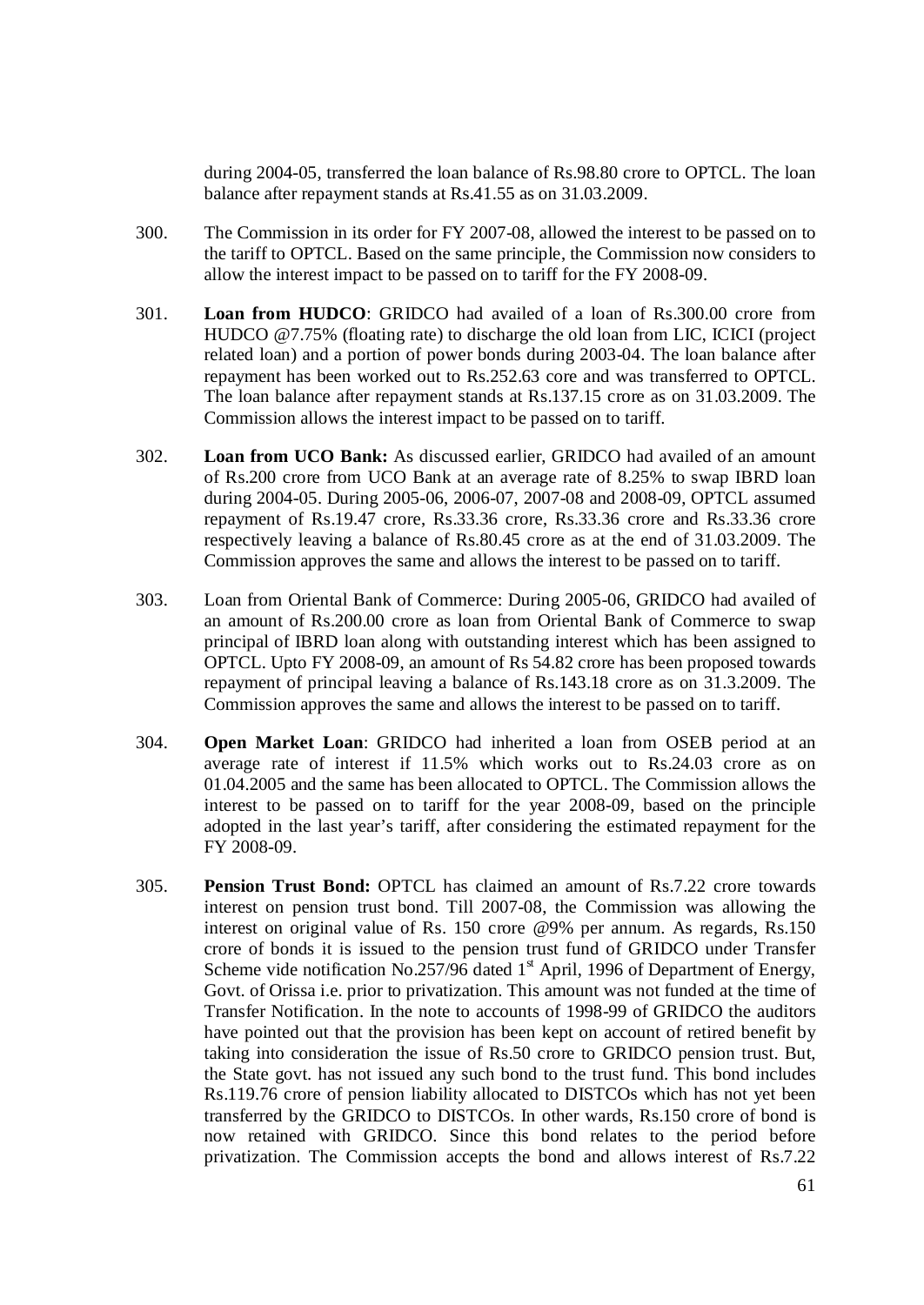crore for the purpose of determination of revenue requirement. But, for the purpose of calculation of Advance Against Depreciation the bond value of Rs.150 crore has not been considered given the fact that GRIDCO has to transfer a substantial amount to DISTCOs.

306. **Finance Charges:** OPTCL has claimed an amount of Rs.21.24 crore under the head finance and other charges. The details were obtained from OPTCL at the time of hearing which is produced below:

### **Table - 36**

#### **(Rs. in crore)**

| Sl.No. | <b>Head of Account</b>                          | 2008-09 |
|--------|-------------------------------------------------|---------|
| 1      | Discount/Rebate to consumers for timely payment | 9.16    |
| 2.     | Bank Commission for collection from consumers   | 0.60    |
| 3.     | Bank charges for demand draft etc. purchased    | 0.03    |
| 4.     | Bank charges (incidentals) on Bank Accounts     |         |
| 5.     | Other Bank charges                              | 0.08    |
| 6.     | Guarantee charges                               | 7.48    |
| 7.     | Stamp duty                                      | 1.13    |
| 8.     | Service fee                                     |         |
| 9.     | Commitment charges                              |         |
| 10.    | <b>PFC Management Commission</b>                |         |
| 11.    | Audit (AG)                                      | 2.32    |
| 12.    | Issue and Management Expenses & others          | 0.44    |

- 307. The Commission allows the same to be included in the Annual Revenue Requirement except expenditure under the head issue and management amounting to Rs.0.44 crore leaving a balance of Rs.20.80 crore to be recovered through tariff for the year 2008-09.
- 308. Based on the above factors, the interest liability of OPTCL has been calculated and the same works out to Rs.79.43 crore.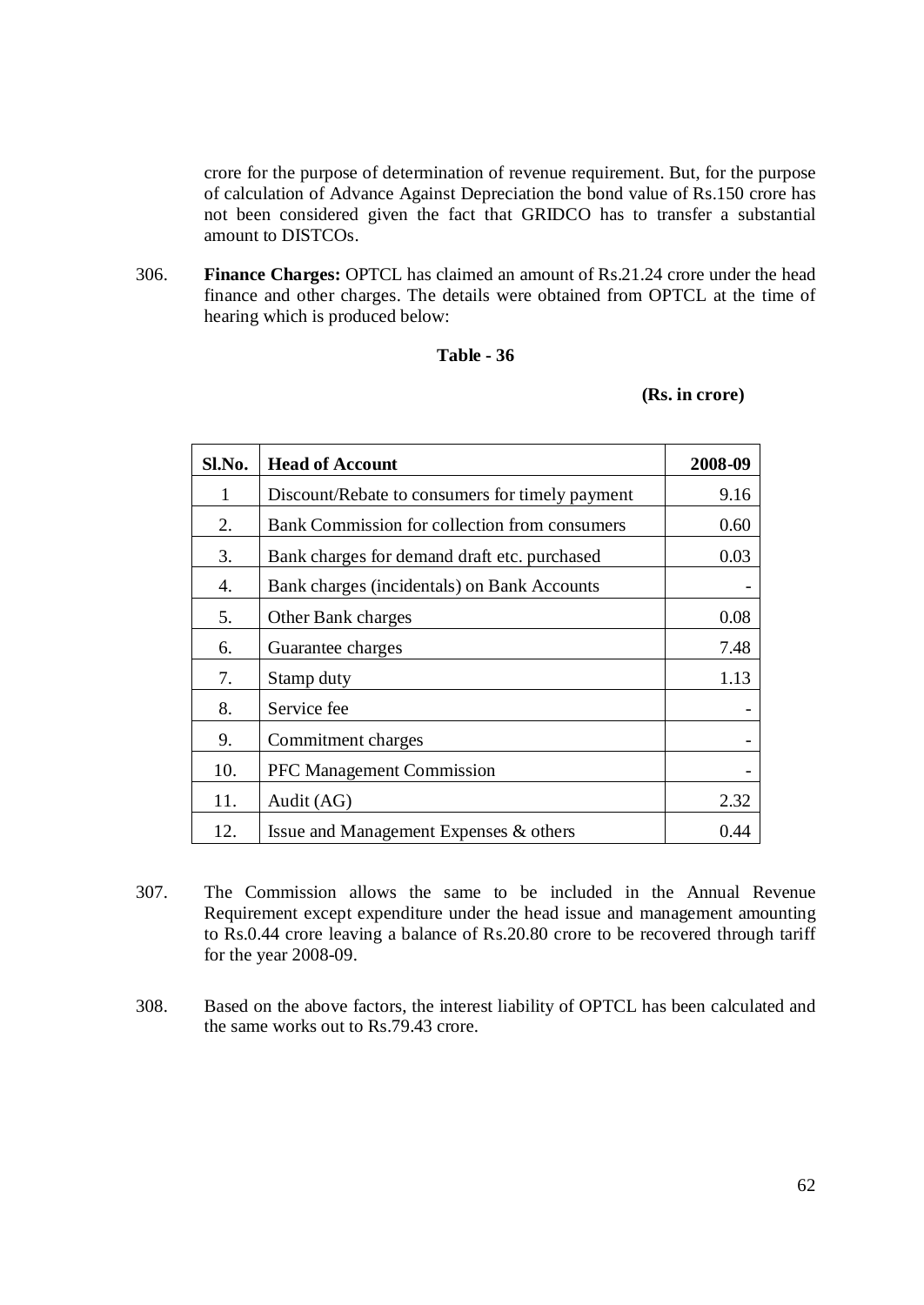**Table – 37**

**(Rs. in Crore)**

|               |                                  | of<br>Rate<br><b>Interest</b> | <b>Commission's</b><br><b>Approval</b><br>2007-08 | <b>OPTCL's</b><br><b>Proposal</b><br>2008-09 | Commission's<br><b>Approval</b><br>2008-09 |
|---------------|----------------------------------|-------------------------------|---------------------------------------------------|----------------------------------------------|--------------------------------------------|
| $\mathbf{A}$  | Govt. Loans                      |                               |                                                   |                                              |                                            |
|               | State Govt.(Cash Loan)           | 13.00%                        | $\frac{1}{\sqrt{2}}$                              | 0.26                                         | $\frac{1}{\sqrt{2}}$                       |
|               | State Govt.(CRF)                 | 0.00%                         |                                                   |                                              |                                            |
|               | Central Govt. Loan               | 9.25%                         | 1.01                                              | 1.01                                         | 1.01                                       |
|               | GoO Bonds                        | 13.00%                        | $\Box$                                            | 26.00                                        | $\blacksquare$                             |
|               | <b>IBRD</b> Loan                 | 13.00%                        |                                                   |                                              |                                            |
|               | <b>Sub Total</b>                 |                               | 1.01                                              | 27.27                                        | 1.01                                       |
| B             | <b>Institutional Loans</b>       |                               |                                                   |                                              |                                            |
|               | REC Loan                         | 12.15%                        | 1.09                                              | 0.12                                         | 0.12                                       |
|               | PFC Loan                         | 16.05%                        | 2.81                                              | 3.51                                         | 1.86                                       |
|               | <b>Sub Total</b>                 |                               | 3.90                                              | 3.63                                         | 1.98                                       |
|               |                                  |                               |                                                   |                                              |                                            |
| $\mathcal{C}$ | <b>Secured Loan</b>              |                               |                                                   |                                              |                                            |
|               | Union Bank of India              | 8.25%                         | $\overline{5.20}$                                 | 4.07                                         | 4.07                                       |
|               | <b>HUDCO</b>                     | 10.50%                        | 13.99                                             | 16.04                                        | 16.04                                      |
|               | <b>U</b> Co Bank                 | 10.25%                        | 10.77                                             | 10.10                                        | 10.10                                      |
|               | <b>Oriental Bank of Commerce</b> | 10.00%                        | 15.42                                             | 16.07                                        | 16.07                                      |
|               | <b>Sub Total</b>                 |                               | 45.37                                             | 46.28                                        | 46.28                                      |
|               |                                  |                               |                                                   |                                              |                                            |
| D             | <b>GRIDCO Bonds</b>              |                               |                                                   |                                              |                                            |
|               | Open Market Loan                 | 11.50%                        | 2.75                                              | 2.14                                         | 2.14                                       |
|               | <b>Pension Trust Bond</b>        | 9.00%                         | 7.83                                              | 7.22                                         | 7.22                                       |
|               | <b>Sub Total</b>                 |                               | 10.58                                             | 9.36                                         | 9.36                                       |
| E             | Loans for New Projects           | 10.90%                        | $\mathbf{r}$                                      | 41.47                                        | 41.47                                      |
|               | <b>Total</b>                     |                               | 60.86                                             | 128.01                                       | 100.10                                     |
| $\mathbf{F}$  | <b>Finance Charges</b>           |                               |                                                   | 21.24                                        | 20.80                                      |
|               | <b>Grand Total</b>               |                               | 60.86                                             | 149.25                                       | 120.90                                     |
| G             | Less interest capitalization     |                               |                                                   | 34.09                                        | $\overline{4}1.47$                         |
| $\mathbf H$   | <b>Interest Chargeable</b>       |                               | 60.86                                             | 115.16                                       | 79.43                                      |

# **Depreciation**

309. OPTCL has claimed Rs.64.53 crore towards depreciation for the year 2008-09. The detailed statement of fixed asset and block wise computation of depreciation is given below: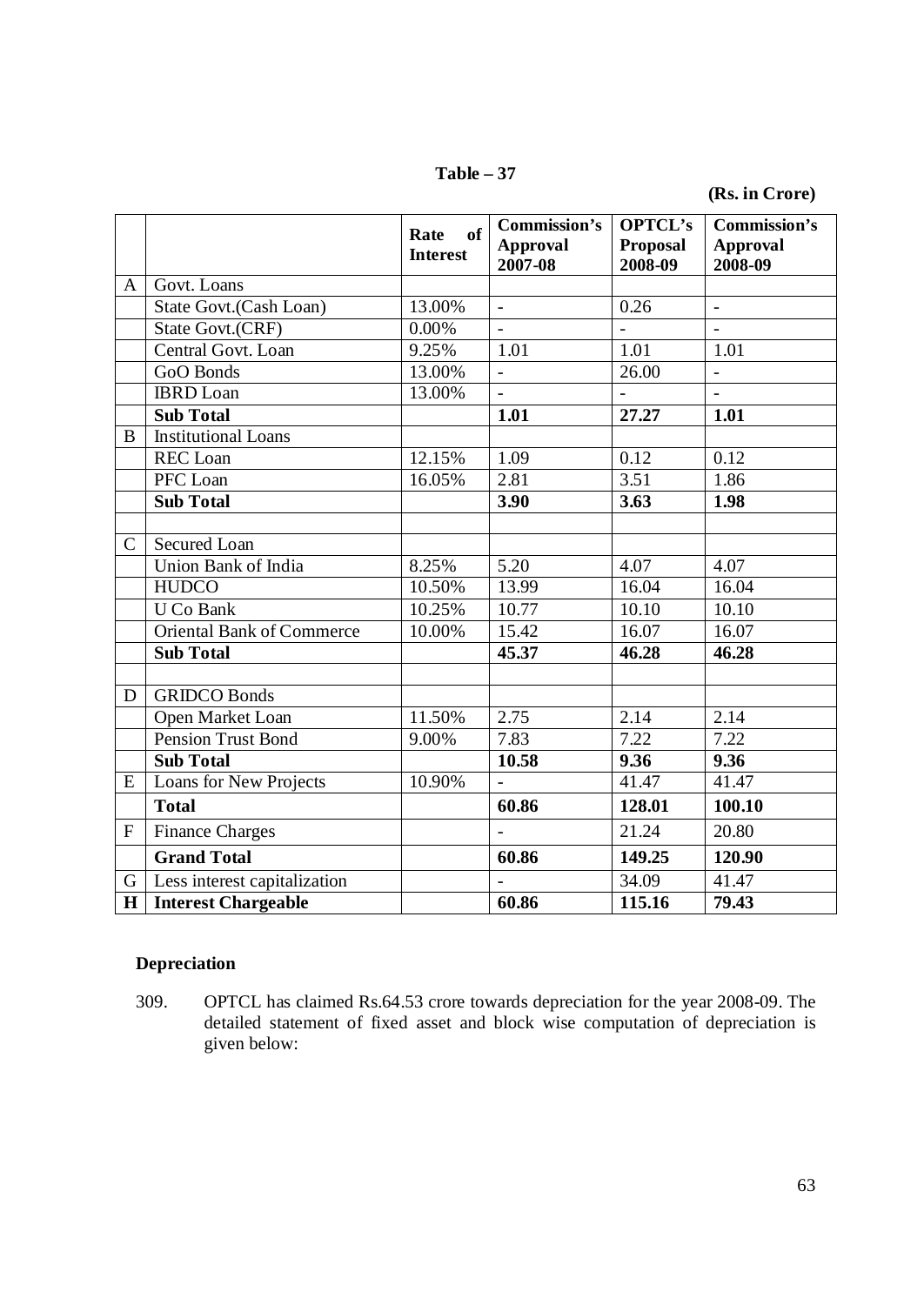|                                                         |                                                      |                                              |                             | <b>Rs. in Crores</b>            |
|---------------------------------------------------------|------------------------------------------------------|----------------------------------------------|-----------------------------|---------------------------------|
| <b>Particulars</b>                                      | Depreciation<br>Rate<br>prescribed by<br><b>CERC</b> | Gross Block<br>$(01-04-07)$<br>(Provisional) | Gross Block<br>$(01-04-08)$ | Depreciation<br>for $(2008-09)$ |
| Land and Rights                                         | $\Omega$                                             | 33.4                                         | 33.73                       | $\Omega$                        |
| <b>Buildings</b>                                        | 1.80%                                                | 64.58                                        | 67.72                       | 1.42                            |
| Plant and Machinery (Other<br>Civil works)              | 1.80%                                                | 4.13                                         | 4.15                        | 0.09                            |
| Plant and Machinery                                     | 2.57%                                                | 730.14                                       | 933.24                      | 22.87                           |
| Plant and Machinery (Lines,<br>Cables & Network Assets) | 2.57%                                                | 1258.29                                      | 1509.73                     | 39.42                           |
| Vehicles                                                | 18.00%                                               | 1.23                                         | 1.27                        | 0.27                            |
| Furniture, Fixture                                      | 6.00%                                                | 1.67                                         | 1.85                        | 0.12                            |
| Office Equipment                                        | 6.00%                                                | 4.77                                         | 5.67                        | 0.35                            |
| <b>TOTAL</b>                                            |                                                      | 2098.21                                      | 2557.36                     | 64.53                           |

**Table – 38**

310. From the annual accounts for FY 2006-07 submitted by OPTCL, it is found that the fixed asset as on 31.03.2007 amounts to Rs.2051.27 crore and the work in progress on the same date is Rs.801.89 crore. The fixed asset as on 31.03.2008 is shown at Rs.2557.36 crore which means an addition of Rs.505.09 crore is proposed during 2007-08. Considering a huge work in progress of Rs.801.89 crore at the beginning of the year the conversion of fixed asset of Rs.505.09 crore sounds reasonable. Moreover, the incomplete transmission project hanging for a long time needs to be completed for stability of the power system. As such, the Commission accepts the figure of asset addition furnished by the licensee for the calculation of depreciation. However, if the OPTCL fails to meet the target the depreciation figure shall be revisited at the time of truing up exercise apart from any other action that the Commission may contemplate for non-achieving of the target.

### **Up-valuation of Assets**

- 311. The Deptt. of Energy Notification No.1068/E dated 29.01.03 envisages that "The effect of up-valuation of assets of OHPC and GRIDCO indicated in notification No.52010 dated 01.04.96 and No.5207 dt.01.04.1996 would be kept in abeyance from the financial year 2001-02 prospectively till 2005-2006 or the sector turns around, whichever is earlier to avoid re-determination of tariff for past years and also re-determination of asset of various DISTCOs. For this purpose, depreciation would be calculated at pre-92 norms notified by the GOI". As such, the depreciation shall be calculated for the assets at pre-1992 norms.
	- 312. The Commission in its letter No.460 dtd.22.03.2005 had advised the State Govt. in terms of Section 86 of the Electricity Act, 2003 to keep in abeyance the upvaluation of assets as well as moratorium on debt servicing to the state government for a period of another five years beyond FY 2005-06 i.e. till FY 2010-11 as the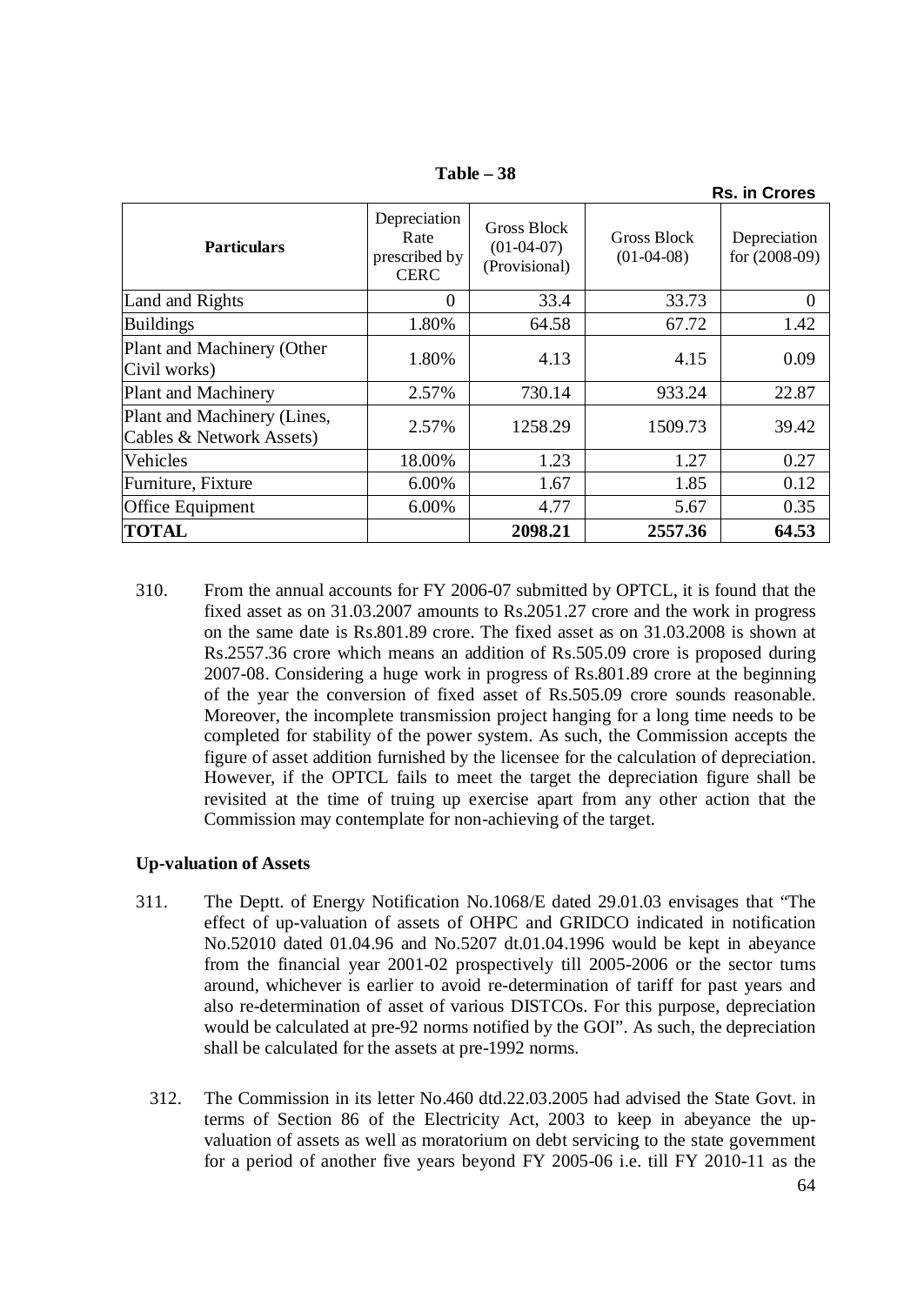sector has not so far turned around. The Govt. was reminded on the matter vide Commission's letter No.1968 dt.16.12.2005 to accept its recommendations in order to avoid a tariff shock to the consumers. The projected additional liability on this account could have an adverse impact on the consumer tariff. Till date, the Govt.'s decision has not been received.

- 313. The CERC (Terms and Conditions of Tariff) Regulations, 2004 notified on  $26<sup>th</sup>$ March, 2004 at Para  $56(II)(a)(I)$  stipulates that the value base for the purpose of depreciation shall be the historical cost of the asset. In OERC regulation, it has also been prescribed for the purpose of tariff determination and the rate of depreciation could be linked to the useful life of the asset, calculated on straight line method. This is in line with the CERC Regulation also. In view of this, the Commission has approved calculation of depreciation on the basis of historical cost.
- 314. The Commission has extensively dealt with the valuation of assets and calculation of depreciation in Para 5.36.1 to 5.37.5 of tariff order dated 23.06.2003 and treated transmission asset base of undivided GRIDCO at Rs.514.32 crore as on 01.04.1996.
- 315. A table showing gross fixed assets as on 1.4.96 and year-wise asset addition thereafter till 2007-08 is depicted below:-

|                    | (Rs. in crore) |
|--------------------|----------------|
| Year               | <b>OPTCL</b>   |
| GFA as on 1.4.1996 | 514.32         |
| 1996-97            | 49.46          |
| 1997-98            | 39.94          |
| 1998-99            | 62.5           |
| 1999-00            | 111.79         |
| 2000-01            | 134.10         |
| 2001-02            | 86.44          |
| 2002-03            | 132.17         |
| 2003-04            | 69.46          |
| 2004-05            | 71.72          |
| 2005-06            | 158.91         |
| 2006-07            | 129.07         |
| 2007-08            | 505.09         |
| Asset on 1.4.2008  | 2064.97        |

| -39<br>Table |  |
|--------------|--|
|--------------|--|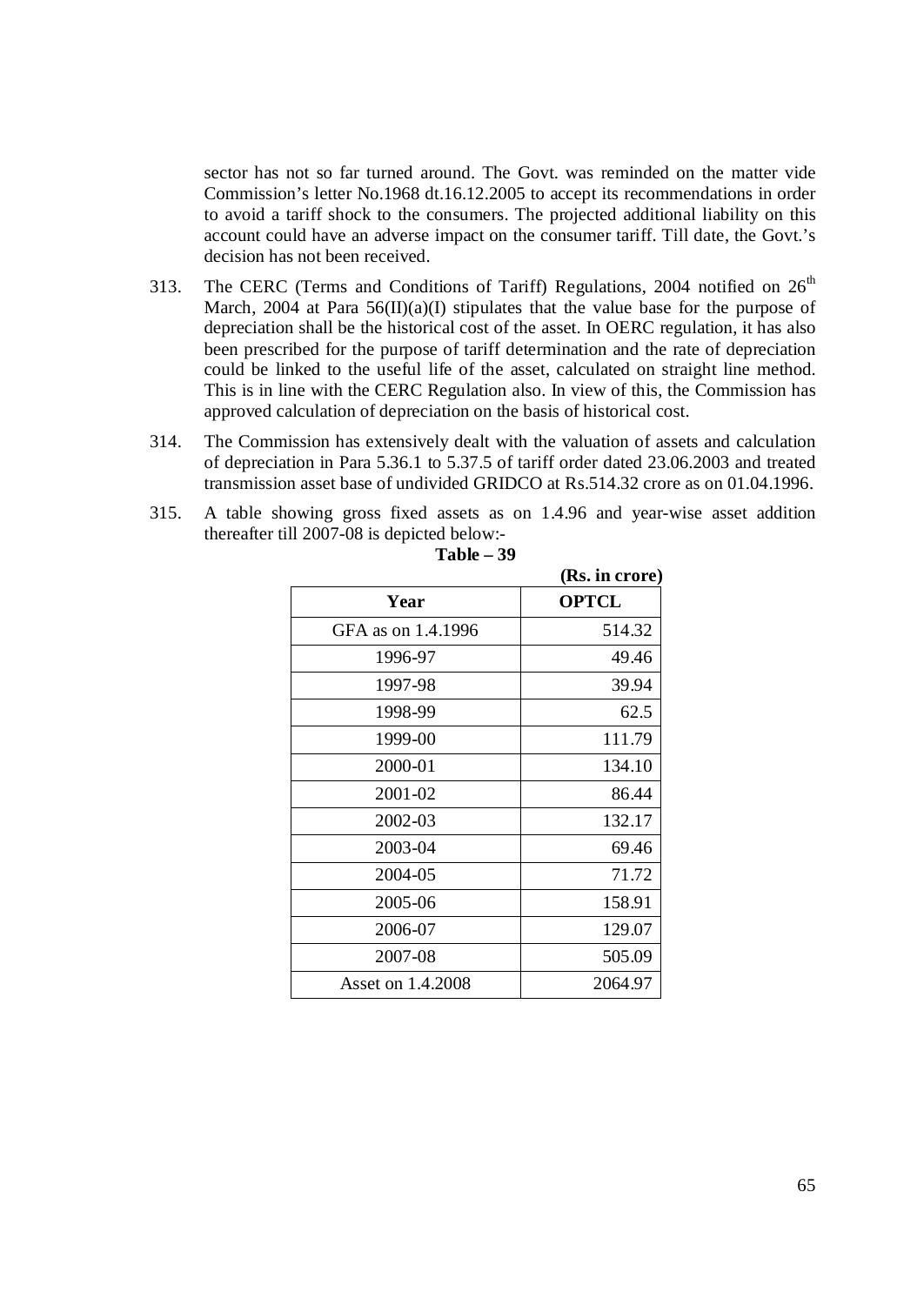316. The Commission has calculated depreciation on the approved asset based at Pre-92 rate. The classification of assets has been done proportionately based on the proposal submitted by GRIDCO. Accordingly the Commission approves an amount of Rs.61.62 crore towards depreciation for the FY 2008-09. The detailed calculation is shown in the table below:

| <b>Particulars</b>                              | Pre-92 rate of<br>depreciation as<br>per GOI<br>notification<br>dated 31.01.92 | <b>Book Value</b><br>of asset as on<br>01.04.1996 | <b>Book Value</b><br>of asset as on<br>01.04.2008 | <b>Depreciation for</b><br>the year 2008-09 |
|-------------------------------------------------|--------------------------------------------------------------------------------|---------------------------------------------------|---------------------------------------------------|---------------------------------------------|
| Land and Rights                                 |                                                                                | 8.07                                              | 27.24                                             | 0.00                                        |
| <b>Building</b>                                 | 1.80%                                                                          | 13.09                                             | 54.68                                             | 0.98                                        |
| Plant & Machinery (other<br>civil works         | 1.80%                                                                          | $\overline{\phantom{0}}$                          | 3.35                                              | 0.06                                        |
| Plant & Machinery                               | 3.80%                                                                          |                                                   | 753.55                                            | 28.64                                       |
| Plant & Machinery (line,<br>cables and network) | 2.57%                                                                          | 492.71                                            | 1219.04                                           | 31.33                                       |
| Vehicles                                        | 12.86%                                                                         | 0.02                                              | 1.03                                              | 0.13                                        |
| Furniture, Fixture                              | 4.55%                                                                          | 0.19                                              | 1.50                                              | 0.07                                        |
| Office equipment                                | 9.00%                                                                          | 0.25                                              | 4.58                                              | 0.41                                        |
| <b>Grand Total</b>                              |                                                                                | 514.32                                            | 2064.97                                           | 61.62                                       |

### **Table - 40**

### **Advance against Depreciation**

- 317. The OPTCL has claimed an amount of Rs.65.13 crore towards advance against depreciation as per Regulation 56(ii) of CERC (Terms & Conditions of Tariff) Regulations 2004. The amount claimed is limited to the difference between  $1/10^{th}$ of the loan amount and depreciation. The loan amount considered by OPTCL for calculation of advance against depreciation is Rs.1296.75 crore.  $1/10^{th}$  of the loan amount works out to Rs.129.66 crore. Setting aside the depreciation amount of Rs. 64.53 crore claimed by OPTCL, the balance amount of Rs.65.13 crore is claimed towards advance against depreciation. The Appellate Tribunal in its verdict stated that the amount allowed as advance against depreciation for the FY 2006-07 is illegal on the sole reasoning that such an allowance runs counter to National Tariff Policy published by the Central Govt. on 06.01.2006 under Section 3 of the Electricity Act, 2003.
- 318. The Commission, in its tariff order for FY-02, had linked the computation of depreciation to the life of the assets, by adopting the deprecation rates notified by the Govt. of India in 1992 on the gross fixed assets of the licensee. However, the Commission also recognized that in reality the actual debt service obligation of the licensee could be higher than the depreciation computed on the above basis.

**(Rs. Crore)**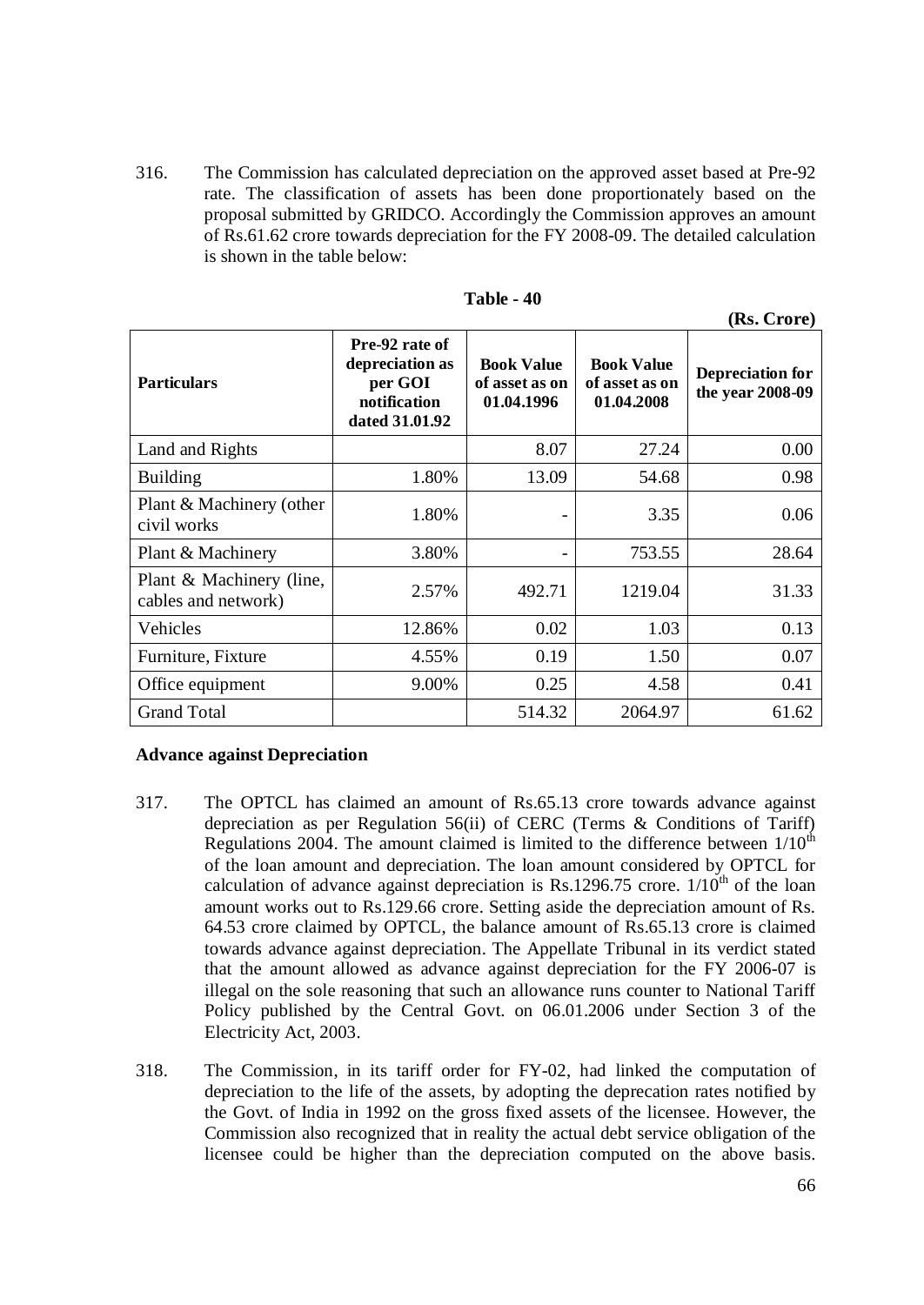Keeping this in mind, the Commission, in Para 5 (G) of its Terms and Conditions for determination of Tariff Regulations 2004, has clearly laid down the following:

- 319. The depreciation allowed by the Commission will be linked to the useful life of the asset and shall be calculated on a Straight Line method;
- 320. A higher rate of depreciation will be permitted in case of any inadequacy of cash for debt repayment;
- 321. The Commission can consider AAD in special cases, provided AAD and depreciation together for the year do not exceed  $1/12<sup>th</sup>$  of the loan amount, and the total depreciation allowed does not exceed 90% of the original loan amount.
- 322. The National Tariff Policy, notified by the Ministry of Power, Govt. of India, in para 5.3 (c) lays down that "there should be no need for any advance against depreciation".
- 323. As per the National Tariff Policy, the depreciation rates are to be notified by the CERC. Under normal circumstances, these rates should ideally meet the debt service coverage for those assets.
- 324. However, in case of Orissa, the ground reality is different. Because of the directives and orders of the Hon'ble High Court of Orissa, the Commission is bound to compute depreciation, for the purpose of determination of ARR and tariff, on the basis of pre-'92 rates of depreciation on the original book value of assets (i.e., after rolling back the effect of re-valuation of 1996 from the value of the assets). Depreciation computed on this basis falls short of the principal repayment obligations of the licensee, which makes it necessary to allow advance against depreciation to ensure financial viability of the licensee and to ensure that the licensee meets its principal repayment obligations.
- 325. In the earlier years, as per the notification of the Govt. of India in 1994 specifying the rates of depreciation to be chargeable for various classes of assets in the electricity business, the rates of depreciation were adjusted so that investors were allowed to recover the cost of the asset (limited to 90%) over a much shorter period.
- 326. The National Tariff Policy has left the CERC with the task of notifying rates for depreciation for the generation and transmission business, with suitable modifications to make it applicable to the Distribution business. Current norms laid down by CERC link the depreciation rates to the life of the asset.
- 327. Even in case of depreciation rates notified in 1994 by the Govt. of India, it can be clearly demonstrated that for a particular asset financed by a 70:30 Debt Equity Ratio on a loan with a tenor of say, 11.5% payable over a 12- year period, there is a shortfall in the coverage of debt servicing from the  $10<sup>th</sup>$  year onwards.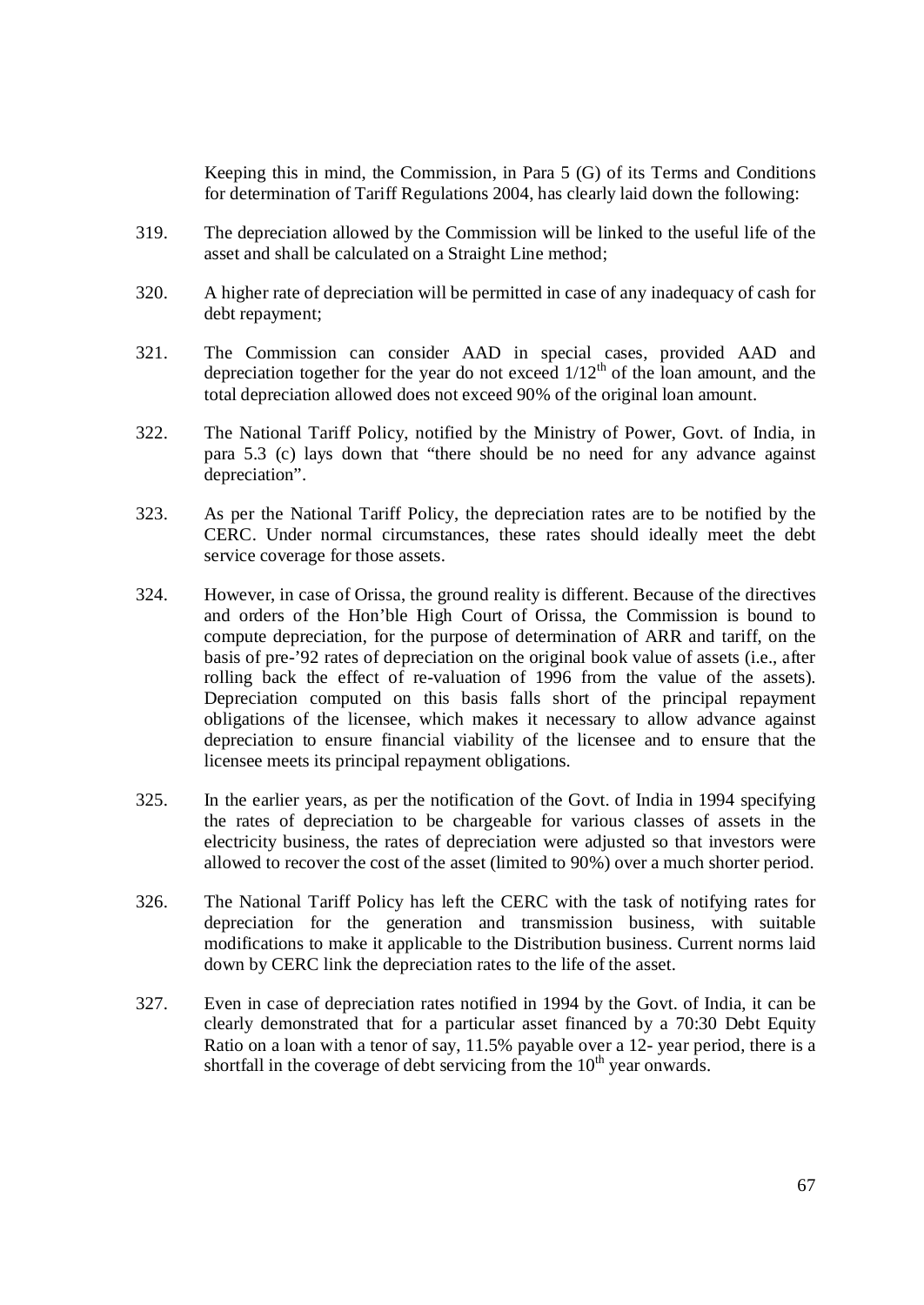| Table - 41                                                                            |
|---------------------------------------------------------------------------------------|
| <b>Comparison of Principal Servicing obligations vis-à-vis Depreciation available</b> |

| <b>Asset Value</b><br>Capitalized = $Rs. 10$<br>crores | Financing on 70:30<br>$D/E$ ratio                                                  | Loan component at 11.5% interest,<br>repayable in equal monthly installments<br>over a 12- year period |                                                  |
|--------------------------------------------------------|------------------------------------------------------------------------------------|--------------------------------------------------------------------------------------------------------|--------------------------------------------------|
| YEAR                                                   | <b>Annual Depreciation</b><br>in Rs. Crores (at<br>Post-'94 Rates of<br>$7.84\%$ ) | <b>Annual Depreciation</b><br>in Rs. Crores (at Pre-<br>'92 Rates of 3.80%)                            | Principal Component<br>of EMI (in Rs.<br>Crores) |
| Year $-1$                                              | 0.78                                                                               | 0.38                                                                                                   | 0.29                                             |
| Year $-2$                                              | 0.78                                                                               | 0.38                                                                                                   | 0.32                                             |
| Year $-3$                                              | 0.78                                                                               | 0.38                                                                                                   | 0.36                                             |
| $Year - 4$                                             | 0.78                                                                               | 0.38                                                                                                   | 0.41                                             |
| Year $-5$                                              | 0.78                                                                               | 0.38                                                                                                   | 0.45                                             |
| $Year - 6$                                             | 0.78                                                                               | 0.38                                                                                                   | 0.51                                             |
| Year $-7$                                              | 0.78                                                                               | 0.38                                                                                                   | 0.57                                             |
| Year $-8$                                              | 0.78                                                                               | 0.38                                                                                                   | 0.64                                             |
| Year $-9$                                              | 0.78                                                                               | 0.38                                                                                                   | 0.72                                             |
| $Year - 10$                                            | 0.78                                                                               | 0.38                                                                                                   | 0.81                                             |
| Year $-11$                                             | 0.78                                                                               | 0.38                                                                                                   | 0.90                                             |
| Year $-12$                                             | 0.78                                                                               | 0.38                                                                                                   | 1.01                                             |

- 328. As seen from the preceding table, the shortfall in depreciation coverage to meet principal repayment obligation is even more acute when depreciation is on a pre-92 basis. In this case, the shortfall starts from the fourth year itself.
- 329. For an utility like that of OPTCL inheriting massive ageing transmission network, it is very evident that the depreciation would fall short of the principal servicing obligation, as is evident from the table in the preceding paragraph.
- 330. Based on this, the Commission feels it necessary to allow advance against depreciation for the licensee so that it meets its debt repayment obligations.
- 331. In line with the earlier order the Commission allows the advance against depreciation to be passed into the tariff, but re-assess the loan balance as on 31.3.2008. A comparative table showing the loan amount proposed by the OPTCL for calculation of Advance Against Depreciation on the loan balance as on 1.4.2008 and the loan amount approved by the Commission as on 31.3.2008 is shown below:-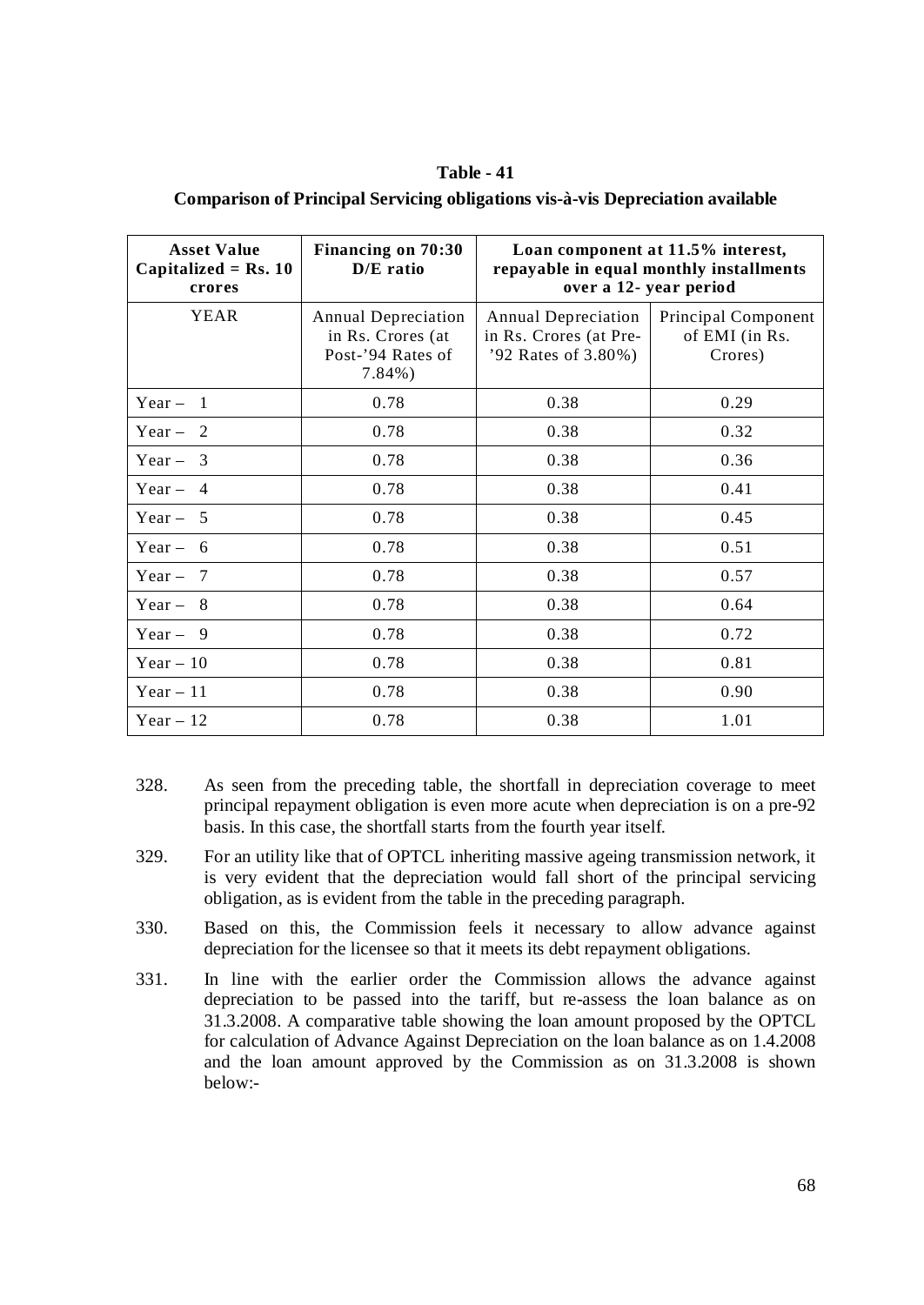**Table – 42**

|                  |                         |          |                                  | Closing    | Ceiling of     |
|------------------|-------------------------|----------|----------------------------------|------------|----------------|
|                  |                         |          |                                  | balance of | $1/10^{th}$ of |
|                  |                         | Closing  | Ceiling of 1/10th of             | loan as on | loan           |
|                  |                         |          | Balance as on Loan Amount as per | 31.03.2008 | amount         |
| Sl <sub>No</sub> | Particulars             | 31.03.08 | <b>Regulation 54</b>             | (Approved) |                |
| 1                | State Govt.(Cash)       | 2.00     | 0.20                             | Nil        | <b>NIL</b>     |
| $\overline{2}$   | St.Govt Loan(CRF)       | 15.00    | 1.50                             | Nil        | <b>NIL</b>     |
| 3                | Zero Coupon Bonds       | 400      | 40                               | Nil        | <b>NIL</b>     |
| $\overline{4}$   | <b>Central Govt</b>     | 11.26    | 1.126                            | 11.26      | 1.13           |
| 5                | IBRD Loan (Thr. GOO)    |          | 0.00                             | 0.00       | <b>NIL</b>     |
|                  | <b>Sub Total</b>        | 428.26   | 42.826                           | 11.26      | 1.13           |
| 6                | REC (Term Loan)         | 5.36     | 0.536                            | 5.36       | 0.54           |
| $\overline{7}$   | $PFC$ ( $FL$ )          | 25.61    | 2.561                            | 25.61      | 2.56           |
|                  | <b>Sub Total</b>        | 30.97    | 3.097                            | 30.97      | 3.10           |
| 8                | <b>OSEB</b> Loan        | 24.03    | 2.403                            | 24.03      | 2.40           |
| 9                | Bond PF/99 (P.Trust)    | 106.5    | 10.65                            | Nil        | <b>NIL</b>     |
|                  | <b>Sub Total</b>        | 130.53   | 13.053                           | 24.03      | 2.40           |
| 10               | Union Bank of India- II | 55.84    | 5.58                             | 55.84      | 5.58           |
| 11               | <b>HUDCO</b>            | 166.02   | 16.60                            | 166.02     | 16.60          |
| 12               | <b>UCO</b> Bank         | 113.81   | 11.38                            | 113.81     | 11.38          |
| 13               | <b>OBC</b>              | 173.75   | 17.37                            | 173.75     | 17.37          |
|                  | <b>Sub Total</b>        | 509.42   | 50.94                            | 509.42     | 50.94          |
|                  | HDFC Ltd.- (Emp.        |          |                                  |            | <b>NIL</b>     |
| 14               | Housing Loan)           | 0.89     | 0.09                             |            |                |
|                  | Loan for new            |          |                                  | 166.43     | 16.64          |
| 15               | Infrastructure          | 166.43   | 16.64                            |            |                |
|                  | Deposit From EHT        |          |                                  |            | <b>NIL</b>     |
| 16               | Consumers               | 30.25    | 3.02                             |            |                |
| 17               | <b>Finance Charge</b>   | 0.00     | 0.00                             |            | 0.00           |
|                  | <b>TOTAL</b>            | 1296.75  | 129.66                           | 742.11     | 74.21          |

332. Commission thus approves an amount of Rs. 74.21 crore towards repayment of loan. Setting aside the depreciation allowed by the Commission for an amount of Rs. 61.62 crore, the balance amount of Rs.12.59 crore is allowed towards advance against depreciation.

# **Asset Register**

333. OPTCL has furnished the fixed asset register upto the FY 2005-06.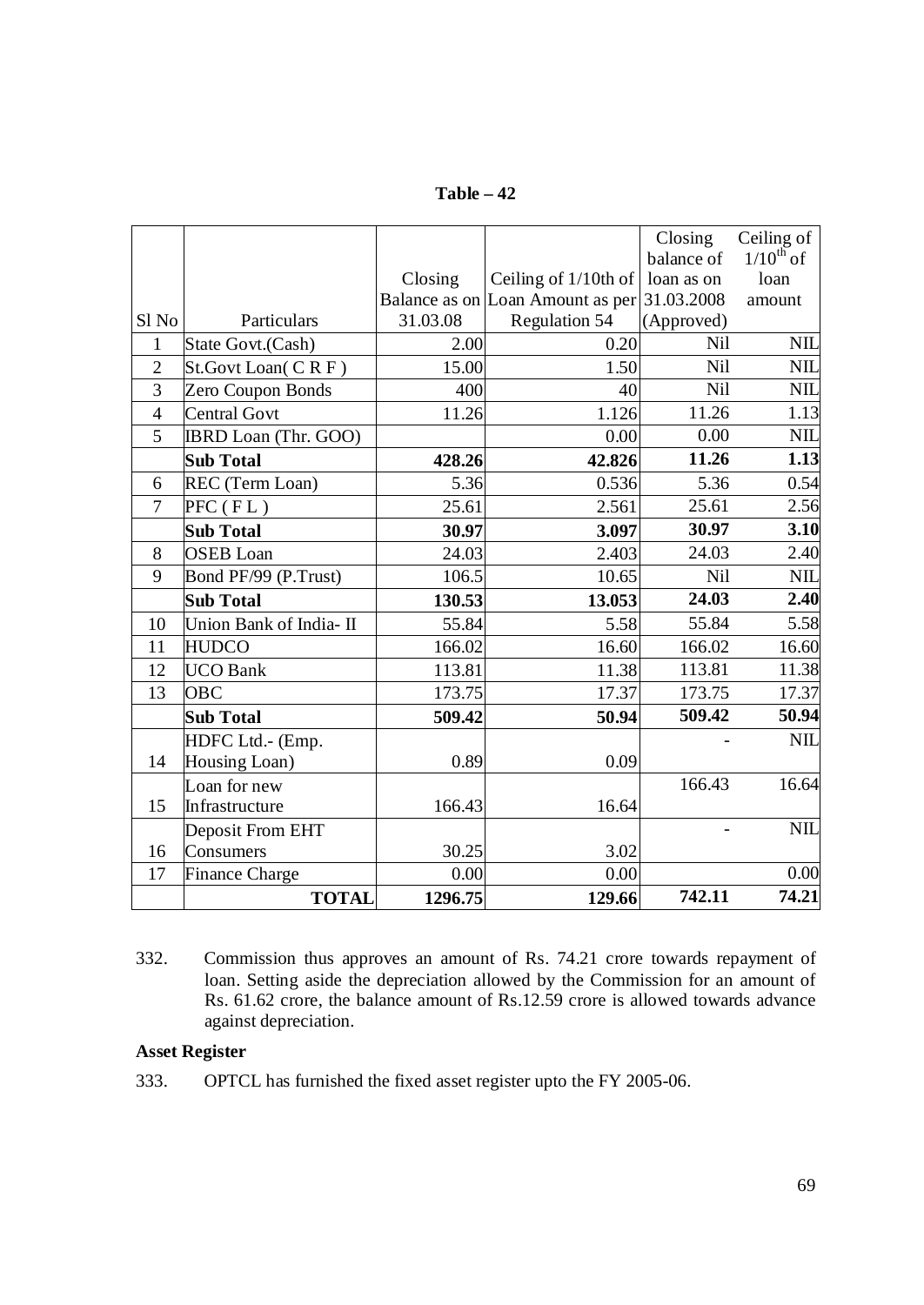#### **Contribution to Contingency Reserve**

334. For the year 2008-09, OPTCL has proposed Rs.13.10 crore towards Contribution to Contingency Reserve to be passed on to tariff. In justification towards the claim the OPTCL has stated that the requirement of contingency reserve in a natural calamity prone state like Orissa need not be over emphasized. Investment towards contingency reserve relates to maintaining an emergency fund to meet expenses towards unforeseen calamities. Contingency reserve is being kept in a separate reserve fund and invested in the specified securities. The corpus of the reserve appropriated from profit and loss account till 2006-07 is Rs. 72.24 crore which is invested in specified securities. The Commission, in line with earlier order allows a total of Rs. 13.10 crore on account of provision towards contingency reserve in the ARR for OPTCL for the Year 2008-09.

#### **Return on Equity**

- 335. OPTCL has claimed an amount of Rs.8.40 crore towards Return on Equity on its share capital of Rs.60 crore @ 14% per annum. In application, OPTCL has stated that at the time of vesting of the transmission & distribution business with GRIDCO by the State Govt. on 01.04.1996, the Equity Share Capital was Rs.327.00 Crore. During the subsequent year's upto FY 2004-05, there were additional infusions of equity capital of Rs.165.98 Crore by the State Govt. raising the total equity of GRIDCO to Rs.492.98 Crore. At the time of de-merger of GRIDCO effective from 01.04.2005, the equity share capital of OPTCL was stated at Rs.60 Crore, leaving the balance equity share capital with GRIDCO. The equity share capital issued to Govt. of Orissa was both in consideration of cash & other than cash. Therefore, the licensee is entitled to ROE @14% on the equity share capital of Rs.60 Crore. The commission in earlier orders referred to the GoO notification of 29.1.2003, where in it has been stated that GRIDCO & OHPC shall not be entitled to any return in equity till the sector becomes viable or FY 2005-06 whichever is earlier. Further, in a partial modification earlier notification the Govt. of Orissa in its letter no. 5302 dtd. 6.5.2003 stated the following "GRIDCO and OHPC shall not be entitled to any Return on Equity (ROE) except in respect of the new projects Commissioned after 01.04.2006 till the sector become viable or and of 2005-06 whichever is earlier. The Commission would like to clarify that letters have been written to Govt. of Orissa to clarify the status of the letter dtd. 29.1.2003, as it has great impact on Tariff. But the Govt. of Orissa has not responded yet. As regards infusion of capital for the new project, the Commission verified audited accounts of GRIDCO upto 2004-05. It is found that the addition of share capital shown in the balance sheet after 96-97 is only the grants received from DFID towards R&M expenditure and rehabilitation assistance. As per Project Memorandum signed between Govt. of India and Govt of Orissa and DFID, the above amount has sown under share deposit account pending allotment of shares for non-receipt of approval from GoO.
	- 336. Keeping in view of the above fact, the Commission does not consider it proper to allow return on equity to OPTCL for the Year 2008-09.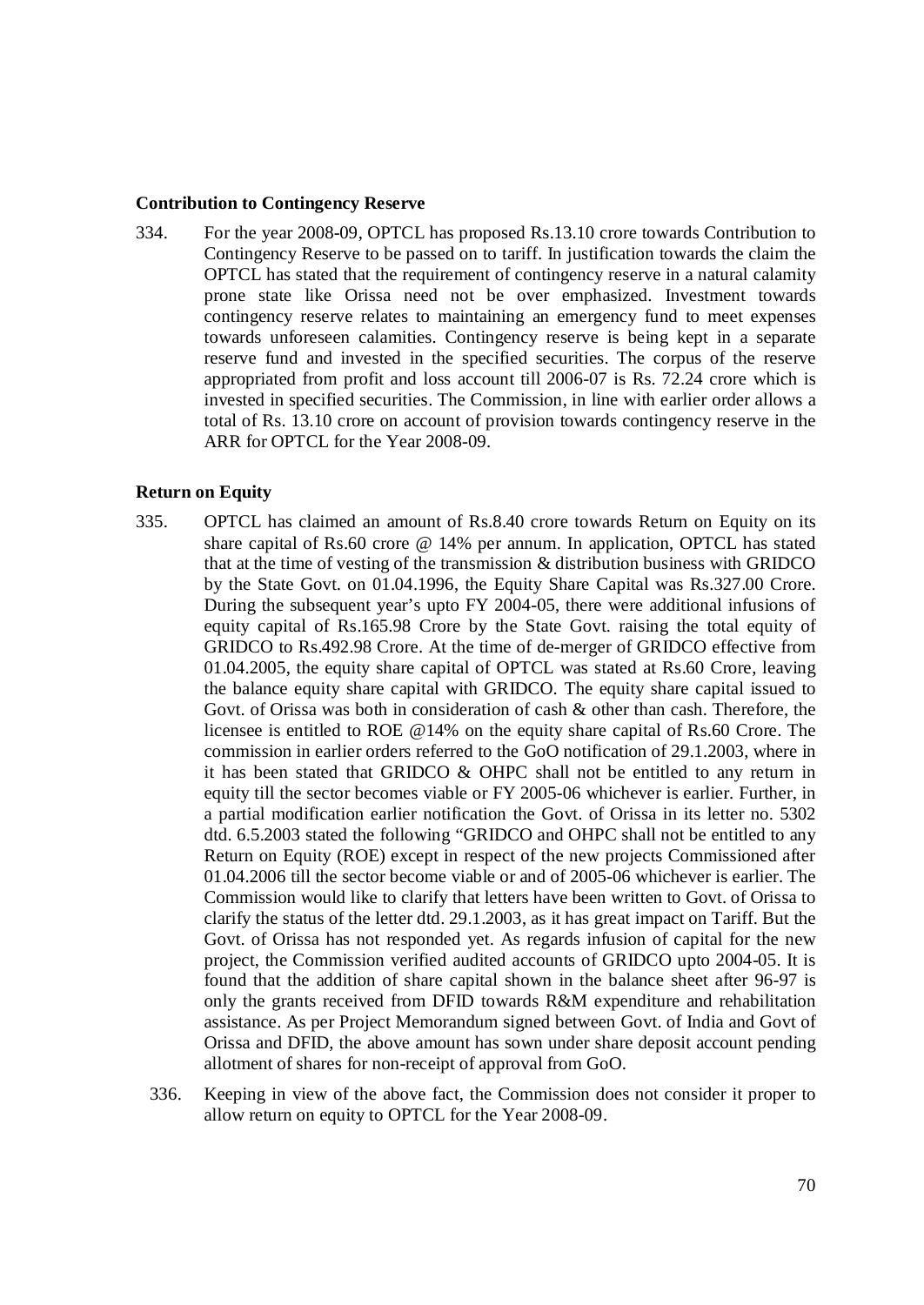### **Interest on Working Capital**

337. OPTCL has proposed an amount of Rs.13.53 crore towards interest on working capital for financial year 2008-09 as per CERC (Terms and Conditions of Tariff) Regulations-2004. The Commission does not feel it justified to allow the same in the revenue requirement since the transmission charge is the first charge to be recovered from BSP Bills of DISTCOs. Moreover, the rebate allowed by OPTCL has been considered as a part of the revenue requirement for the year 2008-09. As such, the Commission disapproves the claim towards interest on working capital for the year 2008-09.

#### **Interest on short-term loan for equity component of the project**

338. The OPTCL has claimed an amount of Rs. 3.04 crs towards interests under the above head as a part of revenue requirement. The equity component of the project is calculated on 20% of the total fund of Rs. 318.51 crores to be availed during 2008- 09. The Commission does not feel it justify to allow the amount since many of the new projects has not been approved by the Commission. The same will be considered after the audited accounts are available with the Commission.

### **Pass Through of Previous Losses and Truing Up Exercise**

339. OPTCL for the financial year 2008-09 claimed an amount of Rs.108.32 crore to be passed on to tariff towards loss for the financial year 2005-06 (Based on provisional account) and expected uncovered gap during FY 2007-08. The details of loss and the estimated uncovered gap are shown in table below:

| Interest on Term Loan                      | 23.37  |
|--------------------------------------------|--------|
| AAD                                        | 51.63  |
| Special Appropriation (loss of FY 2005-06) | 14.98  |
| Special Appropriation (loss of FY 2006-07) | 18.34  |
| Total                                      | 108.32 |

### **Table - 43**

- 340. Regarding Rs.23.37 crore of interest liability proposed by OPTCL the Commission would like to clarify that for the year 2007-08 the computation of the approved interest was based on certain principle which has been narrated in Para 5.4.4.1 to 5.4.4.21 of Commission's order dated 22.03.2007 in Case No. 56 of 2006. There is no justification to reconsider the decision of the Commission again for passing the extra burden of interest.
- 341. Regarding repayment of principal the Commission allowed it through Advance Against Depreciation considering the loan balance as on 31.3.2007 in line with the CERC Regulation dated 26<sup>th</sup> March, 2004. As such, the Commission does not think it proper to reconsider its decision to allow repayment of principal beyond 10% of the approved loan balance.

**(Rs. In Crores)**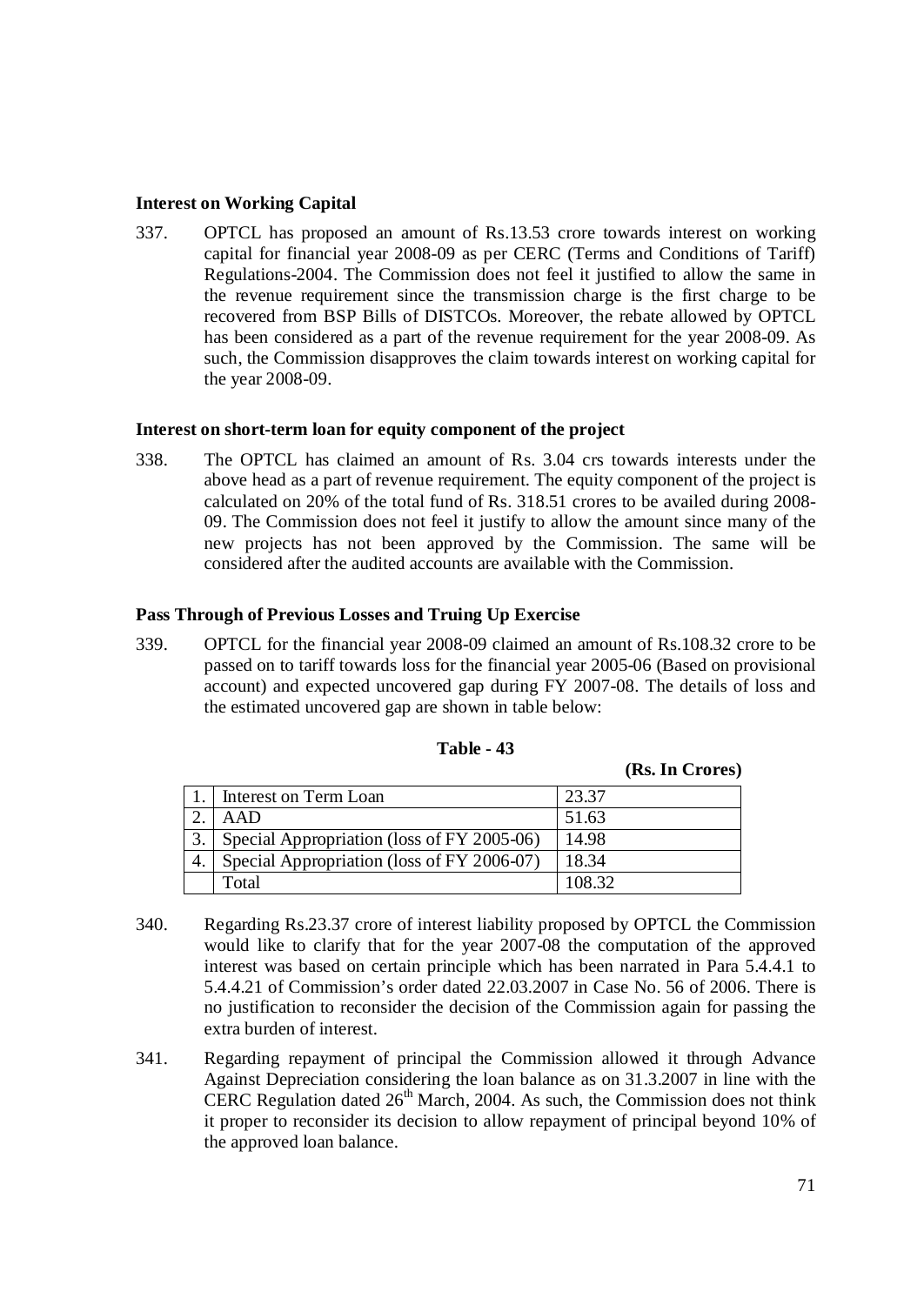- 342. Regarding special appropriation i.e. loss for the FY 2005-06 and 2006-07, OPTCL has claimed an amount of Rs.14.98 crore and Rs.18.34 crore respectively to be included in the revenue requirement. The audited account of OPTCL for FY 2005- 06 has been received. It is found that the loss for FY 2005-06 amounts to Rs.24.94 crore out of which the Commission has already allowed Rs.9.94 crore in the revenue requirement for the year 2007-08.The balance amount of Rs.15 crore is allowed pass through in the revenue requirement for FY 2008-09.
- 343. Regarding the special appropriation i.e. the loss for FY 2006-07, the audit report for that year is not available to the Commission yet. Hence, the Commission disapproves the claim of Rs.18.34 crore of OPTCL.

### **Grid Co-ordination Committee Expenses:**

344. OPTCL has claimed an amount of Rs.0.13 crore under the above head as pass through during FY 2008-09. The Commission approves the same.

### **Miscellaneous Receipts:**

345. OPTCL had proposed to earn Rs.1.00 crore from inter-state wheeling during FY 2008-09. OPTCL has stated that as per Western Regional Power Committee ABT based Regional Energy Account, total 84.17 MU of ER-NTPC Scheduled Energy is wheeled through Orissa System in the first six months of 2007-08. Considering the present trend of wheeling during the first six months of 2007-08, OPTCL estimates Inter State Wheeling of 100MU for 2008-09 and will earn Miscellaneous Receipts of Rs. 1.00 Crores @ 10 Paise per Unit during FY 2008-09. The same has been deducted from the gross revenue of OPTCL to arrive at the Net Annual Revenue Requirement of OPTCL for FY 2008-09 to be recovered from Long Term Open Access Customers. The revenue receipt from short term open access is treated as NIL.

#### **Rebate**

346. Rebate of 2% on Annual Revenue Requirement amounting Rs.13.12 crore is claimed by OPTCL as a part of the revenue requirement. The Commission has verified the details of the revenue requirement furnished by OPTCL. In the interest charges an amount of Rs.21.24 crore has been claimed towards finance and other charges which include an amount of Rs.9.16 crore towards rebate to consumer for timely payment. The Commission has already allowed it. Therefore, the Commission does not find any justification to approve the amount of Rs.13.12 crore again towards rebate.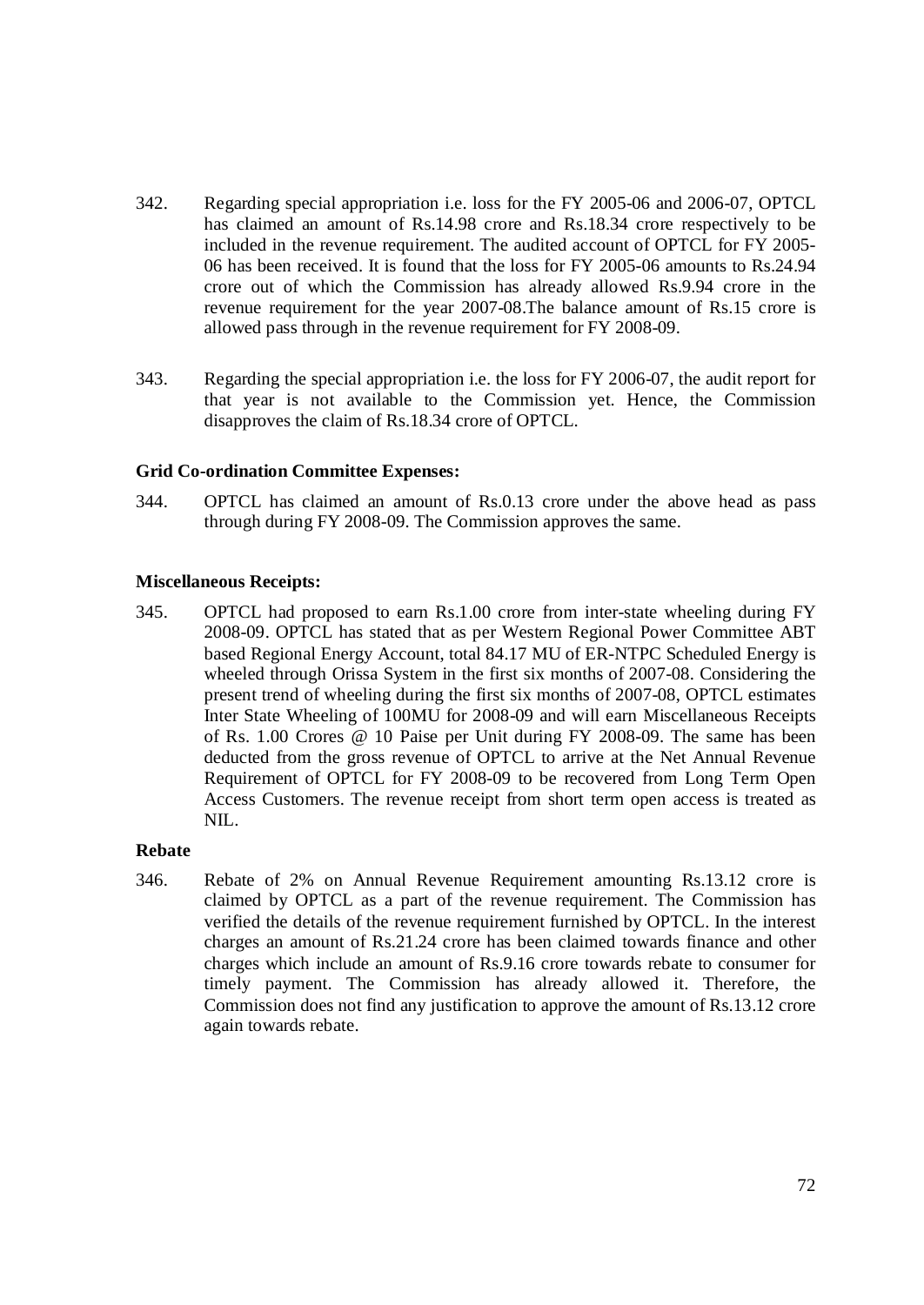### **Transmission Cost**

347. The total energy to be transmitted in the OPTCL system is estimated at 17930 MU the details of which are presented in the table below:

| <b>Transmission Details</b>     | <b>Proposed MU</b><br>by OPTCL | <b>Approved MU</b><br>by OERC |
|---------------------------------|--------------------------------|-------------------------------|
| Sale to DISTCO <sub>s</sub>     | 18912                          | 17620                         |
| Wheeling to industries from CGP | 300                            | 300                           |
| Sale to CGP by GRIDCO           | 10                             | 10                            |
| Total                           | 19222                          | 17930                         |

## **Table – 44**

348. The details of expenses proposed by OPTCL and approved by the Commission for FY 2008-09 towards transmission charges are depicted in the table below:

|                                                 | (Rs. Crore)  |                    |
|-------------------------------------------------|--------------|--------------------|
| <b>Transmission Cost</b>                        | Proposed by  | <b>Approved by</b> |
|                                                 | <b>OPTCL</b> | <b>Commission</b>  |
|                                                 |              | including SLDC     |
|                                                 |              | function           |
| <b>Employee Cost</b>                            | 151.88       | 132.86             |
| R&M Cost                                        | 82.12        | 53.88              |
| A&G Cost                                        | 25.93        | 16.57              |
| Interest on loan                                | 115.16       | 79.43              |
| Interest on working capital and short-term loan | 16.57        |                    |
| Depreciation                                    | 64.53        | 61.62              |
| Advance against depreciation                    | 65.13        | 12.59              |
| <b>GRID Co-ordination Committee Expenses</b>    | 0.13         | 0.13               |
| Sub-total                                       | 521.45       | 357.08             |
| Less Expenses capitalised                       | 7.61         | 7.61               |
| Total                                           | 513.84       | 349.47             |
| Special Appropriation                           | 108.32       | 15.00              |
| Return on Equity                                | 8.40         |                    |
| <b>Contingency Reserve</b>                      | 13.10        | 13.10              |
| Rebate 2% on ARR                                | 13.12        |                    |
| <b>Grand Total</b>                              | 656.78       | 377.57             |
| Less Inter-state wheeling                       | 1.00         | 1.00               |
| <b>Net Transmission Cost</b>                    | 655.78       | 376.57             |
| Total transmission in MU                        | 19222        | 17930              |
| Transmission Tariff $(p/u)$                     | 34.11        | 21.00              |

# **Table - 45**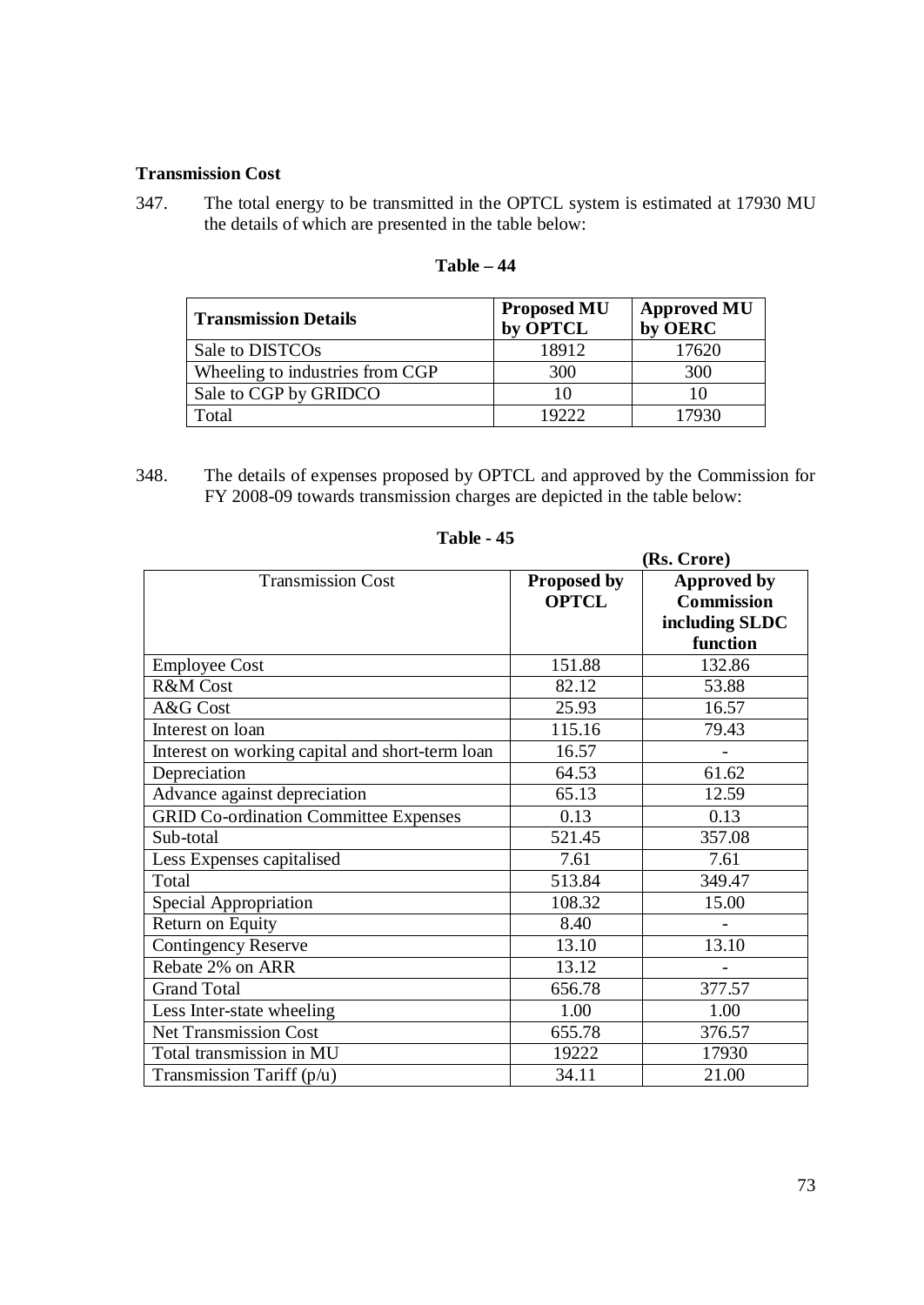### **Transmission Charges**

- 349. Transmission Charges worked out to 21.00 paise per unit shall be applicable for transmission of power at 220 KV/ 132KV over OPTCL's EHT transmission lines and sub-stations and shall be payable by the DISTCOs and CGPs. It will also be applicable for the purpose of transmission of energy from a CGP to its industries located at a separate place(s) within the State.
- 350. The Commission has notified the Intra-state Open Access Regulations, 2005 under Section 42 (2) of the Electricity Act, 2003.Consumers availing open access shall be required to pay the transmission charges for use of the transmission lines and substations of OPTCL. The estimated energy for transmission in OPTCL's system is 17,930 MU with an average demand of 2047 MW. The net transmission cost as indicated in the table above is Rs.376.57 crore. This works out to a sum of Rs.5040.00/MW/day. The long term open access customer availing Open Access under relevant Regulations of OERC shall pay Rs.5040.00/MW/Day towards transmission charges. In accordance with our Regulation, the short term open access customer shall pay at the 25% of the long-term open access charges. Accordingly the Commission approves rate of Rs.1260.00/MW/day. This will be in addition to other charges in accordance with Open Access Regulation.
- 351. GRIDCO shall purchase power from the generator end and at inter-state points from outside sources while OPTCL will bill the customers for payment of Transmission charges at the delivery points. There would be a gap between the units treated as lost on account of delivery to the customers on the normative basis approved by the Commission and the actual figure, since part of this is to be assigned for export of power outside the state taking place in the intra-state system due to power exchange. It will be desirable that existing practice of actual loss shall be followed and final adjustment shall be carried out at the end of FY 2008-09 between GRIDCO and OPTCL. GRIDCO shall give credit to OPTCL for the units deemed to have been lost on account of export of power, if any.

#### **Transmission Loss for Wheeling**

352. OPTCL has proposed that out of the energy supplied to transmission licensee, 5% shall be deducted towards transmission loss and balance is liable to be delivered at delivery point at 220/132 kV. The Commission directs that the transmission loss shall be calculated at the rate of 4.5% for the FY 2008-09. Therefore, for the purpose of billing, the transmission loss for wheeling shall be 4.5%.